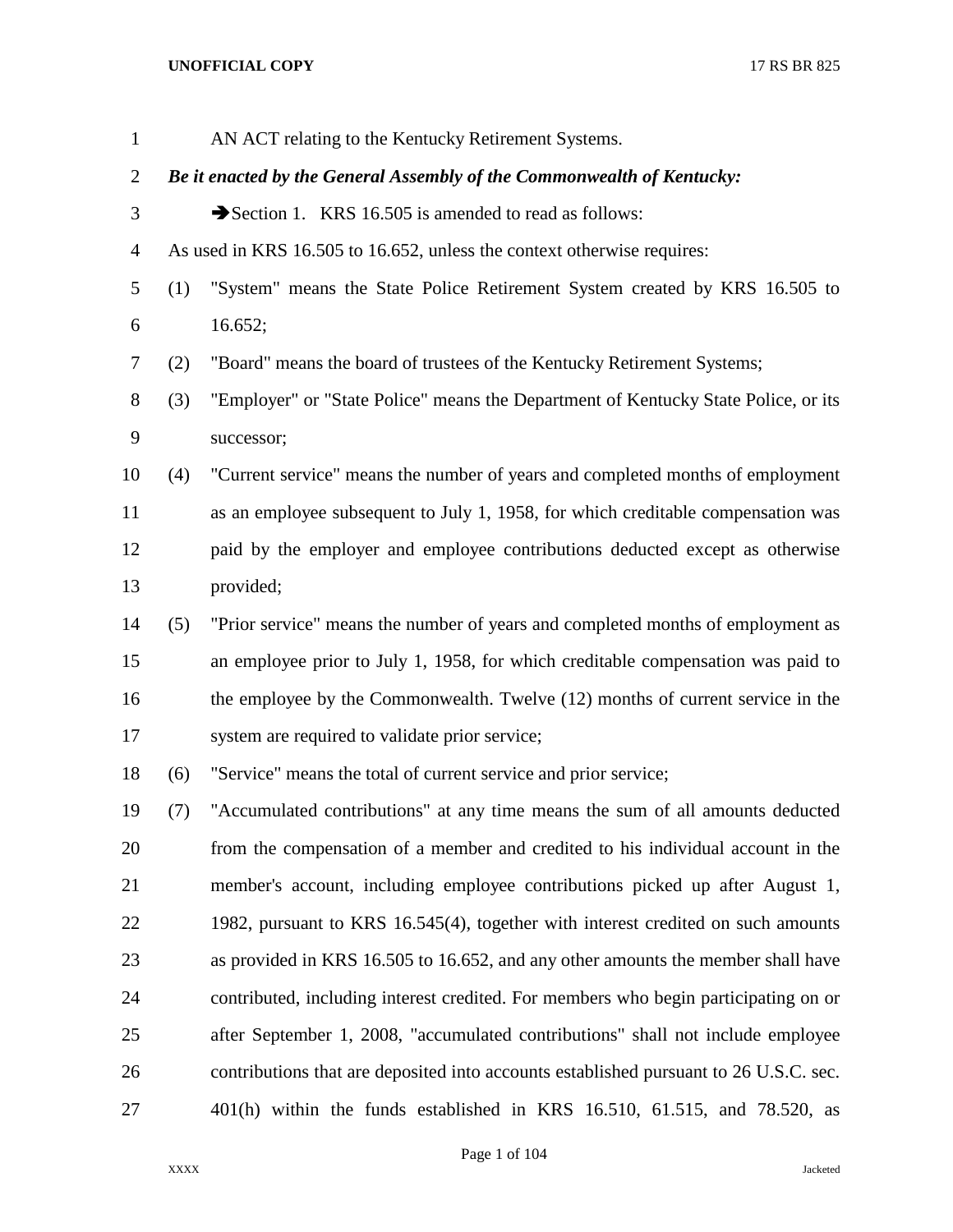| $\mathbf{1}$   |     |     | prescribed by KRS $61.702(2)(b)$ ;                                                |
|----------------|-----|-----|-----------------------------------------------------------------------------------|
| $\overline{2}$ | (8) |     | "Creditable compensation":                                                        |
| 3              |     | (a) | Means all salary and wages, including payments for compensatory time, paid        |
| 4              |     |     | to the employee as a result of services performed for the employer or for time    |
| 5              |     |     | during which the member is on paid leave, which are includable on the             |
| 6              |     |     | member's federal form W-2 wage and tax statement under the heading "wages,        |
| 7              |     |     | tips, other compensation," including employee contributions picked up after       |
| 8              |     |     | August 1, 1982, pursuant to KRS 16.545(4);[-]                                     |
| 9              |     | (b) | <b>Includes:</b> [A]                                                              |
| 10             |     |     | Lump-sum <b>bonuses</b> [bonus], severance pay, or employer-provided<br><u>I.</u> |
| 11             |     |     | <i>payments</i> [payment] for purchase of service credit, which [ shall be        |
| 12             |     |     | included as creditable compensation but] shall be averaged over the               |
| 13             |     |     | employee's total service with the system in which it is recorded if it is         |
| 14             |     |     | equal to or greater than one thousand dollars $(\$1,000)$ ; []                    |
| 15             |     |     | Lump-sum payments or nonrecurring payments, which shall, as<br>2.                 |
| 16             |     |     | determined by the board, be credited when earned or be classified as a            |
| 17             |     |     | <u>lump-sum bonus and credited as provided by subparagraph 1. of this</u>         |
| 18             |     |     | <i>paragraph</i> ;                                                                |
| 19             |     |     | Amounts which are not includable in the member's gross income by<br><u>3.</u>     |
| 20             |     |     | virtue of the member having taken a voluntary salary reduction                    |
| 21             |     |     | provided for under applicable provisions of the Internal Revenue                  |
| 22             |     |     | Code; and                                                                         |
| 23             |     |     | Elective amounts for qualified transportation fringes paid or made<br>4.          |
| 24             |     |     | available on or after January 1, 2001, for calendar years on or after             |
| 25             |     |     | January 1, 2001, that are not includable in the gross income of the               |
| 26             |     |     | employee by reason of 26 U.S.C. sec. $132(f)(4)$ ; and                            |
| 27             |     | (c) | Excludes:                                                                         |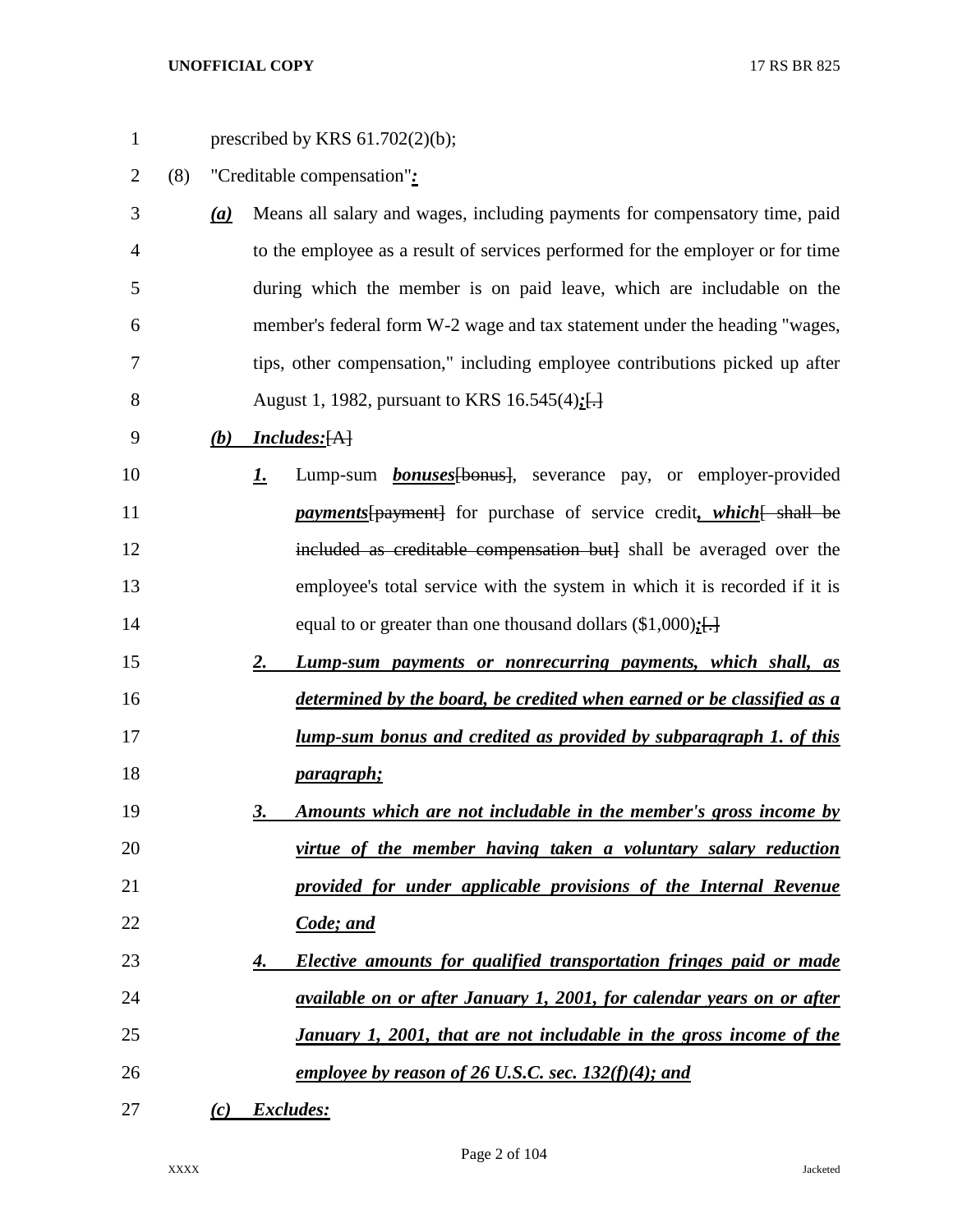| 1              |     |     | Living allowances, expense reimbursements, lump-sum payments for<br><u>l.</u>        |
|----------------|-----|-----|--------------------------------------------------------------------------------------|
| $\overline{2}$ |     |     | accrued vacation leave, and other items determined by the board;                     |
| 3              |     |     | and [shall be excluded. Creditable compensation shall also include                   |
| $\overline{4}$ |     |     | amounts which are not includable in the member's gross income by                     |
| 5              |     |     | virtue of the member having taken a voluntary salary reduction provided              |
| 6              |     |     | for under applicable provisions of the Internal Revenue Code. Creditable             |
| 7              |     |     | compensation shall also include elective amounts for qualified                       |
| 8              |     |     | transportation fringes paid or made available on or after January 1, 2001,           |
| 9              |     |     | for calendar years on or after January 1, 2001, that are not includable in           |
| 10             |     |     | the gross income of the employee by reason of $26$ U.S.C. sec. $132(f)(4)$ .         |
| 11             |     |     | $\mathbf{1}$                                                                         |
| 12             |     |     | For employees who begin participating on or after September 1, 2008,<br>$2_{\cdot}$  |
| 13             |     |     | <i>lump-sum</i> [creditable compensation shall not include] payments for             |
| 14             |     |     | compensatory time;                                                                   |
| 15             | (9) |     | "Final compensation" means:                                                          |
| 16             |     | (a) | For a member who begins participating before September 1, 2008, the                  |
| 17             |     |     | creditable compensation of a member during the three (3) fiscal years he was         |
| 18             |     |     | paid at the highest average monthly rate divided by the number of months of          |
| 19             |     |     | service credit during the three $(3)$ year period, multiplied by twelve $(12)$ ; the |
| 20             |     |     | three (3) years may be fractional and need not be consecutive. If the number of      |
| 21             |     |     | months of service credit during the three (3) year period is less than twenty-       |
| 22             |     |     | four $(24)$ , one $(1)$ or more additional fiscal years shall be used; or            |
| 23             |     | (b) | For a member who begins participating on or after September 1, 2008, but             |
| 24             |     |     | prior to January 1, 2014, the creditable compensation of the member during           |
| 25             |     |     | the three (3) complete fiscal years he or she was paid at the highest average        |
| 26             |     |     | monthly rate divided by three (3). Each fiscal year used to determine final          |
| 27             |     |     | compensation must contain twelve (12) months of service credit;                      |

Page 3 of 104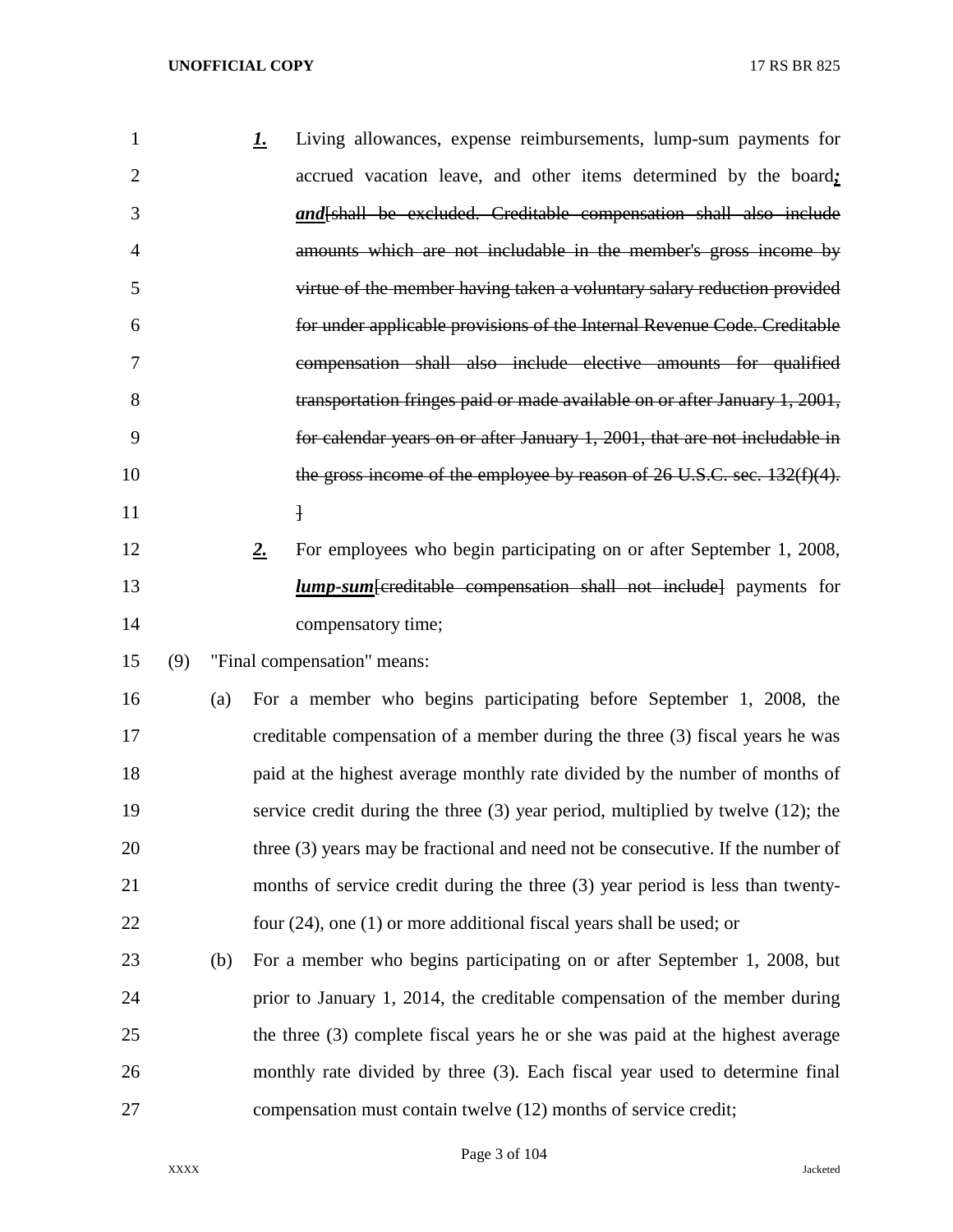| 1              | (10) "Final rate of pay" means the actual rate upon which earnings of a member were    |
|----------------|----------------------------------------------------------------------------------------|
| 2              | calculated during the twelve (12) month period immediately preceding the               |
| 3              | member's effective retirement date, including employee contributions picked up         |
| $\overline{4}$ | after August 1, 1982, pursuant to KRS 16.545(4). The rate shall be certified to the    |
| 5              | system by the employer and the following equivalents shall be used to convert the      |
| 6              | rate to an annual rate: two thousand eighty $(2,080)$ hours for eight $(8)$ hour       |
| 7              | workdays, one thousand nine hundred fifty $(1,950)$ hours for seven and one-half $(7-$ |
| 8              | 1/2) hour workdays, two hundred sixty (260) days, fifty-two (52) weeks, twelve (12)    |
| 9              | months, or one $(1)$ year;                                                             |
| 10             | (11) "Retired member" means any former member receiving a retirement allowance or      |
| 11             | any former member who has filed the necessary documents for retirement benefits        |
|                |                                                                                        |

- and is no longer contributing to the retirement system;
- (12) "Retirement allowance" means the retirement payments to which a retired member is entitled;
- (13) "Actuarial equivalent" means a benefit of equal value when computed upon the basis of actuarial tables adopted by the board. In cases of disability retirement, the options authorized by KRS 61.635 shall be computed by adding ten (10) years to the age of the member, unless the member has chosen the Social Security adjustment option as provided for in KRS 61.635(8), in which case the member's actual age shall be used. For members who began participating in the system prior to January 1, 2014, no disability retirement option shall be less than the same option computed under early retirement;
- (14) "Authorized leave of absence" means any time during which a person is absent from employment but retained in the status of an employee in accordance with the personnel policy of the Department of Kentucky State Police;
- (15) "Normal retirement date" means:
- (a) For a member who begins participating before September 1, 2008, the first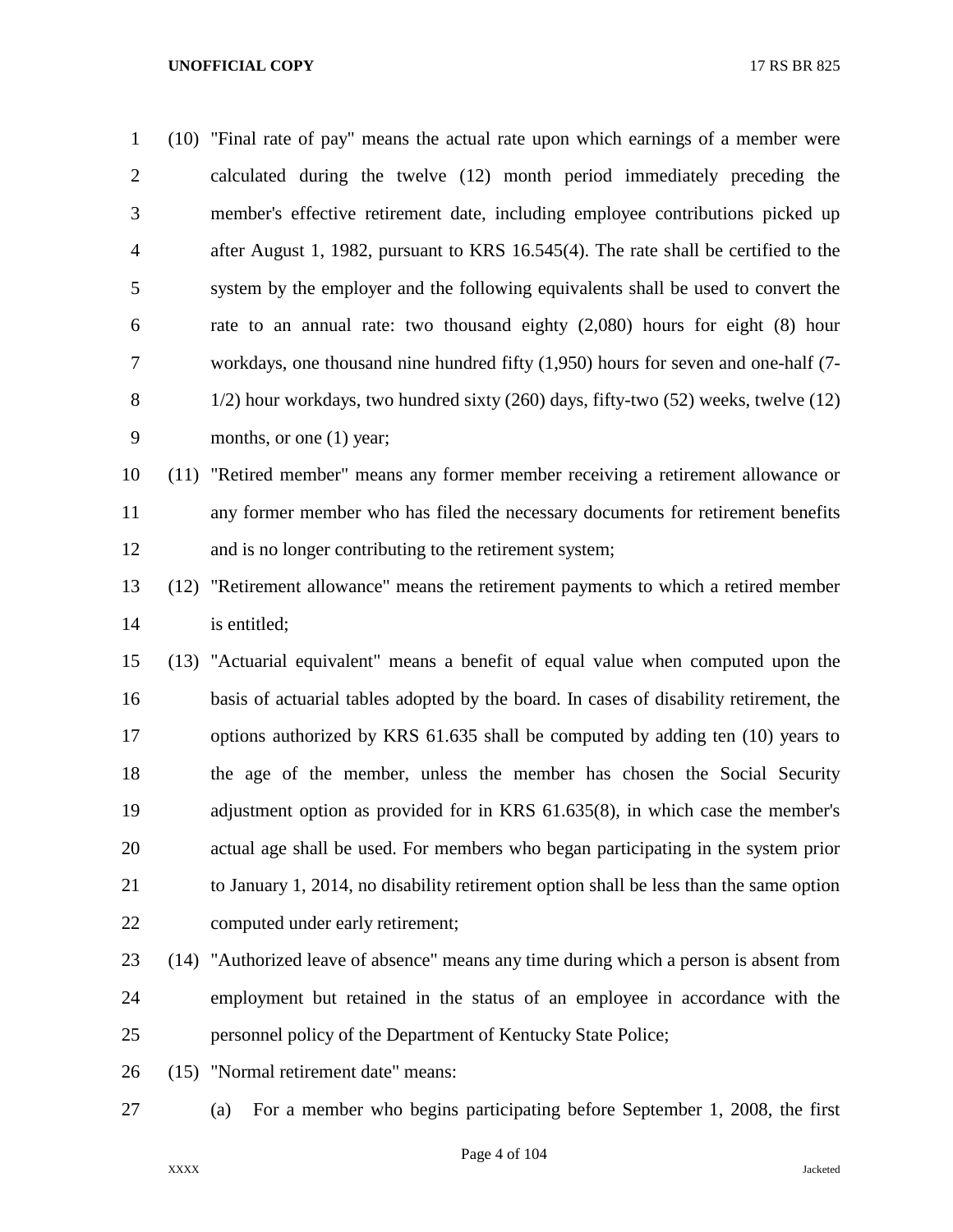- day of the month following a member's fifty-fifth birthday, except that for members over age fifty-five (55) on July 1, 1958, it shall mean January 1, 1959; or (b) For a member who begins participating on or after September 1, 2008, the first day of the month following a member's sixtieth birthday; (16) "Disability retirement date" means the first day of the month following the last day of paid employment; (17) "Dependent child" means a child in the womb and a natural or legally adopted child of the member who has neither attained age eighteen (18) nor married or who is an unmarried full-time student who has not attained age twenty-two (22); (18) "Optional allowance" means an actuarially equivalent benefit elected by the member 12 in lieu of all other benefits provided by KRS 16.505 to 16.652; (19) "Act in line of duty" means an act occurring or a thing done, which, as determined by the board, was required in the performance of the duties specified in KRS 16.060. For employees in hazardous positions under KRS 61.592, an "act in line of duty" shall mean an act occurring which was required in the performance of the principal duties of the position as defined by the job description; (20) "Early retirement date" means: (a) For a member who begins participating before September 1, 2008, the retirement date declared by a member who is not less than fifty (50) years of age and has fifteen (15) years of service; or (b) For a member who begins participating on or after September 1, 2008, but prior to January 1, 2014, the retirement date declared by a member who is not less than fifty (50) years of age and has fifteen (15) years of service credited under KRS 16.543(1), 61.543(1), or 78.615(1) or another state-administered retirement system; (21) "Member" means any officer included in the membership of the system as provided
	-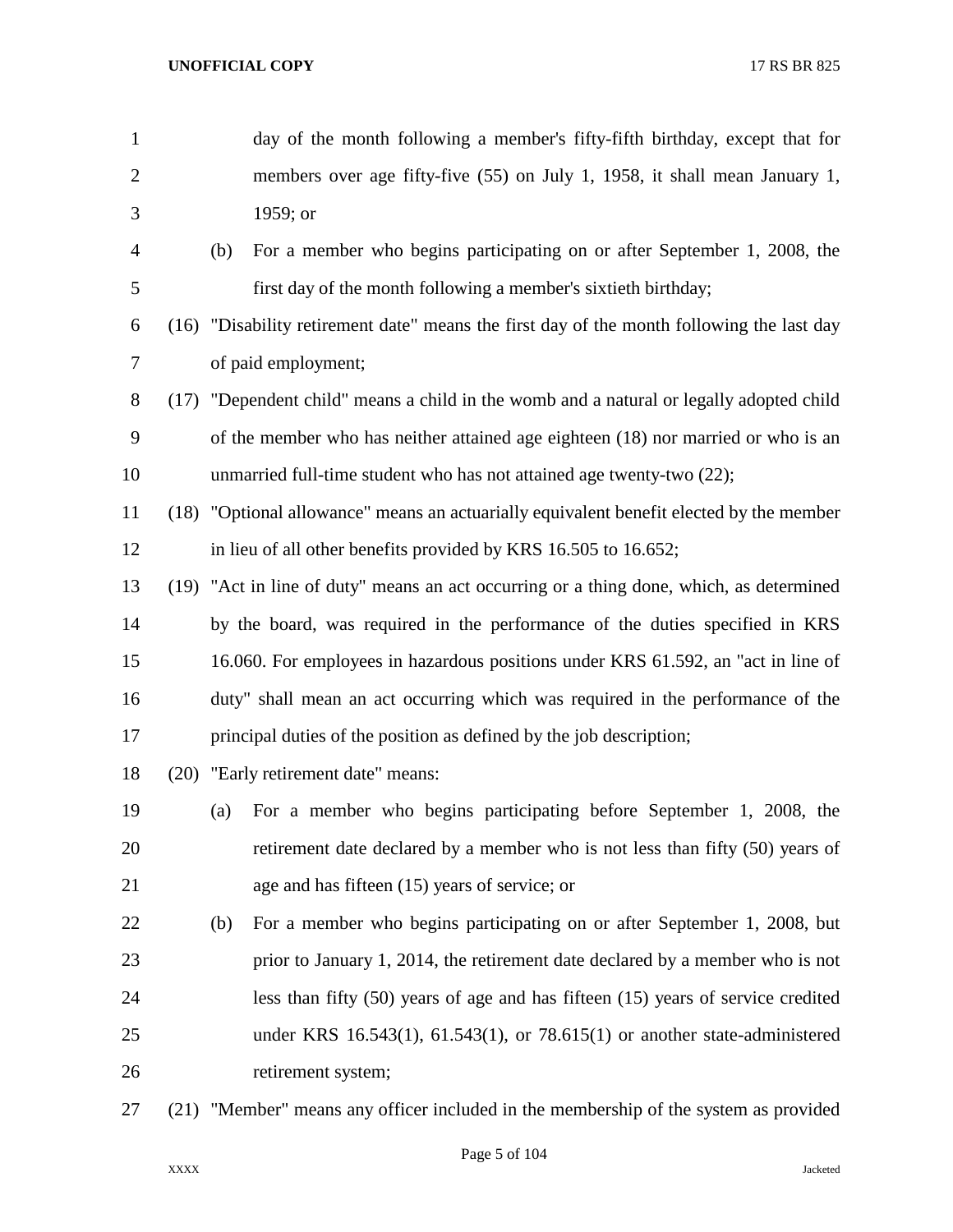| $\mathbf{1}$   |      | under KRS 16.520 whose membership has not been terminated under KRS 61.535;               |
|----------------|------|-------------------------------------------------------------------------------------------|
| $\overline{2}$ | (22) | "Regular full-time officers" means the occupants of positions as set forth in KRS         |
| 3              |      | 16.010;                                                                                   |
| $\overline{4}$ |      | (23) "Hazardous disability" as used in KRS 16.505 to 16.652 means a disability which      |
| 5              |      | results in an employee's total incapacity to continue as an employee in a hazardous       |
| 6              |      | position, but the employee is not necessarily deemed to be totally and permanently        |
| 7              |      | disabled to engage in other occupations for remuneration or profit;                       |
| $8\,$          |      | (24) "Current rate of pay" means the member's actual hourly, daily, weekly, biweekly,     |
| 9              |      | monthly, or yearly rate of pay converted to an annual rate as defined in final rate of    |
| 10             |      | pay. The rate shall be certified by the employer;                                         |
| 11             |      | (25) "Beneficiary" means the person, persons, estate, trust, or trustee designated by the |
| 12             |      | member in accordance with KRS 61.542 or 61.705 to receive any available benefits          |
| 13             |      | in the event of the member's death. As used in KRS 61.702, "beneficiary" does not         |
| 14             |      | mean an estate, trust, or trustee;                                                        |
| 15             | (26) | "Recipient" means the retired member, the person or persons designated as                 |
| 16             |      | beneficiary by the member and drawing a retirement allowance as a result of the           |
| 17             |      | member's death, or a dependent child drawing a retirement allowance. An alternate         |
| 18             |      | payee of a qualified domestic relations order shall not be considered a recipient,        |
| 19             |      | except for purposes of KRS 61.623;                                                        |
| 20             |      | (27) "Person" means a natural person;                                                     |
| 21             |      | (28) "Retirement office" means the Kentucky Retirement Systems office building in         |
| 22             |      | Frankfort;                                                                                |
| 23             |      | (29) "Delayed contribution payment" means an amount paid by an employee for               |
| 24             |      | purchase of current service. The amount shall be determined using the same formula        |
| 25             |      | in KRS 61.5525, and the payment shall not be picked up by the employer. A                 |
| 26             |      | delayed contribution payment shall be deposited to the member's account and               |
| 27             |      | considered as accumulated contributions of the individual member;                         |
|                |      |                                                                                           |

Page 6 of 104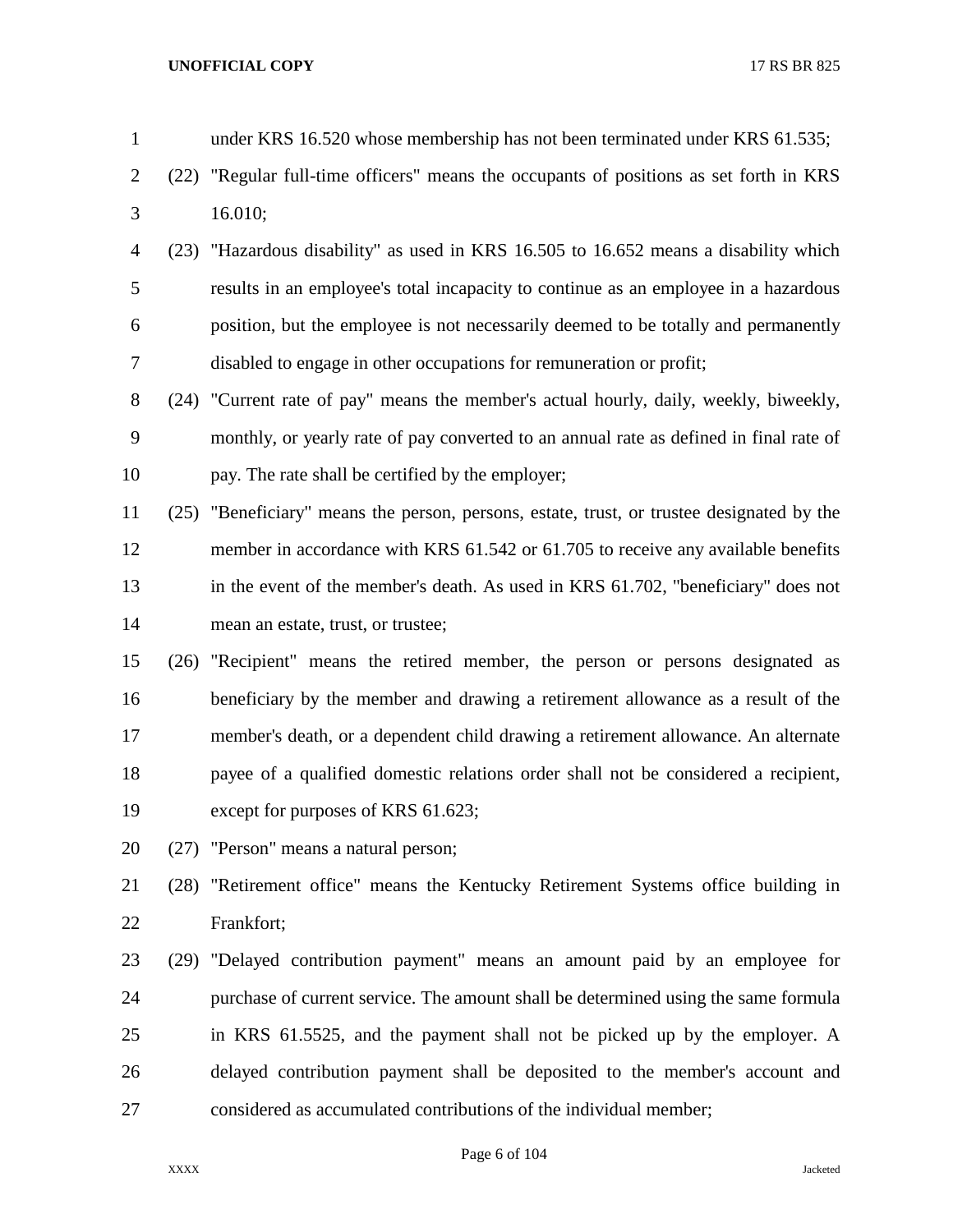(30) "Last day of paid employment" means the last date employer and employee contributions are required to be reported in accordance with KRS 16.543, 61.543, or 78.615 to the retirement office in order for the employee to receive current service credit for the month. Last day of paid employment does not mean a date the employee receives payment for accrued leave, whether by lump sum or otherwise, if that date occurs twenty-four (24) or more months after previous contributions;

 (31) "Objective medical evidence" means reports of examinations or treatments; medical signs which are anatomical, physiological, or psychological abnormalities that can be observed; psychiatric signs which are medically demonstrable phenomena indicating specific abnormalities of behavior, affect, thought, memory, orientation, or contact with reality; or laboratory findings which are anatomical, physiological, or psychological phenomena that can be shown by medically acceptable laboratory diagnostic techniques, including but not limited to chemical tests, electrocardiograms, electroencephalograms, X-rays, and psychological tests;

 (32) "Fiscal year" of the system means the twelve (12) months from July 1 through the following June 30, which shall also be the plan year. The "fiscal year" shall be the limitation year used to determine contribution and benefit limits established by 26 U.S.C. sec. 415;

- (33) "Participating" means an employee is currently earning service credit in the system as provided in KRS 16.543;
- (34) "Month" means a calendar month;
- (35) "Membership date" means the date upon which the member began participating in 23 the system as provided by KRS 16.543;
- (36) "Participant" means a member, as defined by subsection (21) of this section, or a retired member, as defined by subsection (11) of this section;
- (37) "Qualified domestic relations order" means any judgment, decree, or order, including approval of a property settlement agreement, that: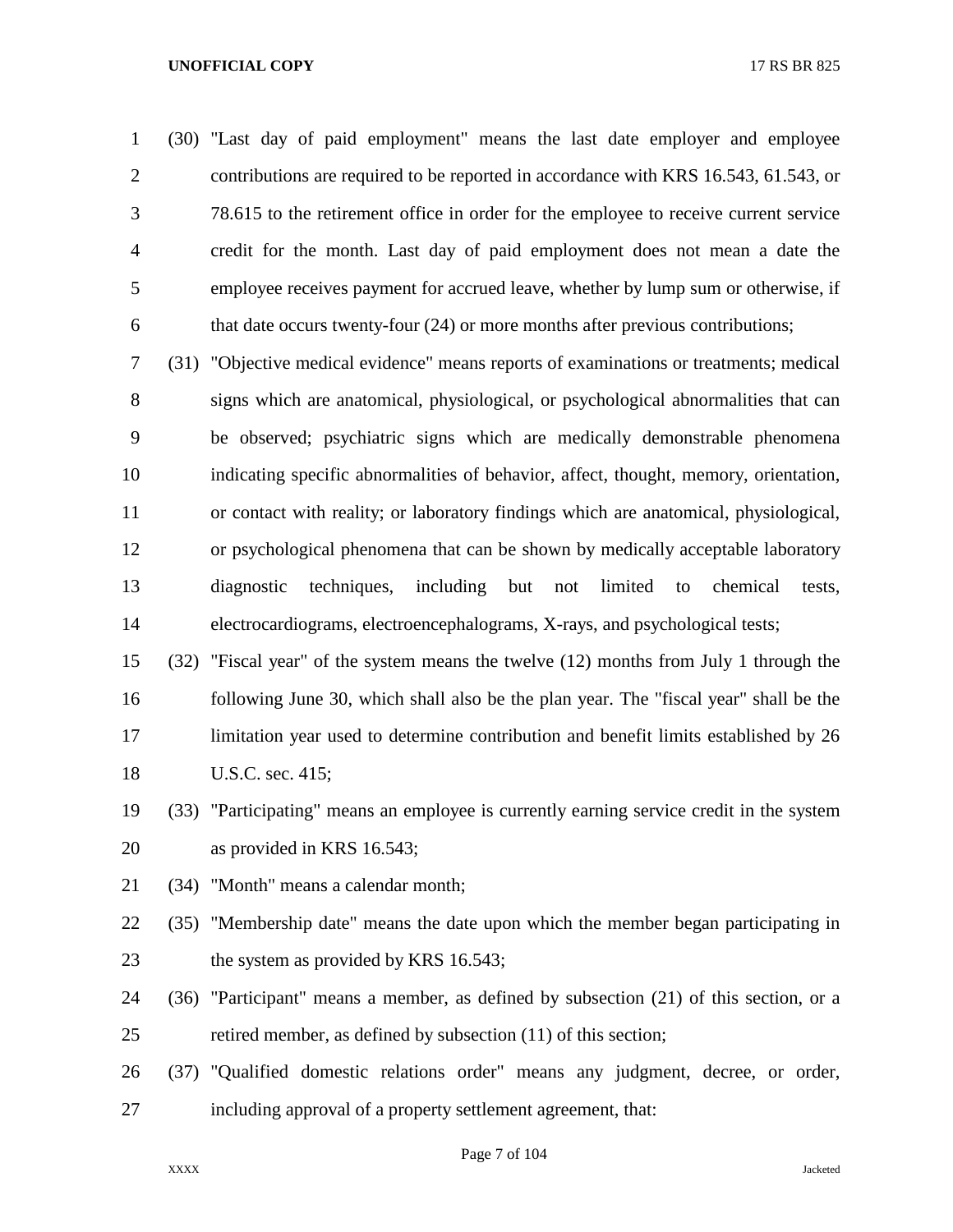| $\mathbf{1}$   |     | (a) | Is issued by a court or administrative agency; and                                    |
|----------------|-----|-----|---------------------------------------------------------------------------------------|
| $\overline{2}$ |     | (b) | Relates to the provision of child support, alimony payments, or marital               |
| 3              |     |     | property rights to an alternate payee;                                                |
| 4              |     |     | (38) "Alternate payee" means a spouse, former spouse, child, or other dependent of a  |
| 5              |     |     | participant, who is designated to be paid retirement benefits in a qualified domestic |
| 6              |     |     | relations order;                                                                      |
| 7              |     |     | (39) "Accumulated employer credit" means the employer pay credit deposited to the     |
| 8              |     |     | member's account and interest credited on such amounts as provided by KRS             |
| 9              |     |     | 16.583; and                                                                           |
| 10             |     |     | (40) "Accumulated account balance" means:                                             |
| 11             |     | (a) | For members who began participating in the system prior to January 1, 2014,           |
| 12             |     |     | the member's accumulated contributions; or                                            |
| 13             |     | (b) | For members who began participating in the system on or after January 1,              |
| 14             |     |     | 2014, in the hybrid cash balance plan as provided by KRS 16.583, the                  |
| 15             |     |     | combined sum of the member's accumulated contributions and the member's               |
| 16             |     |     | accumulated employer pay credit.                                                      |
| 17             |     |     | Section 2. KRS 16.520 is amended to read as follows:                                  |
| 18             | (1) |     | Membership in the system shall consist of all regular full-time officers of the       |
| 19             |     |     | Department of Kentucky State Police appointed pursuant to KRS 16.050 who are          |
| 20             |     |     | entitled to exercise the powers of peace officers except those who do not choose to   |
| 21             |     |     | participate pursuant to KRS 61.545(3).                                                |
| 22             | (2) |     | Membership in the system shall not include those employees who are                    |
| 23             |     |     | simultaneously participating in another state-administered defined benefit plan       |
| 24             |     |     | within Kentucky other than those administered by the Kentucky Retirement              |
| 25             |     |     | Systems, except for employees who have ceased to contribute to one (1) of the         |
| 26             |     |     | state-administered retirement plans as provided in KRS 21.360.                        |
| 27             |     |     | Section 3. KRS 16.582 is amended to read as follows:                                  |

Page 8 of 104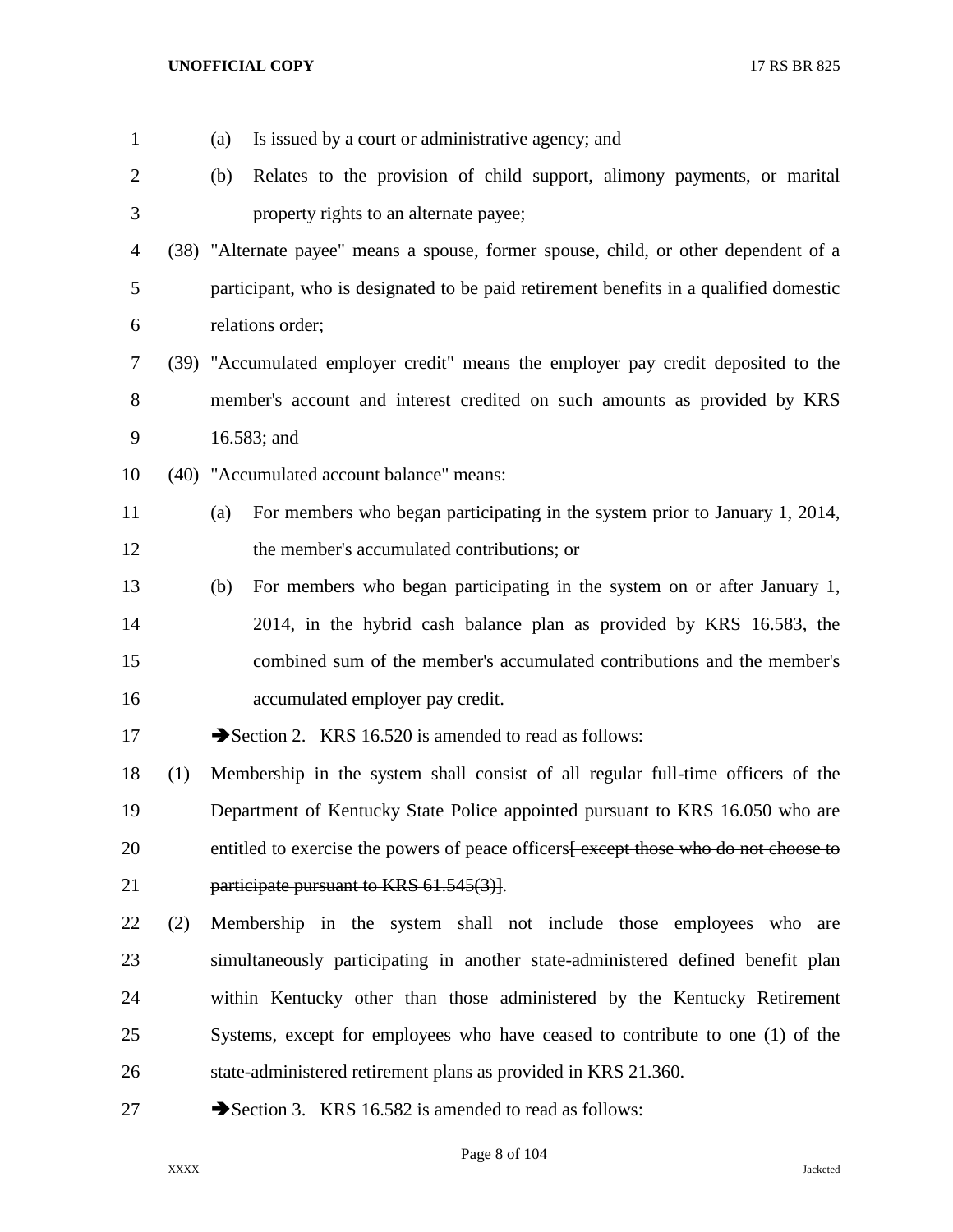- (1) (a) Total and permanent disability means a disability which results in the member's incapacity to engage in any occupation for remuneration or profit. Loss by severance of both hands at or above the wrists, or both feet at or above the ankles, or one (1) hand above the wrist and one (1) foot above the ankle, or the complete, irrevocable loss of the sight of both eyes shall be considered as total and permanent.
- (b) Hazardous disability means a disability which results in the member's total incapacity to continue as a regular full-time officer or as an employee in a hazardous position, as defined in KRS 61.592, but which does not result in the member's total and permanent incapacity to engage in other occupations for remuneration or profit.
- (c) In determining whether the disability meets the requirement of this section, any reasonable accommodation provided by the employer as provided in 42 U.S.C. sec. 12111(9) and 29 C.F.R. Part 1630 shall be considered.
- (d) If the board determines that the total and permanent disability of a member receiving a retirement allowance under this section has ceased, then the board shall determine if the member has a hazardous disability.

(2) Any person may qualify to retire on disability, subject to the following:

- (a) The person shall have sixty (60) months of service, twelve (12) of which shall be current service credited under KRS 16.543(1), 61.543(1), or 78.615(1). The service requirement shall be waived if the disability is a total and permanent disability or a hazardous disability and is a direct result of an act in line of duty;
- (b) For a person whose membership date is prior to August 1, 2004, the person shall not be eligible for an unreduced retirement allowance;
- (c) The person's application shall be on file in the retirement office no later than twenty-four (24) months after the person's last day of paid employment, as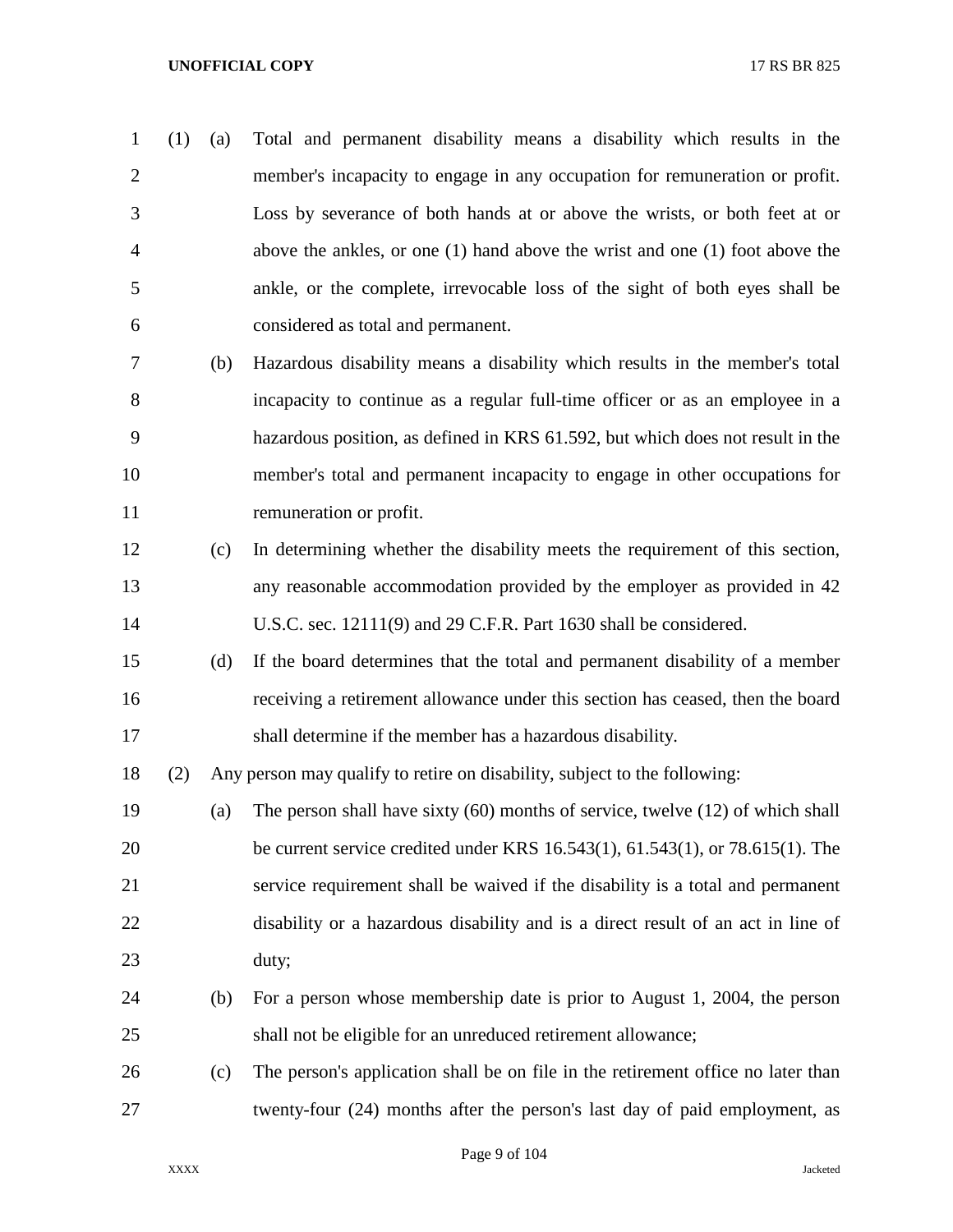| $\mathbf{1}$   |     |     | defined in KRS 16.505, as a regular full-time officer or in a regular full-time |
|----------------|-----|-----|---------------------------------------------------------------------------------|
| $\overline{2}$ |     |     | hazardous position under KRS 61.592;                                            |
| 3              |     | (d) | The person shall receive a satisfactory determination pursuant to KRS 61.665;   |
| 4              |     |     | and                                                                             |
| 5              |     | (e) | A person's disability application based on the same claim of incapacity shall   |
| 6              |     |     | be accepted and reconsidered for disability if accompanied by new objective     |
| 7              |     |     | medical evidence. The application shall be on file in the retirement office no  |
| 8              |     |     | later than twenty-four (24) months after the person's last day of paid          |
| 9              |     |     | employment as a regular full-time officer or in a regular full-time hazardous   |
| 10             |     |     | position.                                                                       |
| 11             | (3) |     | Upon the examination of the objective medical evidence by licensed physicians   |
| 12             |     |     | pursuant to KRS 61.665, it shall be determined that:                            |
| 13             |     | (a) | The incapacity results from bodily injury, mental illness, or disease. For      |
| 14             |     |     | purposes of this section, "injury" means any physical harm or damage to the     |
| 15             |     |     | human organism other than disease or mental illness;                            |
| 16             |     | (b) | The incapacity is deemed to be permanent; and                                   |
| 17             |     | (c) | The incapacity does not result directly or indirectly from:                     |
| 18             |     |     | Injury intentionally self-inflicted while sane or insane; or<br>1.              |
| 19             |     |     | Hnjury or disease resulting from military service; or<br>2.                     |
| 20             |     |     | +Bodily injury, mental illness, disease, or condition which pre-existed<br>3.   |
| 21             |     |     | membership in the system or reemployment, whichever is most recent,             |
| 22             |     |     | unless:                                                                         |
| 23             |     |     | The disability results from bodily injury, mental illness, disease, or<br>a.    |
| 24             |     |     | a condition which has been substantially aggravated by an injury or             |
| 25             |     |     | accident arising out of or in the course of employment; or                      |
| 26             |     |     | The person has at least sixteen (16) years' current or prior service<br>b.      |
| 27             |     |     | for employment with employers participating in the retirement                   |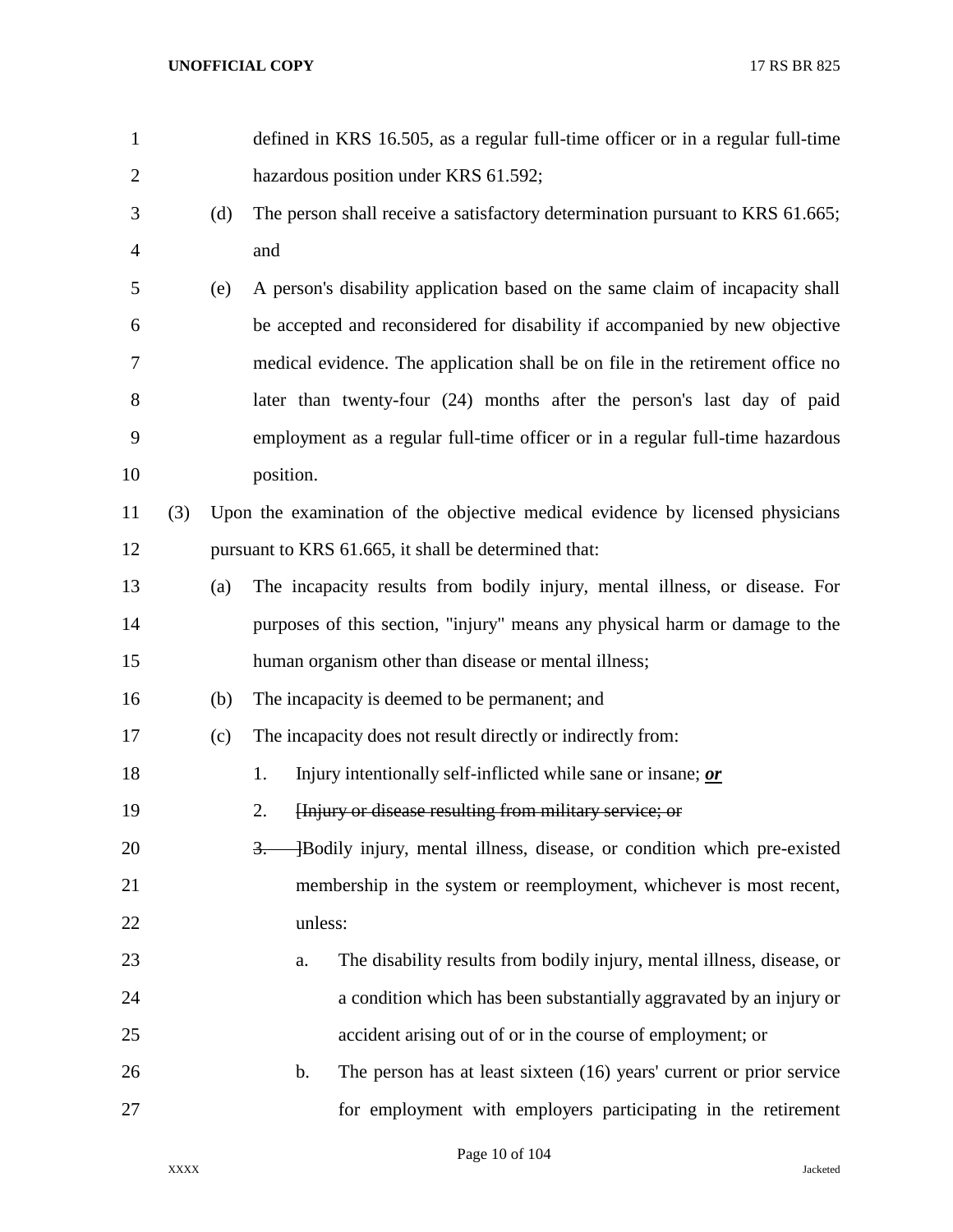| $\mathbf{1}$   |     |     | systems administered by the Kentucky Retirement Systems.                          |
|----------------|-----|-----|-----------------------------------------------------------------------------------|
| $\overline{2}$ |     |     | For purposes of this subparagraph, "reemployment" shall not mean a                |
| 3              |     |     | change of employment between employers participating in the                       |
| $\overline{4}$ |     |     | retirement systems administered by the Kentucky Retirement Systems                |
| 5              |     |     | with no loss of service credit.                                                   |
| 6              | (4) | (a) | An incapacity shall be deemed to be permanent if it is expected to result<br>1.   |
| 7              |     |     | in death or can be expected to last for a continuous period of not less           |
| 8              |     |     | than twelve (12) months from the person's last day of paid employment             |
| 9              |     |     | in a position as regular full-time officer or a hazardous position.               |
| 10             |     |     | 2.<br>The determination of a permanent incapacity shall be based on the           |
| 11             |     |     | medical evidence contained in the member's file and the member's                  |
| 12             |     |     | residual functional capacity and physical exertion requirements.                  |
| 13             |     | (b) | The person's residual functional capacity shall be the person's capacity for      |
| 14             |     |     | work activity on a regular and continuing basis. The person's physical ability    |
| 15             |     |     | shall be assessed in light of the severity of the person's physical, mental, and  |
| 16             |     |     | other impairments. The person's ability to walk, stand, carry, push, pull, reach, |
| 17             |     |     | handle, and other physical functions shall be considered with regard to           |
| 18             |     |     | physical impairments. The person's ability to understand, remember, and carry     |
| 19             |     |     | out instructions and respond appropriately to supervision, coworkers, and         |
| 20             |     |     | work pressures in a work setting shall be considered with regard to mental        |
| 21             |     |     | impairments. Other impairments, including skin impairments, epilepsy, visual      |
| 22             |     |     | postural<br>and<br>impairments,<br>manipulative<br>limitations,<br>sensory<br>and |
| 23             |     |     | environmental restrictions, shall be considered in conjunction with the           |
| 24             |     |     | person's physical and mental impairments to determine residual functional         |
| 25             |     |     | capacity.                                                                         |
|                |     |     |                                                                                   |

 (c) The person's physical exertion requirements shall be determined based on the following standards:

Page 11 of 104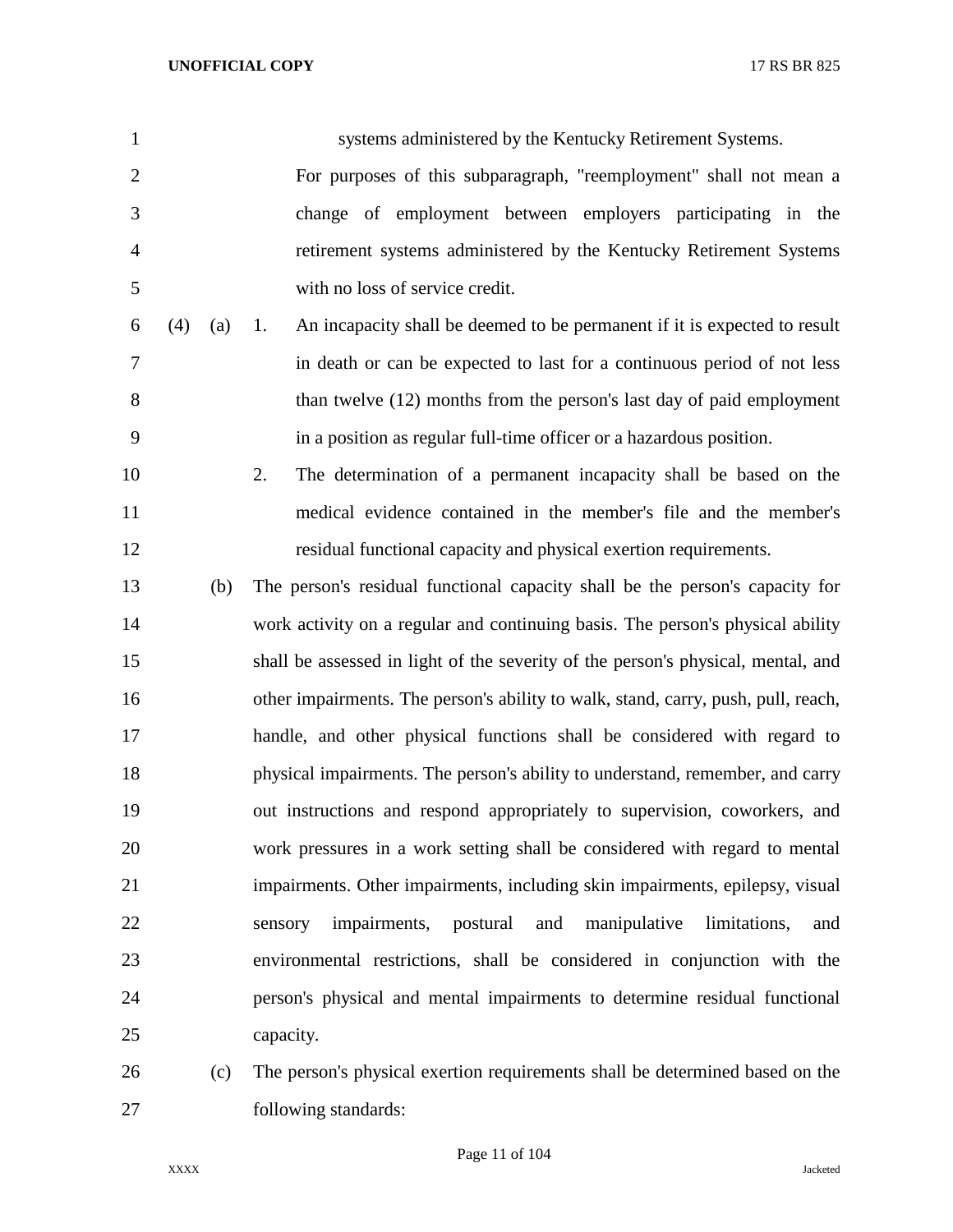- 1. Sedentary work shall be work that involves lifting no more than ten (10) pounds at a time and occasionally lifting or carrying articles such as large files, ledgers, and small tools. Although a sedentary job primarily involves sitting, occasional walking and standing may also be required in the performance of duties. 2. Light work shall be work that involves lifting no more than twenty (20) pounds at a time with frequent lifting or carrying of objects weighing up to ten (10) pounds. A job shall be in this category if lifting is infrequently required but walking and standing are frequently required, or if the job primarily requires sitting with pushing and pulling of arm or 11 leg controls. If the person has the ability to perform substantially all of these activities, the person shall be deemed capable of light work. A person deemed capable of light work shall be deemed capable of sedentary work unless the person has additional limitations such as the loss of fine dexterity or inability to sit for long periods. 3. Medium work shall be work that involves lifting no more than fifty (50) pounds at a time with frequent lifting or carrying of objects weighing up to twenty-five (25) pounds. If the person is deemed capable of medium work, the person shall be deemed capable of light and sedentary work. 4. Heavy work shall be work that involves lifting no more than one hundred (100) pounds at a time with frequent lifting or carrying of objects weighing up to fifty (50) pounds. If the person is deemed capable of heavy work, the person shall also be deemed capable of medium, light, and sedentary work.
- 5. Very heavy work shall be work that involves lifting objects weighing more than one hundred (100) pounds at a time with frequent lifting or carrying of objects weighing fifty (50) or more pounds. If the person is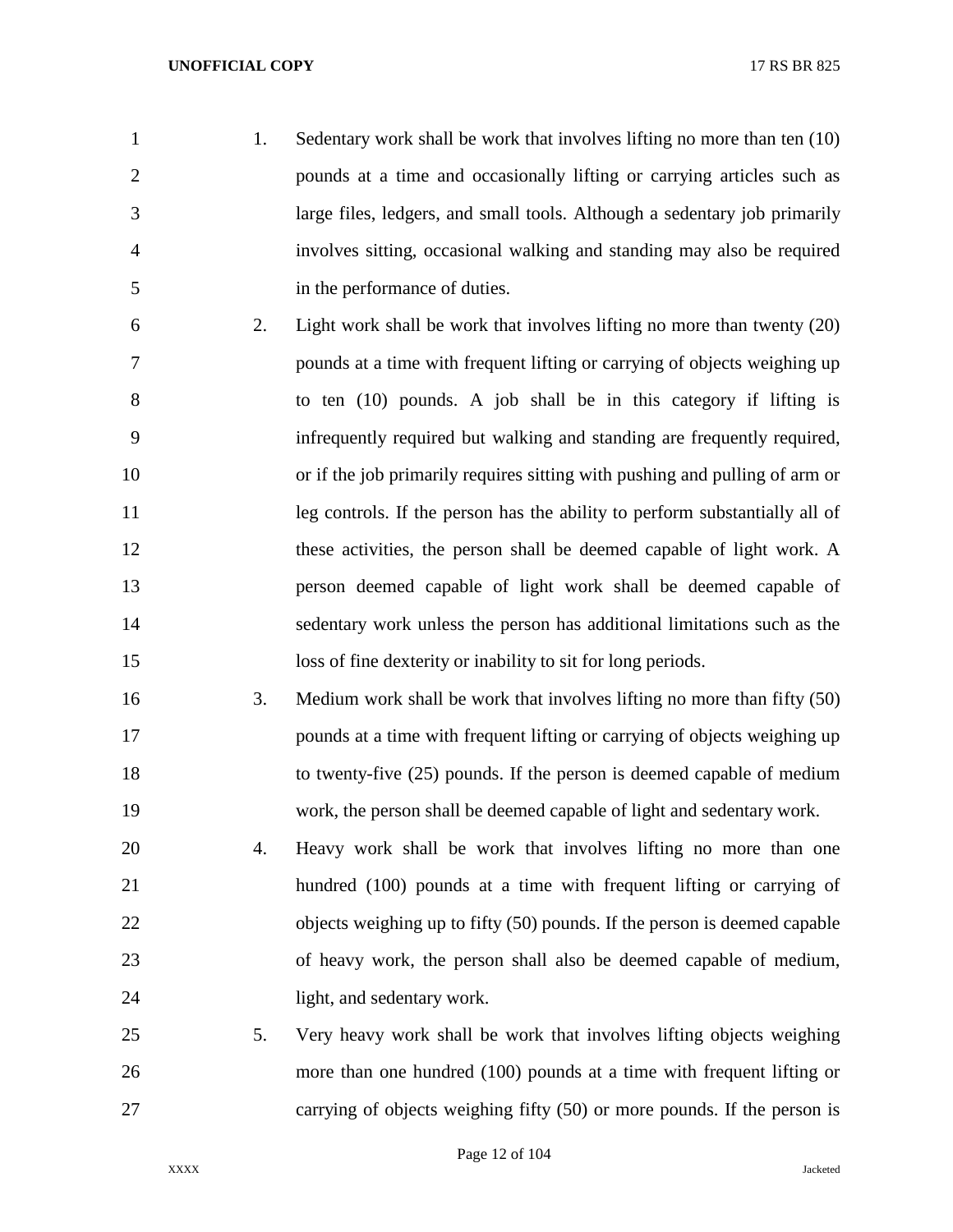deemed capable of very heavy work, the person shall be deemed capable of heavy, medium, light, and sedentary work.

- (5) (a) The disability retirement allowance shall be determined as provided in KRS 16.576, except if the member's total service credit on his last day of paid employment in a regular full-time position is less than twenty (20) years, service shall be added beginning with his last date of paid employment and continuing to his fifty-fifth birthday. The maximum service credit added shall not exceed the total service the member had on his last day of paid employment, and the maximum service credit for calculating his retirement allowance, including his total service and service added under this section, 11 shall not exceed twenty (20) years.
- (b) For a member whose participation begins on or after August 1, 2004, but prior to January 1, 2014, the disability retirement allowance shall be the higher of twenty-five percent (25%) of the member's monthly final rate of pay or the retirement allowance determined in the same manner as for retirement at his normal retirement date with years of service and final compensation being determined as of the date of his disability.
- (c) For a member who begins participating on or after January 1, 2014, in the hybrid cash balance plan as provided by KRS 16.583, the disability retirement allowance shall be the higher of twenty-five percent (25%) of the member's monthly final rate of pay or the retirement allowance determined in the same manner as for retirement at his or her normal retirement date under KRS 16.583.
- (6) If the member receives a satisfactory determination of total and permanent disability or hazardous disability pursuant to KRS 61.665 and the disability is the direct result of an act in line of duty, the member's retirement allowance shall be calculated as follows: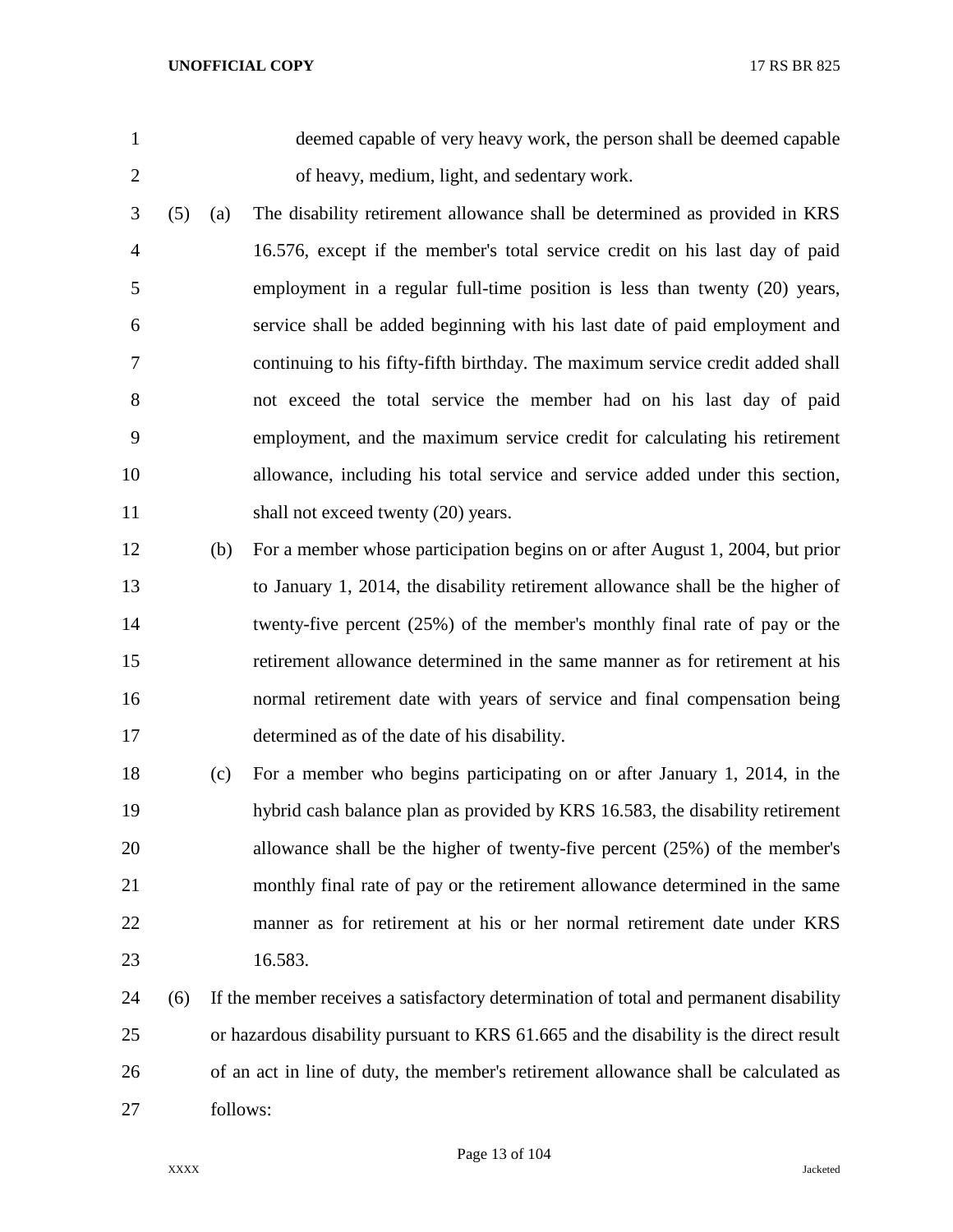- (a) For the disabled member, benefits as provided in subsection (5) of this section except that the monthly retirement allowance payable shall not be less than twenty-five percent (25%) of the member's monthly final rate of pay; and (b) For each dependent child of the member on his disability retirement date, who is alive at the time any particular payment is due, a monthly payment equal to ten percent (10%) of the disabled member's monthly final rate of pay; however, total maximum dependent children's benefit shall not exceed forty percent (40%) of the member's monthly final rate of pay. The payments shall be payable to each dependent child, or to a legally appointed guardian or as directed by the system.
- (7) No benefit provided in this section shall be reduced as a result of any change in the extent of disability of any retired member who is age fifty-five (55) or older.
- (8) If a regular full-time officer or hazardous position member has been approved for benefits under a hazardous disability, the board shall, upon request of the member, permit the member to receive the hazardous disability allowance while accruing benefits in a nonhazardous position, subject to proper medical review of the nonhazardous position's job description by the system's medical examiner.
- (9) For a member of the State Police Retirement System, in lieu of the allowance provided in subsection (5) or (6) of this section, the member may be retained on the regular payroll and receive the compensation authorized by KRS 16.165, if he is qualified.
- 

22  $\rightarrow$  Section 4. KRS 61.510 is amended to read as follows:

- As used in KRS 61.510 to 61.705, unless the context otherwise requires:
- (1) "System" means the Kentucky Employees Retirement System created by KRS 61.510 to 61.705;
- (2) "Board" means the board of trustees of the system as provided in KRS 61.645;
- (3) "Department" means any state department or board or agency participating in the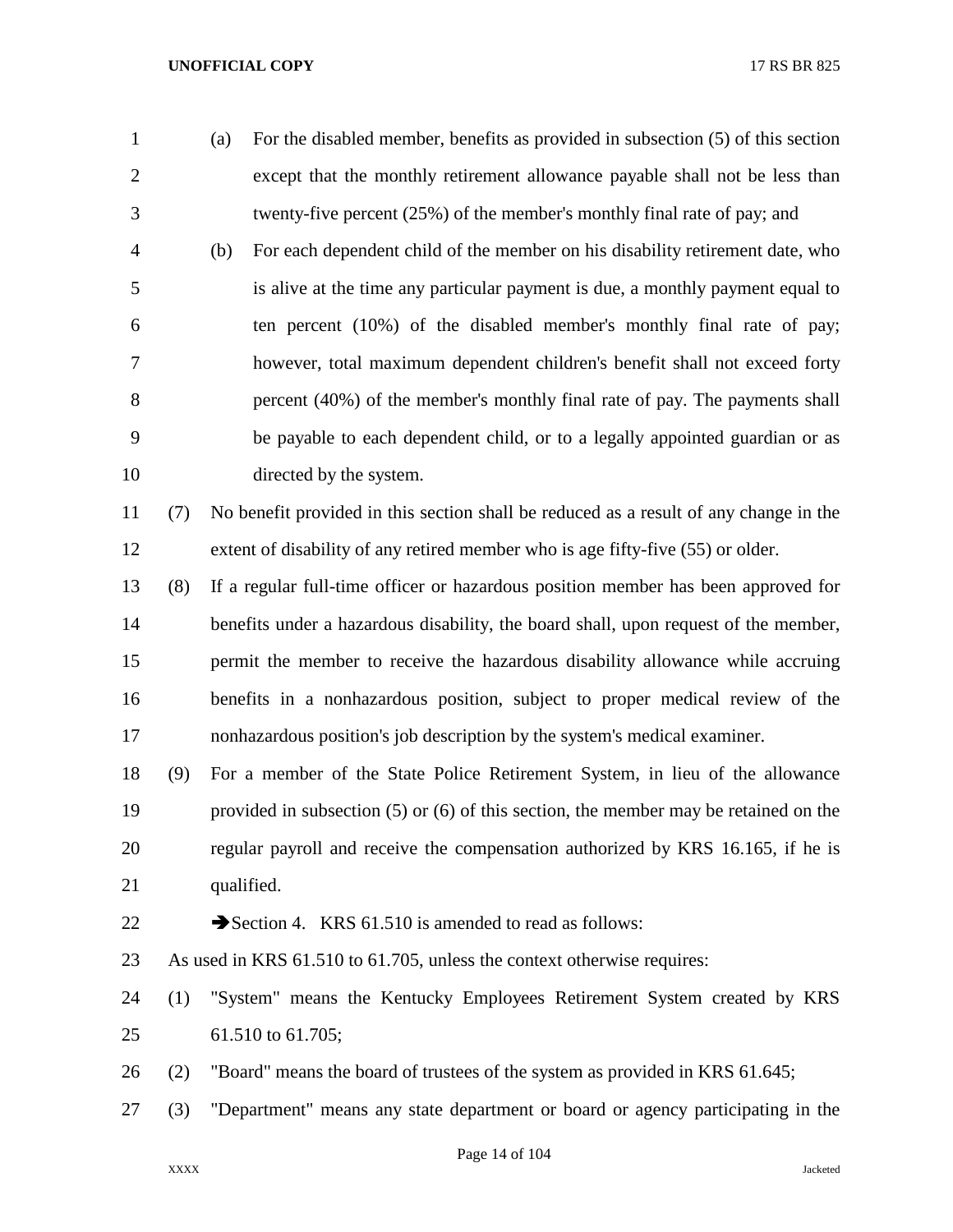system in accordance with appropriate executive order, as provided in KRS 61.520. For purposes of KRS 61.510 to 61.705, the members, officers, and employees of the General Assembly and any other body, entity, or instrumentality designated by executive order by the Governor, shall be deemed to be a department, notwithstanding whether said body, entity, or instrumentality is an integral part of state government;

(4) "Examiner" means the medical examiners as provided in KRS 61.665;

 (5) "Employee" means the members, officers, and employees of the General Assembly and every regular full-time, appointed or elective officer or employee of a participating department, including the Department of Military Affairs. The term does not include persons engaged as independent contractors, seasonal, emergency, temporary, interim, and part-time workers. In case of any doubt, the board shall determine if a person is an employee within the meaning of KRS 61.510 to 61.705;

 (6) "Employer" means a department or any authority of a department having the power to appoint or select an employee in the department, including the Senate and the House of Representatives, or any other entity, the employees of which are eligible 17 for membership in the system pursuant to KRS 61.525;

(7) "State" means the Commonwealth of Kentucky;

 (8) "Member" means any employee who is included in the membership of the system or any former employee whose membership has not been terminated under KRS 61.535;

 (9) "Service" means the total of current service and prior service as defined in this section;

 (10) "Current service" means the number of years and months of employment as an employee, on and after July 1, 1956, except that for members, officers, and employees of the General Assembly this date shall be January 1, 1960, for which creditable compensation is paid and employee contributions deducted, except as

Page 15 of 104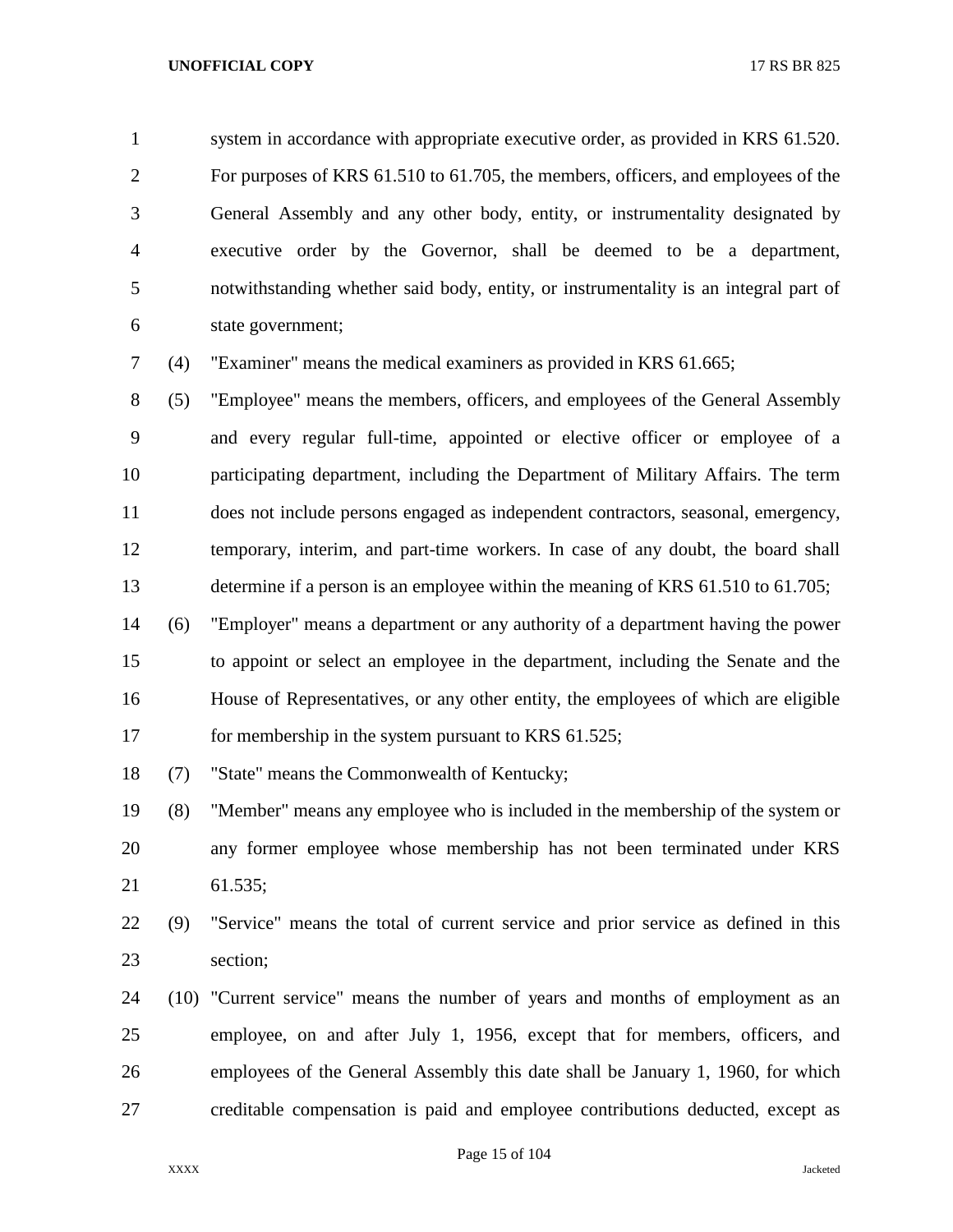otherwise provided, and each member, officer, and employee of the General Assembly shall be credited with a month of current service for each month he serves in the position;

 (11) "Prior service" means the number of years and completed months, expressed as a fraction of a year, of employment as an employee, prior to July 1, 1956, for which creditable compensation was paid; except that for members, officers, and employees of the General Assembly, this date shall be January 1, 1960. An employee shall be credited with one (1) month of prior service only in those months he received compensation for at least one hundred (100) hours of work; provided, however, that each member, officer, and employee of the General Assembly shall be credited with a month of prior service for each month he served in the position prior to January 1, 1960. Twelve (12) months of current service in the system are required to validate prior service;

 (12) "Accumulated contributions" at any time means the sum of all amounts deducted from the compensation of a member and credited to his individual account in the members' account, including employee contributions picked up after August 1, 1982, pursuant to KRS 61.560(4), together with interest credited on such amounts and any other amounts the member shall have contributed thereto, including interest credited thereon. For members who begin participating on or after September 1, 2008, "accumulated contributions" shall not include employee contributions that are deposited into accounts established pursuant to 26 U.S.C. sec. 401(h) within the funds established in KRS 16.510, 61.515, and 78.520, as prescribed by KRS 61.702(2)(b);

(13) "Creditable compensation"*:*

 *(a)* Means all salary, wages, tips to the extent the tips are reported for income tax purposes, and fees, including payments for compensatory time, paid to the employee as a result of services performed for the employer or for time during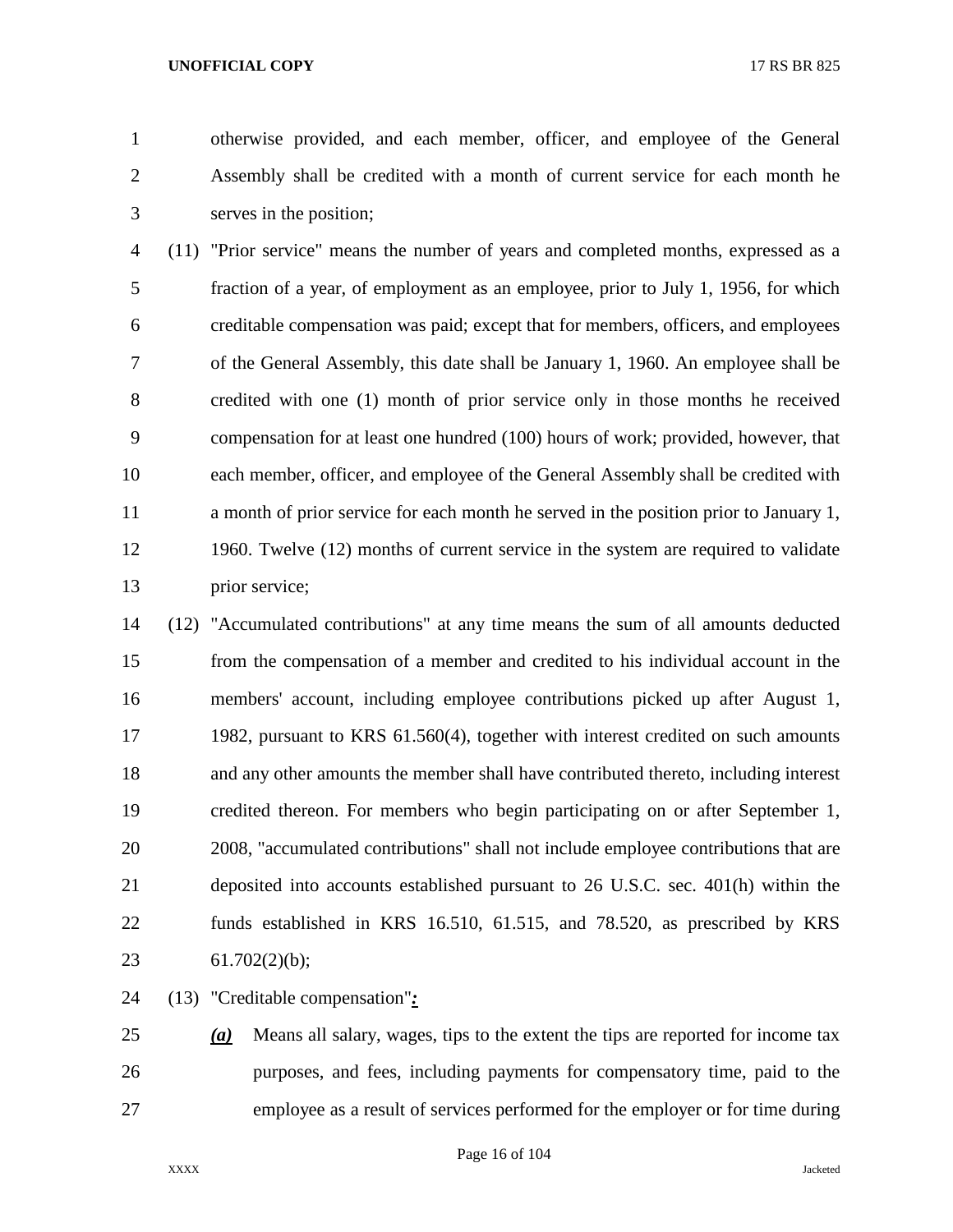| $\mathbf{1}$   |     |             | which the member is on paid leave, which are includable on the member's      |
|----------------|-----|-------------|------------------------------------------------------------------------------|
| $\overline{2}$ |     |             | federal form W-2 wage and tax statement under the heading "wages, tips,      |
| 3              |     |             | other compensation," including employee contributions picked up after        |
| 4              |     |             | August 1, 1982, pursuant to KRS 61.560(4). For members of the General        |
| 5              |     |             | Assembly, it shall mean all amounts which are includable on the member's     |
| 6              |     |             | federal form W-2 wage and tax statement under the heading "wages, tips,      |
| 7              |     |             | other compensation," including employee contributions picked up after        |
| 8              |     |             | August 1, 1982, pursuant to KRS 6.505(4) or 61.560(4); $\frac{1}{1}$         |
| 9              | (b) |             | Includes: [A]                                                                |
| 10             |     | <u>I.</u>   | Lump-sum <b>bonuses</b> [bonus], severance pay, or employer-provided         |
| 11             |     |             | <i>payments</i> [payment] for purchase of service credit, which [ shall be   |
| 12             |     |             | included as creditable compensation but) shall be averaged over the          |
| 13             |     |             | employee's total service with the system in which it is recorded if it is    |
| 14             |     |             | equal to or greater than one thousand dollars $(\$1,000);$                   |
| 15             |     | $2_{\cdot}$ | Hn Cases where compensation includes maintenance and other                   |
| 16             |     |             | perquisites, <b>but</b> the board shall fix the value of that part of the    |
| 17             |     |             | compensation not paid in money: $\left\{\frac{1}{2}\right\}$                 |
| 18             |     | 3.          | Lump-sum payments or nonrecurring payments, which shall, as                  |
| 19             |     |             | determined by the board, be credited when earned or be classified as a       |
| 20             |     |             | <u>lump-sum bonus and credited as provided by subparagraph 1. of this</u>    |
| 21             |     |             | <u>paragraph;</u>                                                            |
| 22             |     | 4.          | <u>Amounts which are not includable in the member's gross income by</u>      |
| 23             |     |             | virtue of the member having taken a voluntary salary reduction               |
| 24             |     |             | provided for under applicable provisions of the Internal Revenue             |
| 25             |     |             | Code; and                                                                    |
| 26             |     | <u>5.</u>   | <b>Elective amounts for qualified transportation fringes paid or made</b>    |
| 27             |     |             | <i>available on or after January 1, 2001, for calendar years on or after</i> |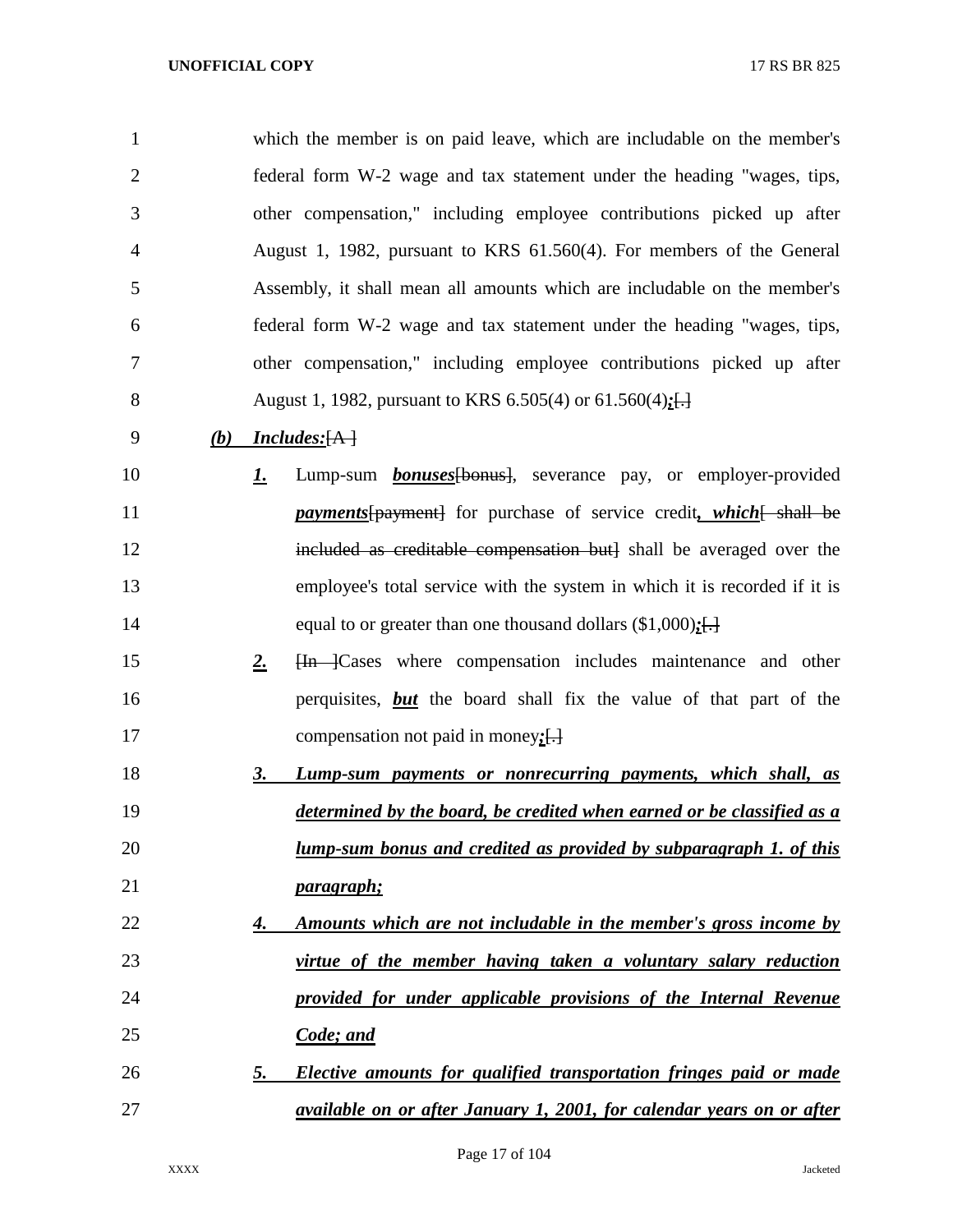| $\mathbf{1}$ |      |                   | January 1, 2001, that are not includable in the gross income of the                    |
|--------------|------|-------------------|----------------------------------------------------------------------------------------|
| 2            |      |                   | employee by reason of 26 U.S.C. sec. $132(f)(4)$ ; and                                 |
| 3            |      |                   | (c) Excludes:                                                                          |
| 4            |      | <u>1.</u>         | Living allowances, expense reimbursements, lump-sum payments for                       |
| 5            |      |                   | accrued vacation leave, and other items determined by the board: [shall]               |
| 6            |      |                   | be excluded. Creditable compensation shall also include amounts which                  |
| 7            |      |                   | are not includable in the member's gross income by virtue of the member                |
| 8            |      |                   | having taken a voluntary salary reduction provided for under applicable                |
| 9            |      |                   | provisions of the Internal Revenue Code. Creditable compensation shall                 |
| 10           |      |                   | also include elective amounts for qualified transportation fringes paid or             |
| 11           |      |                   | made available on or after January 1, 2001, for calendar years on or after             |
| 12           |      |                   | January 1, 2001, that are not includable in the gross income of the                    |
| 13           |      |                   | employee by reason of $26$ U.S.C. sec. $132(f)(4)$ .                                   |
| 14           |      | $2_{\cdot}$       | For employees who begin participating on or after September 1, 2008,                   |
| 15           |      |                   | <b>lump-sum</b> [creditable compensation shall not include] payments for               |
| 16           |      |                   | compensatory time: and.                                                                |
| 17           |      | $\underline{3}$ . | For employees who begin participating on or after August 1, 2016,                      |
| 18           |      |                   | [creditable compensation shall exclude ] nominal fees paid for services                |
| 19           |      |                   | as a volunteer;                                                                        |
| 20           | (14) |                   | "Final compensation" of a member means:                                                |
| 21           | (a)  |                   | For a member who begins participating before September 1, 2008, who is not             |
| 22           |      |                   | employed in a hazardous position, as provided in KRS 61.592, the creditable            |
| 23           |      |                   | compensation of the member during the five (5) fiscal years he was paid at the         |
| 24           |      |                   | highest average monthly rate divided by the number of months of service                |
| 25           |      |                   | credit during that five $(5)$ year period multiplied by twelve $(12)$ . The five $(5)$ |
| 26           |      |                   | years may be fractional and need not be consecutive. If the number of months           |
| 27           |      |                   | of service credit during the five $(5)$ year period is less than forty-eight $(48)$ ,  |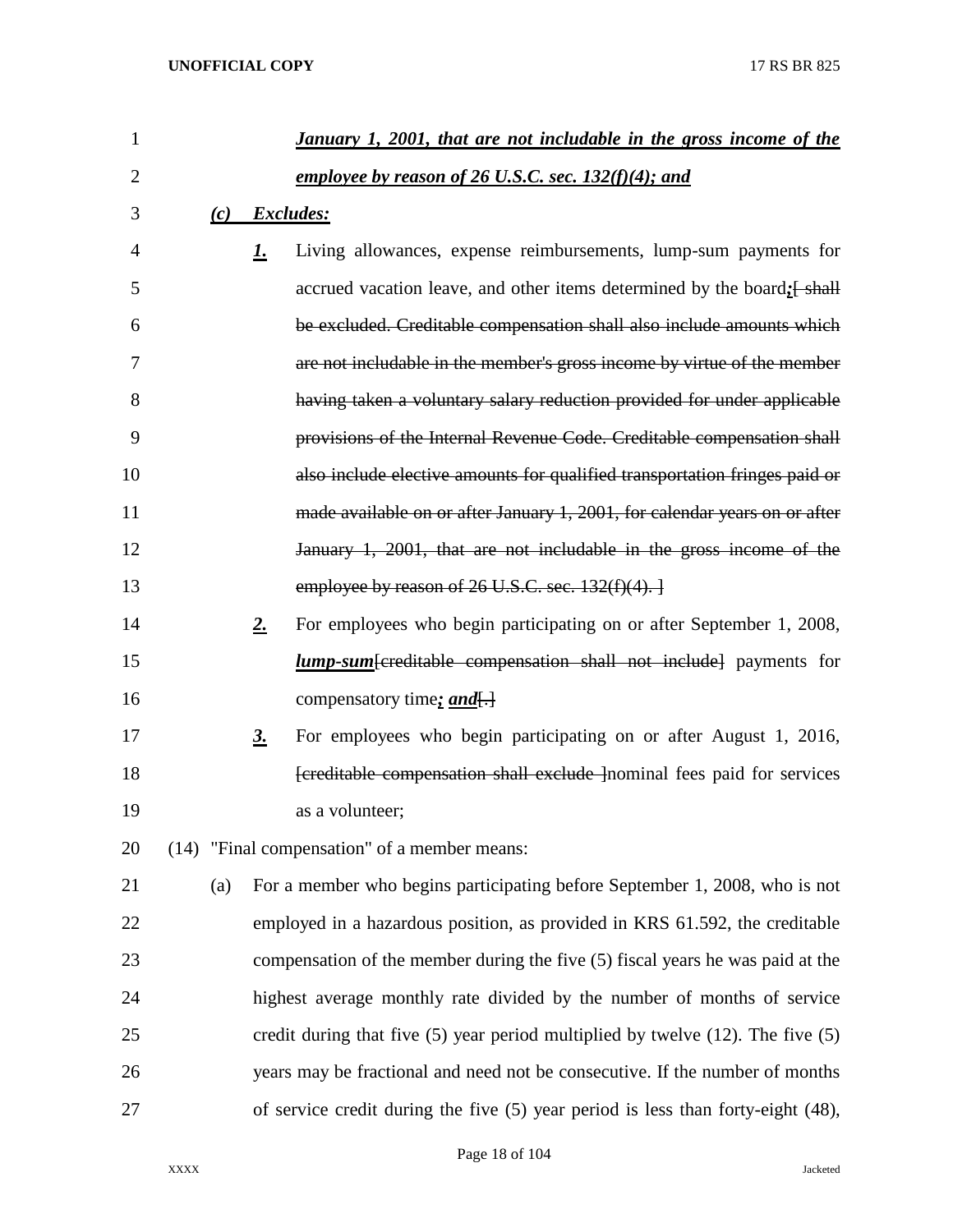1 one (1) or more additional fiscal years shall be used;

 (b) For a member who is not employed in a hazardous position, as provided in KRS 61.592, whose effective retirement date is between August 1, 2001, and January 1, 2009, and whose total service credit is at least twenty-seven (27) years and whose age and years of service total at least seventy-five (75), final compensation means the creditable compensation of the member during the three (3) fiscal years the member was paid at the highest average monthly rate divided by the number of months of service credit during that three (3) years period multiplied by twelve (12). The three (3) years may be fractional and need not be consecutive. If the number of months of service credit during the 11 three (3) year period is less than twenty-four (24), one (1) or more additional fiscal years shall be used. Notwithstanding the provision of KRS 61.565, the funding for this paragraph shall be provided from existing funds of the 14 retirement allowance;

 (c) For a member who begins participating before September 1, 2008, who is employed in a hazardous position, as provided in KRS 61.592, the creditable compensation of the member during the three (3) fiscal years he was paid at the highest average monthly rate divided by the number of months of service credit during that three (3) year period multiplied by twelve (12). The three (3) years may be fractional and need not be consecutive. If the number of months of service credit during the three (3) year period is less than twenty-four (24), one (1) or more additional fiscal years shall be used;

 (d) For a member who begins participating on or after September 1, 2008, but prior to January 1, 2014, who is not employed in a hazardous position, as provided in KRS 61.592, the creditable compensation of the member during the five (5) complete fiscal years immediately preceding retirement divided by five (5). Each fiscal year used to determine final compensation must contain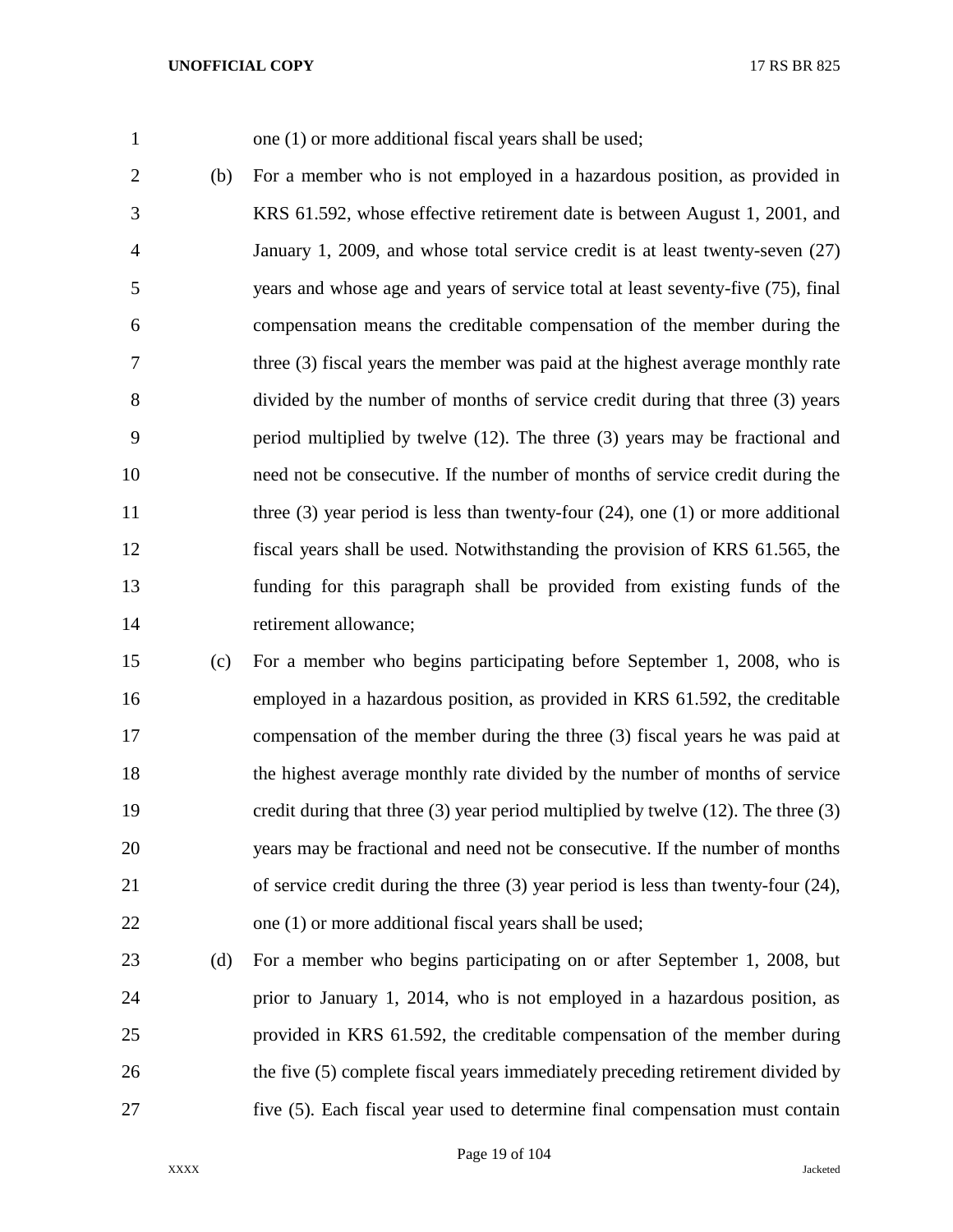- twelve (12) months of service credit. If the member does not have five (5) complete fiscal years that each contain twelve (12) months of service credit, then one (1) or more additional fiscal years shall be used; or
- (e) For a member who begins participating on or after September 1, 2008, but prior to January 1, 2014, who is employed in a hazardous position, as provided in KRS 61.592, the creditable compensation of the member during the three (3) complete fiscal years he was paid at the highest average monthly rate divided by three (3). Each fiscal year used to determine final compensation must contain twelve (12) months of service credit;

 (15) "Final rate of pay" means the actual rate upon which earnings of an employee were calculated during the twelve (12) month period immediately preceding the member's effective retirement date, including employee contributions picked up after August 1, 1982, pursuant to KRS 61.560(4). The rate shall be certified to the system by the employer and the following equivalents shall be used to convert the rate to an annual rate: two thousand eighty (2,080) hours for eight (8) hour workdays, nineteen hundred fifty (1,950) hours for seven and one-half (7-1/2) hour workdays, two hundred sixty (260) days, fifty-two (52) weeks, twelve (12) months, 18 one (1) year;

 (16) "Retirement allowance" means the retirement payments to which a member is entitled;

 (17) "Actuarial equivalent" means a benefit of equal value when computed upon the basis of the actuarial tables that are adopted by the board. In cases of disability retirement, the options authorized by KRS 61.635 shall be computed by adding ten (10) years to the age of the member, unless the member has chosen the Social Security adjustment option as provided for in KRS 61.635(8), in which case the member's actual age shall be used. For members who began participating in the system prior to January 1, 2014, no disability retirement option shall be less than the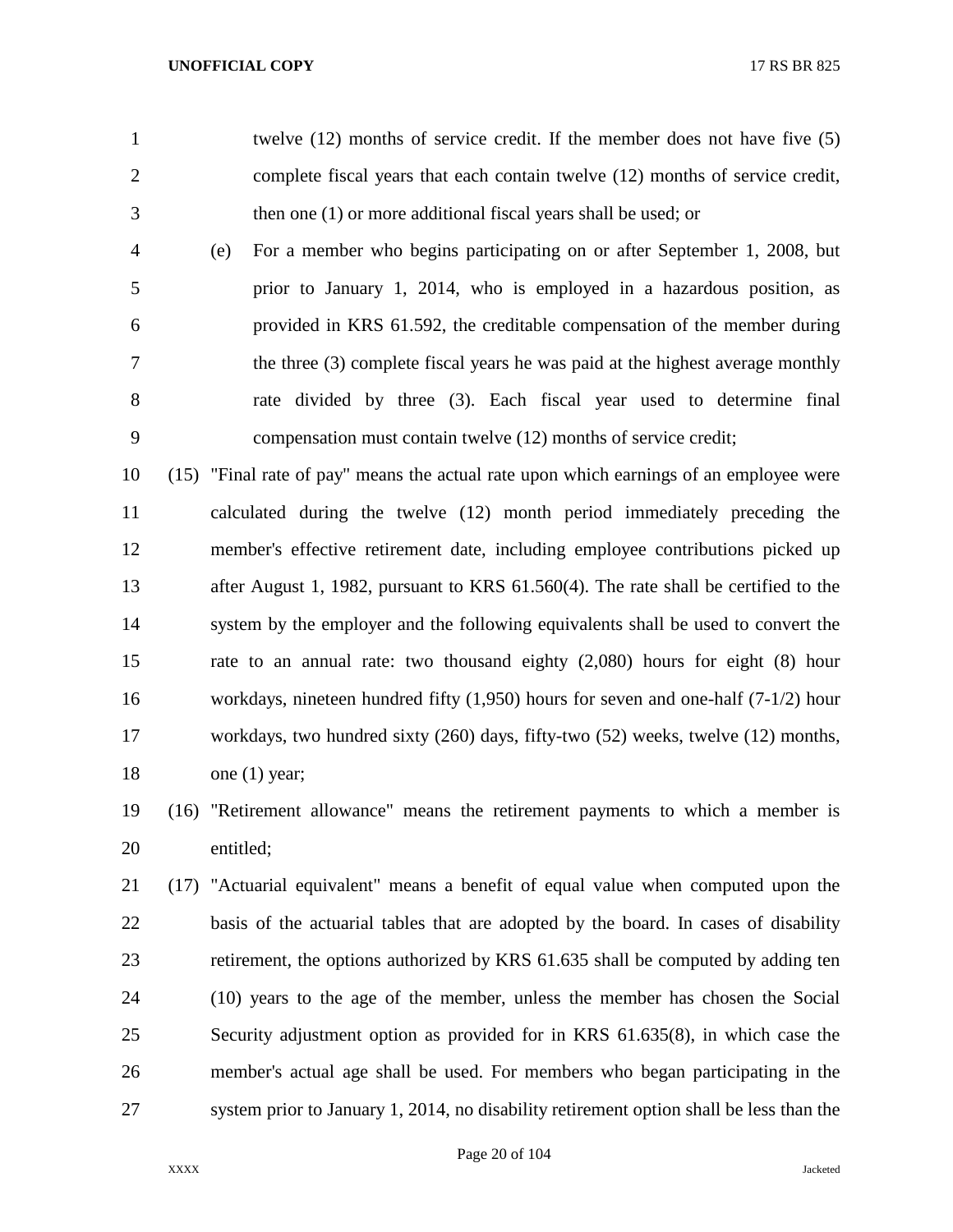same option computed under early retirement;

- (18) "Normal retirement date" means the sixty-fifth birthday of a member, unless otherwise provided in KRS 61.510 to 61.705;
- (19) "Fiscal year" of the system means the twelve (12) months from July 1 through the following June 30, which shall also be the plan year. The "fiscal year" shall be the limitation year used to determine contribution and benefit limits as established by 26 U.S.C. sec. 415;
- (20) "Officers and employees of the General Assembly" means the occupants of those positions enumerated in KRS 6.150. The term shall also apply to assistants who were employed by the General Assembly for at least one (1) regular legislative session prior to July 13, 2004, who elect to participate in the retirement system, and who serve for at least six (6) regular legislative sessions. Assistants hired after July 13, 2004, shall be designated as interim employees;
- (21) "Regular full-time positions," as used in subsection (5) of this section, shall mean all positions that average one hundred (100) or more hours per month determined by using the number of months actually worked within a calendar or fiscal year, including all positions except:
- (a) Seasonal positions, which although temporary in duration, are positions which coincide in duration with a particular season or seasons of the year and which may recur regularly from year to year, the period of time shall not exceed nine (9) months;
- (b) Emergency positions which are positions which do not exceed thirty (30) working days and are nonrenewable;
- (c) Temporary positions which are positions of employment with a participating department for a period of time not to exceed nine (9) months *and are nonrenewable*;
- (d) Part-time positions which are positions which may be permanent in duration,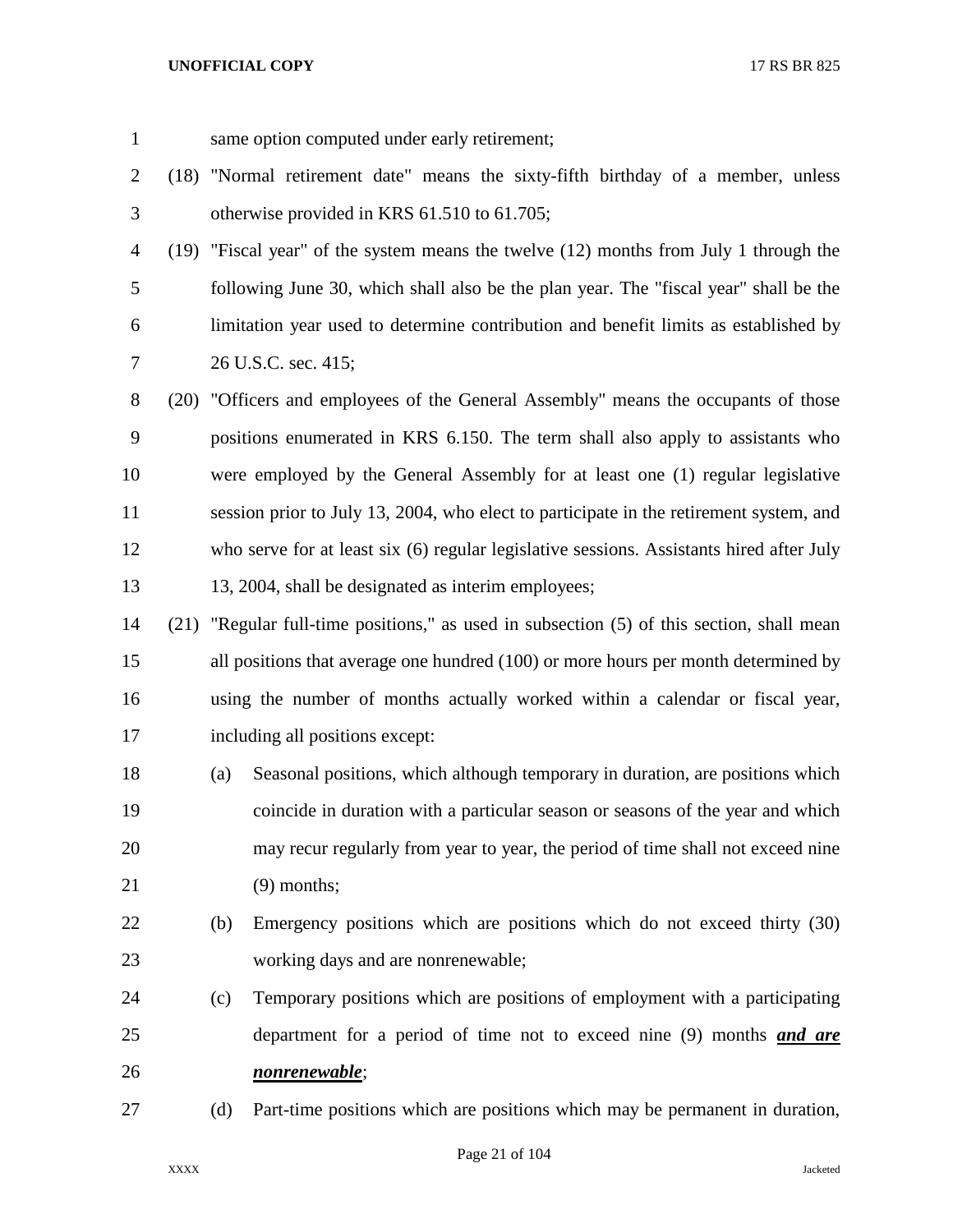but which require less than a calendar or fiscal year average of one hundred (100) hours of work per month, determined by using the number of months actually worked within a calendar or fiscal year, in the performance of duty; and

 (e) Interim positions which are positions established for a one-time or recurring need not to exceed nine (9) months*. Interim positions shall not be renewable by the participating employer for the same employee, unless the employee has not been employed with the participating employer for a period of at least twelve (12) months*;

 (22) "Delayed contribution payment" means an amount paid by an employee for 11 purchase of current service. The amount shall be determined using the same formula in KRS 61.5525, and the payment shall not be picked up by the employer. A delayed contribution payment shall be deposited to the member's account and considered as accumulated contributions of the individual member. In determining payments under this subsection, the formula found in this subsection shall prevail 16 over the one found in KRS 212.434;

 (23) "Parted employer" means a department, portion of a department, board, or agency, such as Outwood Hospital and School, which previously participated in the system, but due to lease or other contractual arrangement is now operated by a publicly held corporation or other similar organization, and therefore is no longer participating in the system. The term "parted employer" shall not include a department, board, or 22 agency that ceased participation in the system pursuant to KRS 61.522;

- (24) "Retired member" means any former member receiving a retirement allowance or any former member who has filed the necessary documents for retirement benefits and is no longer contributing to the retirement system;
- (25) "Current rate of pay" means the member's actual hourly, daily, weekly, biweekly, monthly, or yearly rate of pay converted to an annual rate as defined in final rate of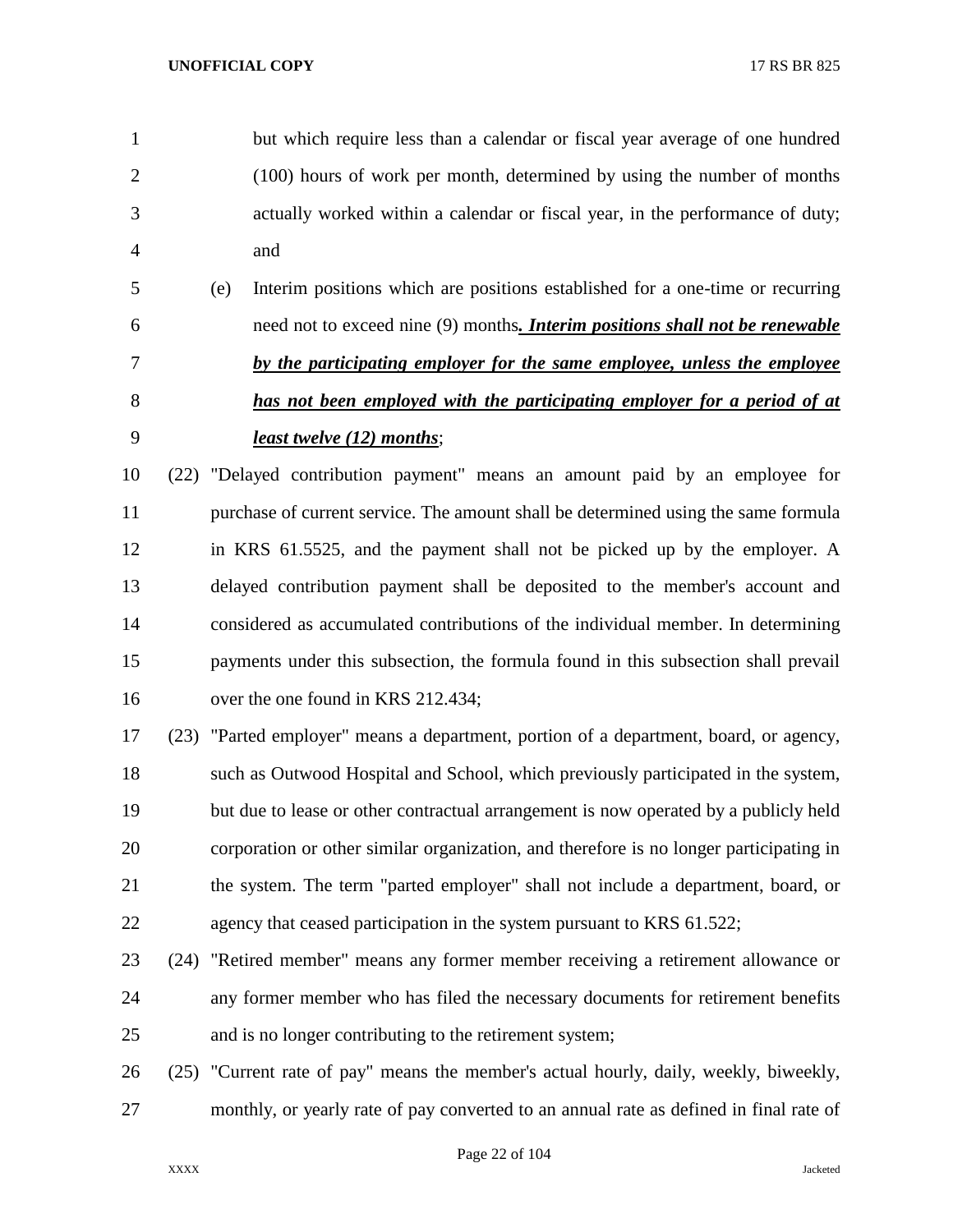pay. The rate shall be certified by the employer;

- 2 (26) "Beneficiary" means the person or persons or estate or trust or trustee designated by the member in accordance with KRS 61.542 or 61.705 to receive any available benefits in the event of the member's death. As used in KRS 61.702, "beneficiary" does not mean an estate, trust, or trustee;
- (27) "Recipient" means the retired member or the person or persons designated as beneficiary by the member and drawing a retirement allowance as a result of the member's death or a dependent child drawing a retirement allowance. An alternate payee of a qualified domestic relations order shall not be considered a recipient, except for purposes of KRS 61.623;
- (28) "Level-percentage-of-payroll amortization method" means a method of determining the annual amortization payment on the unfunded actuarial accrued liability as expressed as a percentage of payroll over a set period of years. Under this method, the percentage of payroll shall be projected to remain constant for all years remaining in the set period and the unfunded actuarially accrued liability shall be projected to be fully amortized at the conclusion of the set period;
- (29) "Increment" means twelve (12) months of service credit which are purchased. The twelve (12) months need not be consecutive. The final increment may be less than 19 twelve (12) months;
- (30) "Person" means a natural person;

 (31) "Retirement office" means the Kentucky Retirement Systems office building in Frankfort;

 (32) "Last day of paid employment" means the last date employer and employee contributions are required to be reported in accordance with KRS 16.543, 61.543, or 78.615 to the retirement office in order for the employee to receive current service credit for the month. Last day of paid employment does not mean a date the employee receives payment for accrued leave, whether by lump sum or otherwise, if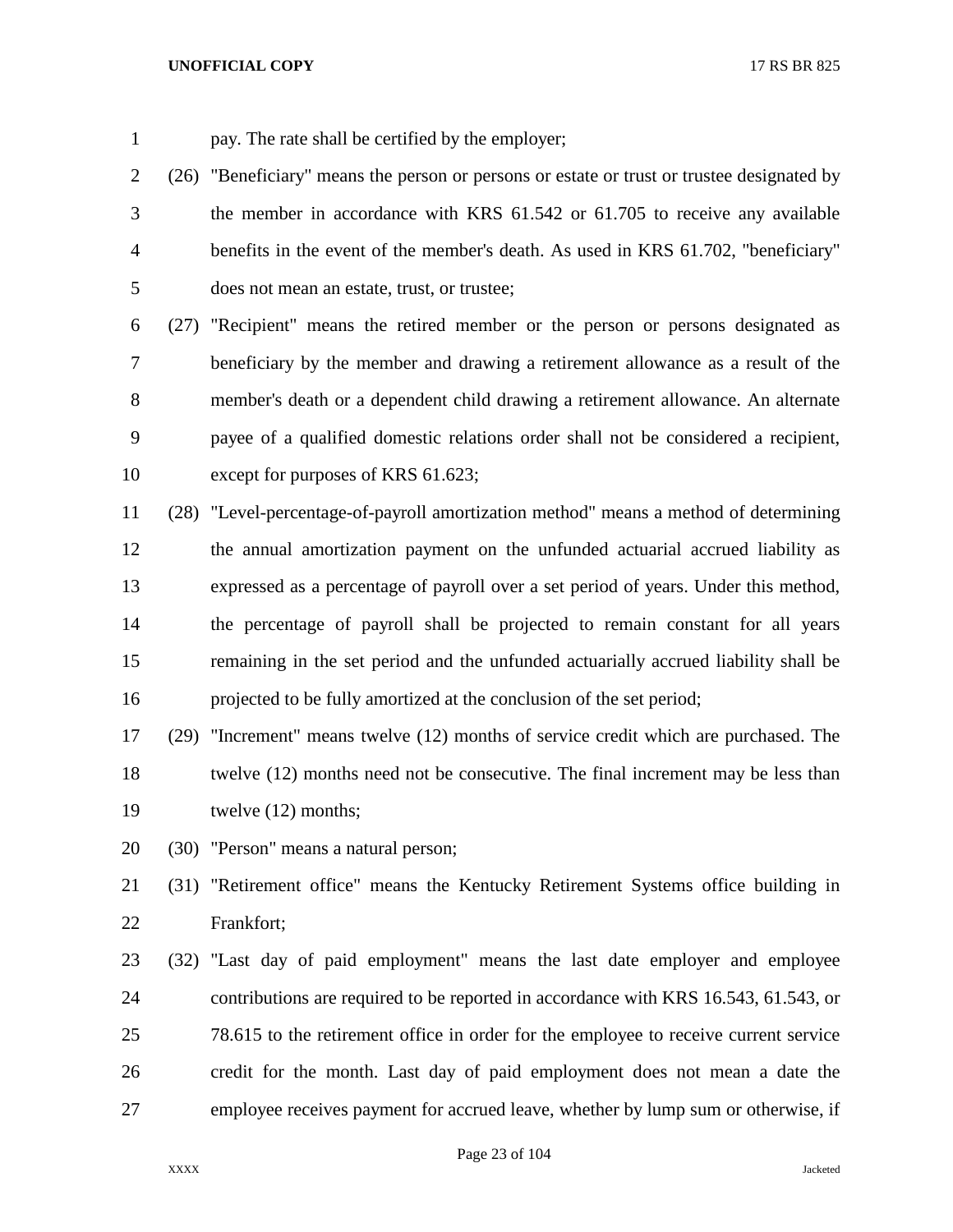| $\mathbf{1}$   |      | that date occurs twenty-four (24) or more months after previous contributions;              |
|----------------|------|---------------------------------------------------------------------------------------------|
| $\overline{2}$ | (33) | "Objective medical evidence" means reports of examinations or treatments; medical           |
| 3              |      | signs which are anatomical, physiological, or psychological abnormalities that can          |
| $\overline{4}$ |      | be observed; psychiatric signs which are medically demonstrable phenomena                   |
| 5              |      | indicating specific abnormalities of behavior, affect, thought, memory, orientation,        |
| 6              |      | or contact with reality; or laboratory findings which are anatomical, physiological,        |
| 7              |      | or psychological phenomena that can be shown by medically acceptable laboratory             |
| 8              |      | diagnostic<br>techniques,<br>including<br>but<br>limited<br>chemical<br>not<br>to<br>tests, |
| 9              |      | electrocardiograms, electroencephalograms, X-rays, and psychological tests;                 |
| 10             | (34) | "Participating" means an employee is currently earning service credit in the system         |
| 11             |      | as provided in KRS 61.543;                                                                  |
| 12             | (35) | "Month" means a calendar month;                                                             |
| 13             | (36) | "Membership date" means:                                                                    |
| 14             |      | The date upon which the member began participating in the system as<br>(a)                  |
| 15             |      | provided in KRS 61.543; or                                                                  |
| 16             |      | For a member electing to participate in the system pursuant to KRS<br>(b)                   |
| 17             |      | 196.167(4) who has not previously participated in the system or the Kentucky                |
| 18             |      | Teachers' Retirement System, the date the member began participating in a                   |
| 19             |      | defined contribution plan that meets the requirements of 26 U.S.C. sec.                     |
| 20             |      | 403(b);                                                                                     |
| 21             |      | (37) "Participant" means a member, as defined by subsection (8) of this section, or a       |
| 22             |      | retired member, as defined by subsection (24) of this section;                              |
| 23             |      | (38) "Qualified domestic relations order" means any judgment, decree, or order,             |
| 24             |      | including approval of a property settlement agreement, that:                                |
| 25             |      | Is issued by a court or administrative agency; and<br>(a)                                   |
| 26             |      | Relates to the provision of child support, alimony payments, or marital<br>(b)              |
| 27             |      | property rights to an alternate payee;                                                      |

Page 24 of 104

XXXX Jacketed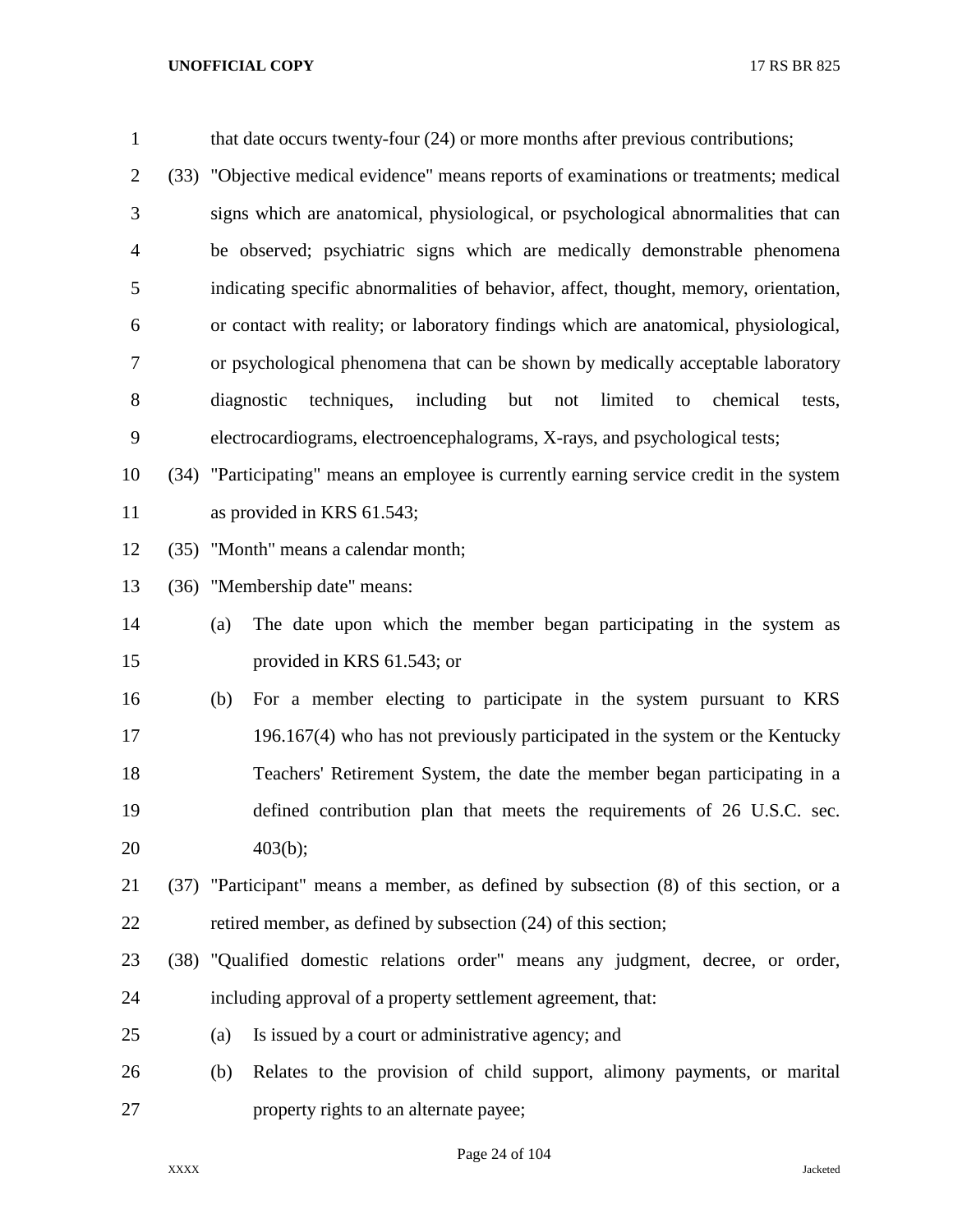(39) "Alternate payee" means a spouse, former spouse, child, or other dependent of a participant, who is designated to be paid retirement benefits in a qualified domestic relations order; (40) "Accumulated employer credit" mean the employer pay credit deposited to the member's account and interest credited on such amounts as provided by KRS 16.583 and 61.597; (41) "Accumulated account balance" means: (a) For members who began participating in the system prior to January 1, 2014, the member's accumulated contributions; or (b) For members who began participating in the system on or after January 1, 2014, in the hybrid cash balance plan as provided by KRS 16.583 and 61.597, the combined sum of the member's accumulated contributions and the member's accumulated employer credit; (42) "Volunteer" means an individual who: (a) Freely and without pressure or coercion performs hours of service for an employer participating in one (1) of the systems administered by Kentucky Retirement Systems without receipt of compensation for services rendered, except for reimbursement of actual expenses, payment of a nominal fee to offset the costs of performing the voluntary services, or both; and (b) If a retired member, does not become an employee, leased employee, or independent contractor of the employer for which he or she is performing volunteer services for a period of at least twenty-four (24) months following the retired member's most recent retirement date; and (43) "Nominal fee" means compensation earned for services as a volunteer that does not exceed five hundred dollars (\$500) per month. Compensation earned for services as a volunteer from more than one (1) participating employer during a month shall be aggregated to determine whether the compensation exceeds the five hundred dollars

Page 25 of 104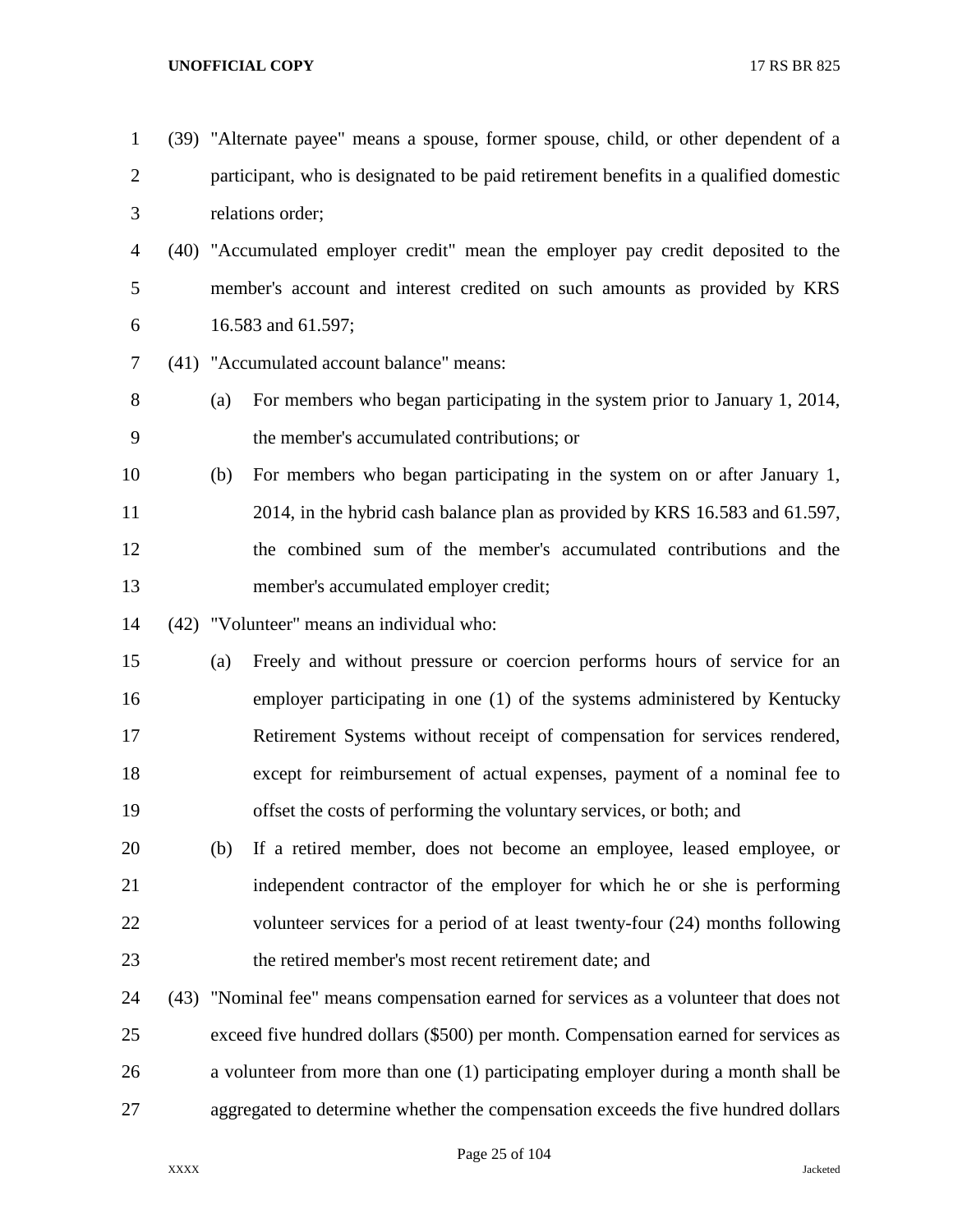| $\mathbf{1}$   |     | (\$500) per month maximum provided by this subsection.                                      |
|----------------|-----|---------------------------------------------------------------------------------------------|
| $\overline{2}$ |     | Section 5. KRS 61.525 is amended to read as follows:                                        |
| 3              |     | Membership in the system shall consist of the following:                                    |
| $\overline{4}$ | (1) | All persons who become employees of a participating department after the date such          |
| 5              |     | department first participates in the system <del>[, except a person who did not elect</del> |
| 6              |     | membership pursuant to KRS 61.545(3)];                                                      |
| 7              | (2) | All persons who are employees of a department on the date the department<br>(a)             |
| 8              |     | first participates in the system, either in service or on authorized leave from             |
| 9              |     | service, and who elect within thirty (30) days following the department's                   |
| 10             |     | participation, or in the case of persons on authorized leave, within thirty (30)            |
| 11             |     | days of their return to active service, to become members and thereby agree to              |
| 12             |     | make contributions as provided in KRS 61.515 to 61.705;                                     |
| 13             |     | All persons who are employees of a department who did not elect to<br>(b)                   |
| 14             |     | participate within thirty (30) days of the date the department first participated           |
| 15             |     | in the system or within thirty (30) days of their return to active service and              |
| 16             |     | who subsequently elect to participate the first day of a month after the                    |
| 17             |     | department's date of participation;                                                         |
| 18             | (3) | All persons who are employees of any credit union whose membership was initially            |
| 19             |     | limited to employees of state government and their families and which subsequently          |
| 20             |     | may have been extended to local government employees and their families;                    |
| 21             | (4) | All persons who were professional staff employees of the Council on Postsecondary           |
| 22             |     | Education or the Higher Education Assistance Authority and were contributing to             |
| 23             |     | the system on the effective date of Executive Order 74-762 or 75-964, respectively,         |
| 24             |     | and file a written election of their desire to continue in the system and all               |
| 25             |     | administrative and professional staff employees of the Higher Education Assistance          |
| 26             |     | Authority who, on or after January 1, 1993, are not participating in another                |
| 27             |     | retirement plan sponsored by the Higher Education Assistance Authority;                     |

Page 26 of 104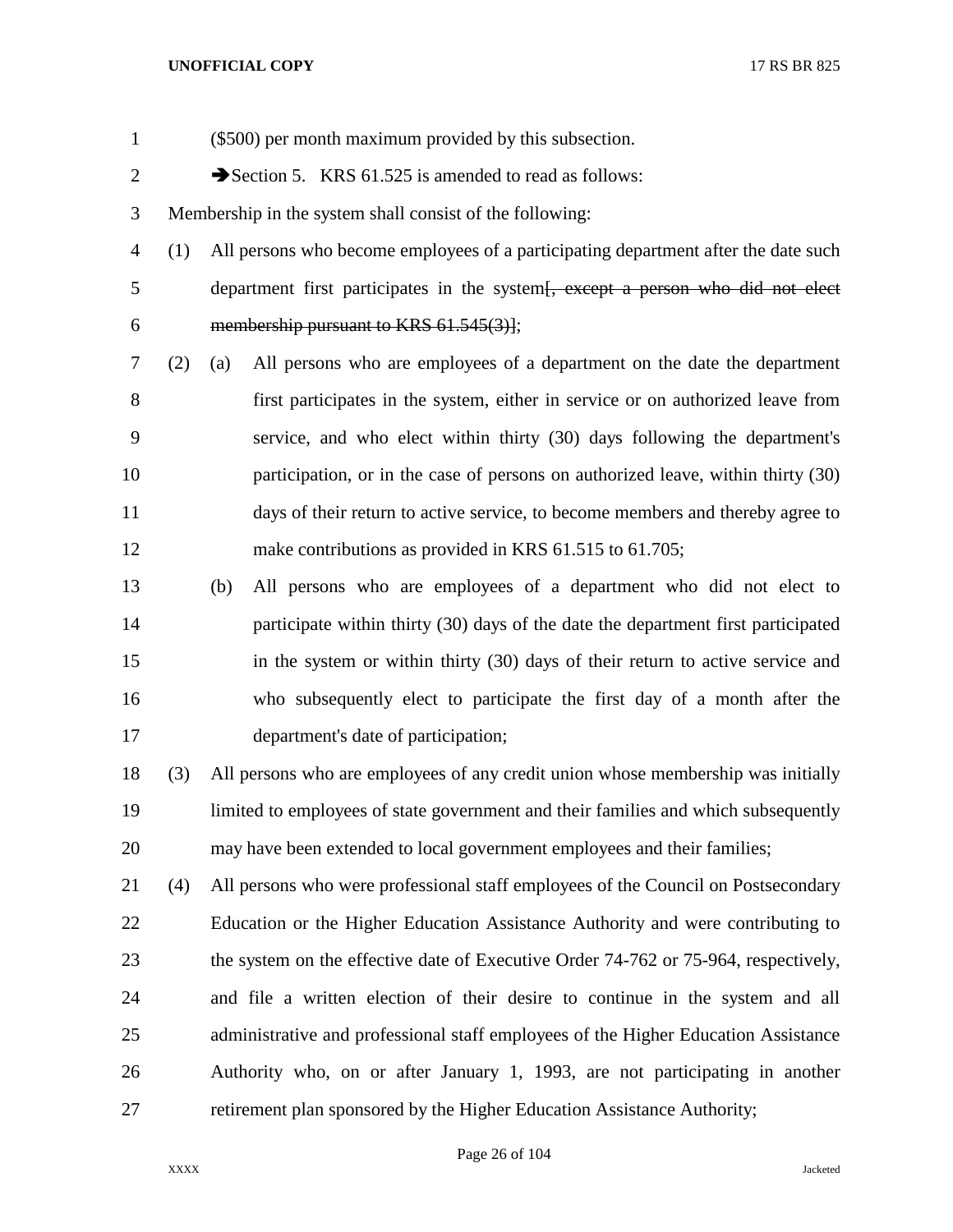- (5) All persons who were professional staff employees of the Kentucky Authority for Educational Television on and after July 1, 1974;
- (6) All persons who are employees of the Teachers' Retirement System except employees who are required to participate under the Teachers' Retirement System 5 under KRS 161.220(4)(d);
- (7) Membership in the system shall not include persons who are not eligible to participate in the system as provided by KRS 61.522 or those employees who are simultaneously participating in another state-administered defined benefit plan within Kentucky other than those administered by the Kentucky Retirement Systems, except for employees who have ceased to contribute to one (1) of the state-administered retirement plans as provided in KRS 21.360; and
- (8) Effective January 1, 1998, employees of the Kentucky Community and Technical College System who were previously contributing members and are not required to participate in the Teachers' Retirement System as a member; employees who were previously contributing members transferred from the former Cabinet for Workforce Development as provided in KRS 164.5805(1)(a) and who have not exercised the option to participate in the new Kentucky Community and Technical College personnel system as provided in KRS 164.5805(1)(e); and new employees as of July 1, 1997, who are not eligible under the Teachers' Retirement System or who are not contributing to an optional retirement plan established by the board of regents for the Kentucky Community and Technical College System.

22  $\rightarrow$  Section 6. KRS 61.526 is amended to read as follows:

 (1) Each employee on becoming a member of the Kentucky Employees Retirement System *may*[shall have on] file in the retirement office, in the form as the board may prescribe, a statement of facts pertaining to the member. The statement shall include a record of military service, previous employment with the employer, and such other information as the system may require.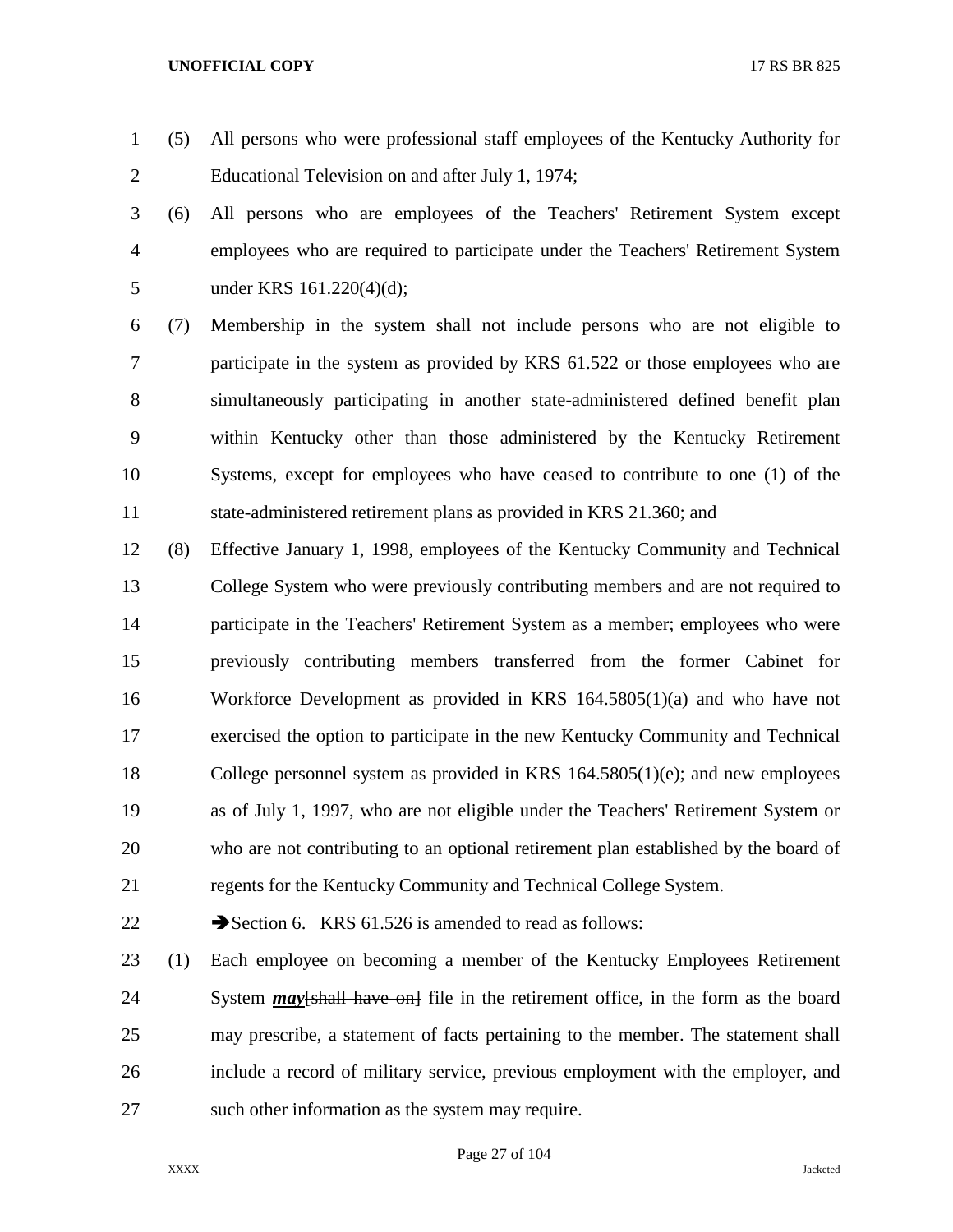(2) If the records of the Personnel Cabinet or the department employing the member during the time the service was rendered do not substantiate the statement of service, the member shall be notified of any discrepancy. The member shall be advised that he has the responsibility of supplying verification of any unsubstantiated service. (3) At the request of the member, or the beneficiary if the member is deceased, the executive director shall arrange a time and place to receive additional information in regard to the unverified service. After filing the request, the member or the beneficiary if the member is deceased, shall have a reasonable time but no more than six (6) months to present the additional information to substantiate the unverified service. (4) The system may at any time conduct an audit of the employing department pursuant to KRS 61.675. *(5) The system may allow a member to retire or obtain a refund without the member submitting a statement of facts pertaining to the member as described by this section.* 17 Section 7. KRS 61.542 is amended to read as follows: (1) Prior to the first day of the month in which the member receives his or her first retirement allowance and prior to the member filing a notification of retirement or a request for refund: (a) Each member may designate on the form prescribed by the board a principal beneficiary and contingent beneficiary for his or her account. The principal beneficiary or contingent beneficiary designated by the member shall be: 24 1. One (1) or more persons; or 2. The member's estate; or 3. A trust; (b) If multiple persons are designated as provided by paragraph (a)1. of this

Page 28 of 104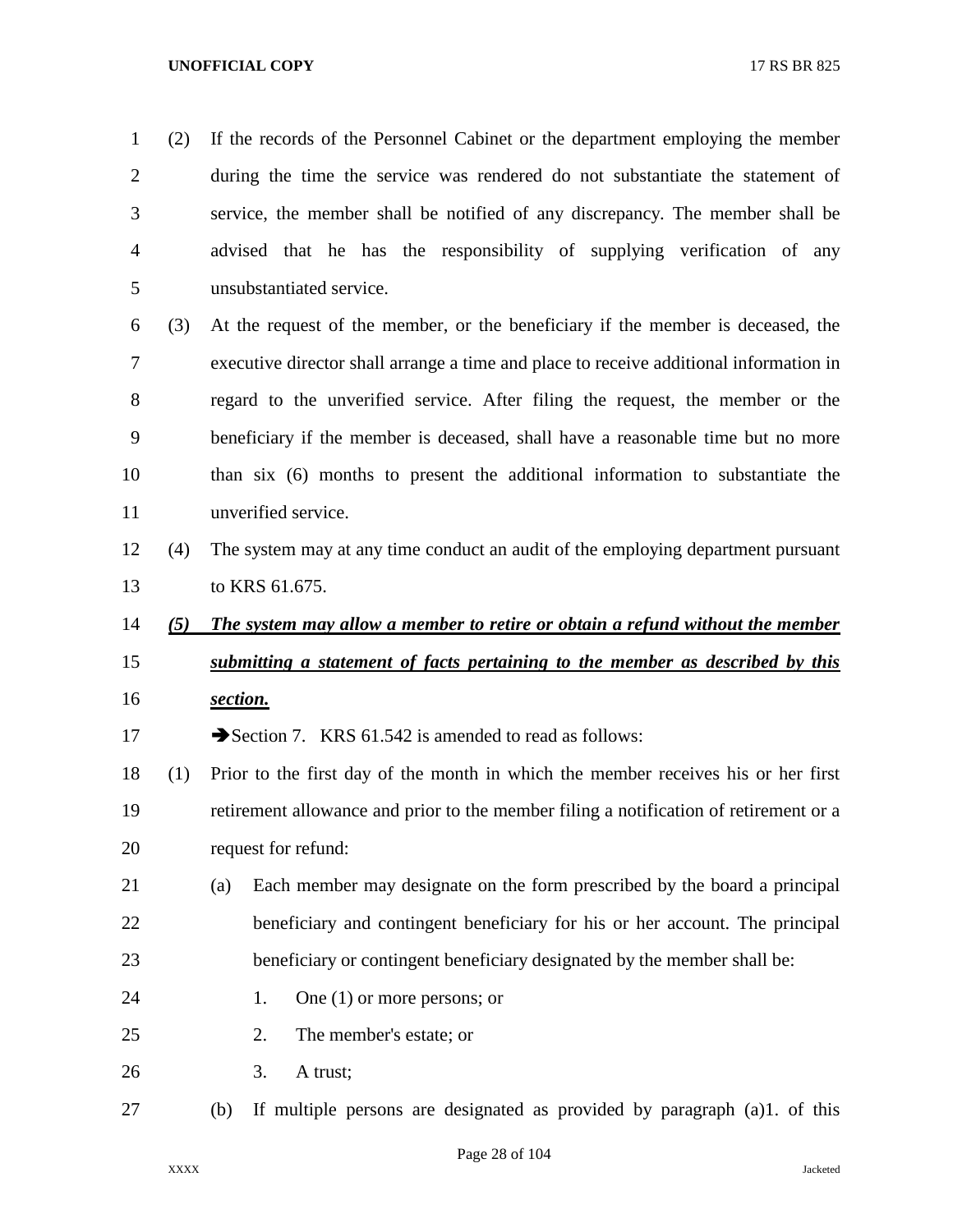subsection, the member shall indicate the percentage of total benefits each person is to receive. 1. If percentages are not indicated, payments will be disbursed equally to the named beneficiaries. 2. If the percentages indicated do not total one hundred percent (100%), each beneficiary shall receive an increased or decreased percentage which is proportional to the percentage allotted him or her by the member. 3. If any of the multiple beneficiaries die prior to the member's death, the remaining beneficiaries shall be entitled to the deceased beneficiary's percentage of the total benefits, and each shall receive a percentage of 12 the deceased's share which is equal to the percentage allotted them by 13 the member;  $\frac{1}{2}$  and  $\frac{1}{2}$  (c) The principal and contingent beneficiary designation established by the member pursuant to paragraph (a) of this subsection shall remain in full force and effect until changed by the member, except: 1. A final divorce decree terminates an ex-spouse's status as beneficiary, unless the member has on file in the retirement office a beneficiary designation that redesignates the ex-spouse as beneficiary subsequent to 20 the issuance of the divorce decree; 2. If a beneficiary or beneficiaries are convicted of any crime which 22 prohibits that person or persons from receiving the benefits under KRS 381.280, the beneficiary or beneficiaries shall not be eligible for any of the benefits and the remaining beneficiary or beneficiaries or, if none, the member's estate, shall become the beneficiary; *and* 3. When a notification of retirement has been filed at the retirement office, the designation of beneficiary on the notification of retirement, which

Page 29 of 104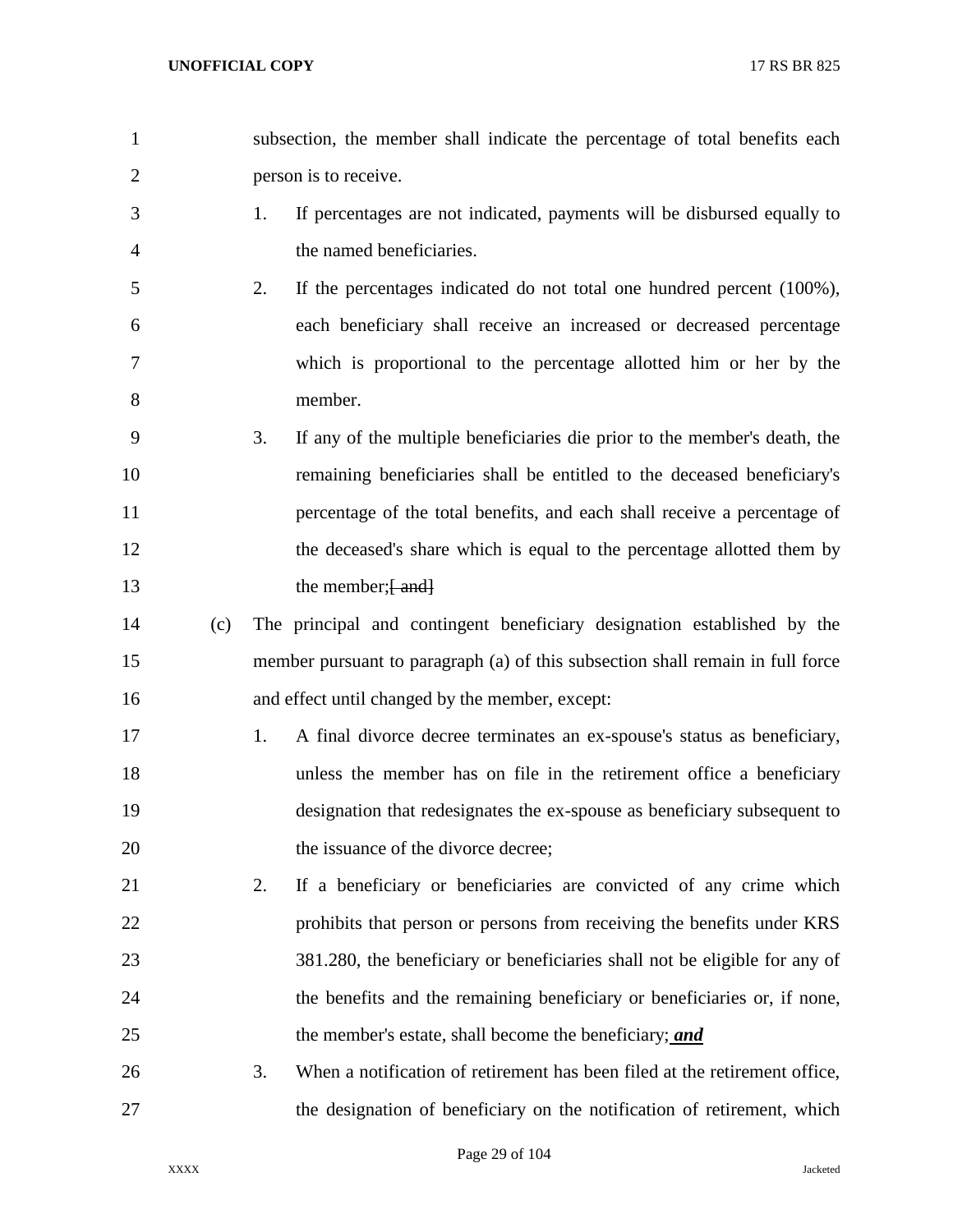| $\mathbf{1}$   |     | shall be one (1) person, his estate, or a trust, shall supersede the                              |  |  |
|----------------|-----|---------------------------------------------------------------------------------------------------|--|--|
| $\overline{2}$ |     | designation of all previous beneficiaries, unless the notification of                             |  |  |
| 3              |     | retirement is withdrawn, invalid, or voided. If the notification of                               |  |  |
| 4              |     | retirement is withdrawn, invalid, or voided, the prior beneficiary                                |  |  |
| 5              |     | designation on file with the system shall remain in full force and effect                         |  |  |
| 6              |     | until changed by the member; and                                                                  |  |  |
| 7              |     | When a request for refund has been filed at the retirement office, the<br><sup>[4.]</sup>         |  |  |
| 8              |     | member's estate shall become the member's beneficiary if the member                               |  |  |
| 9              |     | dies.                                                                                             |  |  |
| 10             | (d) | <i>Except as provided by paragraph <math>(c)</math>3. of this subsection, if the member fails</i> |  |  |
| 11             |     | to designate a beneficiary for his or her account or if the beneficiary                           |  |  |
| 12             |     | designation is determined to be void by the system, the member's estate shall                     |  |  |
| 13             |     | <b>become the beneficiary.</b>                                                                    |  |  |
| 14<br>(2)      |     | If the member dies prior to the first day of the month in which the member would                  |  |  |
| 15             |     | have received his or her first retirement allowance and prior to filing a notification            |  |  |
| 16             |     | of retirement or a request for refund, any retirement benefits shall be payable to the            |  |  |
| 17             |     | principal beneficiary, except that:                                                               |  |  |
| 18             | (a) | If the death of the principal beneficiary or beneficiaries precedes the death of                  |  |  |
| 19             |     | the member, or if the principal beneficiary is terminated by a divorce decree,                    |  |  |
| 20             |     | the contingent beneficiary or beneficiaries become the principal beneficiary or                   |  |  |
| 21             |     | beneficiaries;                                                                                    |  |  |
| 22             | (b) | If the principal beneficiary is one (1) person and is the member's spouse and                     |  |  |
| 23             |     | they are divorced on the date of the member's death, the contingent beneficiary                   |  |  |
| 24             |     | or beneficiaries become the principal beneficiary or beneficiaries;                               |  |  |
| 25             | (c) | If the member is survived by his principal beneficiary or beneficiaries who                       |  |  |
| 26             |     | subsequently die prior to having on file at the retirement office the necessary                   |  |  |
| 27             |     | forms prescribed under authority of KRS 61.590, the contingent beneficiary                        |  |  |

Page 30 of 104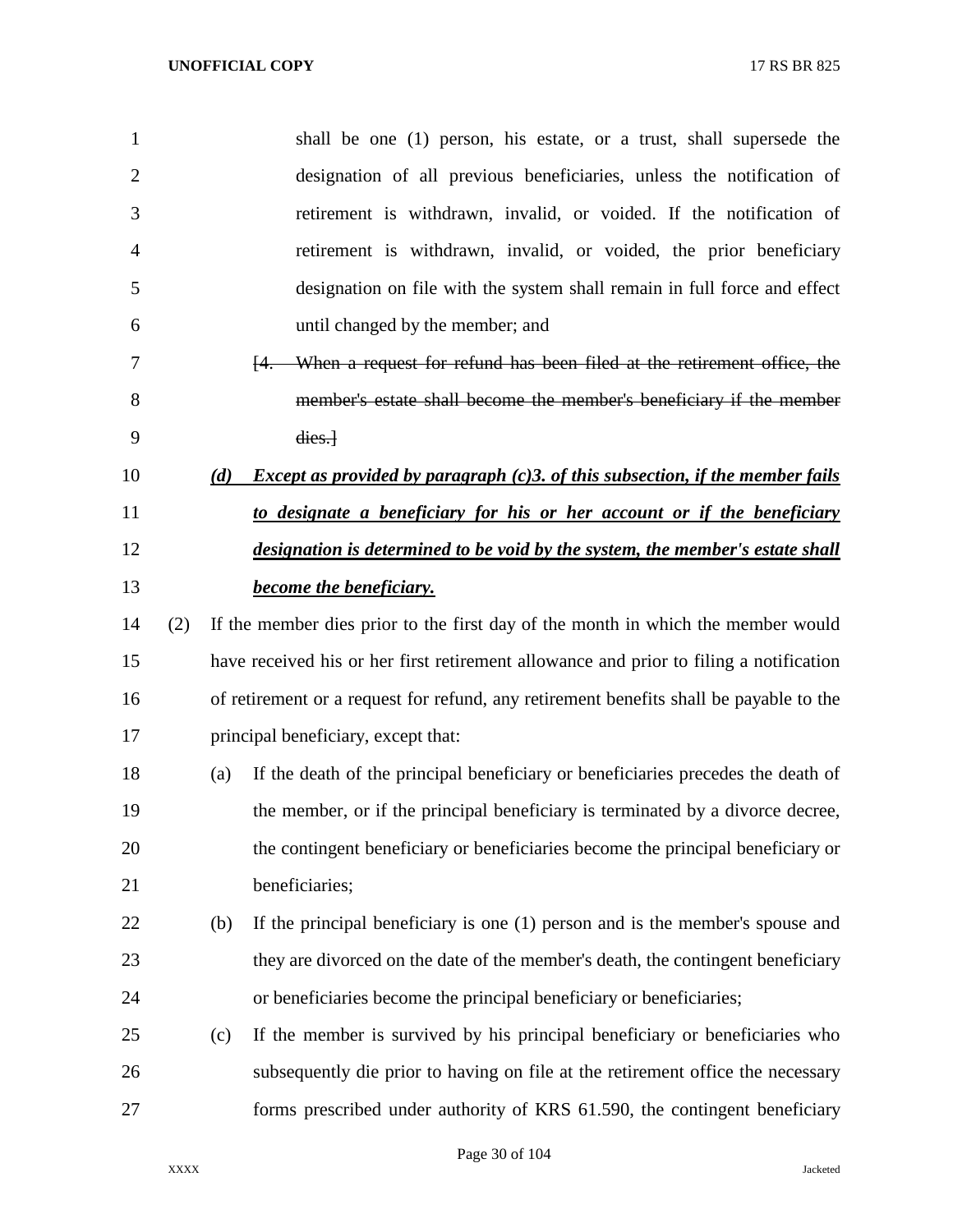| $\mathbf{1}$   |     |     | shall become the principal beneficiary or beneficiaries; and                                 |
|----------------|-----|-----|----------------------------------------------------------------------------------------------|
| $\overline{2}$ |     | (d) | If the deaths of all the principal beneficiaries and all of the contingent                   |
| 3              |     |     | beneficiaries precede the death of the member, the estate of the member                      |
| 4              |     |     | becomes the beneficiary.                                                                     |
| 5              | (3) |     | Prior to the first day of the month in which the member would have received his or           |
| 6              |     |     | her first retirement allowance, a monthly benefit payable for life shall not be offered      |
| 7              |     |     | if the beneficiary designated under subsection (1) of this section is more than one          |
| 8              |     |     | $(1)$ person, the member's estate, or a trust.                                               |
| 9              | (4) |     | When a notification of retirement has been filed at the retirement office:                   |
| 10             |     | (a) | The designation of beneficiary on the notification of retirement shall                       |
| 11             |     |     | supersede the designation of all previous beneficiaries;                                     |
| 12             |     | (b) | The beneficiary designated by the member on the member's notification of                     |
| 13             |     |     | retirement shall be one (1) person, the member's estate, or a trust; and                     |
| 14             |     | (c) | If the death of the beneficiary named on the notification of retirement precedes             |
| 15             |     |     | the first day of the month in which the member receives his or her first                     |
| 16             |     |     | retirement allowance, the member may designate another beneficiary on the                    |
| 17             |     |     | member's notification of retirement.                                                         |
| 18             | (5) |     | <b>On or</b> after the first day of the month in which the member receives his or her first  |
| 19             |     |     | retirement allowance <del>[ and subsequent thereto], the [a]</del> member shall not have the |
| 20             |     |     | right to change his beneficiary, except that:                                                |
| 21             |     | (a) | The estate of the retired member becomes the beneficiary if the date of death                |
| 22             |     |     | of the beneficiary precedes or coincides with the date of death of the retired               |
| 23             |     |     | member;                                                                                      |
| 24             |     | (b) | The estate of the retired member becomes the beneficiary if the retired                      |
| 25             |     |     | member had designated a person as beneficiary who was the spouse or who                      |
| 26             |     |     | later married the member and they were divorced on the date of the retired                   |
| 27             |     |     | member's death. An ex-spouse who was the named beneficiary on the                            |

Page 31 of 104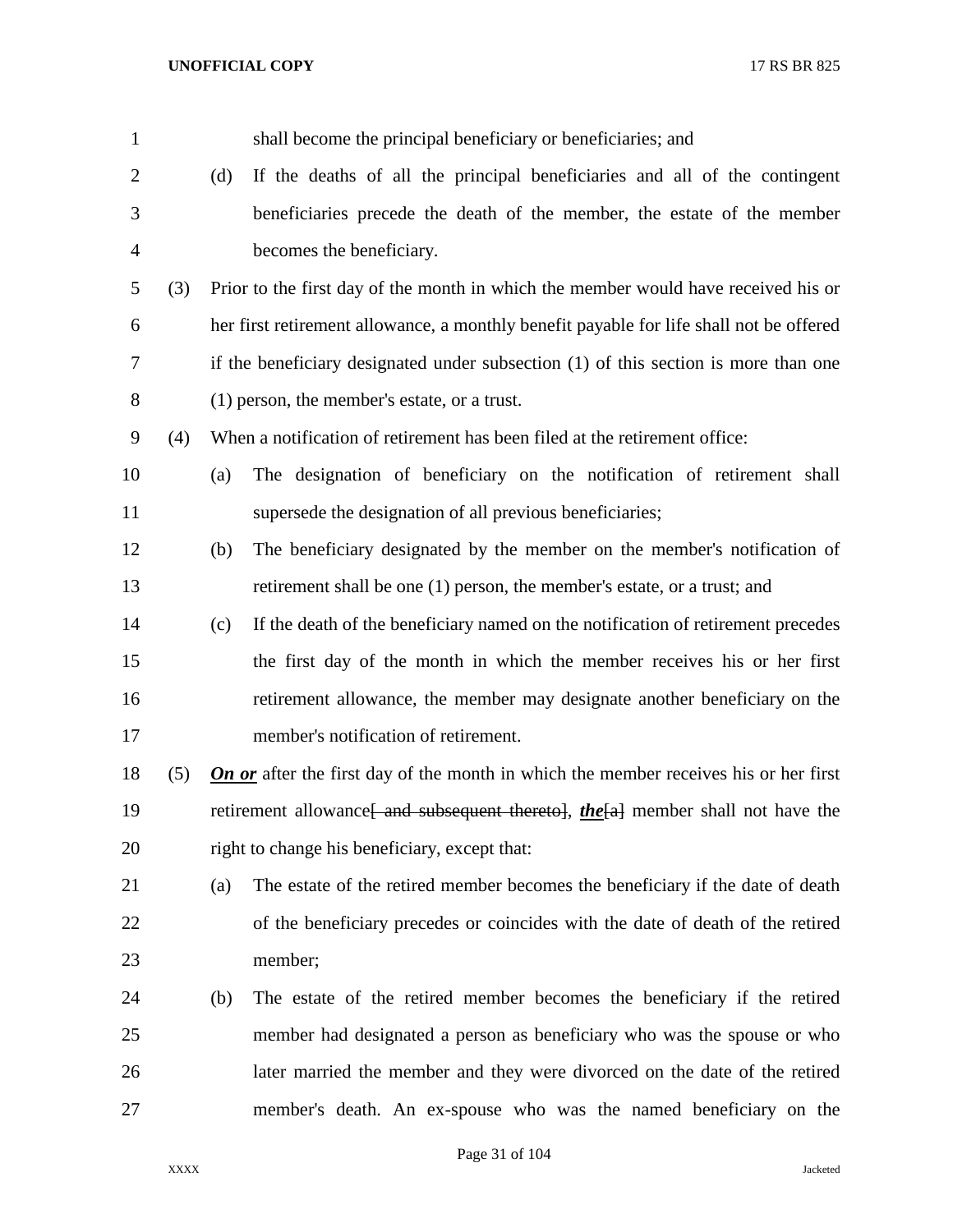| $\mathbf{1}$   |     |                                                                                  | member's notification of retirement shall be reinstated as the member's                 |  |
|----------------|-----|----------------------------------------------------------------------------------|-----------------------------------------------------------------------------------------|--|
| $\overline{2}$ |     |                                                                                  | beneficiary for the payment options provided by KRS $61.635(2)$ , $(3)$ , $(4)$ , and   |  |
| 3              |     |                                                                                  | $(8)(b)$ if they are remarried to each other as of the date of the retired member's     |  |
| 4              |     |                                                                                  | death; and                                                                              |  |
| 5              |     | (c)                                                                              | The estate of the member shall not receive monthly payments if the member               |  |
| 6              |     |                                                                                  | selected one $(1)$ of the payment options provided by KRS $61.635(2)$ , $(3)$ , $(4)$ , |  |
| 7              |     |                                                                                  | and $(8)(b)$ .                                                                          |  |
| 8              | (6) |                                                                                  | <b>Following cessation of membership as provided by KRS 61.535, no beneficiary</b>      |  |
| 9              |     |                                                                                  | designation in one (1) account shall be effective for any new retirement account        |  |
| 10             |     | established pursuant to KRS 61.637 or 61.680. If the member fails to designate a |                                                                                         |  |
| 11             |     | <b>beneficiary for his or her new retirement account or if the beneficiary</b>   |                                                                                         |  |
| 12             |     | designation is determined to be void by the system, the member's estate shall    |                                                                                         |  |
| 13             |     | <b>become the beneficiary.</b>                                                   |                                                                                         |  |
| 14             |     |                                                                                  | Section 8. KRS 61.545 is amended to read as follows:                                    |  |
| 15             | (1) |                                                                                  | The board shall determine by appropriate administrative regulations how much            |  |
| 16             |     |                                                                                  | service in any year is the equivalent of a year of service credit and how much          |  |
| 17             |     |                                                                                  | service in any calendar month is the equivalent of a month of service credit. It shall  |  |
| 18             |     |                                                                                  | not allow credit for more than one (1) year of service for all service rendered in any  |  |
| 19             |     |                                                                                  | period of twelve (12) consecutive months except as provided in KRS 61.546 and in        |  |
| 20             |     | subsection $(2)$ of this section.                                                |                                                                                         |  |
| 21             | (2) | (a)                                                                              | Employees participating in one (1) of the state-administered retirement                 |  |
| 22             |     |                                                                                  | systems who are or have been employed by a school board participating in the            |  |
| 23             |     |                                                                                  | County Employees Retirement System, a state-operated school under KRS                   |  |
| 24             |     |                                                                                  | Chapter 167, a participating community action agency, or a Kentucky                     |  |
| 25             |     |                                                                                  | institution of higher education which participates in the Kentucky Employees            |  |
| 26             |     |                                                                                  | Retirement System, and who receive service credit for less than twelve (12)             |  |
| 27             |     |                                                                                  | months each year, may purchase the additional months of service credit                  |  |
|                |     |                                                                                  |                                                                                         |  |

Page 32 of 104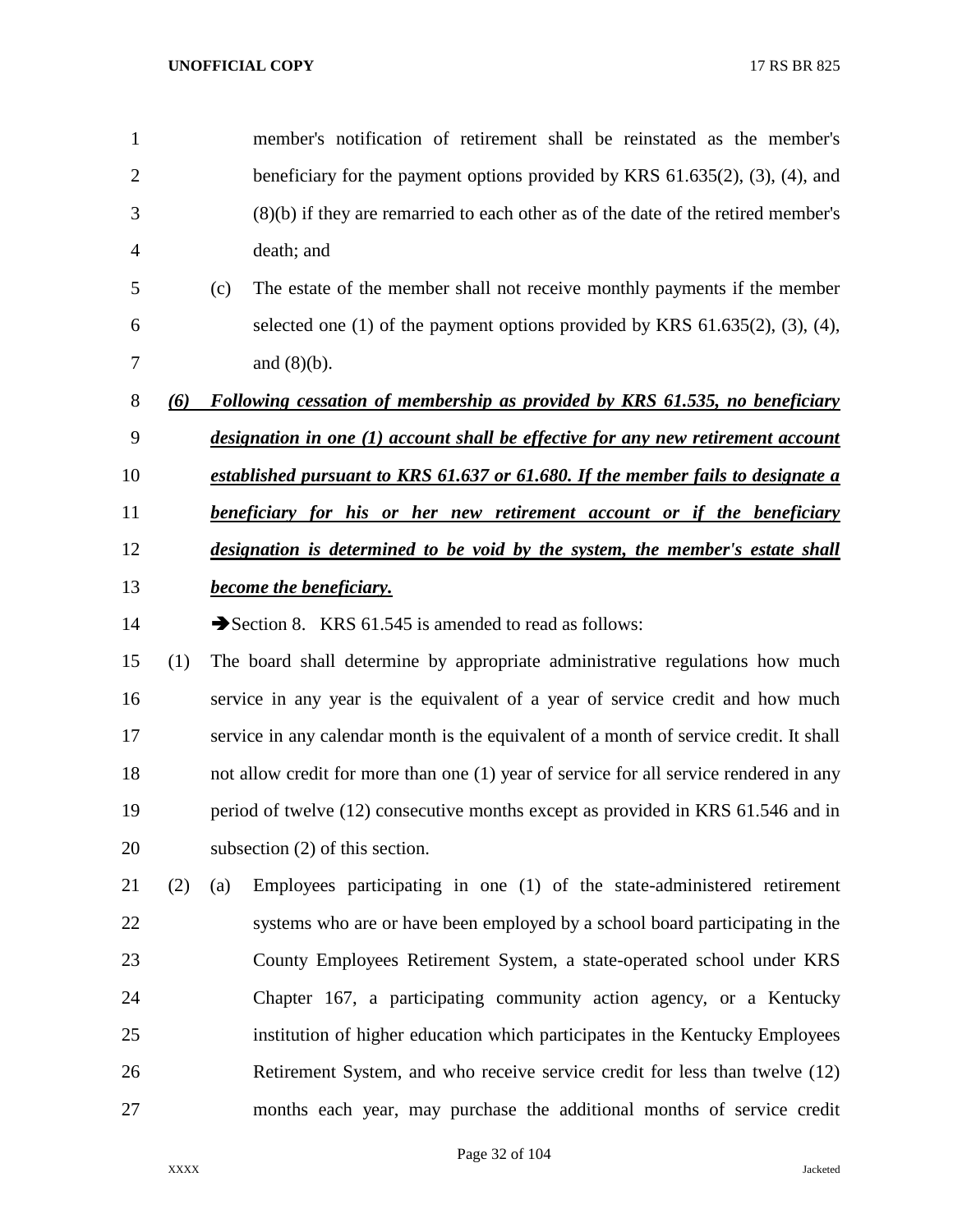needed to total one (1) year of service credit except the amount purchased shall not exceed three (3) months. The employee may purchase the service credit by paying the retirement system a delayed contribution payment *in accordance with the payment options and restrictions established by subsection (14) of Section 9 of this Act*. Employees who have service credit prior to July 1, 1992, or their employers, the state-operated school under KRS Chapter 167, the Kentucky institution of higher education, or the school board may purchase service credit on behalf of the employee for previous years by paying the retirement system the delayed contribution payment *in accordance with the payment options and restrictions established by subsection (14) of Section 9 of this Act*.

- (b) The cost of service under this subsection may be paid by both the employer and employee. The employer shall pay fifty percent (50%) of the cost and the employee shall pay fifty percent (50%) of the cost. The payment by the employer shall not be deposited to the member's account. Service credit shall not be credited to the member's account until both the employer's and employee's payment are received by the retirement system.
- (c) If the employee has purchased service credit under this subsection based on months reported by the employer for the fiscal year, and an audit of the employee's account reduces the number of months of service credit for which the employee is eligible to no fewer than nine (9) months, the employee shall retain credit for the months purchased unless the employee is ineligible for any service in the fiscal year. The employee shall be eligible to purchase the additional months under this subsection to total one (1) year.
- (d) This subsection shall not apply to members who begin participating in the systems administered by Kentucky Retirement Systems on or after January 1, 2014.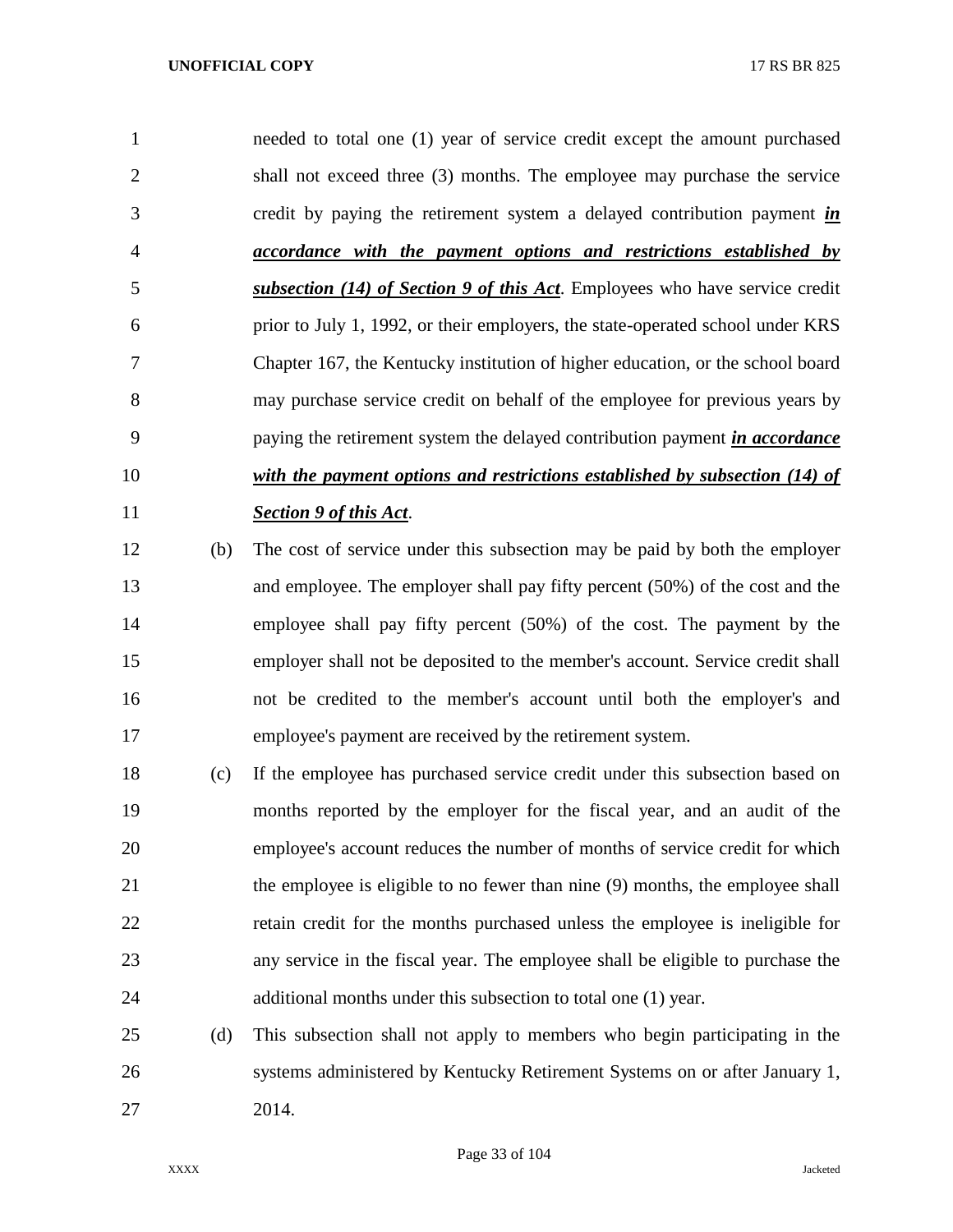- (3) (a) [An employee who is simultaneously eligible for membership in more than one (1) retirement system administered by the Kentucky Retirement Systems may, at his option, choose to participate in only one (1) of those systems. The choice, once made, shall remain in effect so long as the employee is eligible for membership in more than one (1) system.
- (b) ]If *an*[the] employee participates in more than one (1) of the retirement systems administered by the Kentucky Retirement Systems, the employee's service credit shall be divided between each system determined by dividing the employee's creditable compensation in each system by the employee's total creditable compensation in all systems.
- *(b)*[(e)] If *an*[the] employee earns creditable compensation in both a hazardous position, as defined by KRS 61.592, and a nonhazardous position, the employee's service credit shall be divided between the employee's hazardous and nonhazardous positions determined by dividing the employee's creditable compensation in the hazardous and nonhazardous positions by the employee's combined hazardous and nonhazardous creditable compensation.

17 Section 9. KRS 61.552 is amended to read as follows:

 (1) *(a)* Any employee participating in one (1) of the state-administered retirement systems who has been refunded his accumulated account balance under the provisions of KRS 16.645(21), 61.625, or 78.545(15), thereby losing service credit, may regain the credit by paying to the system from which he received the refund or refunds the amount or amounts refunded with interest at a rate 23 determined by the board of the respective retirement system.<del>[ The payment,</del> including interest as determined by the board, shall be deposited to the member's account and considered as accumulated contributions of the individual member. The payments shall not be picked up, as described in KRS 61.560(4), by the employer.]

Page 34 of 104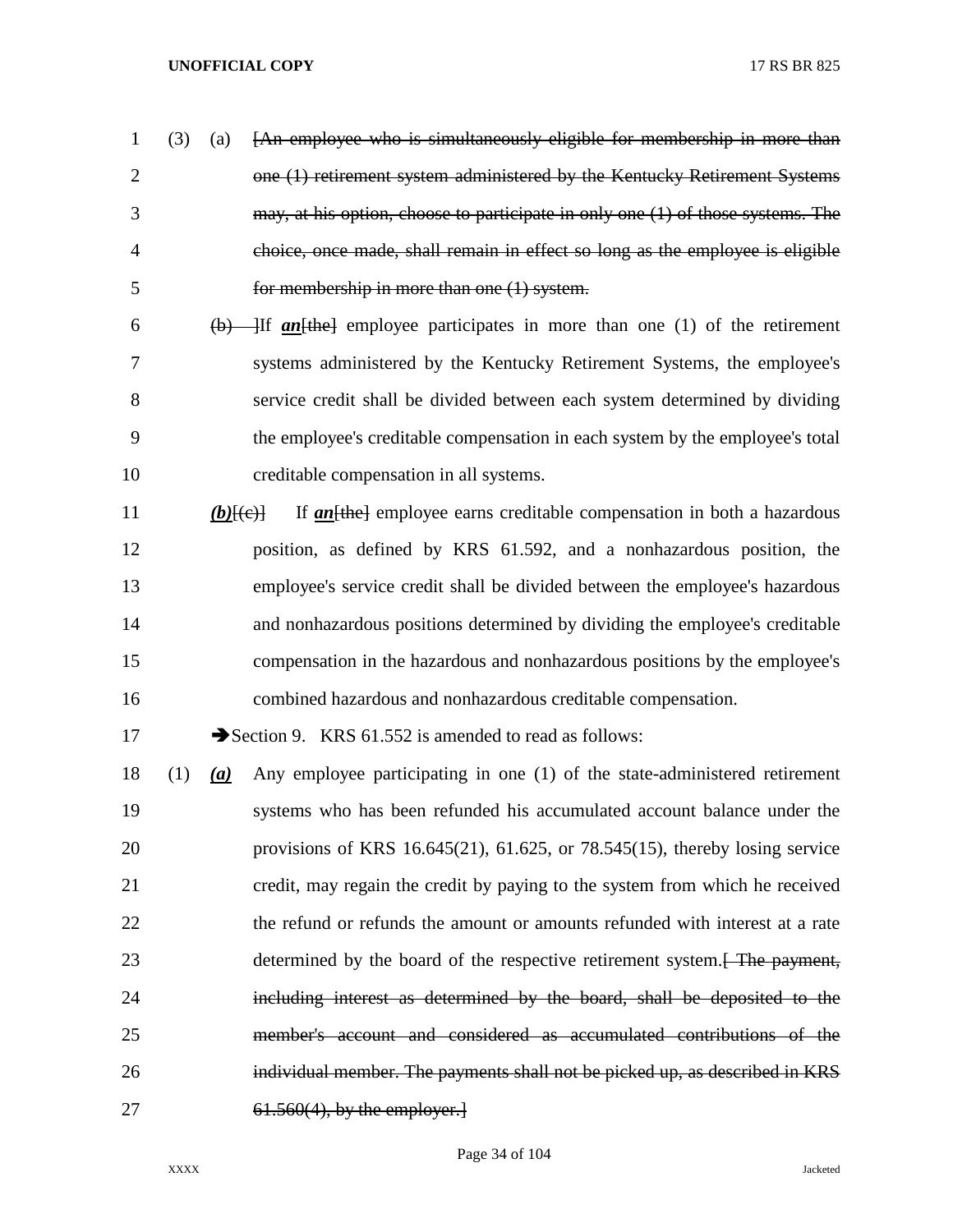| 1              |     | (b) | Service purchased under this subsection shall not be used in determining a               |
|----------------|-----|-----|------------------------------------------------------------------------------------------|
| $\overline{2}$ |     |     | retirement allowance until the member has accrued at least six (6) months                |
| 3              |     |     | of service credit in a state-administered retirement system, excluding the               |
| 4              |     |     | service purchased under this subsection. If the member does not accrue at                |
| 5              |     |     | least six (6) months of service credit in a state-administered retirement                |
| 6              |     |     | system, excluding service purchased under this subsection, then the                      |
| 7              |     |     | payment plus interest as provided in KRS 61.575 shall be refunded upon                   |
| 8              |     |     | retirement, death, or written request following termination of employment.               |
| 9              |     |     | The service requirement shall be waived if the member dies or becomes                    |
| 10             |     |     | disabled as provided for by KRS 16.582, 61.600, or 61.621.                               |
| 11             |     | (c) | Service purchased under this subsection on or after January 1, 2014, shall not           |
| 12             |     |     | be used to determine the member's participation date in the system.                      |
| 13             | (2) |     | Any employee participating in one (1) of the retirement systems administered by          |
| 14             |     |     | Kentucky Retirement Systems, who has at least forty-eight (48) months of service if      |
| 15             |     |     | age sixty-five $(65)$ or at least sixty $(60)$ months of service if under age sixty-five |
| 16             |     |     | (65) in the systems administered by the Kentucky Retirement Systems, and who did         |
| 17             |     |     | not elect membership in the County Employees Retirement System, as provided in           |
| 18             |     |     | KRS 78.540(2), may <i>purchase service</i> [obtain] credit in the County Employees       |
| 19             |     |     | Retirement System for fprior service and for current service by paying to the County     |
| 20             |     |     | Employees Retirement System a delayed contribution payment for lthe service he           |
| 21             |     |     | would have received had he elected membership. [ The delayed contribution                |
| 22             |     |     | payment shall not be picked up, as described in KRS 61.560(4), by the employer.          |
| 23             |     |     | Payment may be by lump sum or the employee may pay by increments.                        |
| 24             | (3) |     | Any employee participating in one (1) of the retirement systems administered by          |
| 25             |     |     | Kentucky Retirement Systems, who has at least forty-eight (48) months of service if      |

(65) in the systems administered by the Kentucky Retirement Systems, and who did

age sixty-five (65) or at least sixty (60) months of service if under age sixty-five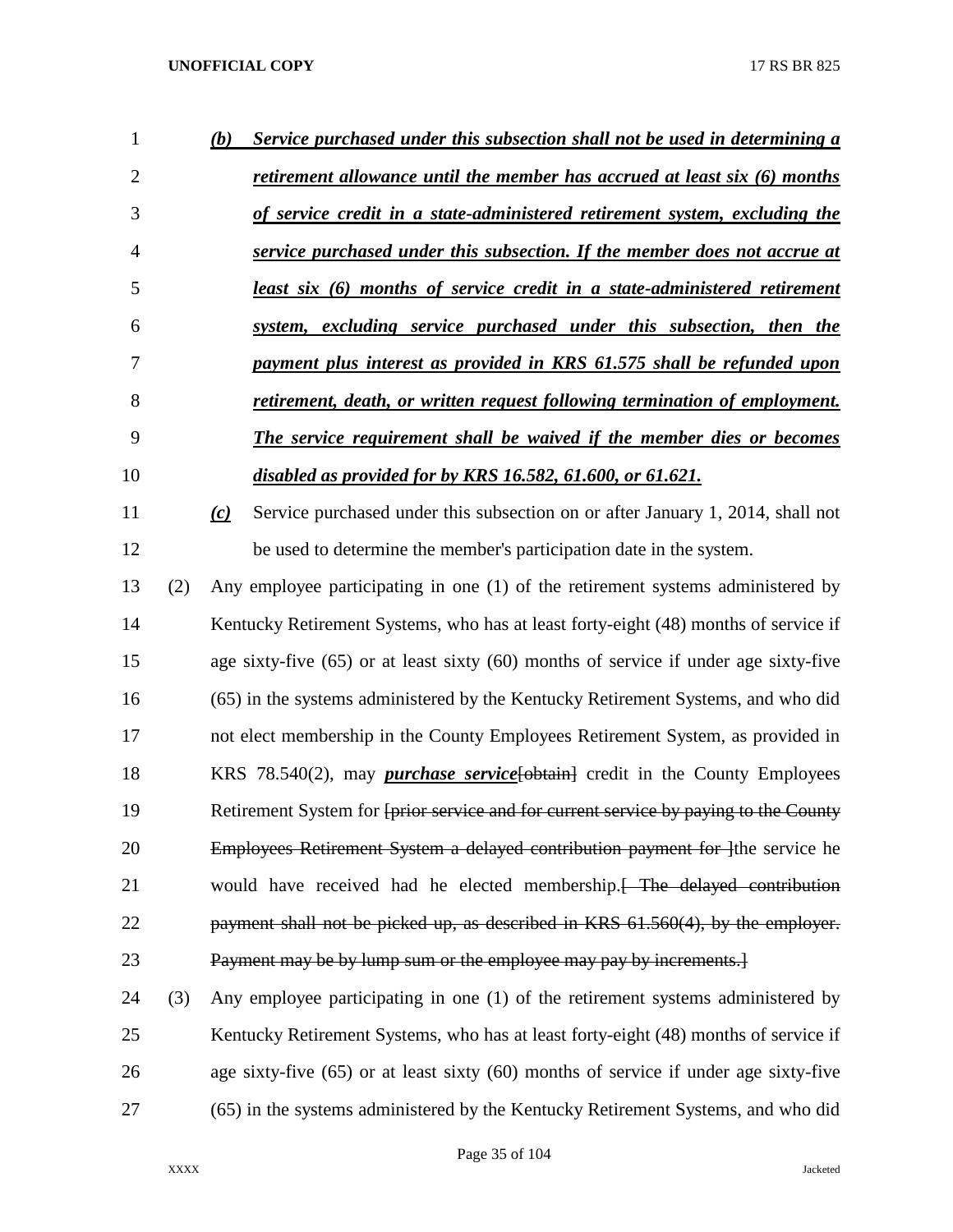not elect membership in the Kentucky Employees Retirement System, as provided 2 in KRS 61.525(2), may *purchase service* [obtain] credit in the Kentucky Employees Retirement System for [prior service and for current service by paying to the system **a** delayed contribution payment for lift service he would have received had he elected membership.[ The delayed contribution payment shall not be picked up, as described in KRS 61.560(4), by the employer. Payment may be by lump sum or the employee may pay by increments.]

 (4) An employee participating in one (1) of the retirement systems administered by Kentucky Retirement Systems, who has at least forty-eight (48) months of service if age sixty-five (65) or at least sixty (60) months of service if under age sixty-five (65) in the systems administered by the Kentucky Retirement Systems, may *purchase service* [**obtain**] credit in the Kentucky Employees Retirement System for **EXECUTE:** Feature Feature Ferrice between July 1, 1956, and the effective date of participation of his 14 department by paying to the system a delayed contribution payment for the service he would have received had his department participated on July 1, 1956. The delayed contribution payment shall not be picked up, as described in KRS 17 61.560(4), by the employer. Payment may be by lump sum or the employee may pay by increments].

 (5) (a) An employee participating in one (1) of the retirement systems administered by Kentucky Retirement Systems, who has at least forty-eight (48) months of service if age sixty-five (65) or at least sixty (60) months of service if under age sixty-five (65) in the systems administered by the Kentucky Retirement 23 Systems, may *purchase service* [**obtain**] credit in the County Employees 24 Retirement System for <del>[current ]</del>service between July 1, 1958, and the 25 effective date of participation of his county by paying to the County Employees Retirement System a delayed contribution payment for the service he would have received had his county participated on July 1, 1958. The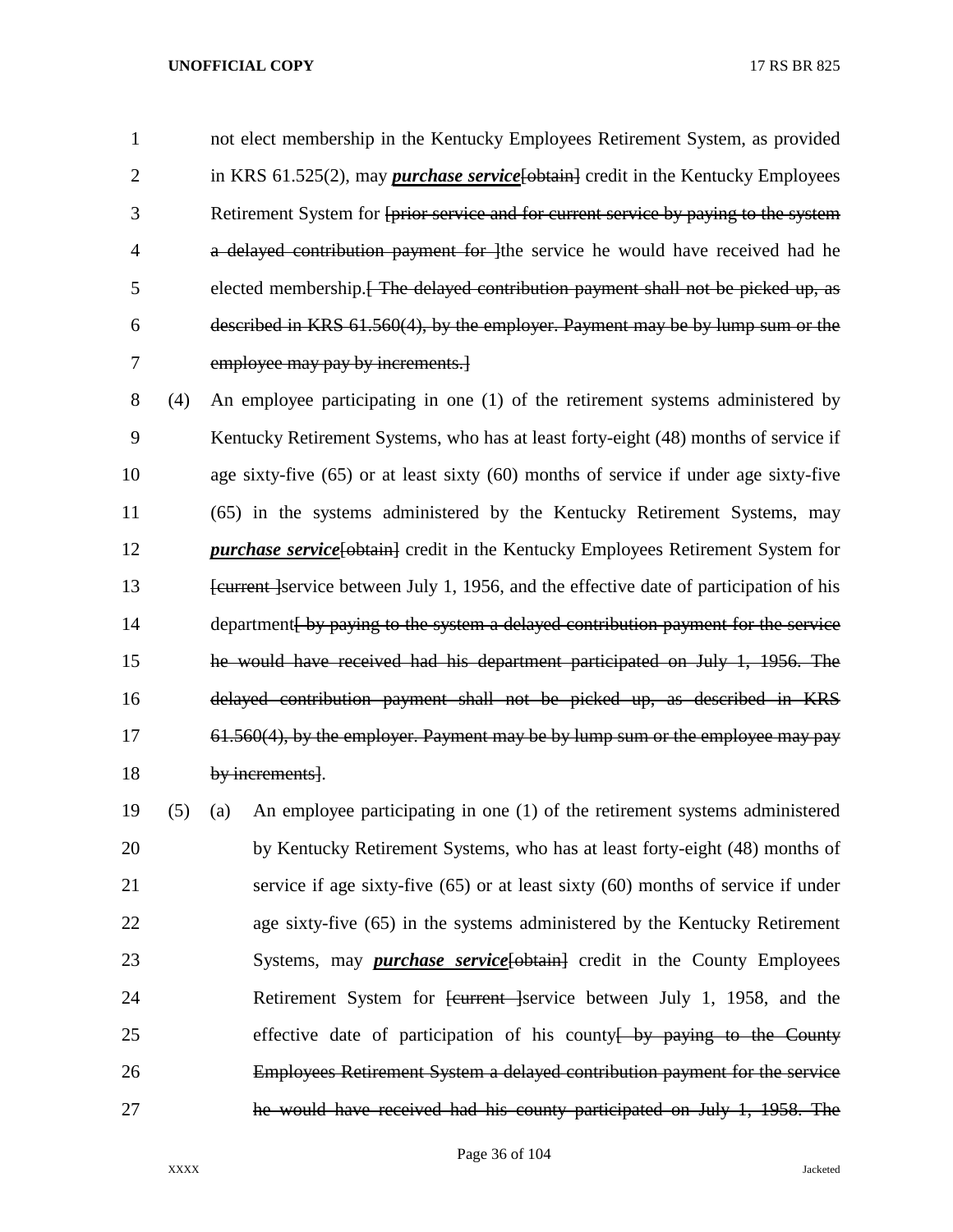delayed contribution payment shall not be picked up, as described in KRS 61.560(4), by the employer].

 (b) An employee participating in one (1) of the retirement systems administered by Kentucky Retirement Systems, who has at least forty-eight (48) months of service if age sixty-five (65) or at least sixty (60) months of service if under age sixty-five (65) in the systems administered by Kentucky Retirement 7 Systems may *purchase service* [obtain] credit for the period of his service with an area development district created pursuant to KRS 147A.050 or with a business development corporation created pursuant to KRS 155.001 to 155.230 if that service was not covered by a state-administered retirement 11 system. [The member shall pay to the retirement system in which he participates a delayed contribution payment, as determined by the board's 13 actuary. The employee may obtain credit for employment with a business development corporation only if the Kentucky Retirement Systems receives a favorable private letter ruling from the United States Internal Revenue Service or a favorable opinion letter from the United States Department of Labor.[ Payment may be by lump sum or the employee may pay by increments.]

 (6) [After August 1, 2000, service credit obtained under the subsections of this section which do not require the employee to have a minimum number of years of service 20 credit to be eligible to make a purchase shall be disallowed and the recontribution of 21 refund, including interest as determined by the board or other payment, if any, shall be paid to the member if the member does not obtain for service performed six (6) months' additional current service credit in one (1) of the state-administered retirement systems. The service requirement shall be waived if the member dies or becomes disabled as provided for by KRS 16.582 or 61.600.

 (7) ]The *member*[members] shall not receive [benefit of ]service *credit* for the same period of time in *which the member has service credit in one (1) of the systems* 

Page 37 of 104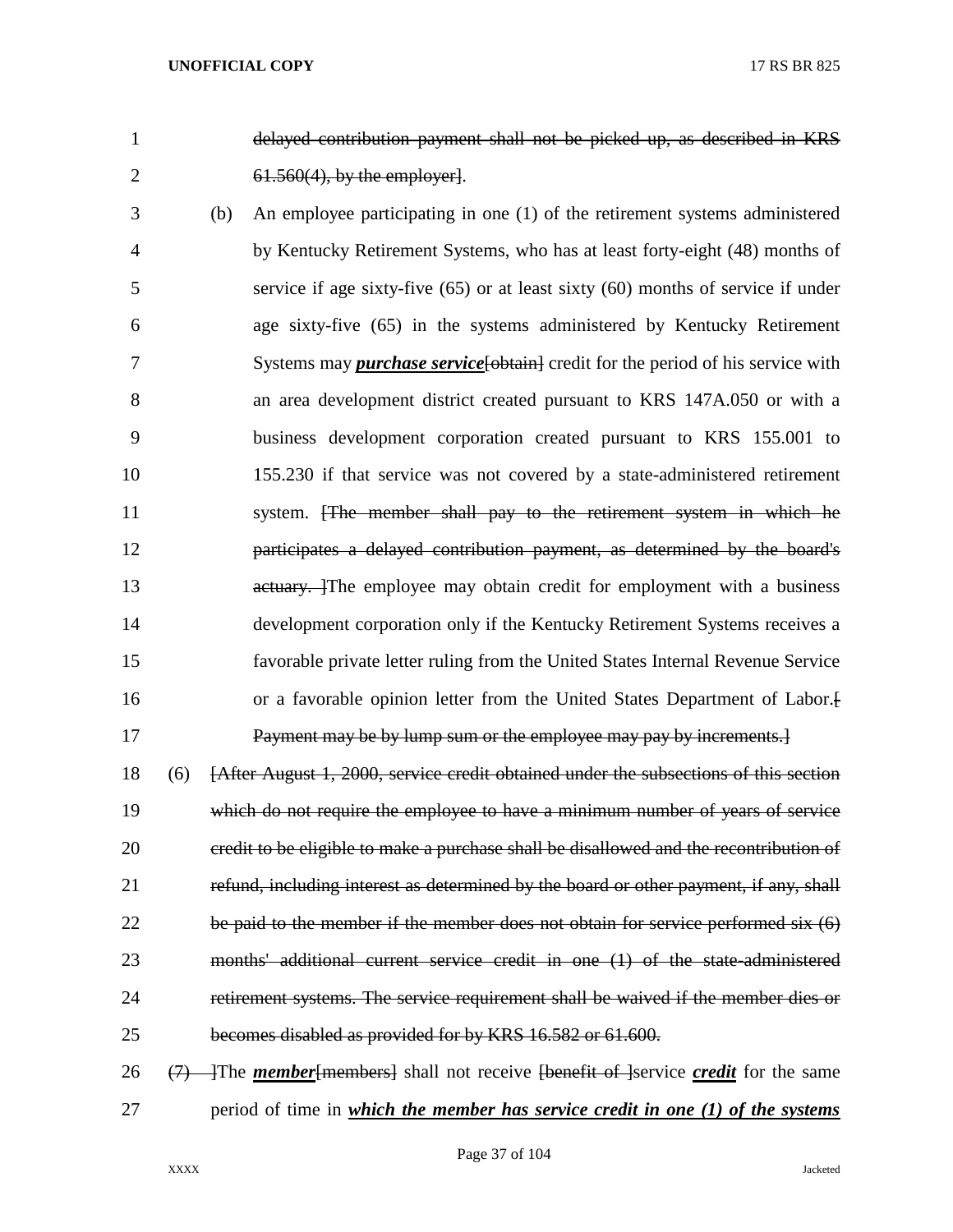*administered by Kentucky Retirement Systems or* another public defined benefit retirement fund.

 *(7)*[(8)] Any employee participating in one (1) of the retirement systems administered by Kentucky Retirement Systems who has at least forty-eight (48) months' service if age sixty-five (65) or at least sixty (60) months' service if under age sixty-five (65) in the retirement systems administered by the Kentucky Retirement Systems, who formerly worked for a state university in a *nonteaching* position which would have qualified as a regular full-time position had the university been a participating department, and who did not participate in a defined benefit retirement program at the university*,* may *purchase service*[obtain] credit *in any of the systems administered by Kentucky Retirement Systems in which the employee is a*  **member**[in the employee's account in the County Employees Retirement System, the Kentucky Employees Retirement System, or the State Police Retirement System for prior and current service by paying either retirement system a delayed contribution payment] for the service he would have received had his period of university employment been covered by the County Employees *Retirement System*, 17 Kentucky Employees Retirement System, or State Police Retirement System. Free delayed contribution payment shall not be picked up, as described in KRS 61.560(4), by the employer. Payment may be by lump sum, or the employee may **pay by increments.** 

# *(8)*[(9)] (a) Effective August 1, 1980, any county participating in the County Employees Retirement System may purchase current service, between July 1, 1958, and participation date of the county, for present employees of the county who have obtained coverage under KRS 78.540(2);

 (b) Effective July 1, 1973, any department participating in the Kentucky Employees Retirement System may purchase current service between July 1, 1956, and participation date of the department, for present employees of the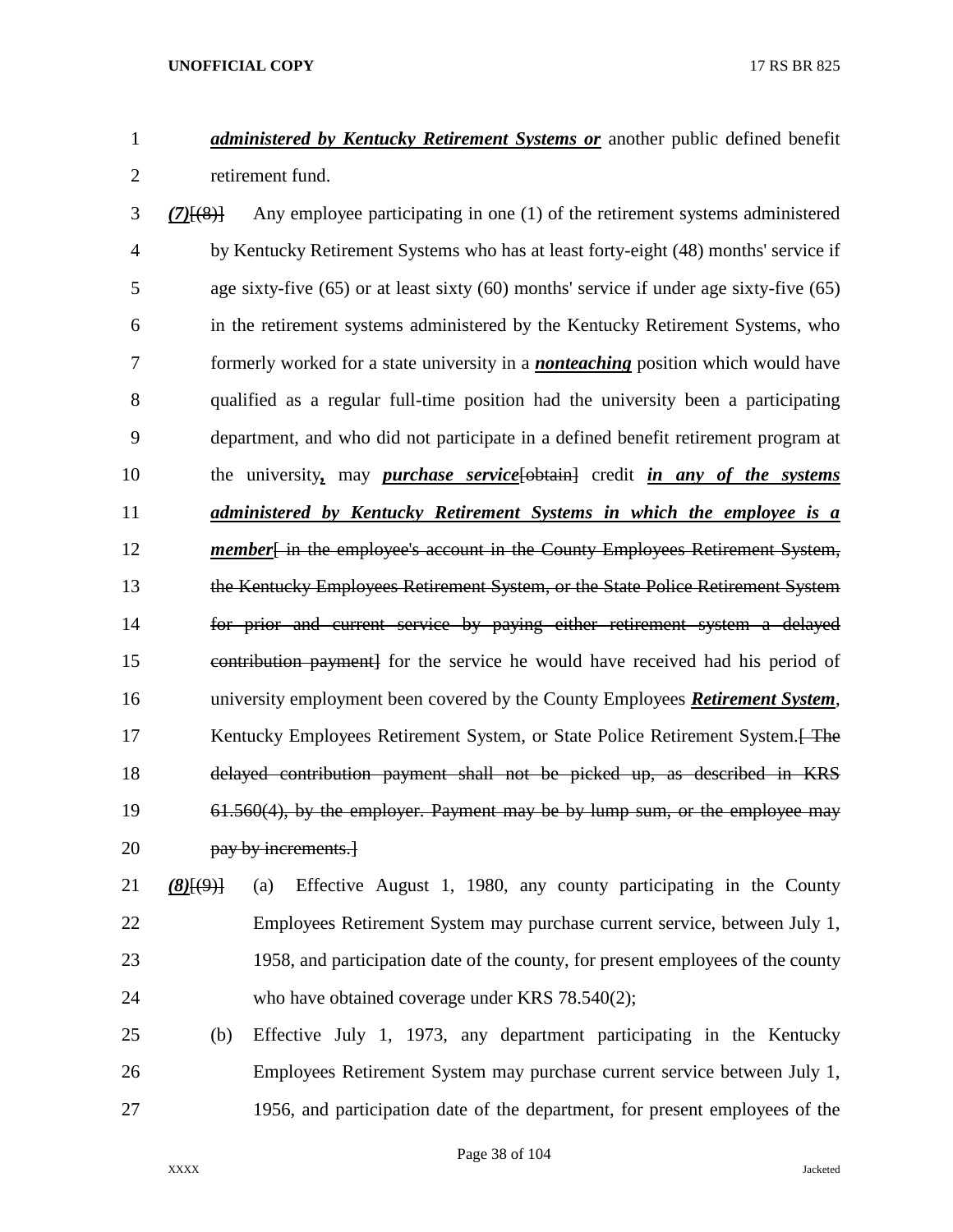department who were employees on the participation date of the department 2 and elected coverage under KRS 61.525(2);

- (c) Cost of the service credit purchased under this subsection shall be determined by computing the discounted value of the additional service credit based on an actuarial formula recommended by the board's consulting actuary and approved by the board. A department shall make payment for the service credit within the same fiscal year in which the option is elected. The county shall establish a payment schedule subject to approval by the board for payment of the service credit. The maximum period allowed in a payment schedule shall be ten (10) years with interest at the rate actuarially assumed by the board; however, a shorter period is desirable and the board may approve any schedule provided it is not longer than a ten (10) year period;
- (d) If a county or department elects the provisions of this subsection, any present employee who would be eligible to receive service credit under the provisions of this subsection and has purchased service credit under subsection (4) or (5) of this section shall have his payment for the service credit refunded with 17 interest at the rate paid under KRS 61.575 or 78.640;

 (e) Any payments made by a county or department under this subsection shall be deposited to the retirement allowance account of the proper retirement system and these funds shall not be considered accumulated contributions of the individual members.

 *(9)*[(10)] Interest paid by a member of the Kentucky Employees Retirement System, County Employees Retirement System, or State Police Retirement System under 24 this section or other similar statutes under KRS 16.505 to 16.652, 61.510 to 61.705, or 78.510 to 78.852 prior to June 19, 1976, shall be credited to the individual member's account in the appropriate retirement system and considered as accumulated contributions of the member.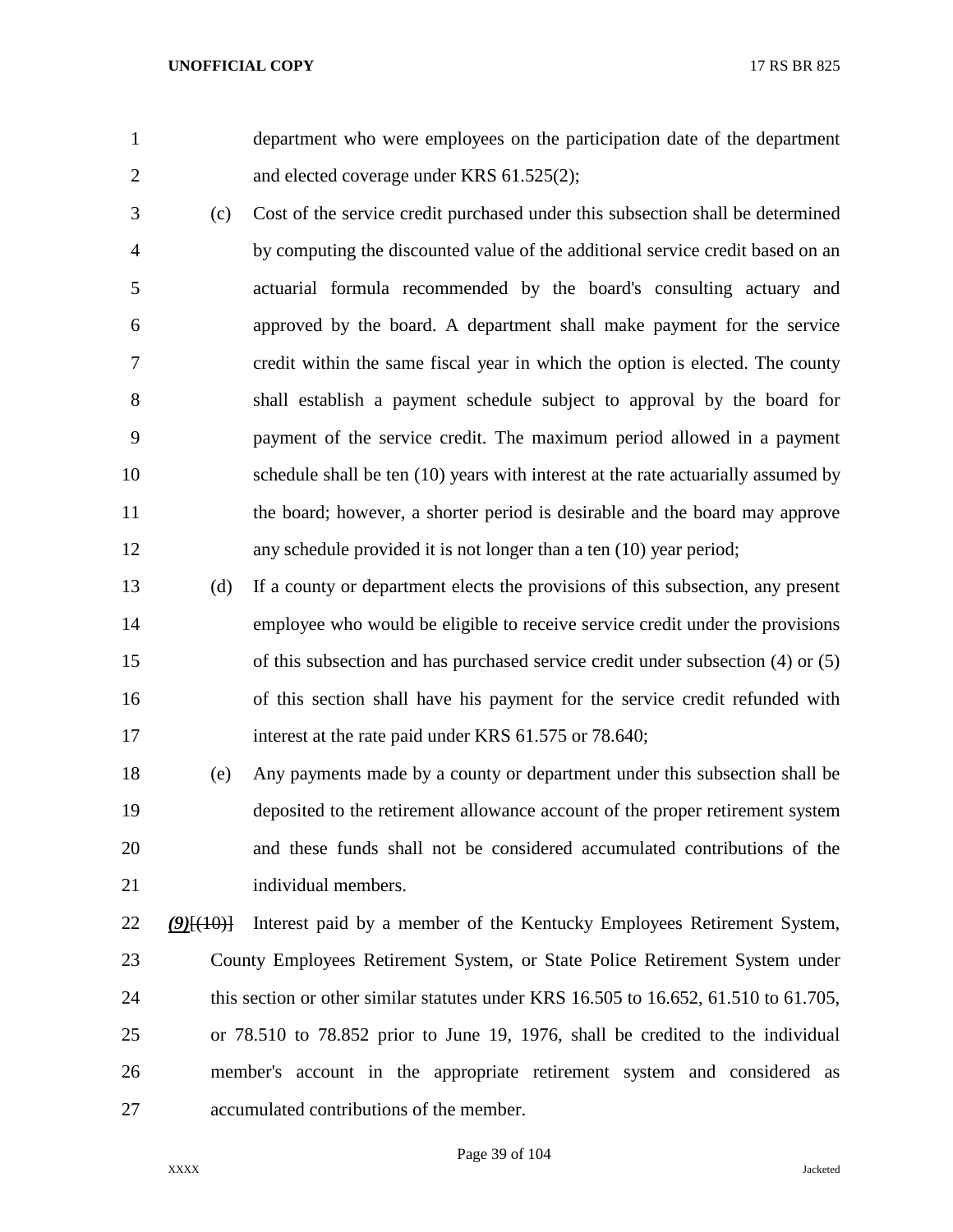*(10)*[(11)] Employees who served as assistants to officers and employees of the General Assembly who have at least forty-eight (48) months of service if age sixty-five (65) or at least sixty (60) months of service if under age sixty-five (65) in the systems administered by Kentucky Retirement Systems and who were unable to acquire service under KRS 61.510(20) may purchase credit for the service performed after January 1, 1960.[ Service credit under this section shall be obtained by the payment of a delayed contribution which shall not be picked up by the employer as described 8 in KRS 61.560(4).]

 *(11)*[(12)] (a) Effective August 1, 1988, any employee participating in one (1) of the retirement systems administered by Kentucky Retirement Systems who has at 11 least forty-eight (48) months of service if age sixty-five (65) or at least sixty (60) months of service if under age sixty-five (65) in the systems administered by Kentucky Retirement Systems may purchase service credit for interim, 14 seasonal, emergency, <del>[or ]</del>temporary<del>[ employment]</del>, *probationary*, or part- time employment averaging one hundred (100) or more hours of work per month on a calendar or fiscal year basis. If the average number of hours of work is less than one hundred (100) per month, the member shall be allowed credit only for those months he receives creditable compensation for one 19 hundred *(100)* or more hours of work.<del>[ The cost will be determined as a</del> delayed contribution payment for the period of time involved, which shall not 21 be picked up by the employer as described in KRS 61.560(4).

 (b) Any noncertified employee of a school board who has at least forty-eight (48) months of service if age sixty-five (65) or at least sixty (60) months of service if under age sixty-five (65) in the systems administered by Kentucky Retirement Systems may purchase service credit *in the County Employees Retirement System* for part-time employment prior to the 1990-91 school year which averaged eighty (80) or more hours of work per month on a calendar or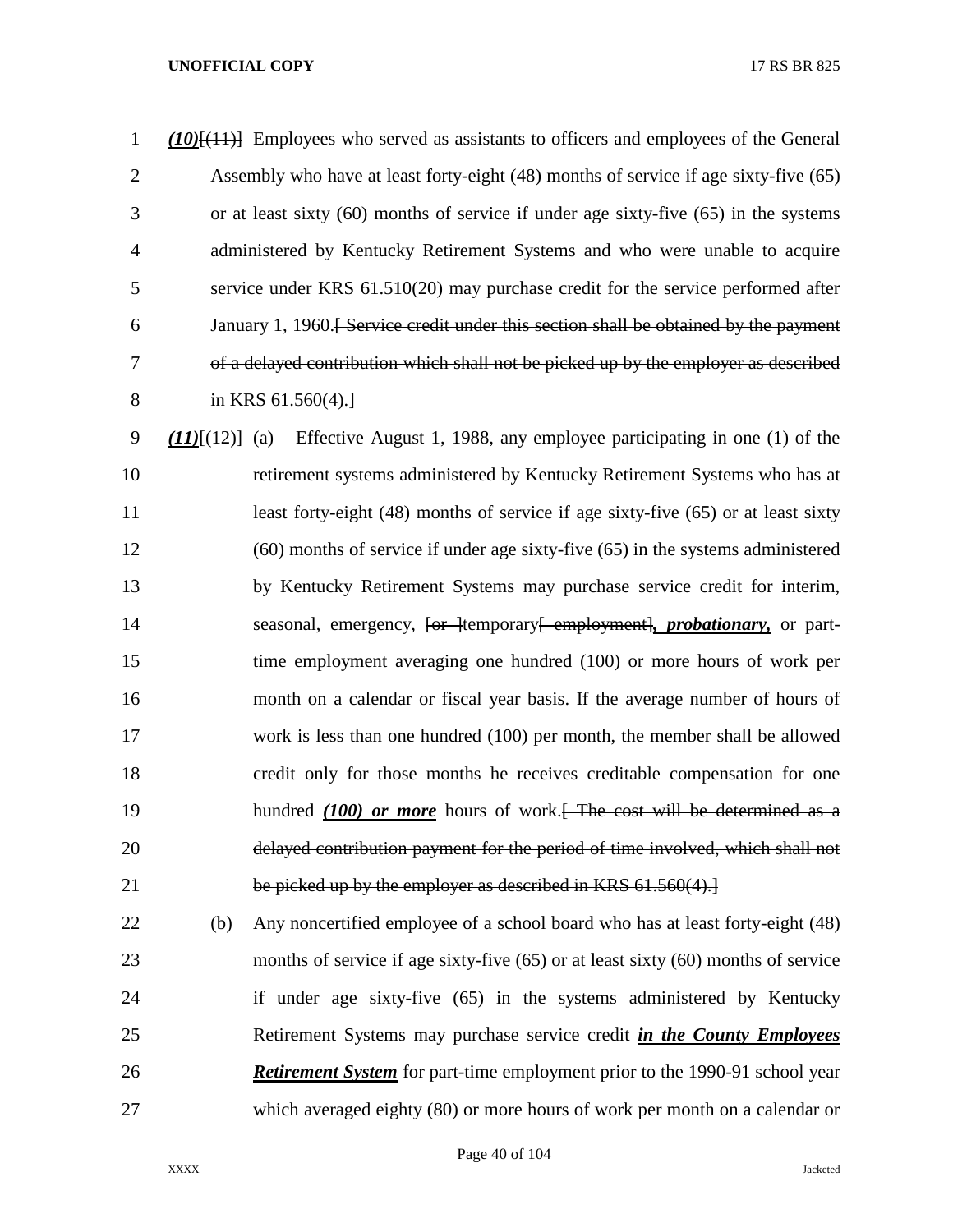| 1  | fiscal year basis by paying to the County Employees Retirement System a                      |
|----|----------------------------------------------------------------------------------------------|
| 2  | delayed contribution payment. The delayed contribution payment shall not be                  |
| 3  | picked up, as described in KRS 78.610(4), by the employer. Payment may be                    |
| 4  | by lump sum or the employee may pay by increments. If the average number                     |
| 5  | of hours of work is less than eighty (80) per month, the noncertified employee               |
| 6  | of a school board shall be allowed to <i>purchase service</i> credit only for those          |
| 7  | months he <i>received</i> [receives] creditable compensation for eighty (80) or more         |
| 8  | hours of work. <del>[ The cost will be determined as a delayed contribution</del>            |
| 9  | payment, which shall not be picked up by the employer as described in KRS                    |
| 10 | $78.610(4)$ .                                                                                |
| 11 | $(13)$ A retired member, who is contributing to one $(1)$ of the state administered          |
| 12 | retirement programs under the provisions of KRS 61.637(1) to (4) and                         |
| 13 | purchases service credit under this section in the system or systems from                    |
| 14 | which he is retired, shall have his retirement allowance recomputed:                         |
| 15 | (a) Upon termination from employment, if the member is contributing to the same              |
| 16 | system or systems from which he was retired; or                                              |
| 17 | (b) Upon completion of six (6) months' service credit as required under                      |
| 18 | subsection (6) of this section, if the member is contributing to a system other              |
| 19 | than the system or systems from which he is retired.]                                        |
| 20 | $(12)$ $\frac{1}{(14)}$ Any employee participating in one (1) of the systems administered by |
| 21 | Kentucky Retirement Systems who has at least forty-eight (48) months of service if           |
| 22 | age sixty-five (65) or at least sixty (60) months of service if under age sixty-five         |
| 23 | (65) in the systems administered by Kentucky Retirement Systems may <i>purchase</i>          |
| 24 | <b>service</b> [bbtain] credit for [prior or current service for ] any period of approved    |
| 25 | educational leave, or for agency-approved leave to work for a work-related labor             |
| 26 | organization if the agency subsequently participated in the County Employees                 |
| 27 | Retirement System [, by paying to the respective retirement system a delayed                 |

# Page 41 of 104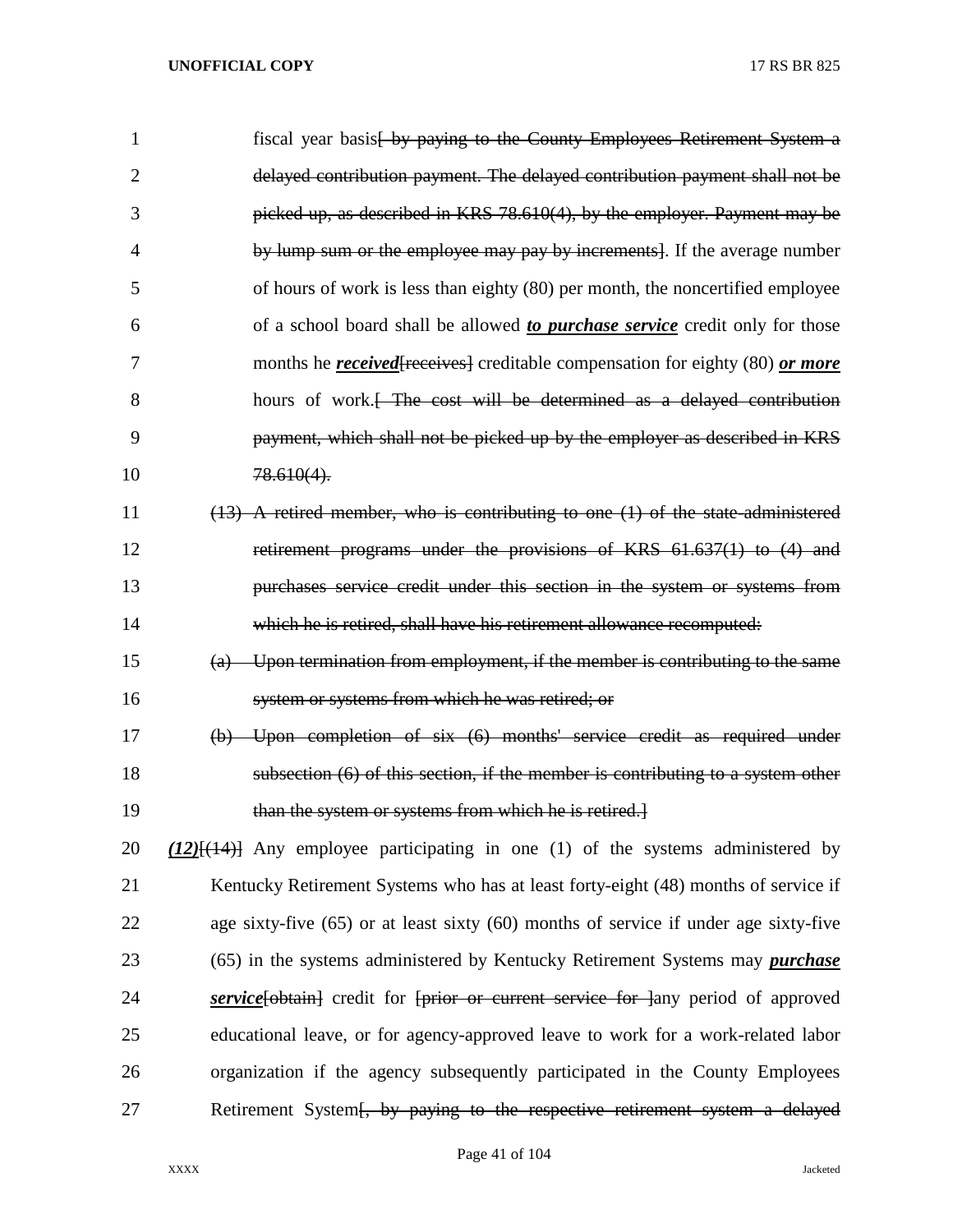contribution payment]. The employee may also *purchase service*[obtain] credit for agency-approved leave to work for a work-related labor organization if the agency subsequently participated in the County Employees Retirement System, but only if the Kentucky Retirement Systems receives a favorable private letter ruling from the United States Internal Revenue Service or a favorable opinion letter from the United States Department of Labor[. The delayed contribution payment shall not be picked up, as described in KRS 61.560(4), by the employer, and shall be deposited to the individual member's account].

 *(13)*[(15)] Any employee participating in one (1) of the retirement systems administered by Kentucky Retirement Systems who has at least forty-eight (48) months of service if age sixty-five (65) or at least sixty (60) months of service if under age sixty-five (65) in the systems administered by Kentucky Retirement Systems may *purchase service*[obtain] credit for [prior or current service for lany period of authorized maternity leave, unpaid leave authorized under the Federal Family and Medical 15 Leave Act, or for any period of authorized sick leave without pay<del>[, by paying to the</del> respective retirement system a delayed contribution payment. The delayed contribution payment shall not be picked up, as described in KRS 61.560(4), by the employer, and shall be deposited to the individual member's account].

 *(14)*[(16)] *(a)* Any employee participating in one (1) of the retirement systems administered by Kentucky Retirement Systems may purchase service credit under any of the provisions of KRS 16.505 to 16.652, 61.510 to 61.705, or 78.510 to 78.852*, or as otherwise required by 38 U.S.C. ch. 43,* by*:* [making installment payments in lieu of a lump-sum payment.]

 *1.*[(a)] *Making a lump-sum payment on a before-tax basis as provided in subparagraph 3. of this paragraph, or on an after-tax basis if the employee is purchasing service credit under subsection (1) or (20) of this section, service available pursuant to 38 U.S.C. ch. 43 not*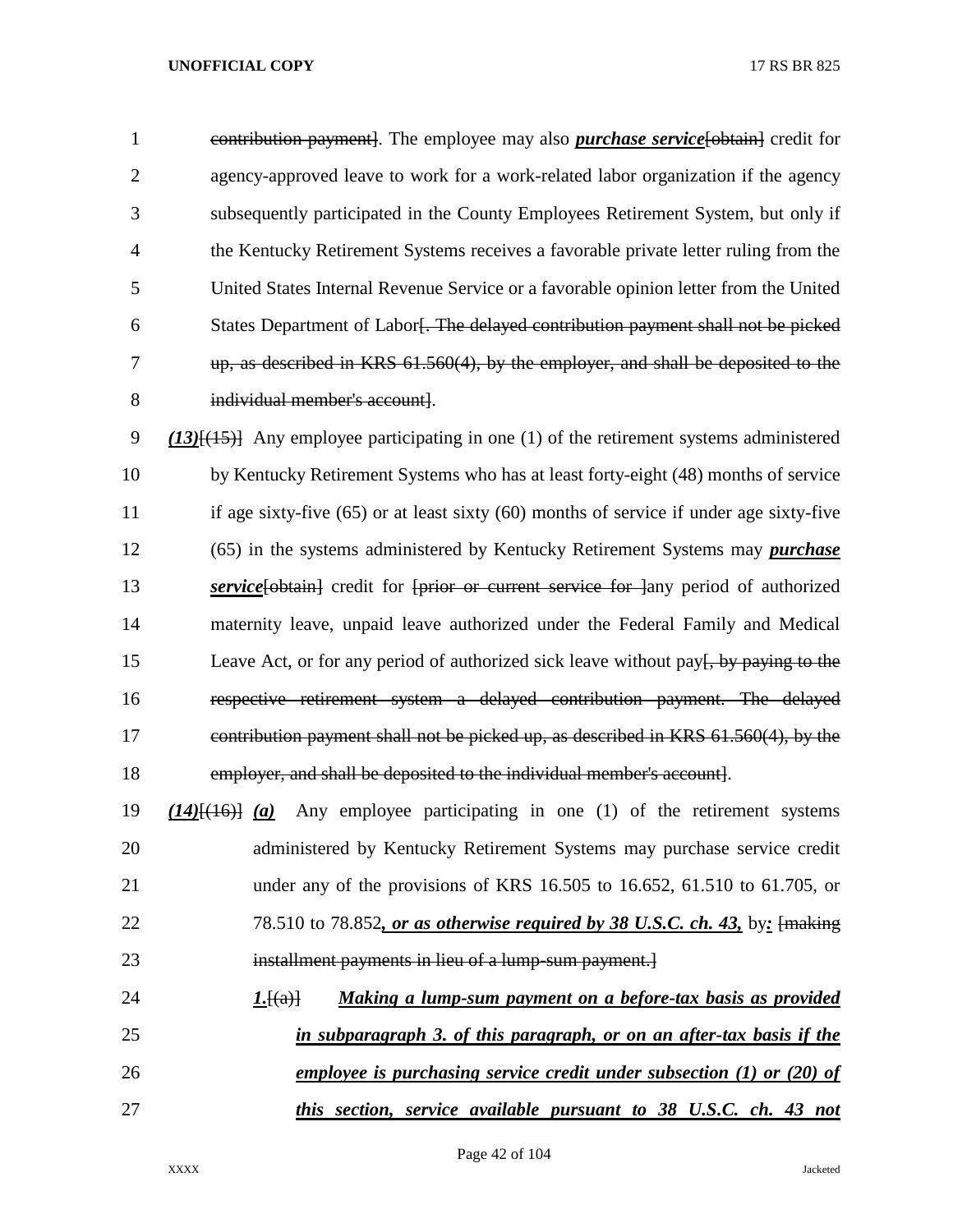| 1  | otherwise provided for in this section, or grandfathered service as                  |
|----|--------------------------------------------------------------------------------------|
| 2  | defined in paragraph (b) of this subsection;                                         |
| 3  | <b>Entering into an agreement to purchase service credit through an</b><br><u>2.</u> |
| 4  | <u>installment purchase of service agreement with the systems as</u>                 |
| 5  | <i><u><b>provided by paragraph (c) of this subsection:</b></u></i>                   |
| 6  | <u>On a before-tax basis in which the service is purchased pursuant</u><br>а.        |
| 7  | to the employer pick-up provisions in 26 U.S.C. sec. 414(h)(2); or                   |
| 8  | b.<br><u>On an after-tax basis if the employee is purchasing service credit</u>      |
| 9  | <u>under subsection (1) or (20) of this section, service available</u>               |
| 10 | pursuant to 38 U.S.C. ch. 43 not otherwise provided for in this                      |
| 11 | section, or grandfathered service as defined in paragraph (b) of                     |
| 12 | <i>this subsection; or</i>                                                           |
| 13 | <b>Transferring funds to the systems through a direct trustee-to-trustee</b><br>3.   |
| 14 | transfer as permitted under the applicable sections of the Internal                  |
| 15 | <u>Revenue Code and any regulations or rulings issued thereunder,</u>                |
| 16 | through a direct rollover as contemplated by and permitted under 26                  |
| 17 | U.S.C. sec. $401(a)(31)$ and any regulations or rulings issued                       |
| 18 | thereunder, or through a rollover of funds pursuant to and permitted                 |
| 19 | under the rules specified in 26 U.S.C. secs. $402(c)$ and $408(d)(3)$ . The          |
| 20 | <u>Kentucky Retirement Systems shall accept the transfer or rollover to</u>          |
| 21 | the extent permitted under the rules specified in the applicable                     |
| 22 | provisions of the Internal Revenue Code and any regulations and                      |
| 23 | <i>rulings issued thereunder.</i>                                                    |
| 24 | For purposes of this subsection, "grandfathered service" means service<br>(b)        |
| 25 | purchases for which a member, whose membership date in the system is                 |
| 26 | prior to July 1, 1999, is eligible to purchase under KRS 16.505 to 16.652,           |
| 27 | 61.510 to 61.705, or 78.510 to 78.852, that were available for all members of        |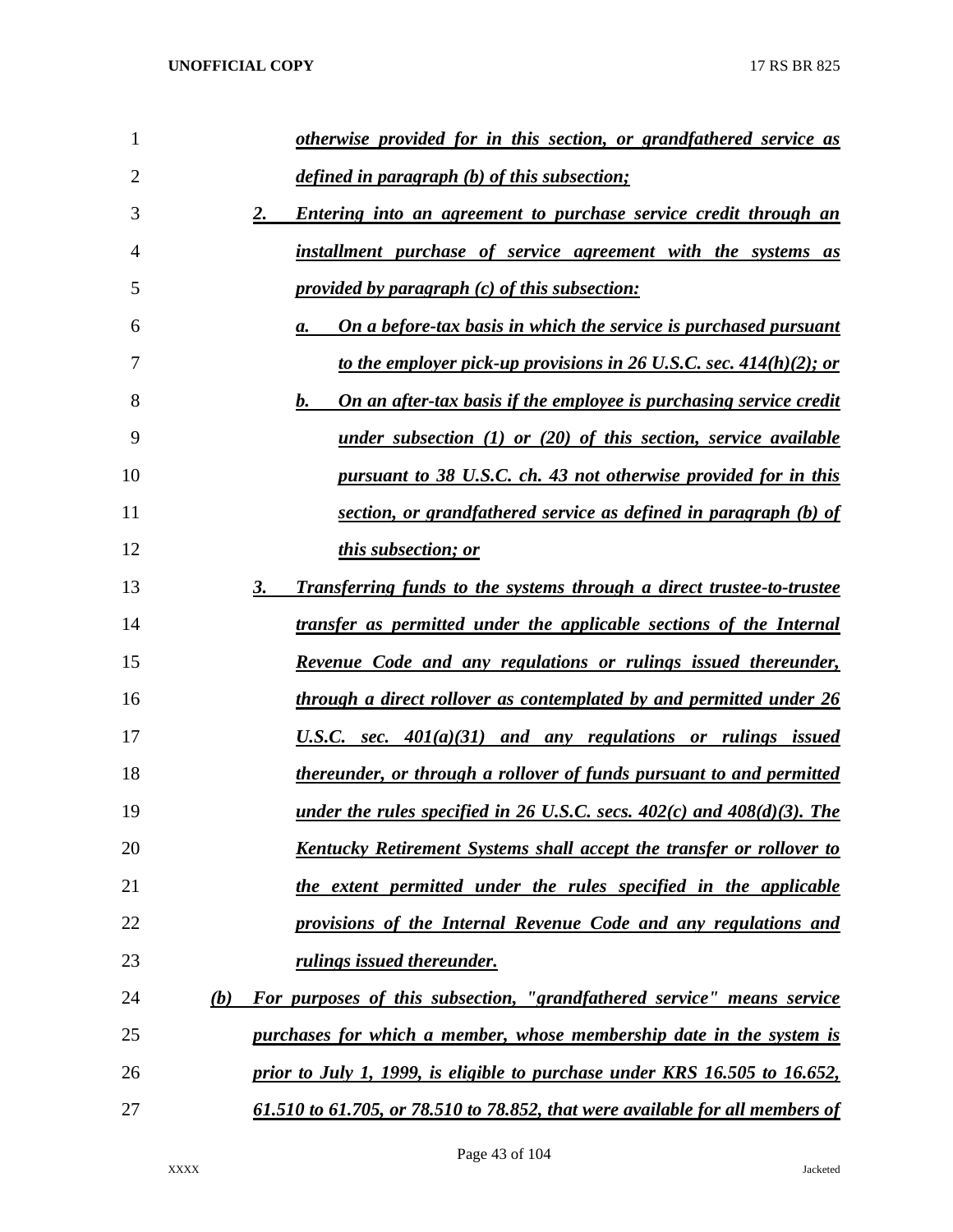| $\mathbf{1}$   |     | the system to purchase on August 5, 1997.                                               |
|----------------|-----|-----------------------------------------------------------------------------------------|
| $\overline{2}$ | (c) | For service purchased under a before-tax or after-tax installment<br>1.                 |
| 3              |     | purchase of service agreement as provided by paragraph $(a)$ 2. of this                 |
| 4              |     | subsection, the cost of the service shall be computed in the same manner                |
| 5              |     | as for a lump-sum payment which shall be the principal $[\cdot]_1$ except               |
| 6              |     | <i>that</i> [and] interest <i>compounded annually</i> , at the actuarial rate in effect |
| 7              |     | at the time the member elects to make the purchase feompounded                          |
| 8              |     | annually, shall be added for the period that the installments are to be                 |
| 9              |     | made.                                                                                   |
| 10             |     | Multiple service purchases may be combined under a single installment<br>$2_{\cdot}$    |
| 11             |     | <i>agreement, except that</i> [purchase ; however,] no employee may make                |
| 12             |     | more than one (1) installment purchase at the same time.                                |
| 13             |     | 3.<br>For after-tax installment purchase of service agreements, the                     |
| 14             |     | employee may elect to stop the installment payments by notifying the                    |
| 15             |     | retirement system; may have the installment purchase recalculated to                    |
| 16             |     | add one (1) or more additional service purchases; or may pay by lump                    |
| 17             |     | sum the remaining principal or a portion of the remaining principal.                    |
| 18             |     | <b>Before-tax installment purchase of service agreements shall be</b><br>4.             |
| 19             |     | <i>irrevocable, and the employee shall not be able to stop installment</i>              |
| 20             |     | payments or to pay off the remaining balance of the purchase of                         |
| 21             |     | service agreement, except upon termination of employment or death.                      |
| 22             |     | One (1) year of installment payments shall be made for each one<br>5.[(b)]              |
| 23             |     | thousand dollars $(\$1,000)$ or any part thereof of the total cost, except that         |
| 24             |     | the total period allowed for installments shall not be less than one (1)                |
| 25             |     | year and shall not exceed five (5) years.                                               |
| 26             |     | The employee shall pay the installments by payroll deduction for<br><u>6. [(e)</u>      |
| 27             |     | after-tax purchase of service agreements, and the employer shall pick                   |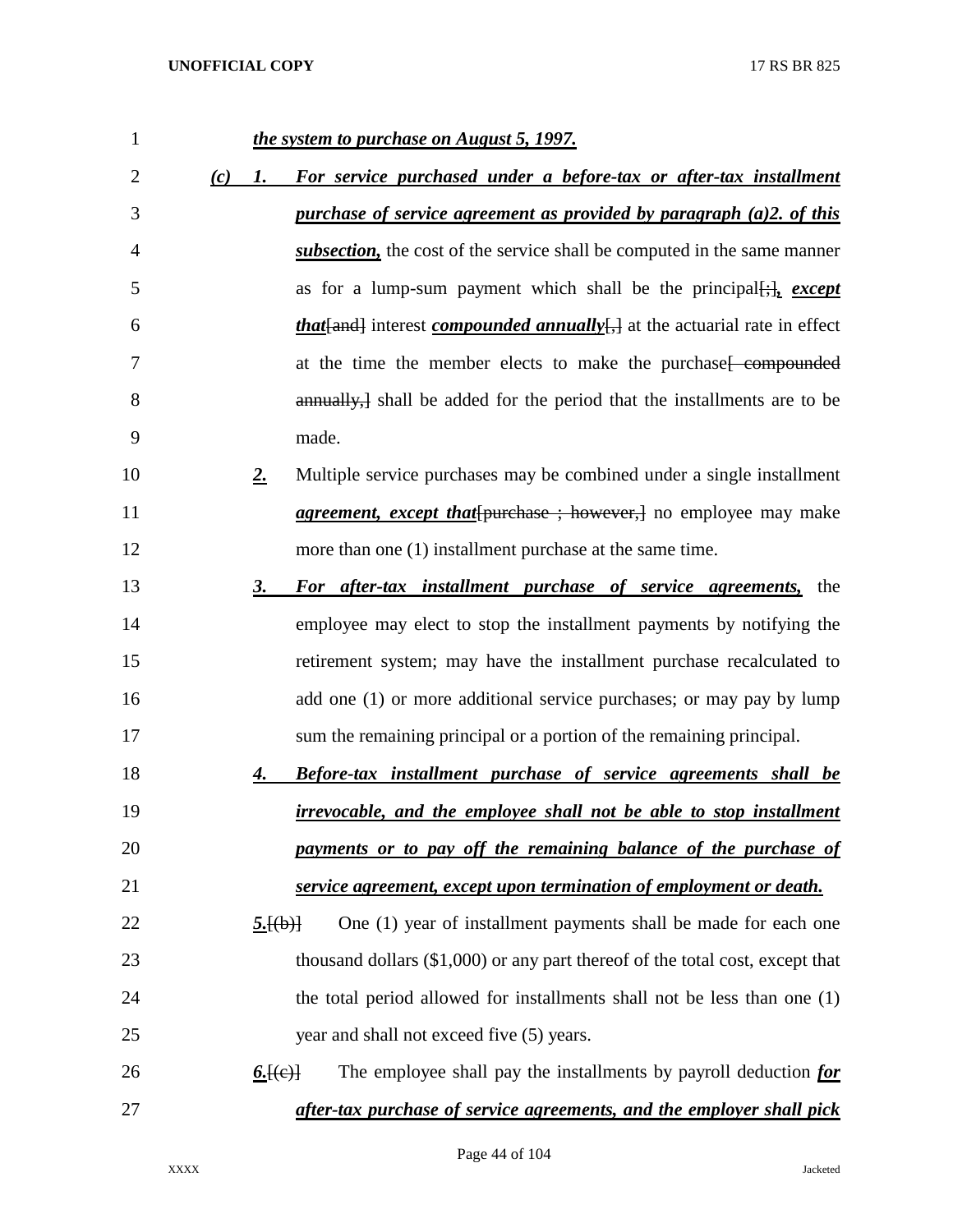| 1              | up installments for before-tax purchase of service agreements. Upon                        |
|----------------|--------------------------------------------------------------------------------------------|
| $\overline{2}$ | notification by the retirement system, the employer shall report the                       |
| 3              | installment payments either monthly or semimonthly continuously over                       |
| 4              | each twelve (12) month period at the same time as, but separate from,                      |
| 5              | regular employee contributions on the forms or by the computer format                      |
| 6              | specified by the board. The payments made under this subsection shall                      |
| 7              | be considered accumulated contributions of the member and shall not be                     |
| 8              | picked up by the employer pursuant to KRS 61.560(4) and no employer                        |
| 9              | contributions shall be paid on the installments.                                           |
| 10             | The retirement system shall determine how much of the total cost<br>7.[(d)]                |
| 11             | represents payment for one (1) month of the service to be purchased and                    |
| 12             | shall credit one (1) month of service to the member's account each time                    |
| 13             | this amount has been paid. The first service credited shall represent the                  |
| 14             | first calendar month of the service to be purchased and each succeeding                    |
| 15             | month of service credit shall represent the succeeding months of that                      |
| 16             | service.                                                                                   |
| 17             | If the employee <i>utilizing an installment purchase of service</i><br>8.[(e)]             |
| 18             | agreement dies, retires, does not continue employment in a position                        |
| 19             | <i>required to participate in the retirement system, or elects to stop an</i>              |
| 20             | after-tax installment purchase of service agreement stop the                               |
| 21             | installment payments, dies, retires, or does not continue employment in                    |
| 22             | a position required to participate in the retirement system. the member,                   |
| 23             | or in the case of death, the beneficiary, shall have sixty (60) days to pay                |
| 24             | the remaining principal or a portion of the remaining principal of the                     |
| 25             | <i>installment</i> purchase <i>of service agreement</i> by lump sum, <i>subject to the</i> |
| 26             | <u>restrictions of paragraph (a)1, of this subsection, or by transfer of</u>               |
| 27             | <i>funds under paragraph (a)3. of this subsection</i> , except that payment by             |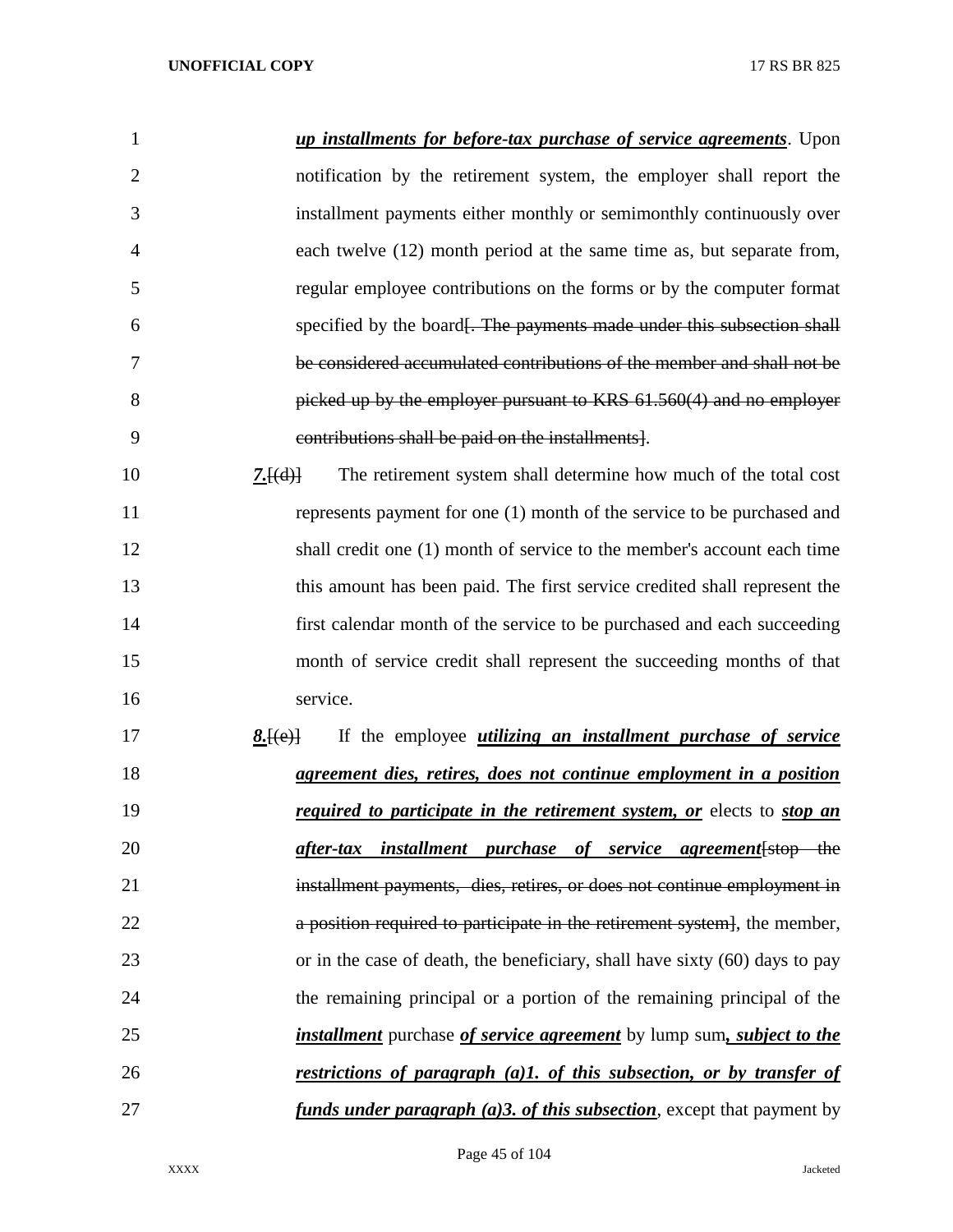| 1              | the member shall be <i>filed with the system</i> [made] prior to the <i>member's</i>               |
|----------------|----------------------------------------------------------------------------------------------------|
| $\overline{2}$ | effective retirement date. If the member or beneficiary does not pay the                           |
| 3              | remaining cost, the retirement system shall refund to the member or the                            |
| $\overline{4}$ | beneficiary the payment, payments, or portion of a payment that does not                           |
| 5              | represent a full month of service purchased, except as provided by                                 |
| 6              | subsection (22) of this section.                                                                   |
| 7              | If the employer does not report installment payments on an<br><u>9. [(f)]</u>                      |
| 8              | employee for sixty (60) days for an after-tax installment purchase of                              |
| 9              | service agreement, except in the case of employees on military leave or                            |
| 10             | sick leave without pay, the installment purchase shall cease and the                               |
| 11             | retirement system shall refund to the employee the payment, payments,                              |
| 12             | or portion of a payment that does not represent a full month of service                            |
| 13             | purchased.                                                                                         |
| 14             | Installment payments of employees on military leave or sick leave<br>10.                           |
| 15             | without pay shall be suspended during the period of leave and shall                                |
| 16             | resume without recalculation upon the employee's return from leave.                                |
| 17             | If payments have ceased under <i>subparagraph 8. or 9. of this</i><br>11.[(g)]                     |
| 18             | <i>paragraph</i> [paragraph (e) or (f) of this subsection] and the member later                    |
| 19             | becomes a participating employee in one $(1)$ of the three $(3)$ systems                           |
| 20             | administered by Kentucky Retirement Systems, the employee may                                      |
| 21             | complete the adjusted original installment purchase by lump sum or                                 |
| 22             | installment payments, <i>subject to the restrictions of this subsection</i> . If                   |
| 23             | the employee elects to renew the installment purchase, the cost of the                             |
| 24             | remaining service shall be recalculated in accordance with paragraph (a)                           |
| 25             | of this subsection.                                                                                |
| 26             | <i>Except as provided by paragraph <math>(a)</math>2.a. of this subsection, the cost of</i><br>(d) |
| 27             | purchasing service shall not be picked up, as described in KRS 16.545(4),                          |

Page 46 of 104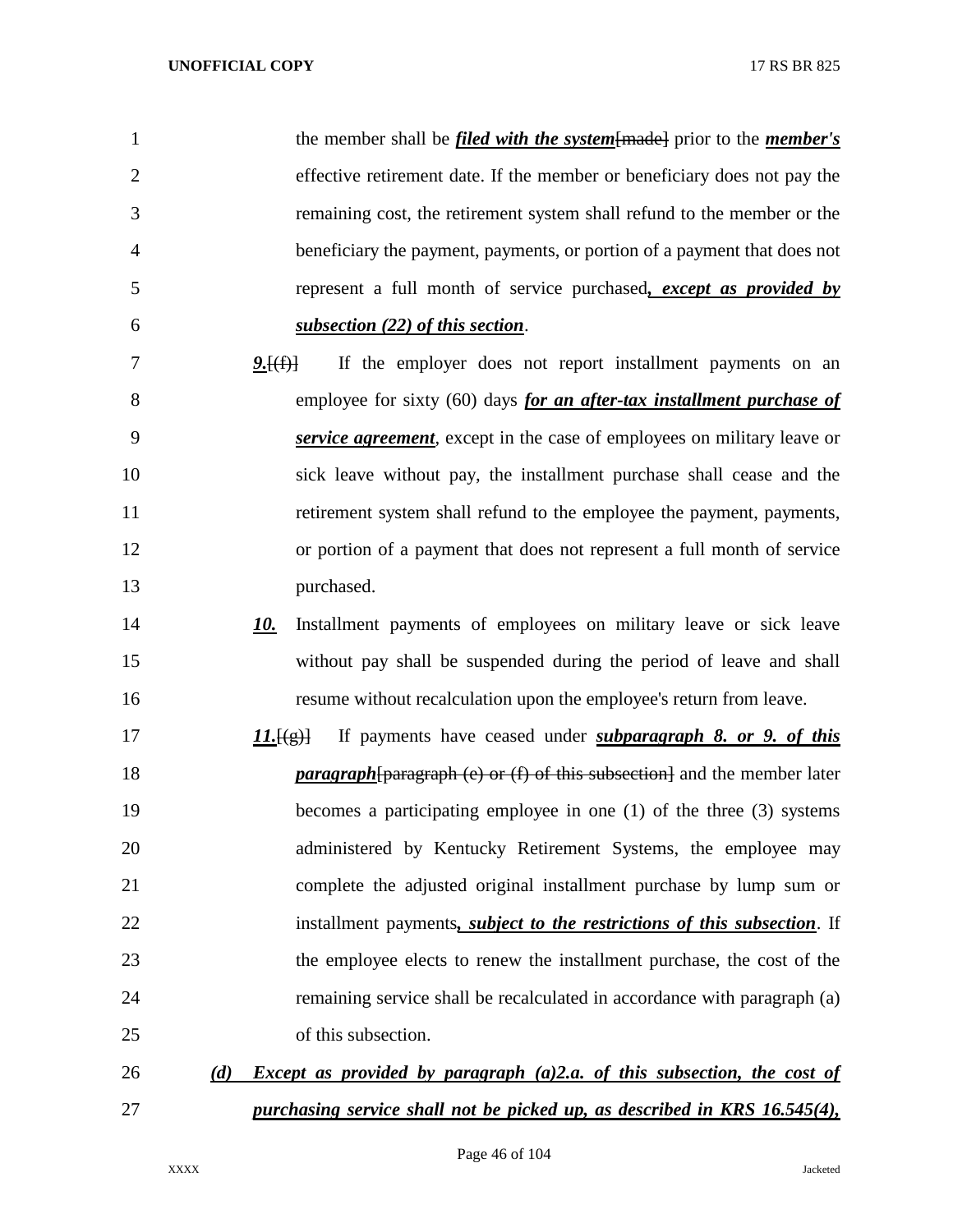| 1              | $61.560(4)$ , or 78.610(4), by the employer.                                                    |
|----------------|-------------------------------------------------------------------------------------------------|
| $\overline{2}$ | The cost of purchasing service credit under any provision of this section,<br>(e)               |
| 3              | except as provided by subsections $(1)$ and $(20)$ of this section, shall be                    |
| 4              | determined by the delayed contribution method as provided by KRS 61.5525.                       |
| 5              | (f)<br>Member payments, including interest, properly received pursuant to this                  |
| 6              | subsection shall be deposited to the member's account and considered as                         |
| 7              | accumulated contributions of the individual member.                                             |
| 8              | $[(17)$ Any employee participating in one $(1)$ of the retirement systems administered by       |
| 9              | Kentucky Retirement Systems may purchase service credit under any of the                        |
| 10             | provisions of KRS 16.505 to 16.652, 61.510 to 61.705, or 78.510 to 78.852 by                    |
| 11             | transferring funds through a direct trustee to trustee transfer as permitted under the          |
| 12             | applicable sections of the Internal Revenue Code and any regulations or rulings                 |
| 13             | issued thereunder, or through a direct rollover as contemplated by and permitted                |
| 14             | under $26$ U.S.C. sec. $401(a)(31)$ and any regulations or rulings issued thereunder.           |
| 15             | Service credit may also be purchased by a rollover of funds pursuant to and                     |
| 16             | permitted under the rules specified in 26 U.S.C. sec. 402(c) and 26 U.S.C. sec.                 |
| 17             | 408(d)(3). The Kentucky Retirement Systems shall accept the transfer or rollover to             |
| 18             | the extent permitted under the rules specified in the applicable provisions of the              |
| 19             | Internal Revenue Code and any regulations and rulings issued thereunder. The                    |
| 20             | amount shall be credited to the individual member's account in the appropriate                  |
| 21             | retirement system and shall be considered accumulated contributions of the                      |
| 22             | member.                                                                                         |
| 23             | $(15)$ [ $(18)$ ] After August 1, 1998, any employee participating in one (1) of the retirement |
| 24             | systems administered by Kentucky Retirement Systems who is age sixty-five (65) or               |
| 25             | older and has forty-eight (48) months of service credit or, if younger, who has sixty           |
| 26             | (60) months of service credit in systems administered by Kentucky Retirement                    |
| 27             | Systems may purchase <b>service</b> credit in the system in which the employee has the          |

Page 47 of 104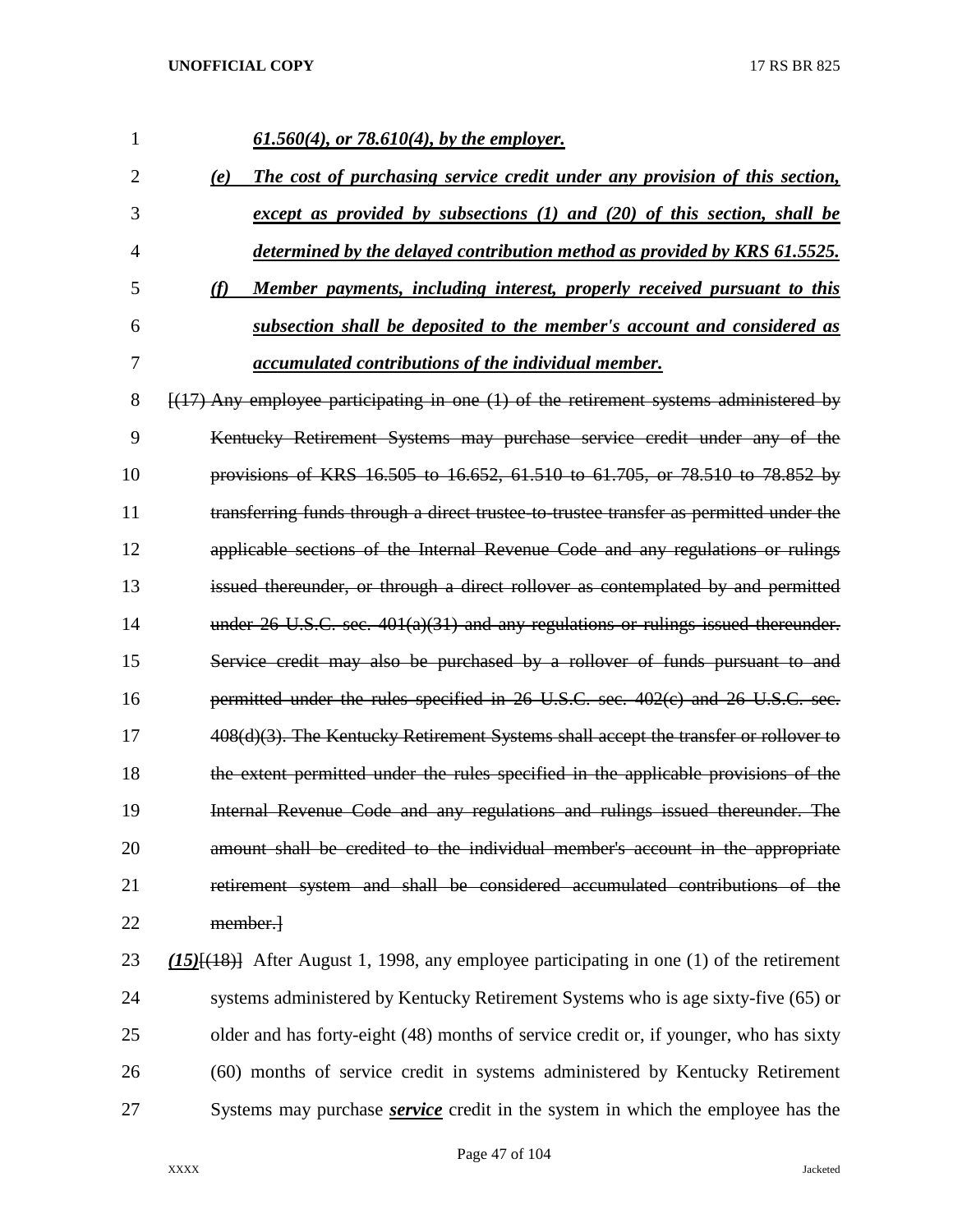service credit for up to ten (10) years service in a regular full-time position that was credited to a state or local government-administered public defined benefit plan in 3 another state other than a defined benefit plan for teachers. The employee shall pay a delayed contribution payment. Payment may be by lump sum, or the employee 5 may pay by increments.] The employee [may transfer funds directly from the other state's plan if eligible to the extent permitted under subsection (17) of this section 7 and to the extent permitted by the other state's laws and [shall provide proof that he is not eligible for a retirement benefit for the period of service from the other state's plan.

 *(16)*[(19)] After August 1, 1998, any employee participating in one (1) of the retirement systems administered by Kentucky Retirement Systems, who has sixty (60) or more months of service in the State Police Retirement System or in a hazardous position in the Kentucky Employees Retirement System or the County Employees Retirement System, may purchase *service* credit in the system in which the employee has the sixty (60) months of service credit for up to ten (10) years of service in a regular full-time position that was credited to a defined benefit retirement plan administered by a state or local government in another state, if the 18 service could be certified as hazardous pursuant to KRS 61.592. The employee shall pay a delayed contribution payment. Payment may be by lump sum or by 20 increments. The employee is may transfer funds directly from the other unit of government's plan if eligible to the extent permitted under subsection (17) of this section and to the extent permitted by the other state's laws, and the employee] shall provide proof that he is not eligible for a retirement benefit for the period of service from the other unit of government's plan.

 *(17)*[(20)] Any employee participating in one (1) of the retirement systems administered by Kentucky Retirement Systems who has at least forty-eight (48) months of service if age sixty-five (65) or at least sixty (60) months of service if under age sixty-five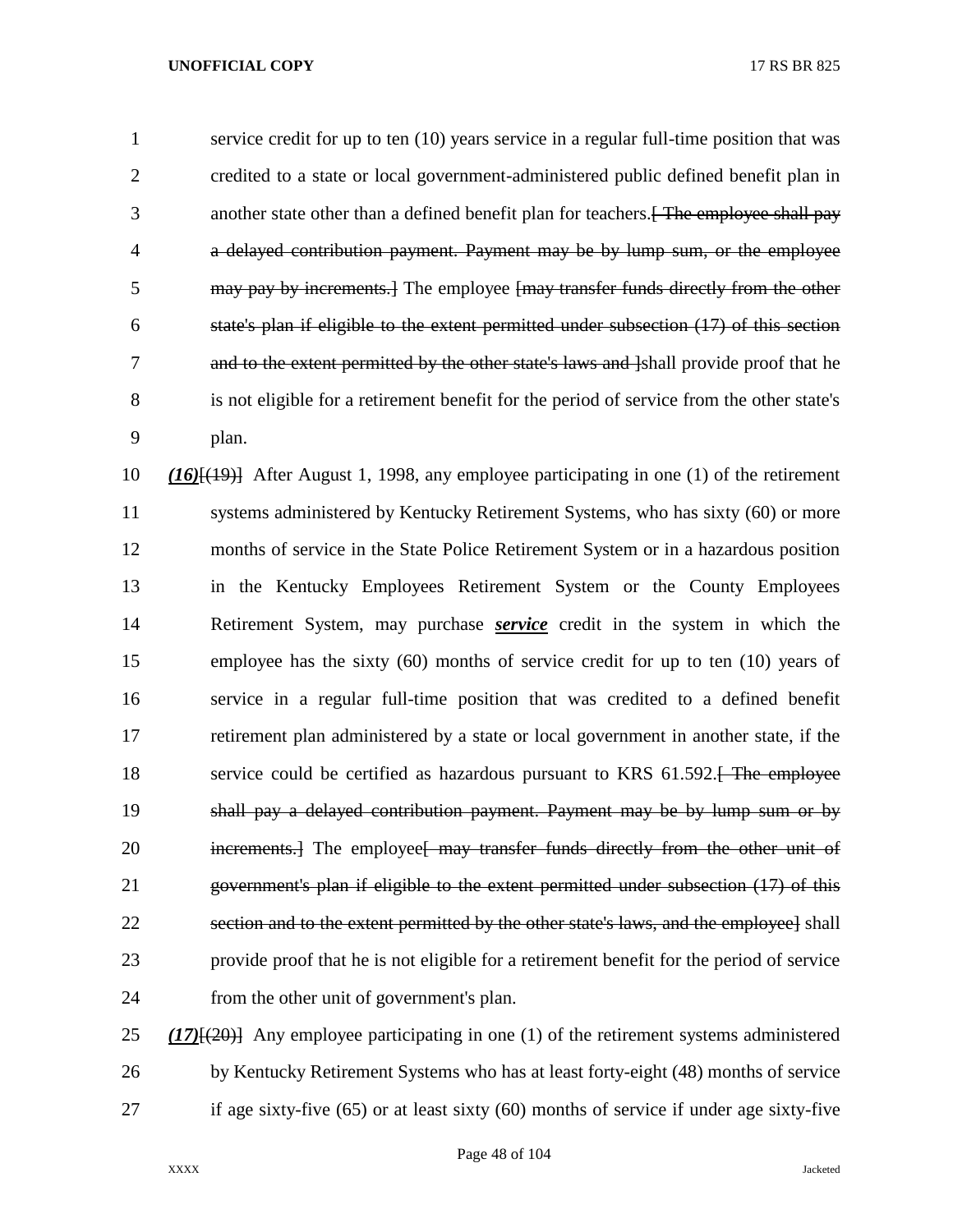(65) in the systems administered by Kentucky Retirement Systems and who has completed service as a volunteer in the Kentucky Peace Corps, created by KRS 3 154.1-720, may purchase service credit for the time served in the corps by making delayed contribution payments].

 *(18)*[(21)] An employee participating in any retirement system administered by Kentucky Retirement Systems who has at least forty-eight (48) months of service if age sixty- five (65), or at least sixty (60) months of service if under age sixty-five (65) in the systems administered by Kentucky Retirement Systems, and who was formerly employed in a regional community services program for mental health and individuals with an intellectual disability, organized and operated under the provisions of KRS 210.370 to 210.480, which does not participate in a state-12 administered retirement system may *purchase service* [-obtain] credit for the period of his service in the regional community program for mental health and individuals 14 with an intellectual disability <del>[, by paying to the state retirement system in which he</del> participates a delayed contribution payment. Payment to one (1) of the retirement systems administered by the Kentucky Retirement Systems may be made by lump 17 sum or in increments.

 *(19)*[(22)] An employee participating in one (1) of the retirement systems administered by Kentucky Retirement Systems who has at least forty-eight (48) months of service if age sixty-five (65) or at least sixty (60) months of service if under age sixty-five (65) in the systems administered by the Kentucky Retirement Systems, who was employed by a vocational technical school in a noncertified part-time position averaging eighty (80) or more hours per month, determined by using the number of months actually worked within a calendar or fiscal year, may purchase service credit 25 in the Kentucky Employees Retirement System. The cost of the service shall be a delayed contribution payment, which shall not be picked up by the employer as described in KRS 61.560(4).]

Page 49 of 104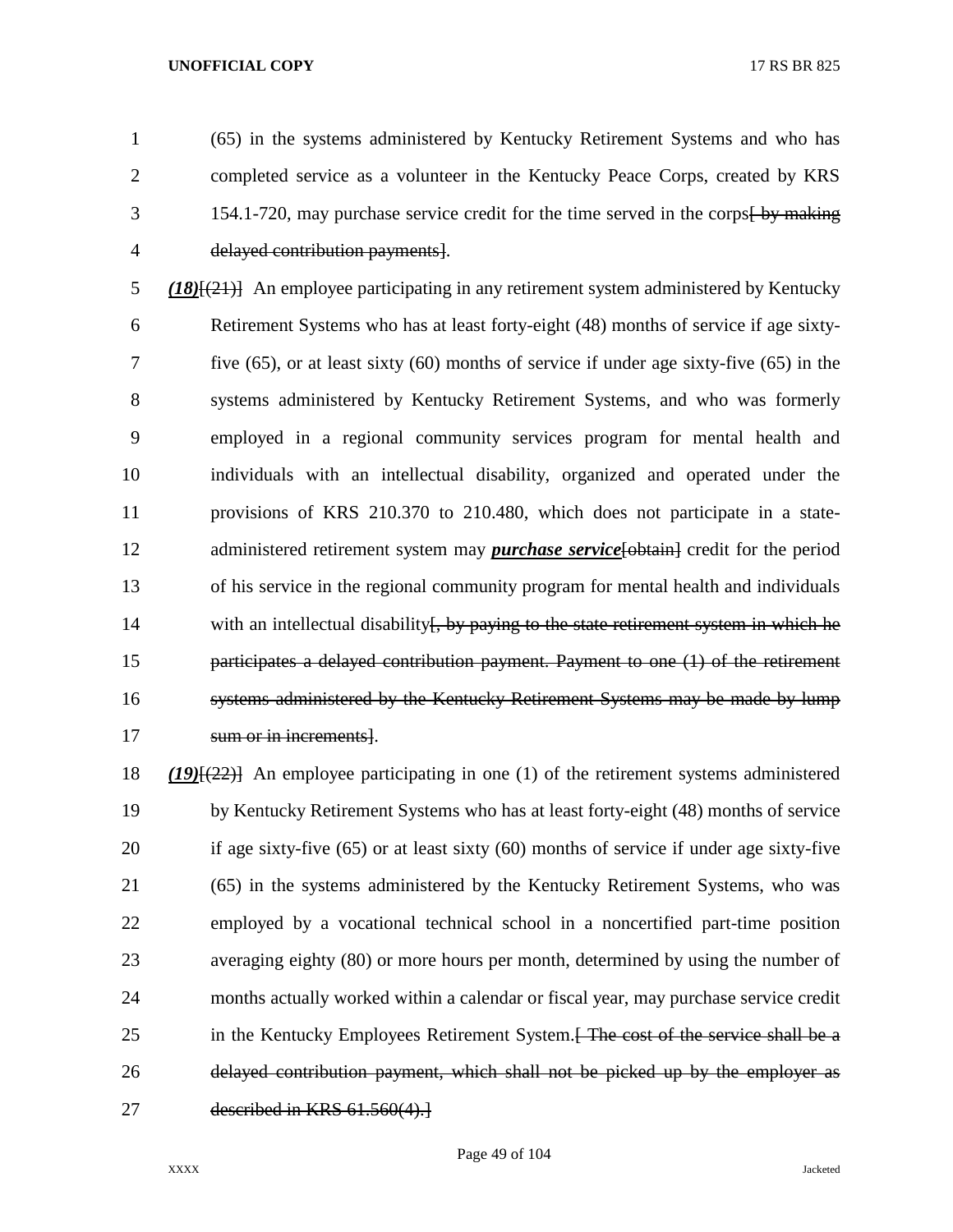*(20)*[(23)] (a) Any person who is entitled to service credit for employment which was not reported in accordance with KRS 16.543, 61.543, or 78.615 may obtain credit for the service by paying the employee contributions due within six (6) months of notification by the system. No interest shall be added to the contributions. The service credit shall not be credited to the member's account until the employer contributions are received. If a retired member makes the payment within six (6) months, the retired member's retirement allowance shall be adjusted to reflect the added service after the employer contributions *and any interest or penalties on the delinquent employer contributions* are received by the retirement system.

 (b) Any employee participating in one (1) of the state-administered retirement systems who is entitled to service credit under paragraph (a) of this subsection and who has not repaid the employee contributions due within six (6) months of notification by the system may regain the credit after the six (6) months by paying to the system the employee contributions plus interest at the actuarially assumed rate from the date of initial notification under paragraph (a) of this subsection. Service credit shall not be credited to the member's account until the employer contributions *and any interest or penalties on the delinquent employer contributions* are received by the retirement system. **The payments** shall not be picked up, as described in KRS 61.560(4), by the employer.]

 (c) Service purchased under this subsection by employees who begin participating on or after September 1, 2008, shall be considered service credited under KRS 16.543(1), 61.543(1), or 78.615(1) for purposes of determining eligibility for retirement benefits under KRS 16.505 to 16.652, 61.510 to 61.705, and 78.510 to 78.852.

 (d) Employees who begin participating on or after January 1, 2014, in the hybrid cash balance plan provided by KRS 16.583 and 61.597 shall, upon payment of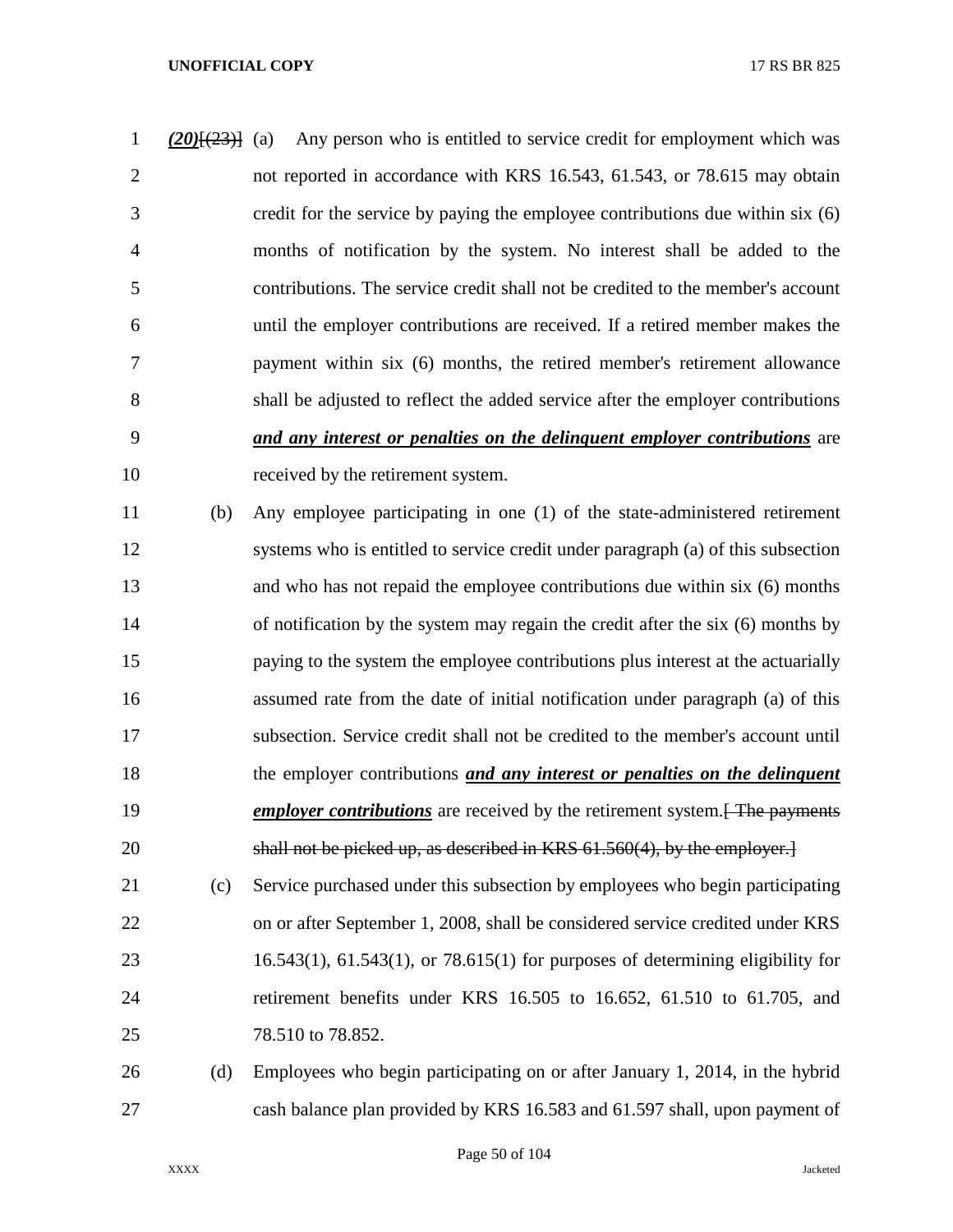| $\mathbf{1}$   |     | the employee and employer contributions due under this subsection, have their   |
|----------------|-----|---------------------------------------------------------------------------------|
| 2              |     | accumulated account balance increased by the employee contributions,            |
| 3              |     | employer pay credits, and interest credits that would have been credited to     |
| $\overline{4}$ |     | their member's account if the contributions had been paid on time.              |
| 5              | (e) | <b>Employer contributions payable under this subsection shall be considered</b> |
| 6              |     | delinguent and the employer shall be required to pay interest and any other     |
| 7              |     | penalties on the delinguent contributions in accordance with KRS                |
| 8              |     | $61.675(3)(b)$ and $78.625(2)(a)$ from the date the employee should have been   |

 *reported and received service credit in accordance with KRS 16.543, 61.543, and 78.615.*

 *(21)*[(24)] Any employee participating in one (1) of the retirement systems administered by Kentucky Retirement Systems who has at least forty-eight (48) months of service if age sixty-five (65) or at least sixty (60) months of service if under age sixty-five (65) in the systems administered by the Kentucky Retirement Systems may purchase service credit for employment with a public agency that would have been eligible to participate under KRS 61.520 but which did not participate in the Kentucky Employees Retirement System or a political subdivision that would have been eligible to participate under KRS 78.530 but which did not participate in the County Employees Retirement System if the former public agency or political subdivision has merged with or been taken over by a participating department or 21 county.<del>[ The cost of the service shall be determined as a delayed contribution</del> **payment for the respective retirement system. Payment may be made by lump sum** 23 or [in] increments. The payment shall not be picked up, as described in KRS 61.560(4) or 78.610(4), by the employer.]

 *(22)*[(25)] Any employee participating in one (1) of the retirement systems administered by the Kentucky Retirement Systems prior to July 15, 2002, who has accrued at least forty-eight (48) months of service if age sixty-five (65) or at least sixty (60)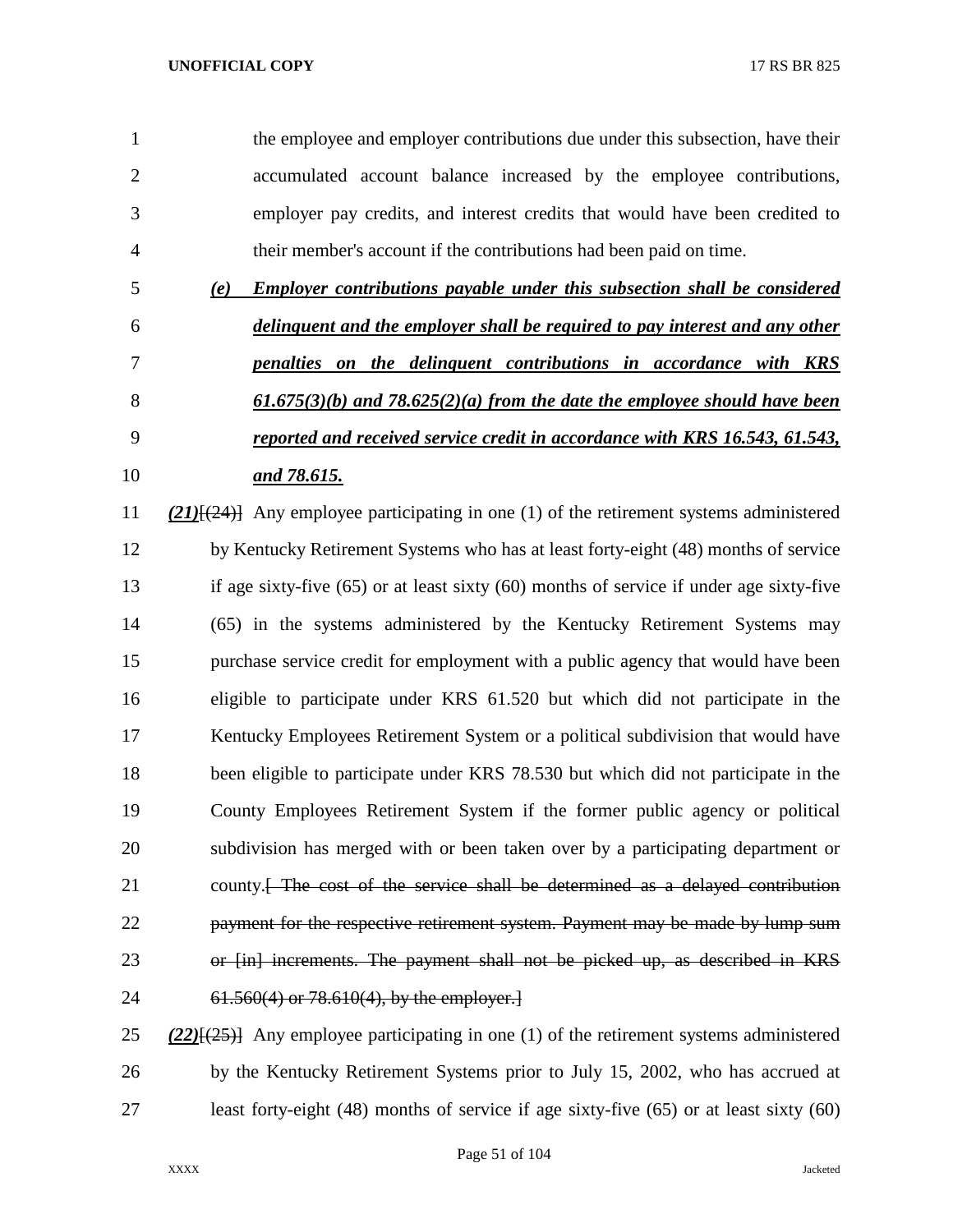months of service if under age sixty-five (65) in the systems administered by the Kentucky Retirement Systems and who has total service in all state-administered retirement systems of at least one hundred eighty (180) months of service credit may purchase a combined maximum total of five (5) years of retirement service credit which is not otherwise purchasable under any of the provisions of KRS 16.505 to 16.652, 61.510 to 61.705, and 78.510 to 78.852. *The purchase shall be made in any of the systems administered by Kentucky Retirement Systems in which the employee is a member*[The purchase price for the retirement service credit shall be calculated and paid for as a delayed contribution payment. The payment shall not be picked up, as described in KRS 16.545(4), 61.560(4), or 11 78.610(4), by the employer, and the employee's payment shall be paid into the individual member's account in the appropriate retirement system and shall be considered accumulated contributions of the member. Payment by the member may 14 be by lump sum or by increments]. The service purchased under this subsection shall not be used in determining a retirement allowance until the member has accrued at least two hundred forty (240) months of service, excluding service purchased under this subsection. If the member does not accrue at least two hundred forty (240) months of service, excluding service purchased under this subsection, upon retirement, death, or written request following termination, the payment, plus interest as provided in KRS 61.575, shall be refunded.

 *(23)*[(26)] An employee participating in one (1) of the retirement systems administered by Kentucky Retirement Systems, who has at least forty-eight (48) months of service if age sixty-five (65), or at least sixty (60) months of service if under age sixty-five (65), in the systems administered by Kentucky Retirement Systems, may obtain credit in the County Employees Retirement System for the period of that employee's service with a community action agency created under KRS 273.405 to 273.453 if that service was not covered by a state-administered retirement system.[

### Page 52 of 104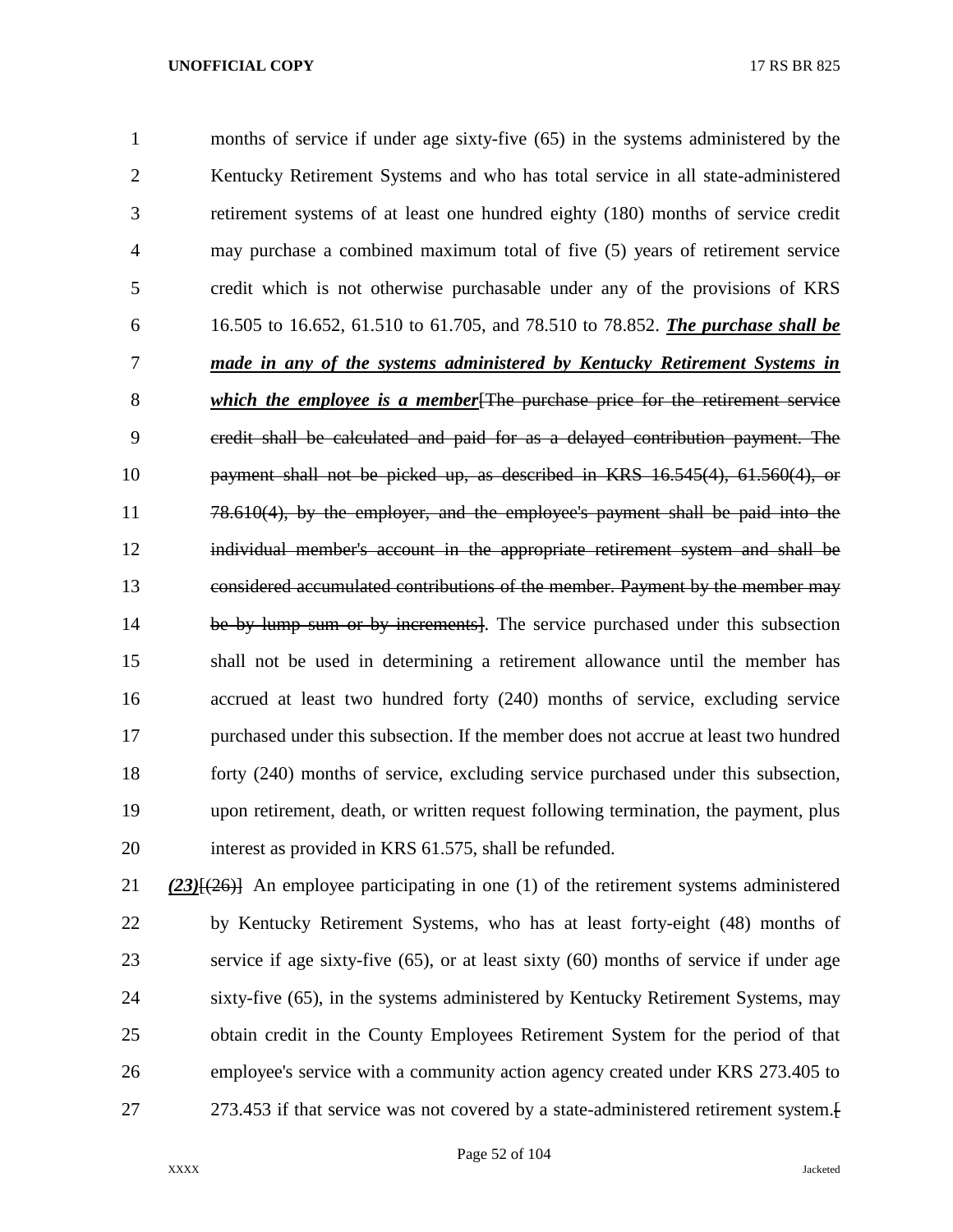| $\mathbf{1}$   |     | The member shall pay to the retirement system a delayed contribution payment.                 |
|----------------|-----|-----------------------------------------------------------------------------------------------|
| $\overline{2}$ |     | Payment may be made by lump sum or in increments. The payment shall not be                    |
| 3              |     | picked up, as described in KRS $61.560(4)$ or $78.610(4)$ , by the employer.                  |
| 4              |     | $(27)$ The board of trustees is authorized to establish a program, subject to a favorable     |
| 5              |     | ruling from the Internal Revenue Service, to provide for the purchase of service              |
| 6              |     | credit under any of the provisions of KRS 16.505 to 16.552, 61.510 to 61.705, and             |
| 7              |     | 78.510 to 78.852, pursuant to the employer pick up provisions in 26 U.S.C. sec.               |
| 8              |     | 414(h)(2).                                                                                    |
| 9              |     | $(24)$ { $(28)$ } An employee may obtain credit for regular full-time service with an agency  |
| 10             |     | prior to August 1, 1998, for which the employee did not receive credit due to KRS             |
| 11             |     | $61.637(1)$ . by paying a delayed contribution. The payment shall not be picked up            |
| 12             |     | by the employer, except as provided in subsection (27) of this section, and shall be          |
| 13             |     | eredited to the employee's second retirement account]. Service credit obtained under          |
| 14             |     | this subsection shall not be used in determining benefits under KRS 61.702. The               |
| 15             |     | employee may purchase credit for service prior to August 1, 1998, if:                         |
| 16             | (a) | The employee retired from one (1) of the retirement systems administered by                   |
| 17             |     | the Kentucky Retirement Systems and was reemployed prior to August 1,                         |
| 18             |     | 1998, earning less than the maximum permissible earnings under the Federal                    |
| 19             |     | Social Security Act;                                                                          |
| 20             | (b) | The employee elected to participate in a second retirement account effective                  |
| 21             |     | August 1, 1998, in accordance with KRS 61.637(7); and                                         |
| 22             | (c) | The employee has at least forty-eight (48) months of service if age sixty-five                |
| 23             |     | $(65)$ , or at least sixty $(60)$ months of service if under age sixty-five $(65)$ , in a     |
| 24             |     | second account in the systems administered by Kentucky Retirement Systems.                    |
| 25             |     | $(25)$ [ $(29)$ ] An employee participating in one (1) of the retirement systems administered |
| 26             |     | by the Kentucky Retirement Systems, who has at least forty-eight (48) months of               |
| 27             |     | service if age sixty-five $(65)$ or at least sixty $(60)$ months of service if under age      |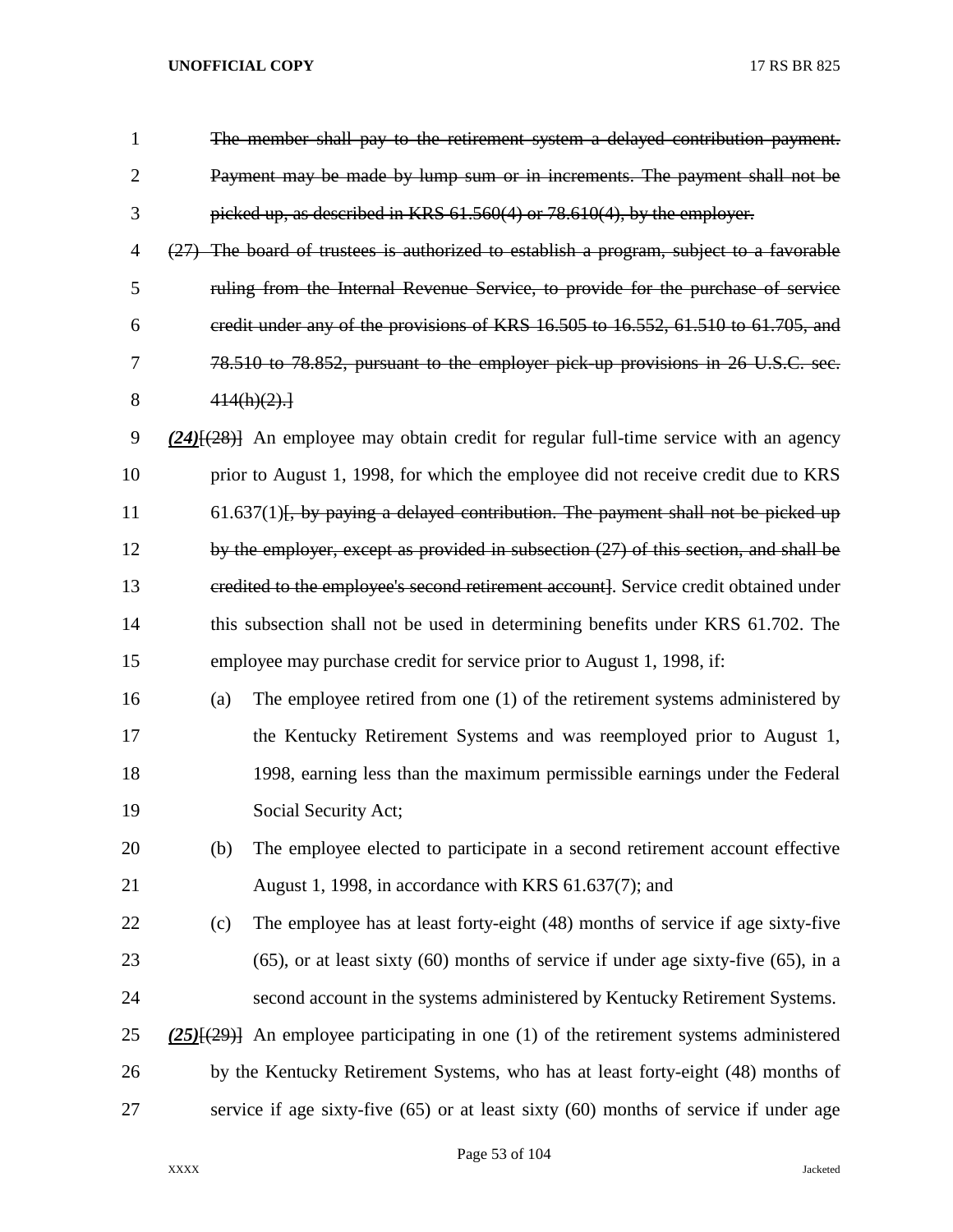sixty-five (65) in the systems administered by the Kentucky Retirement Systems, may obtain credit for the service in a regular full-time position otherwise creditable under the Kentucky Employees Retirement System, the County Employees Retirement System, or the State Police Retirement System for service in the United States government, other than service in the Armed Forces, for which service is not otherwise given[, by paying to the system a delayed contribution payment. Payment may be made by lump sum or in increments. No payment made pursuant to this section shall be picked up by the employer, as described in KRS 61.560(4)].

 *(26)*[(30)] An employee participating in a hazardous position in one (1) of the retirement systems administered by the Kentucky Retirement Systems, who has at least forty- eight (48) months of service if age sixty-five (65) or at least sixty (60) months of service if under age sixty-five (65) in the systems administered by the Kentucky Retirement Systems, may obtain credit for service in a regular full-time position in an urban-county government that would qualify for hazardous duty coverage under 15 KRS 61.592 by paying to the system a delayed contribution payment. Payment may be made by lump sum or in increments. No payment made pursuant to this section 17 shall be picked up by the employer, as described in KRS 61.560(4).

 *(27)*[(31)] Subsections (2) to (5), *(7)*[(8)] to *(13)*[(15)], *(15)*[(18)] to *(19)*[(22), (24) to  $(26)$ , and  $(21)$  $(28)$ } to  $(26)$  $(30)$ } of this section shall not apply to members who begin participating in the systems administered by Kentucky Retirement Systems on or after January 1, 2014.

- *(28) Service purchases made pursuant to subsections (2) to (5), (7), (10) to (13), (15) to*
- *(19), (21) to (23), (25), and (26) of this section shall be purchased by the entire*
- *amount of service available pursuant to that subsection or by increments. Service*
- *purchases made pursuant to subsections (1), (20), and (24) shall be purchased by*
- *the entire amount of service available.*
- 27 Section 10. KRS 61.5525 is amended to read as follows: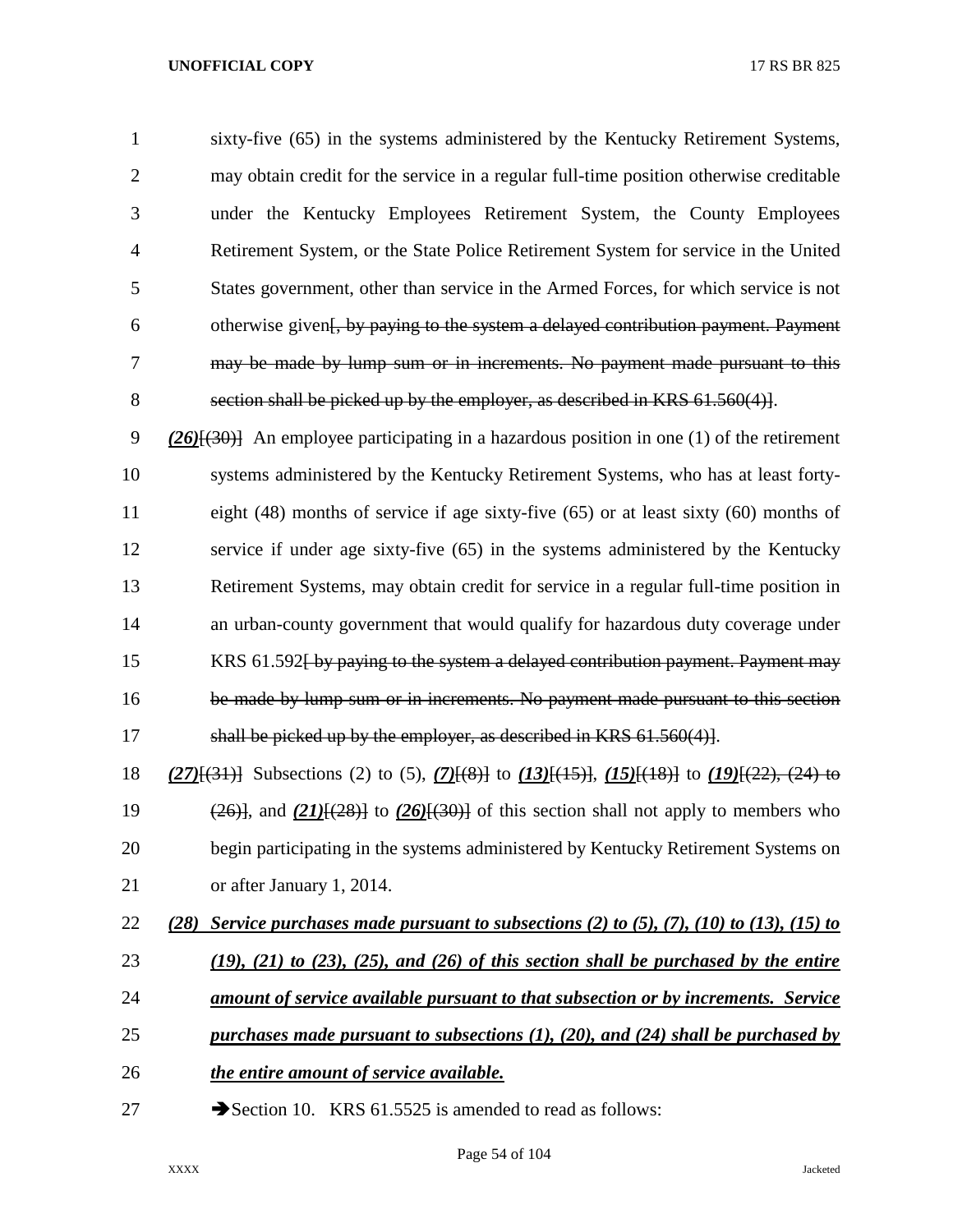(1) Effective July 1, 2001, purchase of service under the provisions of KRS 16.505 to 16.652, 61.510 to 61.705, and 78.510 to 78.852, except as provided in subsection (2) of this section, shall be determined by multiplying the higher of the employee's current rate of pay, final rate of pay, or final compensation as of the end of the month in which the purchase is made times the actuarial factor times the number of years of service being purchased. Effective September 1, 2008, the actuarial factor used to determine the cost of purchasing service credit shall assume the earliest date the member may retire without a reduction in benefits and the cost-of-living adjustments provided to members upon retirement under KRS 61.691. (2) *Subsection (1) of this section*[This provision] shall not apply to KRS 61.552(1) and *(20)* $\{(23)\}$  or 61.592(3)(c). (3) Service purchased on or after August 1, 2004, under the provisions of KRS 16.505

 to 16.652, 61.510 to 61.705, and 78.510 to 78.852, except for service purchased under KRS 61.552(1) and *(20)*[(23)], shall not be used to determine eligibility for or 15 the amount of the monthly insurance contribution under KRS 61.702.

 (4) For a member whose participation begins on or after August 1, 2004, service purchased under the provisions of KRS 16.505 to 16.652, 61.510 to 61.705, and 78.510 to 78.852, except for service purchased under KRS 61.552(1) and *(20)*[(23)], shall not be used to determine eligibility for a retirement allowance under disability retirement, early retirement, normal retirement, or death under any of the provisions of KRS 16.505 to 16.652, 61.510 to 61.705, and 78.510 to 78.852. Purchased service shall only be used to determine the amount of the retirement allowance of a member who is eligible for a retirement allowance under disability, early retirement, normal retirement, or death under any of the provisions of KRS 16.505 to 16.652, 61.510 to 61.705, and 78.510 to 78.852, based on service earned as a participating employee.

- 
- 27 Section 11. KRS 61.555 is amended to read as follows: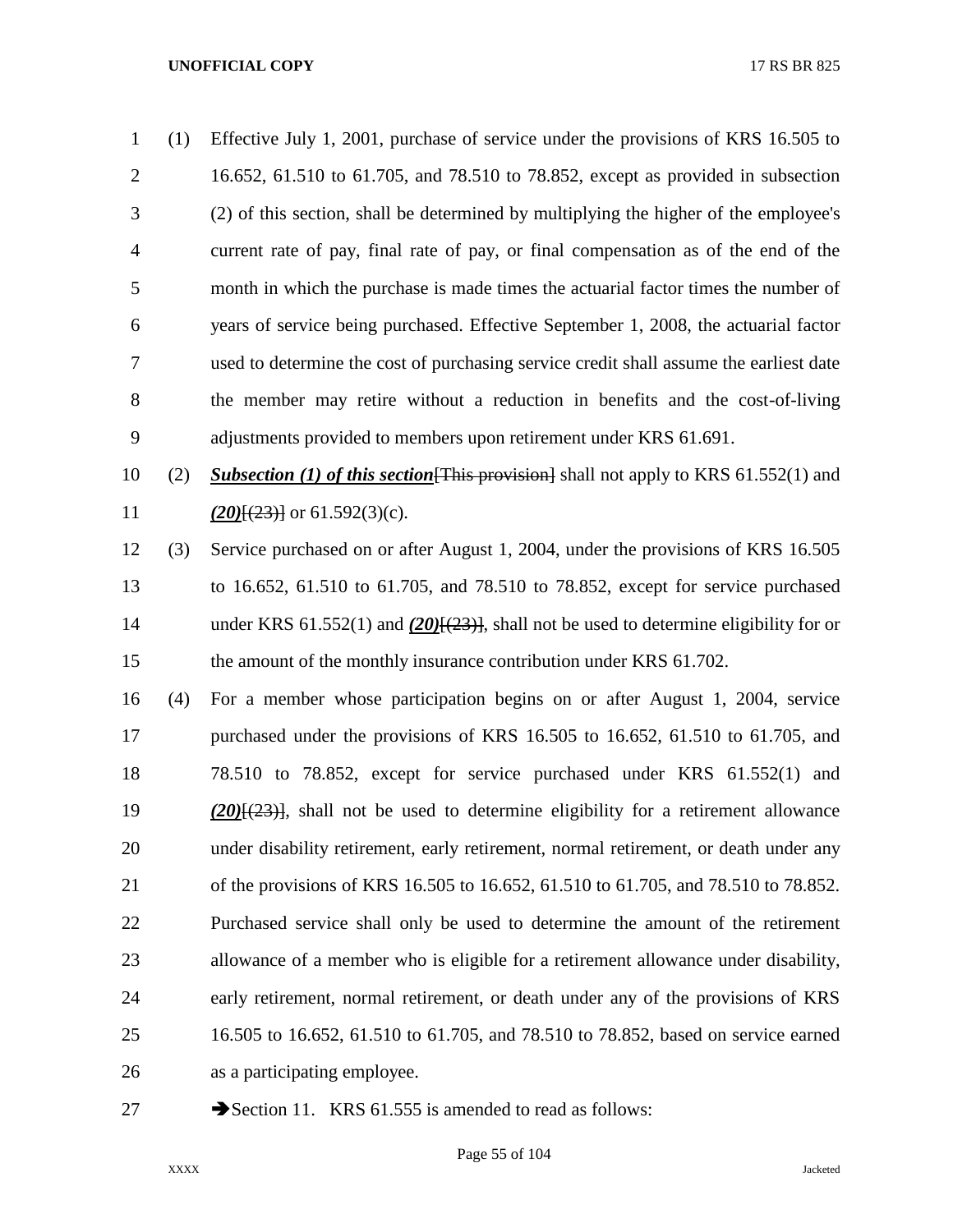| $\mathbf{1}$   | (1)<br>(a) | After August 1, 1998, any employee entering the Armed Forces of the United              |
|----------------|------------|-----------------------------------------------------------------------------------------|
| $\overline{2}$ |            | States after he first participates in the system, who joins the Armed Forces            |
| 3              |            | within three (3) months of the last day of paid employment, being on leave of           |
| $\overline{4}$ |            | absence from service and not withdrawing his accumulated account balance,               |
| 5              |            | shall be credited for retirement purposes with service credit and creditable            |
| 6              |            | compensation as provided in 38 U.S.C. sec. 4318 for his period of active                |
| 7              |            | military duty in the Armed Forces of the United States, not to exceed six (6)           |
| 8              |            | years, if:                                                                              |
| 9              |            | <b>The member's military service was terminated in a manner other than</b><br><u>I.</u> |
| 10             |            | as described in 38 U.S.C. sec. 4304; [His discharge therefrom is                        |
| 11             |            | honorable] and                                                                          |
| 12             |            | <b>The member</b> [He] returns to work with an employer participating in one<br>2.      |
| 13             |            | (1) of the retirement systems administered by the Kentucky Retirement                   |
| 14             |            | Systems within two (2) years after completion of the period of active                   |
| 15             |            | military duty, or upon the subsequent termination of any total disability               |
| 16             |            | which existed at the expiration of the two $(2)$ years after discharge.                 |
| 17             | (b)        | A member eligible for the benefit prescribed by this subsection who                     |
| 18             |            | participates in the hybrid cash balance plan as provided by KRS 16.583 and              |
| 19             |            | 61.597 shall also have his or her member account credited with employee                 |
| 20             |            | contributions <i>if remitted to the retirement systems</i> , employer pay credits, and  |
| 21             |            | interest credits, as provided by KRS 16.583 and 61.597, as though the member            |
| 22             |            | were employed during the member's period of active military duty described              |
| 23             |            | by this subsection.                                                                     |
| 24             | (c)        | The employer shall remit to the retirement systems the employer                         |
| 25             |            | contributions that would have been due under KRS 61.565 and 61.702 for                  |
| 26             |            | periods of service credited under this subsection.                                      |
|                |            |                                                                                         |

(2) *(a)* After August 1, 1998, any employee who, prior to the date he first participated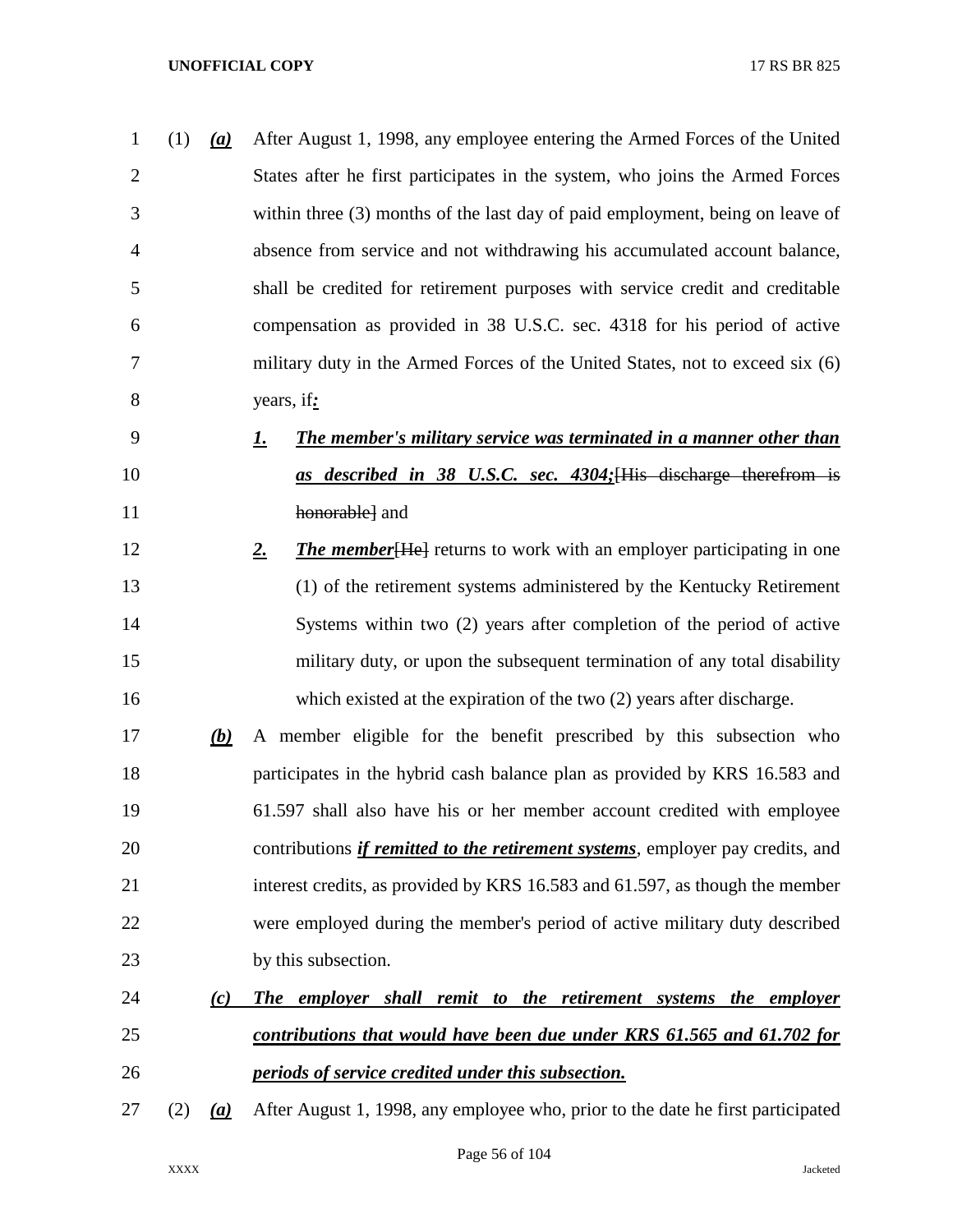in the system, terminated his employment with an agency participating in one (1) of the systems administered by the Kentucky Retirement Systems and within three (3) months entered the Armed Forces of the United States and who returns to work with an employer participating in one (1) of the retirement systems administered by the Kentucky Retirement Systems within two (2) years after completion of the period of active military duty, or upon the subsequent termination of any total disability which existed at the expiration of the two (2) years after discharge, shall be credited for retirement purposes with service credit and creditable compensation as provided in 38 U.S.C. sec. 4318 for his period of active military duty in the Armed Forces, not to exceed six (6) years *if his military service was terminated in a manner other than as described in 38 U.S.C. sec. 4304*.

- *(b)* A member eligible for the benefit prescribed by this subsection who participates in the hybrid cash balance plan as provided by KRS 16.583 and 61.597 shall also have his or her member account credited with employee contributions *if remitted to the retirement systems*, employer pay credits, and interest credits, as provided by KRS 16.583 and 61.597, as though the member were employed during the member's period of active military duty described by this subsection.
- *(c) The employer shall remit to the retirement systems the employer contributions that would have been due under KRS 61.565 and 61.702 for periods of service credited under this subsection.*
- (3) Any National Guard technician involuntarily serving on active military duty during the period between January 26, 1968, and January 1, 1970, who completes his eight (8) years' service while on military duty during this period, shall have that portion of his active military duty, necessary to the completion of eight (8) years' current service, credited to his account, as current service without having to meet the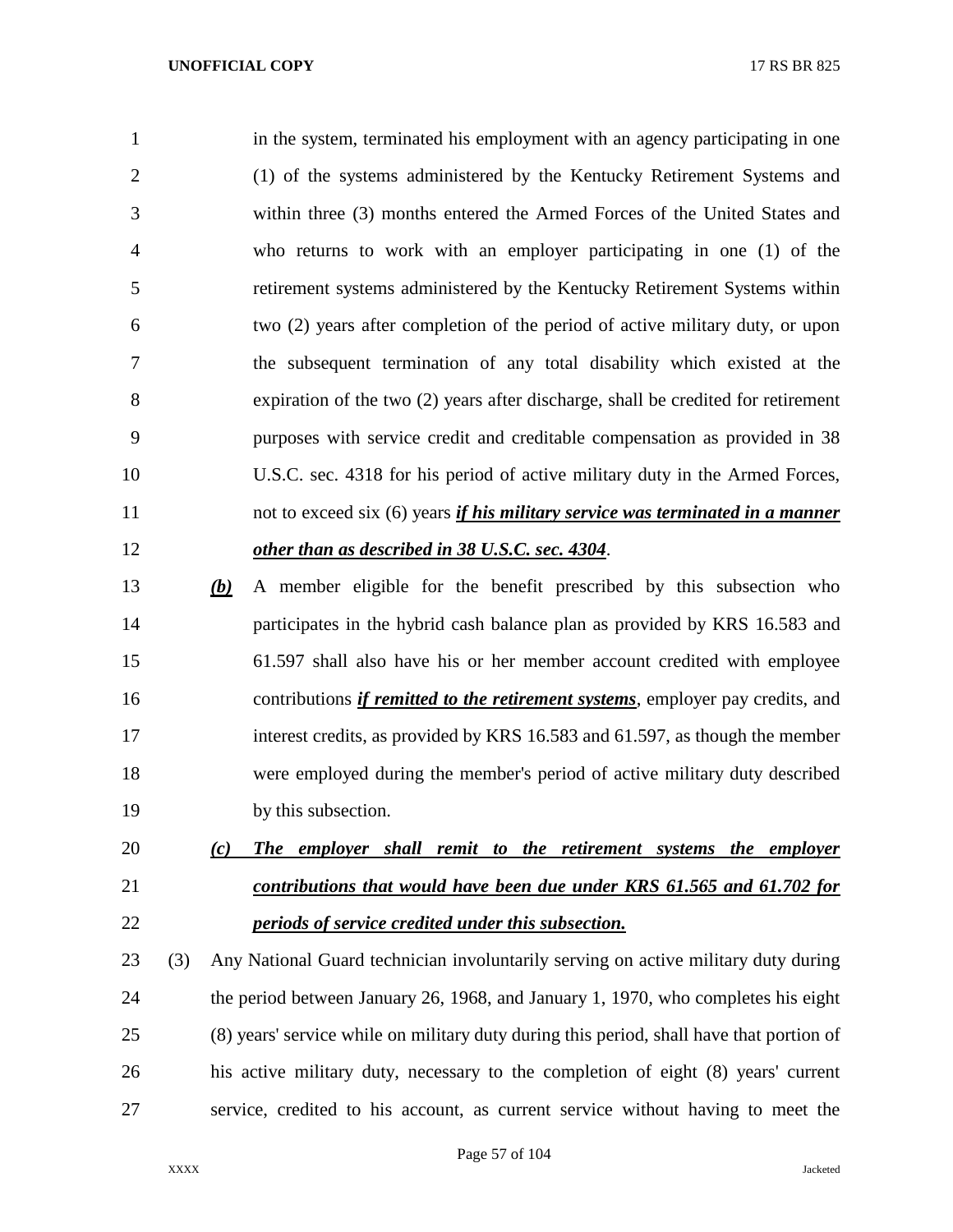# reemployment criteria.

 (4) Any employee eligible for retirement as prescribed in KRS 61.559 or any employee upon completion of five (5) years of service shall receive current service credit for a maximum of four (4) years for his period of active military duty in the Armed Forces of the United States, if his *military service was terminated in a manner other than as described in 38 U.S.C. sec. 4304*[discharge therefrom is honorable] and he has not been credited with the service under subsections (1) to (3) of this section if he pays thirty-five percent (35%) of the cost of the service based on the formula adopted by the board. The payment by the member shall not be picked up by the employer, as described in KRS 61.560(4), and shall be deposited to his individual member's account. The remaining sixty-five percent (65%) shall be paid by the state from funds appropriated specifically for the purpose and these payments shall be deposited to the respective retirement allowance accounts. If no funds are available in the special appropriation account, the system shall not accept employee payments until funds are available in the account.

 (5) Any employee participating in one (1) of the retirement systems administered by Kentucky Retirement Systems eligible to purchase military service credit under subsection (4) of this section shall receive current service credit for active military duty as provided under subsection (4) of this section without payment of the current employee contribution ratio if the member was taken prisoner by a hostile power at any time during active military service.

 (6) Any employee participating in one (1) of the retirement systems administered by Kentucky Retirement Systems age sixty-five (65) or older who has forty-eight (48) months of service, at least twelve (12) of which are current service, or if younger who has sixty (60) months of service, at least twelve (12) of which are current service shall receive current service for his period of active military duty in the Armed Forces of the United States, if his *military service was terminated in a*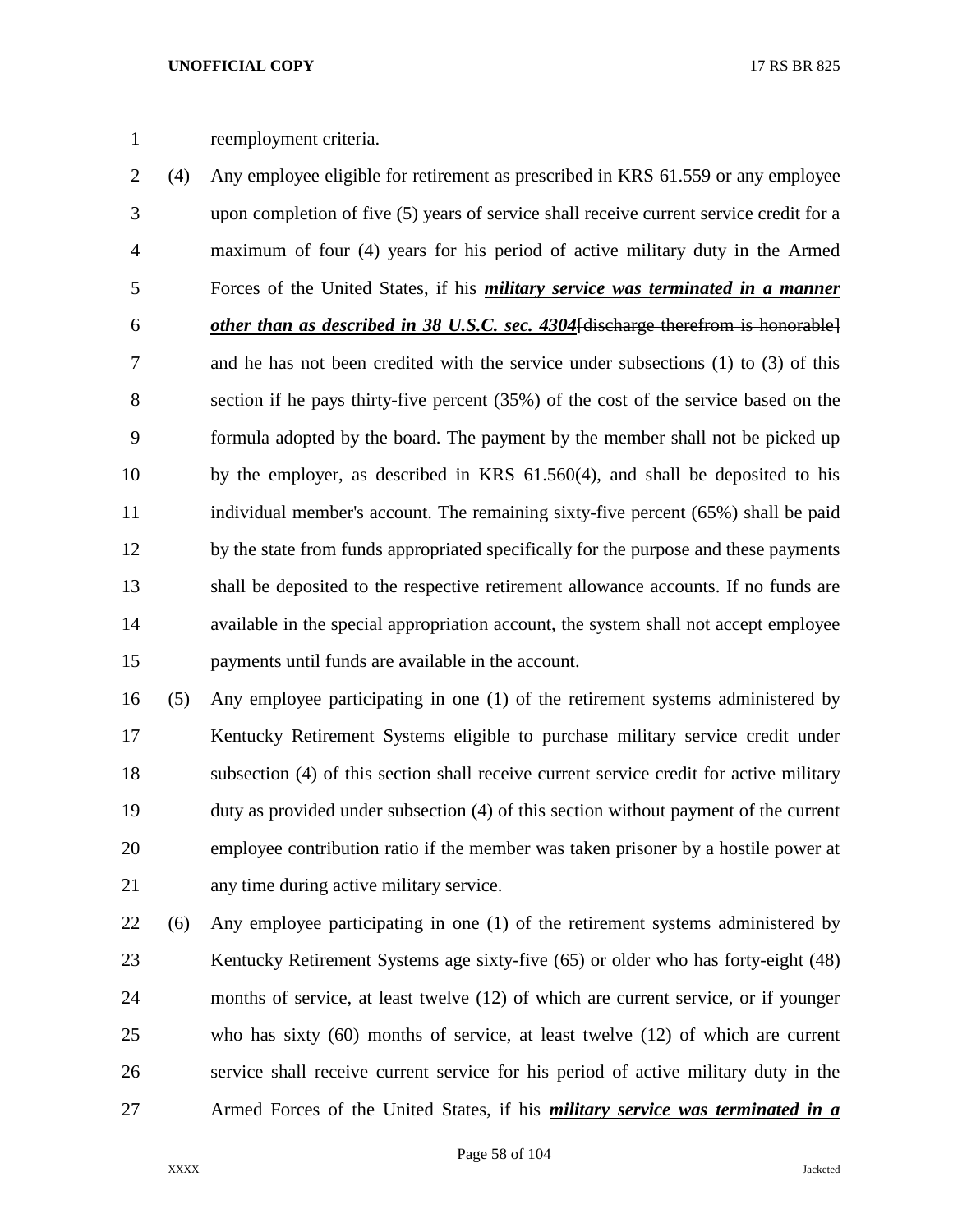| 1              |     | manner other than as described in 38 U.S.C. sec. 4304 [discharge therefrom is not        |
|----------------|-----|------------------------------------------------------------------------------------------|
| $\overline{2}$ |     | dishonorable and he has not been credited with the service under subsections (1) to      |
| 3              |     | (4) of this section, by paying the retirement system a delayed contribution payment      |
| $\overline{4}$ |     | in accordance with the payment options and restrictions established by subsection        |
| 5              |     | (14) of Section 9 of this Act. Service purchases made pursuant to this subsection        |
| 6              |     | shall be purchased by the entire amount of service available pursuant to this            |
| 7              |     | subsection or by increments [Payment may be made by lump sum or in increments.           |
| 8              |     | The payment shall not be picked up by the employer as described in KRS 16.545(4),        |
| 9              |     | $61.560(4)$ , or $78.610(4)$ and shall be deposited in the member's individual           |
| 10             |     | retirement account].                                                                     |
| 11             | (7) | Any employee participating in one (1) of the retirement systems administered by the      |
| 12             |     | Kentucky Retirement Systems age sixty-five (65) or older who has forty-eight (48)        |
| 13             |     | months of service, at least twelve (12) of which are current service, or if younger      |
| 14             |     | who has sixty $(60)$ months of service, at least twelve $(12)$ of which are current      |
| 15             |     | service, shall receive one (1) month of current service for each six (6) months of       |
| 16             |     | service in the National Guard or the military reserves of the United States, by          |
| 17             |     | paying the retirement system a delayed contribution payment <i>in accordance with</i>    |
| 18             |     | the payment options and restrictions established by subsection (14) of Section 9 of      |
| 19             |     | this Act. The service shall be treated as service earned prior to participation in the   |
| 20             |     | system and shall not be included in the member's final compensation. Service             |
| 21             |     | purchases made pursuant to this subsection shall be purchased by the entire              |
| 22             |     | <u>amount of service available pursuant to this subsection or by increments</u> [Payment |
| 23             |     | may be made by lump sum or in increments. The payment shall not be picked up by          |
| 24             |     | the employer, as described in KRS 16.545(4), 61.560(4), or 78.610(4) and shall be        |
| 25             |     | deposited in the member's individual retirement account].                                |
| 26             | (8) | For members who begin participating in the systems administered by Kentucky              |
| 27             |     | Retirement Systems on or after January 1, 2014, in the hybrid cash balance plan          |

Page 59 of 104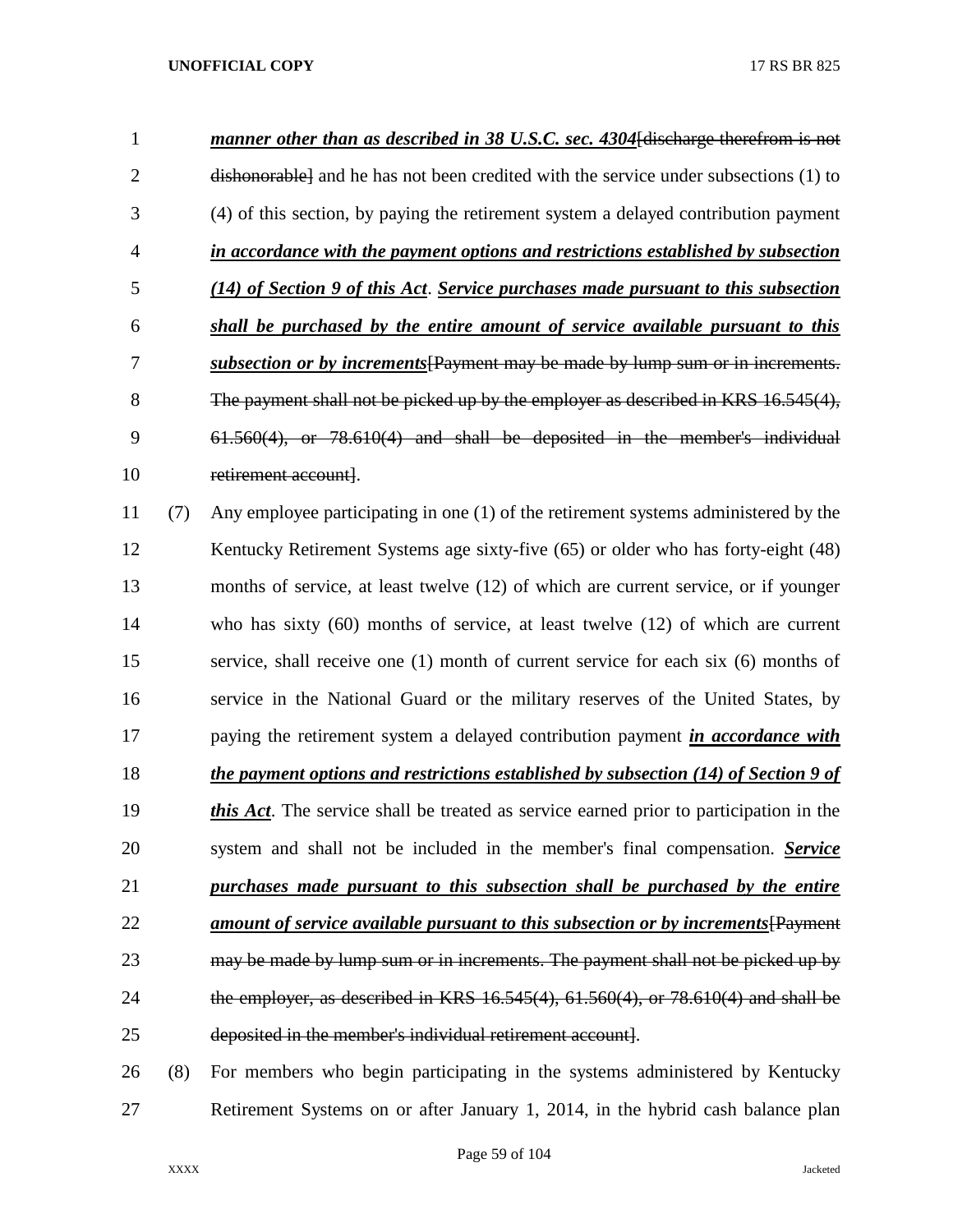prescribed by KRS 16.583 and 61.597, the provisions of subsections (4) to (7) of this section shall not apply.

3 Section 12. KRS 61.557 is amended to read as follows:

 (1) Inasmuch as the takeover of the Kentucky State Employment Service by the federal government, through its United States Employment Service and War Manpower Commission, was recognized by both federal and state governments as a temporary measure during the war emergency, and the employment service was, in fact, returned to the state government at the close of the emergency period, the employees of the service are recognized as employees of the Commonwealth for the purposes of KRS 61.510 to 61.692 during the period of control by the federal government, in the same manner as if they had been employed in another department of the government of the Commonwealth during that period.

- (2) If a parted employer rejoins a department as a result of the cancellation of a contract or lease arrangement, thereby causing each employee thereof to again become an employee as defined in KRS 61.510(5), the system may negotiate with the publicly held corporation or other similar organizations for payment for the years of service credit under the system for all employees working on the date the contract or other lease arrangement is canceled in order to avoid an impairment in the retirement benefits of the employees, if any payment accepted by the system for the service is [based on a formula ]consistent with the provisions of *subsections (6) and (8) of Section 9 of this Act*[KRS 61.552(7)]. No payment made pursuant to this section 22 shall be picked up by the employer, as described in KRS 61.560(4).
- 23 Section 13. KRS 61.560 is amended to read as follows:

 (1) Each employee shall, commencing on August 1, 1986, contribute for each pay period for which he receives compensation five percent (5%) of his creditable 26 compensation, <del>[unless he did not elect membership pursuant to KRS 61.545(3), and</del> **Except that members of the General Assembly, who elect the survivorship option**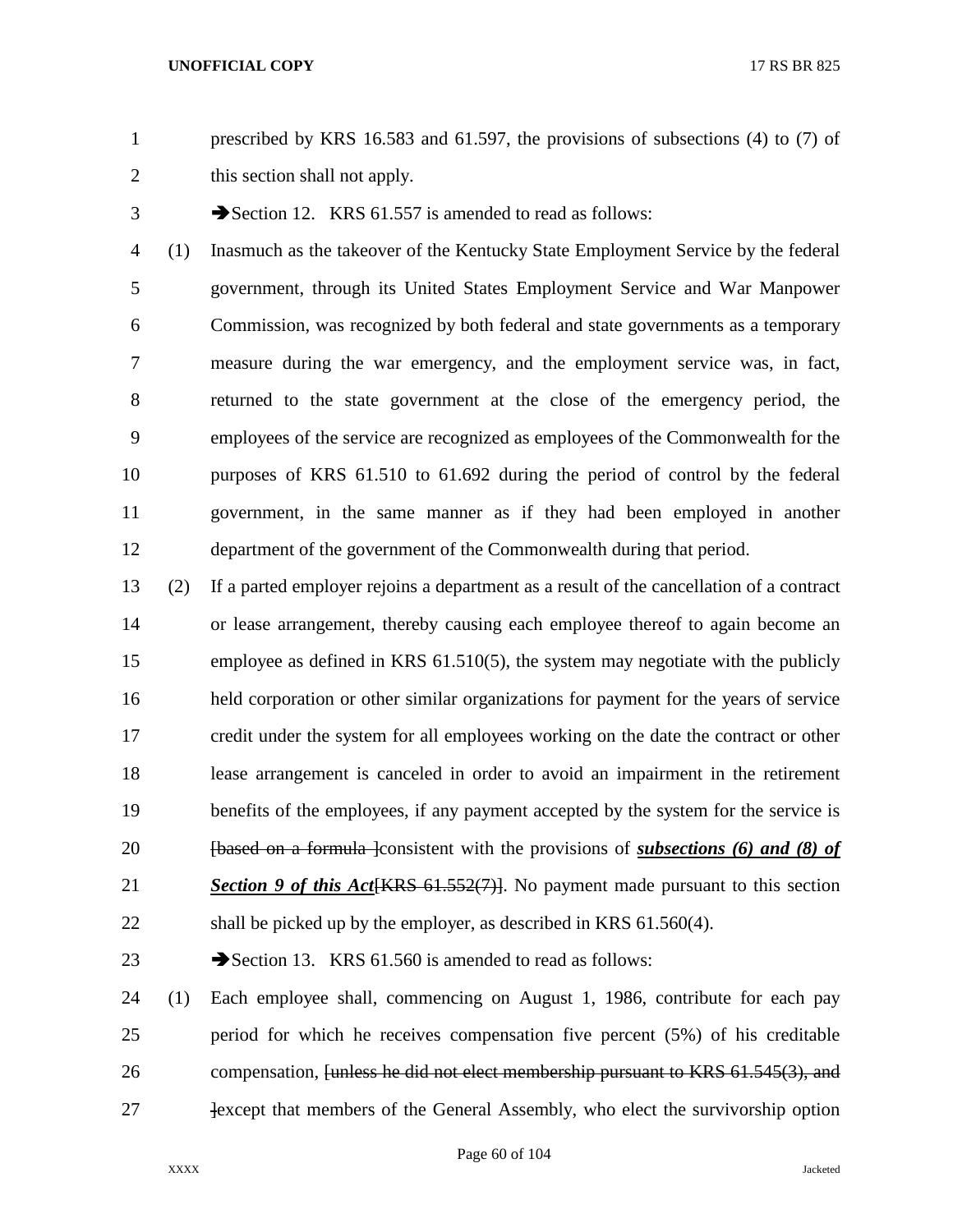provided in KRS 61.635(13), shall each contribute six and six-tenths percent (6.6%) of creditable compensation commencing with the payroll period immediately following his election of the option. Any other provisions of KRS 61.515 to 61.705 notwithstanding, any reemployed retiree, as described in KRS 61.637, *who became reemployed prior to September 1, 2008, and began participating in another retirement account* shall contribute five percent (5%) of his creditable 7 compensation, or the amount required by KRS 61.592(3) if applicable  $\frac{1}{2}$ , if he anticipates that he will receive more than the maximum permissible earnings, as provided by the Federal Social Security Act, in compensation as a result of 10 reemployment during the calendar year].

 (2) Each employer shall cause to be deducted from the creditable compensation of each employee for each and every payroll period the contribution payable by each such employee as provided in KRS 61.515 to 61.705.

- (3) The deductions provided for herein shall be made notwithstanding that the minimum compensation provided by law for any employee shall be reduced thereby. Every employee shall be deemed to consent and agree to the deductions made as provided herein; and payment of salary or compensation less such deductions shall be a full and complete discharge of all claims for services rendered by such person during the period covered by such payment, except as to any benefits provided by KRS 61.515 to 61.705.
- (4) Each employer shall, solely for the purpose of compliance with Section 414(h) of the United States Internal Revenue Code, pick up the employee contributions required by this section for all compensation earned after August 1, 1982, and the contributions so picked up shall be treated as employer contributions in determining tax treatment under the United States Internal Revenue Code and KRS 141.010(10). These contributions shall not be included as gross income of the employee until such time as the contributions are distributed or made available to the employee.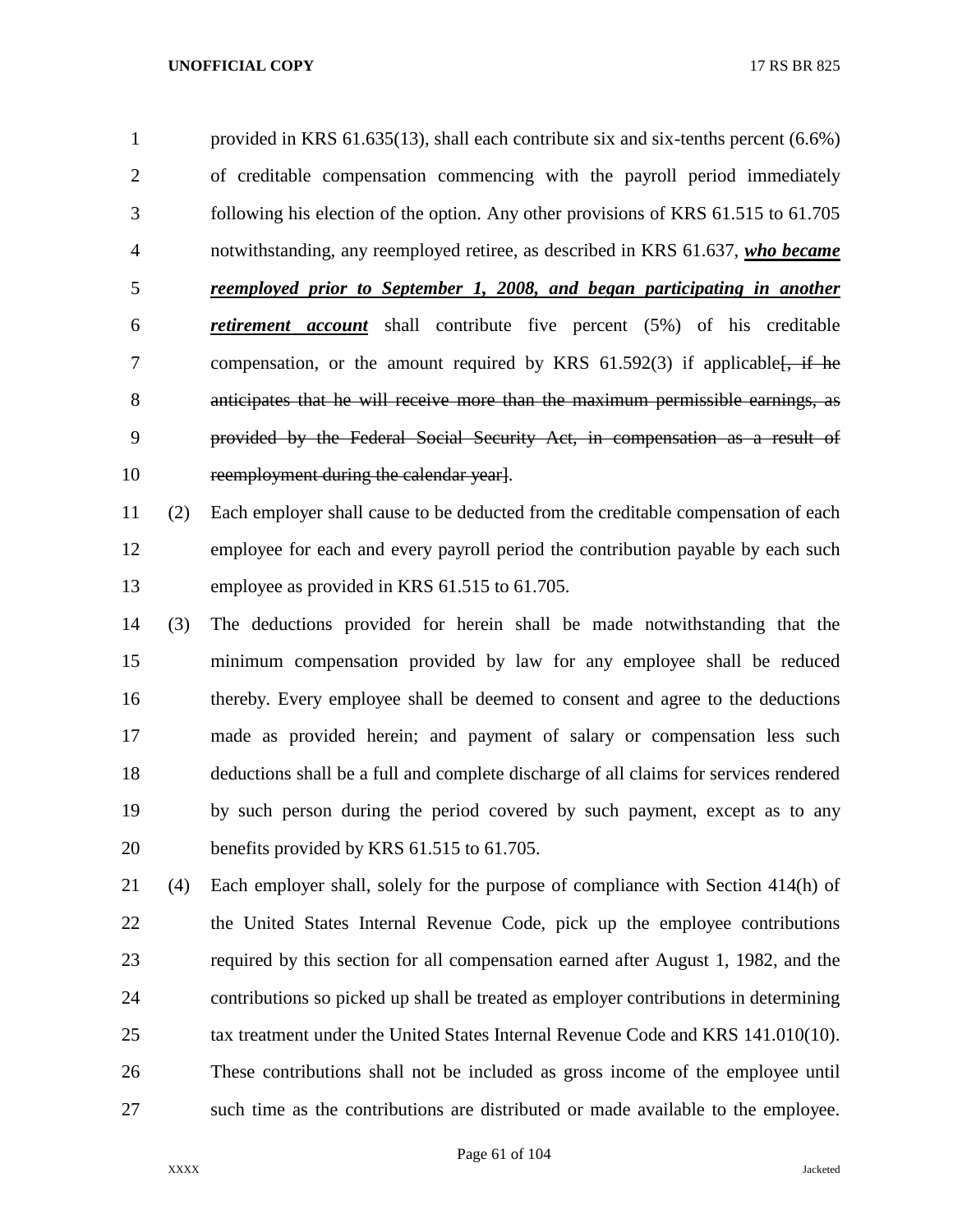The picked-up employee contribution shall satisfy all obligations to the retirement system satisfied prior to August 1, 1982, by the employee contribution, and the picked-up employee contribution shall be in lieu of an employee contribution. Each employer shall pay these picked-up employee contributions from the same source of funds which is used to pay earnings to the employee. The employee shall have no option to receive the contributed amounts directly instead of having them paid by the employer to the system. Employee contributions picked up after August 1, 1982, shall be treated for all purposes of KRS 61.515 to 61.705 in the same manner and to the same extent as employee contributions made prior to August 1, 1982.

 (5) The provisions of this section shall not apply to individuals who are not eligible for membership as provided by KRS 61.522.

12 Section 14. KRS 61.590 is amended to read as follows:

 (1) A member or beneficiary eligible to receive retirement benefits under any of the provisions of KRS 61.510 to 61.705, 78.510 to 78.852, and 16.510 to 16.652 shall have on file at the retirement office on the form prescribed by the board, *a correctly completed* notification of retirement, giving his name, address, Social Security number *or Kentucky Retirement Systems member identification number*, last day of employment, and other information the system may require. The form entitled "Notification of Retirement" shall not be filed more than six (6) months before the member's effective retirement date.

 (2) *After receipt*[Within ten (10) days of the receipt] of the *correctly completed* form 22 entitled "Notification of Retirement"<del>[ submitted within two (2) months of the</del> effective date of retirement], the system shall cause to be prepared an estimate of the amounts the member or beneficiary may expect to receive under the various plans available to the member or beneficiary. This information shall be recorded on a form entitled "Estimated Retirement Allowance" and forwarded to the member or 27 beneficiary.<del>[ If the member submits a form entitled "Notification of Retirement"</del>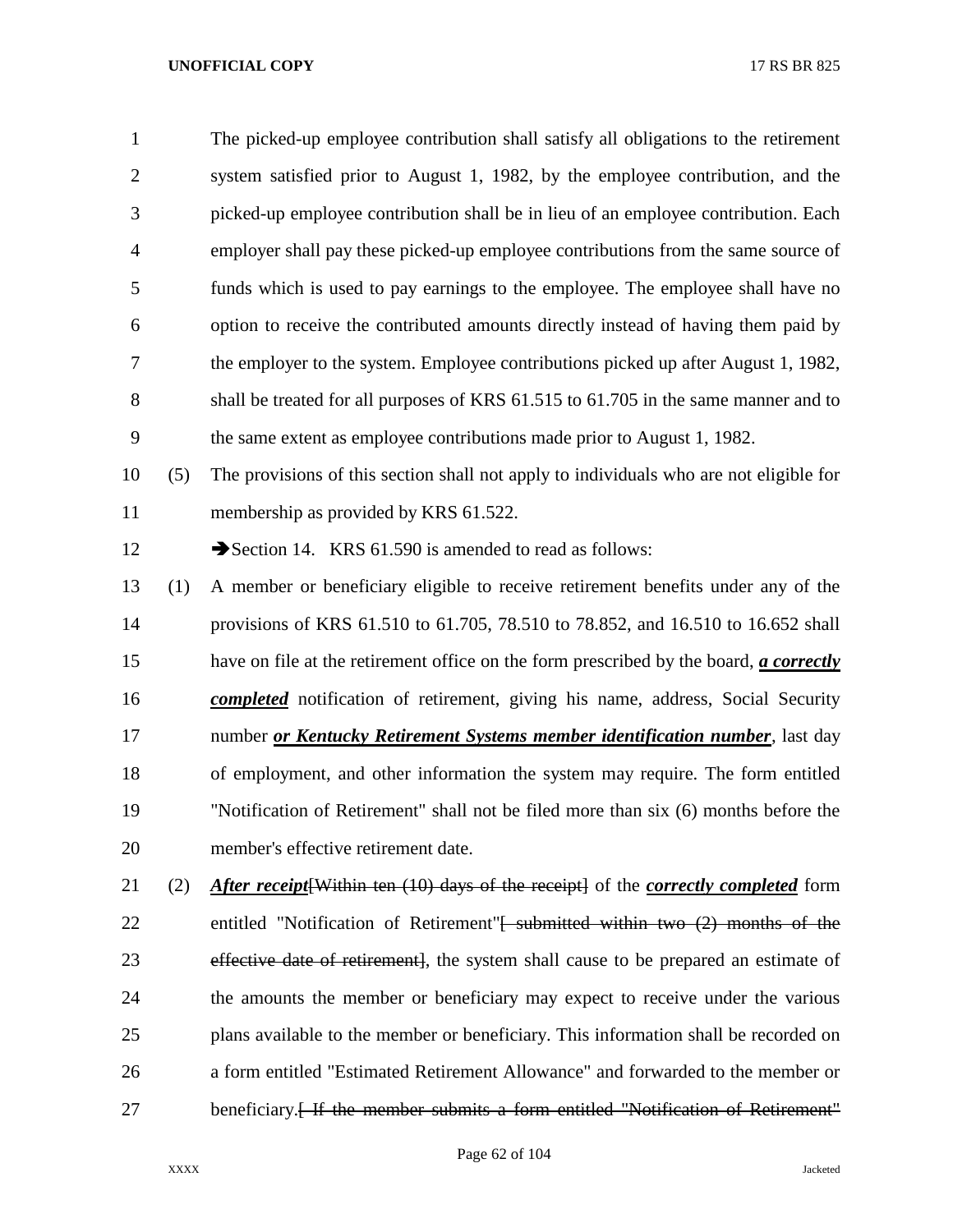- 
- 
- more than two (2) months prior to the effective retirement date, the system shall provide the form entitled "Estimated Retirement Allowance" within forty-five (45) days of the member's effective retirement date.]
- (3) The member or beneficiary shall file at the retirement office the form entitled "Estimated Retirement Allowance" after he has checked *one (1)*[the] payment option of his choice, signed the document, and had his signature witnessed. A member shall not have the right to select a different payment option *on or* after the first day of the month in which the member receives his or her first retirement allowance or after the effective date of a deferred retirement option as provided by subsection (6) of this section. A beneficiary shall not have the right to select a different payment option after the effective date of the beneficiary's retirement allowance as provided in subsection (7) of this section.
- (4) A member or beneficiary choosing a monthly payment option shall have on file at the retirement office his birth certificate or other acceptable evidence of date of birth. If a survivorship option is chosen, proof of dates of birth of the beneficiary and member shall be on file at the retirement office.
- (5) (a) The effective date of normal retirement shall be the first month following the month in which employment *from all employers participating in any of the systems administered by Kentucky Retirement Systems* was terminated from **a regular full-time position**.
- (b) The effective date of disability retirement shall be the first month following 22 the month in which the member's last day of paid employment in a regular full-time position occurred, provided the member files the form entitled "Estimated Retirement Allowance" no later than six (6) months following the date the notification of approval for disability retirement benefits is mailed. If the member fails to file the form entitled "Estimated Retirement Allowance" within six (6) months of the date the notification of approval for disability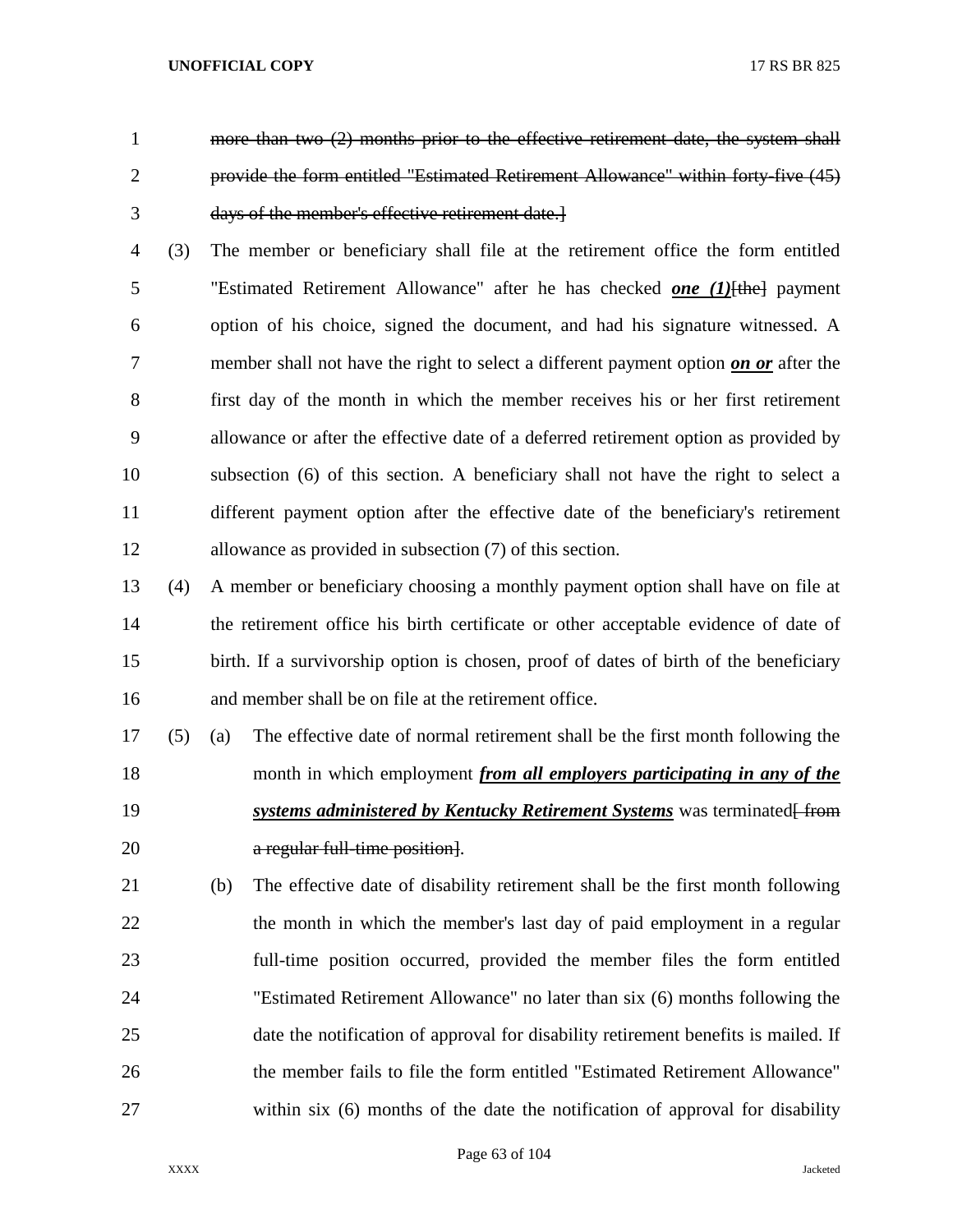retirement benefits is mailed, then the member's form entitled "Notification of Retirement" shall be void. The member shall be required to submit a new form entitled "Notification of Retirement" to apply for disability retirement and reestablish eligibility for disability retirement benefits.

 (c) The effective date of early retirement shall be the first month following the month *a correctly completed*[the] form entitled "Notification of Retirement" is filed at the retirement office or a future month designated by the member, if employment *from all employers participating in any of the systems administered by Kentucky Retirement Systems*[in a regular full-time position] has been terminated and if the member files the form entitled "Estimated Retirement Allowance" no later than six (6) months following termination. If the member fails to file the form entitled "Estimated Retirement Allowance" within six (6) months following the effective retirement date of the member, then the member's form entitled "Notification of Retirement" shall be void and the member shall be required to submit a new form entitled "Notification of Retirement" to apply for early retirement.

 (6) The effective date of a deferred retirement option as provided under KRS 16.576(5) shall be the month following age sixty-five (65), or the month following written notification from the member that he wishes to begin receiving retirement payments. In the event of the death of a member who has deferred his retirement allowance, the effective date of retirement shall be the month following the member's death.

 (7) Notwithstanding the provisions of KRS 16.578 or 61.640, the effective date of a beneficiary's retirement allowance under normal, early, or disability retirement shall be as prescribed in subsection (5) or (6) of this section if the member dies before the first day of the month in which the member would have received his or her first retirement allowance and his beneficiary becomes eligible for payments under KRS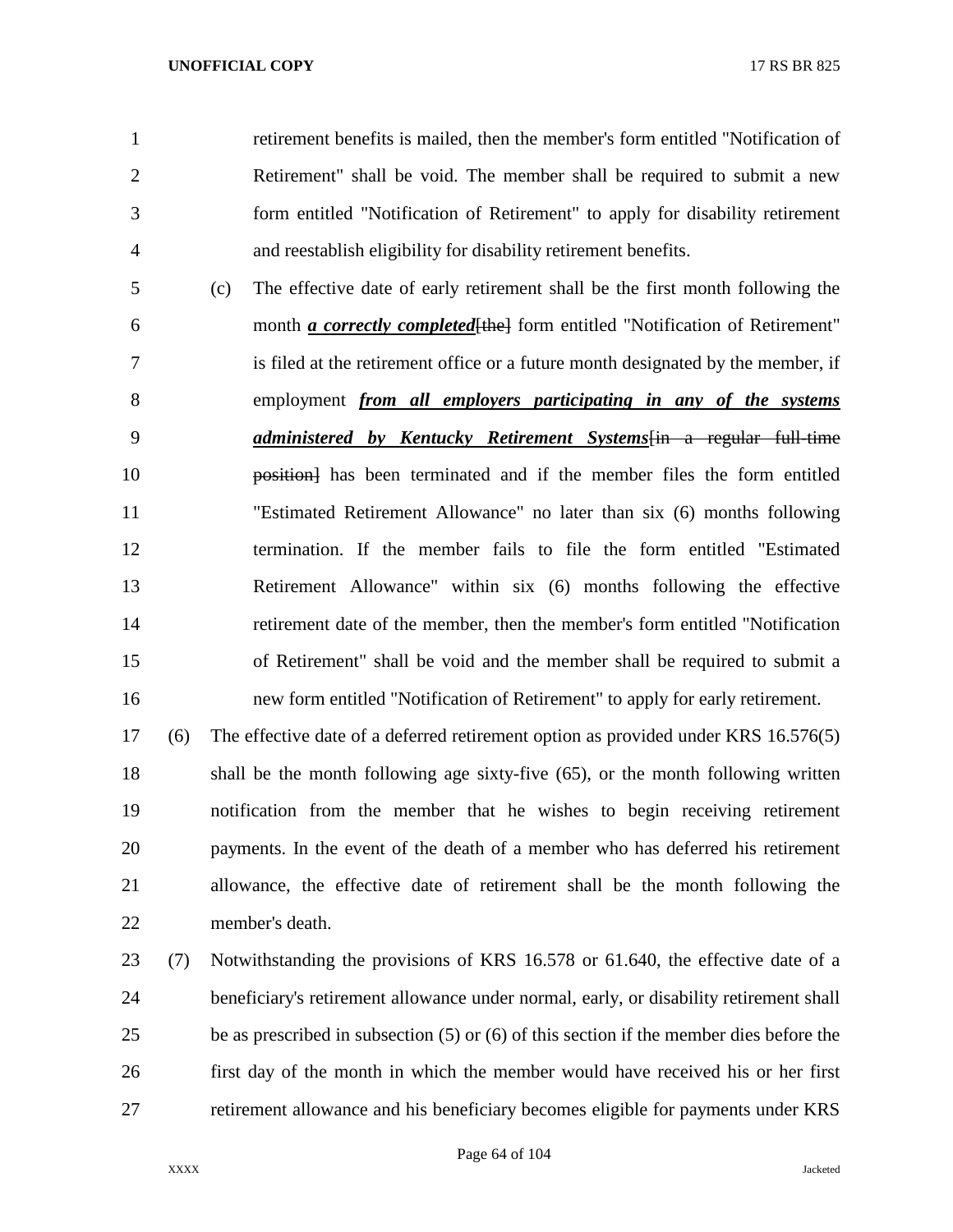2 Section 15. KRS 61.592 is amended to read as follows:

- (1) (a) "Hazardous position" for employees participating in the Kentucky Employees Retirement System, and for employees who begin participating in the County Employees Retirement System before September 1, 2008, means:
- 1. Any position whose principal duties involve active law enforcement, including the positions of probation and parole officer and Commonwealth detective, active fire suppression or prevention, or other positions, including, but not limited to, pilots of the Transportation Cabinet and paramedics and emergency medical technicians, with duties 11 that require frequent exposure to a high degree of danger or peril and also require a high degree of physical conditioning;
- 2. Positions in the Department of Corrections in state correctional institutions and the Kentucky Correctional Psychiatric Center with duties that regularly and routinely require face-to-face contact with inmates; and
- 3. Positions of employees who elect coverage under KRS 196.167(3)(b)2. and who continue to provide educational services and support to inmates as a Department of Corrections employee.
- (b) "Hazardous position" for employees who begin participating in the County Employees Retirement System on or after September 1, 2008, means police officers and firefighters as defined in KRS 61.315(1), paramedics, correctional officers with duties that routinely and regularly require face-to-face contact with inmates, and emergency medical technicians if:
- 1. The employee's duties require frequent exposure to a high degree of danger or peril and a high degree of physical conditioning; and
- 2. The employee's duties are not primarily clerical or administrative.

Page 65 of 104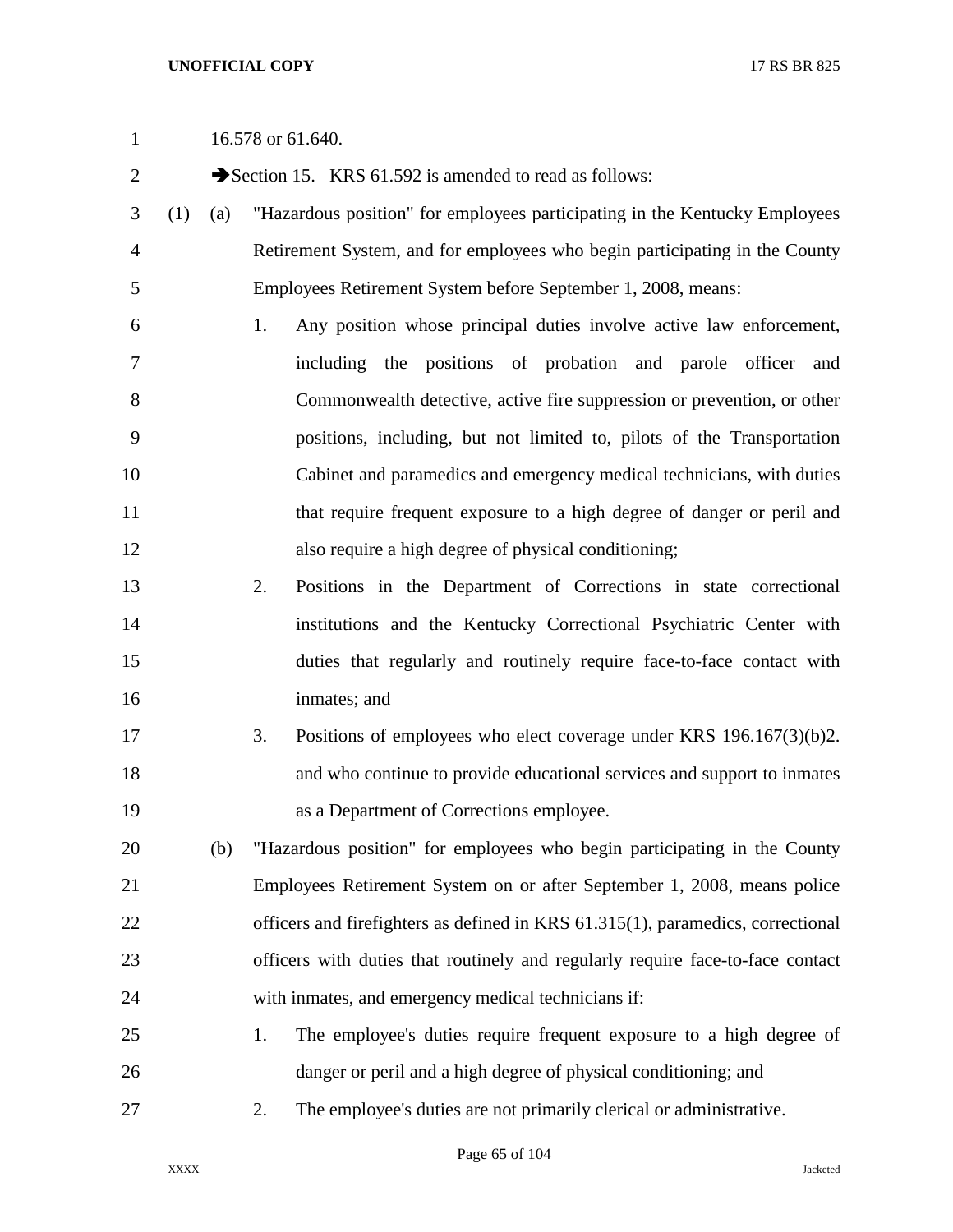(c) The effective date of participation under hazardous duty coverage for positions in the Department of Alcoholic Beverage Control shall be April 1, 1998. The employer and employee contributions shall be paid by the employer and forwarded to the retirement system for the period not previously reported. (2) (a) Each employer may request of the board hazardous duty coverage for those positions as defined in subsection (1) of this section. Upon request, each employer shall certify to the system, in the manner prescribed by the board, the names of all employees working in a hazardous position as defined in subsection (1) of this section for which coverage is requested. The certification of the employer shall bear the approval of the agent or agency responsible for the budget of the department or county indicating that the required employer contributions have been provided for in the budget of the employing department or county. The system shall determine whether the employees whose names have been certified by the employer are working in positions meeting the definition of a hazardous position as provided by subsection (1) of this section. This process shall not be required for employees 17 who elect coverage under KRS 196.167(3)(b)2.

 (b) Each employer desiring to provide hazardous duty coverage to employees who begin participating in the County Employees Retirement System on or after September 1, 2008, may request that the board approve hazardous duty coverage for those positions that meet the criteria set forth in subsection (1)(b) of this section. Each employer shall certify to the system, in the manner prescribed by the board, the names of all employees working in a hazardous position as defined in subsection (1)(b) of this section for which coverage is requested and a job description for each position or employee. The certification of the employer shall bear the approval of the agent or agency responsible for the budget of the department or county indicating that the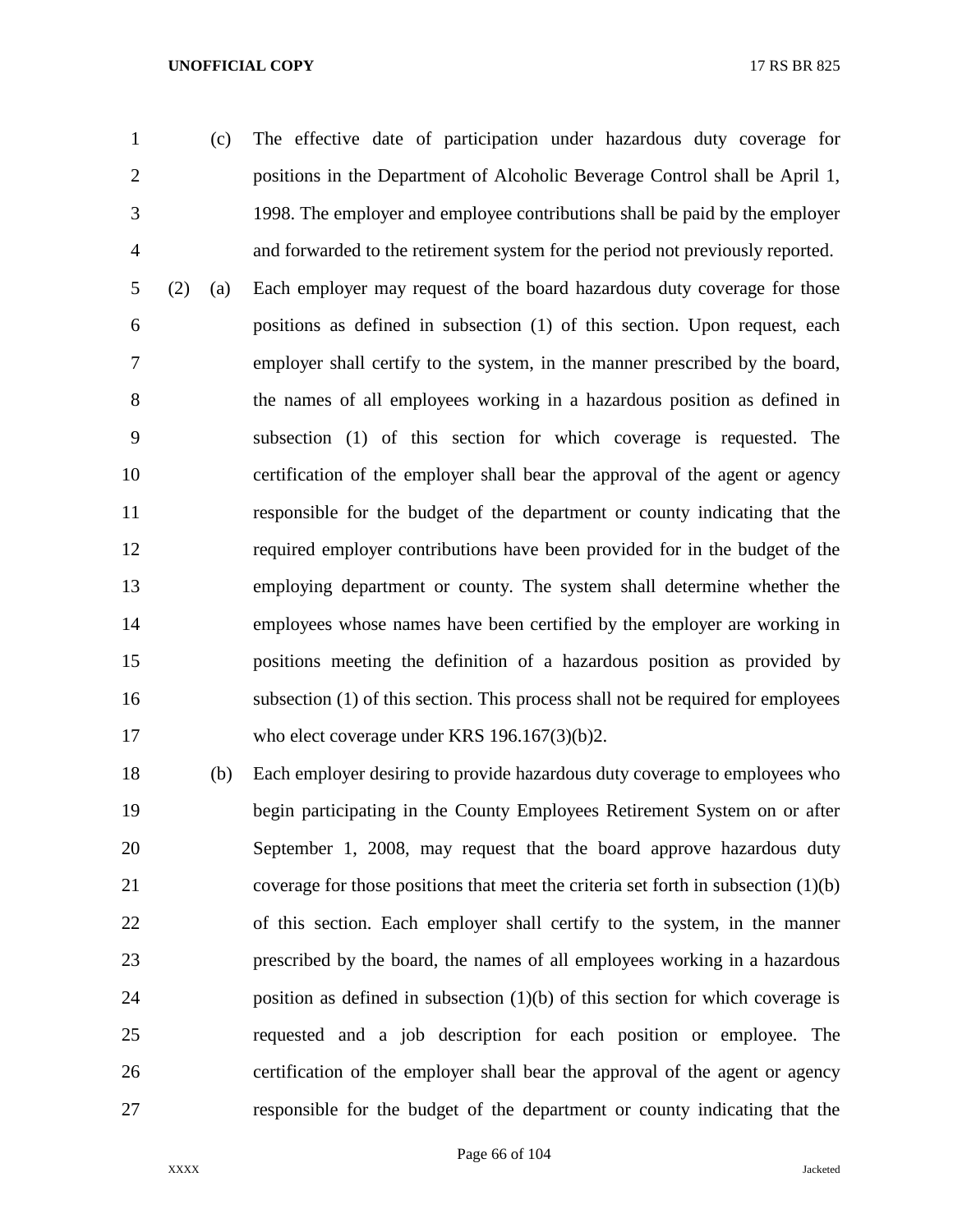required employer contributions have been provided for in the budget of the employing department or county. Each employer shall also certify, under penalty of perjury in accordance with KRS Chapter 523, that each employee's actual job duties are accurately reflected in the job description provided to the system. The system shall determine whether the employees whose names have been certified by the employer are working in positions meeting the definition of a hazardous position as defined in subsection (1)(b) of this section. The board shall have the authority to remove any employee from hazardous duty coverage if the board determines the employee is not working in a hazardous duty position or if the employee is classified in a hazardous duty position but has individual job duties that do not meet the definition of a hazardous duty position or are not accurately reflected in the job descriptions filed by the employer with the system.

- (3) (a) An employee who elects coverage under KRS 196.167(3)(b)2., and an employee participating in the Kentucky Employees Retirement System who is determined by the system to be working in a hazardous position in accordance with subsection (2) of this section, shall contribute, for each pay period for which he receives compensation, eight percent (8%) of his creditable compensation. An employee participating in the County Employees Retirement System who is determined by the system to be working in a hazardous duty position in accordance with subsection (2) of this section shall contribute, for each pay period for which he receives compensation, eight percent (8%) of his creditable compensation.
- (b) Each employer shall pay employer contributions based on the creditable compensation of the employees determined by the system to be working in a hazardous position at the employer contribution rate as determined by the board. The rate shall be determined by actuarial methods consistent with the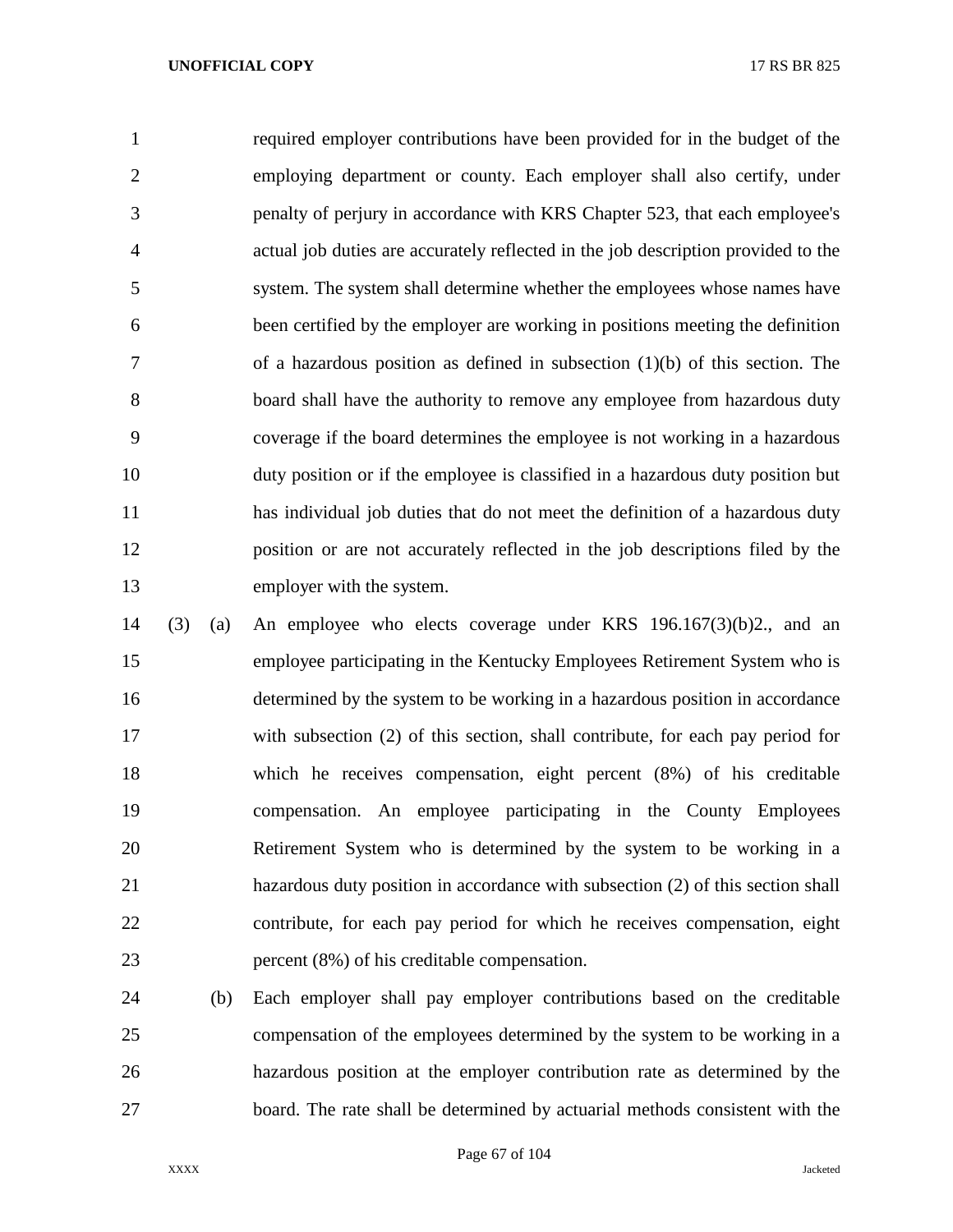1 provisions of KRS 61.565.

 (c) If the employer participated in the system prior to electing hazardous duty coverage, the employer may pay to the system the cost of converting the nonhazardous service to hazardous service from the date of participation to the date the payment is made, or the employer may establish a payment schedule for payment of the cost of the hazardous service above that which would be funded within the existing employer contribution rate. The employer may extend the payment schedule to a maximum of thirty (30) years. Payments made by the employer under this subsection shall be deposited to the retirement allowance account of the proper retirement system and these funds shall not be considered accumulated contributions of the individual members. If the employer elects not to make the additional payment, the employee may *pay the cost of converting the service and provide payment for the cost as provided by subsection (14) of Section 9 of this Act* **{make the lump-sum-payment in his own behalf or may pay by increments**. Payments made by the employee under this subsection shall not be picked up, as described in KRS 61.560(4), by the employer. If neither the employer nor employee makes the payment, the service prior to hazardous coverage shall remain nonhazardous. The provisions of this paragraph shall not apply to members who begin participating in the systems administered by Kentucky Retirement Systems on or after January 1, 2014.

 (4) The normal retirement age, retirement allowance, hybrid cash balance plans, other benefits, eligibility requirements, rights, and responsibilities of a member in a hazardous position, as prescribed by subsections (1), (2), and (3) of this section, and the responsibilities, rights, and requirements of his employer shall be as prescribed for a member and employer participating in the State Police Retirement System as provided for by KRS 16.505 to 16.652.

Page 68 of 104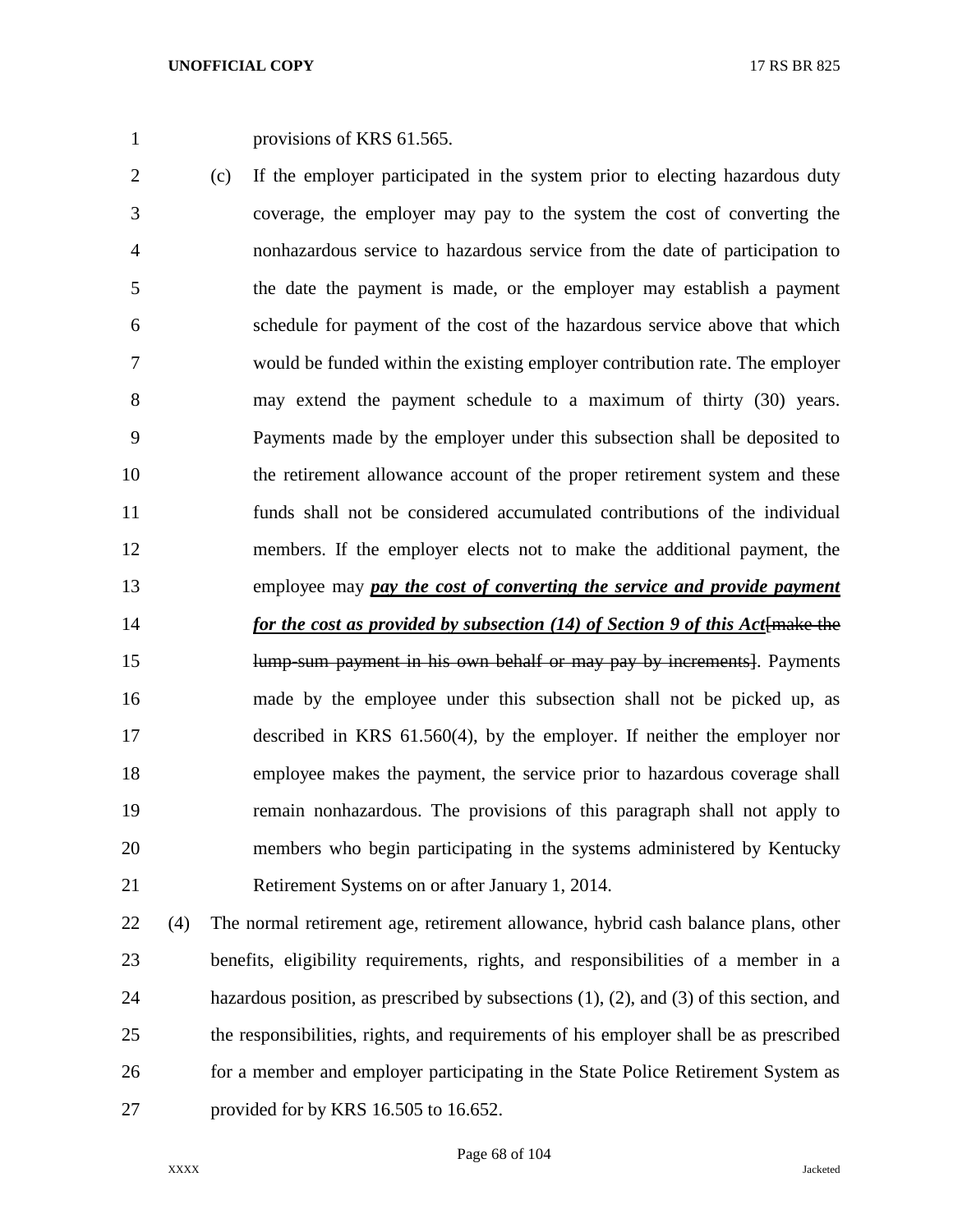| $\mathbf{1}$   | (5) | Any person employed in a hazardous position after July 1, 1972, shall be required to  |
|----------------|-----|---------------------------------------------------------------------------------------|
| $\overline{2}$ |     | undergo a thorough medical examination by a licensed physician, and a copy of the     |
| 3              |     | medical report of the physician shall be retained on file by the employee's           |
| $\overline{4}$ |     | department or county and made available to the system upon request.                   |
| 5              | (6) | If doubt exists regarding the benefits payable to a hazardous position employee       |
| 6              |     | under this section, the board shall determine the benefits payable under KRS 61.510   |
| 7              |     | to 61.705, or 78.510 to 78.852, or 16.505 to 16.652.                                  |
| $8\,$          |     | Section 16. KRS 61.680 is amended to read as follows:                                 |
| 9              | (1) | Prior to August 1, 1982, every employee shall be deemed to consent and agree to       |
| 10             |     | any deduction from his compensation required by KRS 6.500 to 6.535, 16.505 to         |
| 11             |     | 16.652, 61.510 to 61.692, 78.510 to 78.852, and to all other provisions thereof.      |
| 12             |     | Thereafter, employee contributions shall be picked up by the employer pursuant to     |
| 13             |     | KRS 61.560(4).                                                                        |
| 14             | (2) | Notwithstanding any other provisions of KRS 6.500 to 6.535, 16.505 to<br>(a)          |
| 15             |     | 16.652, 61.510 to 61.692, 78.510 to 78.852 and 161.220 to 161.714: $\frac{1}{1}$      |
| 16             |     | Upon death, disability, or service retirement, a member's accounts under<br><u>1.</u> |
| 17             |     | the Legislators' Retirement Plan, State Police Retirement System,                     |
| 18             |     | Kentucky Employees Retirement System, County Employees Retirement                     |
| 19             |     | System, and Teachers' Retirement System, except for service prohibited                |
| 20             |     | by KRS 161.623(2), shall be consolidated for the purpose of determining               |
| 21             |     | eligibility and amount of benefits, including those members who                       |
| 22             |     | participate in the hybrid cash balance plan within the Kentucky                       |
| 23             |     | Employees Retirement System, the County Employees Retirement                          |
| 24             |     | System, and the State Police Retirement System on or after January 1,                 |
| 25             |     | 2014; H                                                                               |
| 26             |     | 2.<br>Vested service credit in a retirement system, other than the Teachers'          |
| 27             |     | Retirement System, sponsored by a Kentucky institution of higher                      |

Page 69 of 104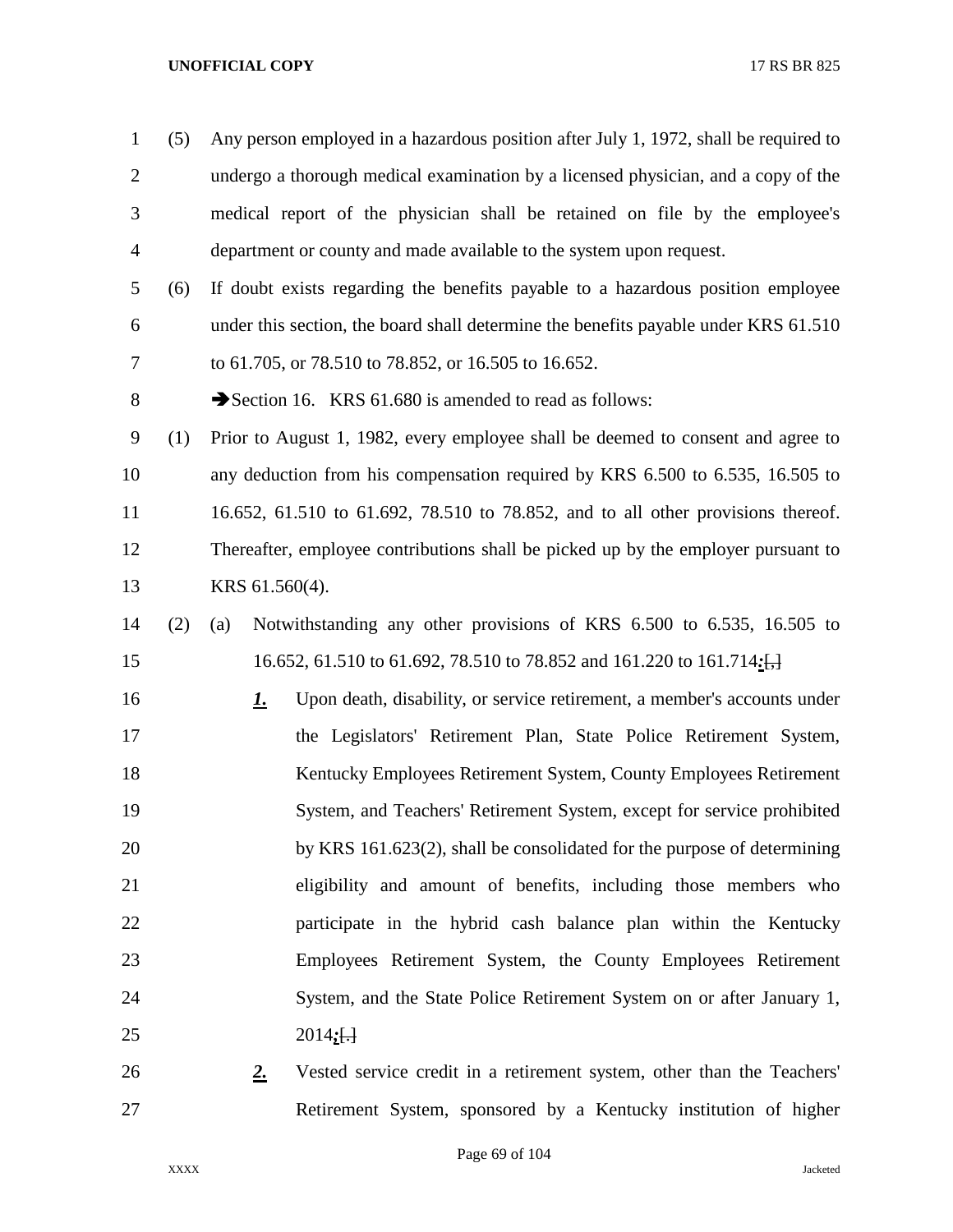| $\mathbf{1}$   |     |               | education and accepted by the Kentucky Employees Retirement System                     |
|----------------|-----|---------------|----------------------------------------------------------------------------------------|
| $\overline{2}$ |     |               | or the County Employees Retirement System, may be used to determine                    |
| 3              |     |               | eligibility for twenty-seven (27) year retirement for an employee who                  |
| 4              |     |               | begins participating before September 1, 2008, but not the amount of                   |
| 5              |     |               | benefits $:\fbox{}$                                                                    |
| 6              |     | $\frac{3}{2}$ | The computation of benefits shall be based on the applicable formula in                |
| 7              |     |               | each system and service credit in each system, but the final                           |
| 8              |     |               | compensation, excluding compensation earned under KRS 161.155(10),                     |
| 9              |     |               | shall be determined as if all service were in one (1) system; $\left\{ \cdot \right\}$ |
| 10             |     | <u>4.</u>     | If the member has prior service in more than one (1) system                            |
| 11             |     |               | <i>administered by Kentucky Retirement Systems</i> , he shall obtain at least          |
| 12             |     |               | twelve (12) months' current service in each system in which he has prior               |
| 13             |     |               | service in order to validate the prior service in each system for purposes             |
| 14             |     |               | consolidated<br>benefits<br>under<br>of<br>determining<br>this<br>subsection;          |
| 15             |     |               | $and$ [section.]                                                                       |
| 16             |     | <u>5.</u>     | Upon the determination of benefits, each system shall pay the applicable               |
| 17             |     |               | <i>amount of benefits due the member</i> [percentage of total benefits].               |
| 18             | (b) |               | The provisions of paragraph (a) of this subsection shall be waived if the              |
| 19             |     |               | member:                                                                                |
| 20             |     | <u>L.</u>     | Notifies the system of his desire to maintain separate retirement                      |
| 21             |     |               | accounts in the State Police Retirement System, Kentucky Employees                     |
| 22             |     |               | Retirement System, or County Employees Retirement System; or                           |
| 23             |     | <u>2.</u>     | Fails to simultaneously retire from all state-administered retirement                  |
| 24             |     |               | systems in which the member has an account or fails to retire from                     |
| 25             |     |               | any other systems not administered by Kentucky Retirement Systems                      |
| 26             |     |               | within one (1) month of the member's effective retirement date in the                  |
| 27             |     |               | systems administered by Kentucky Retirement Systems.                                   |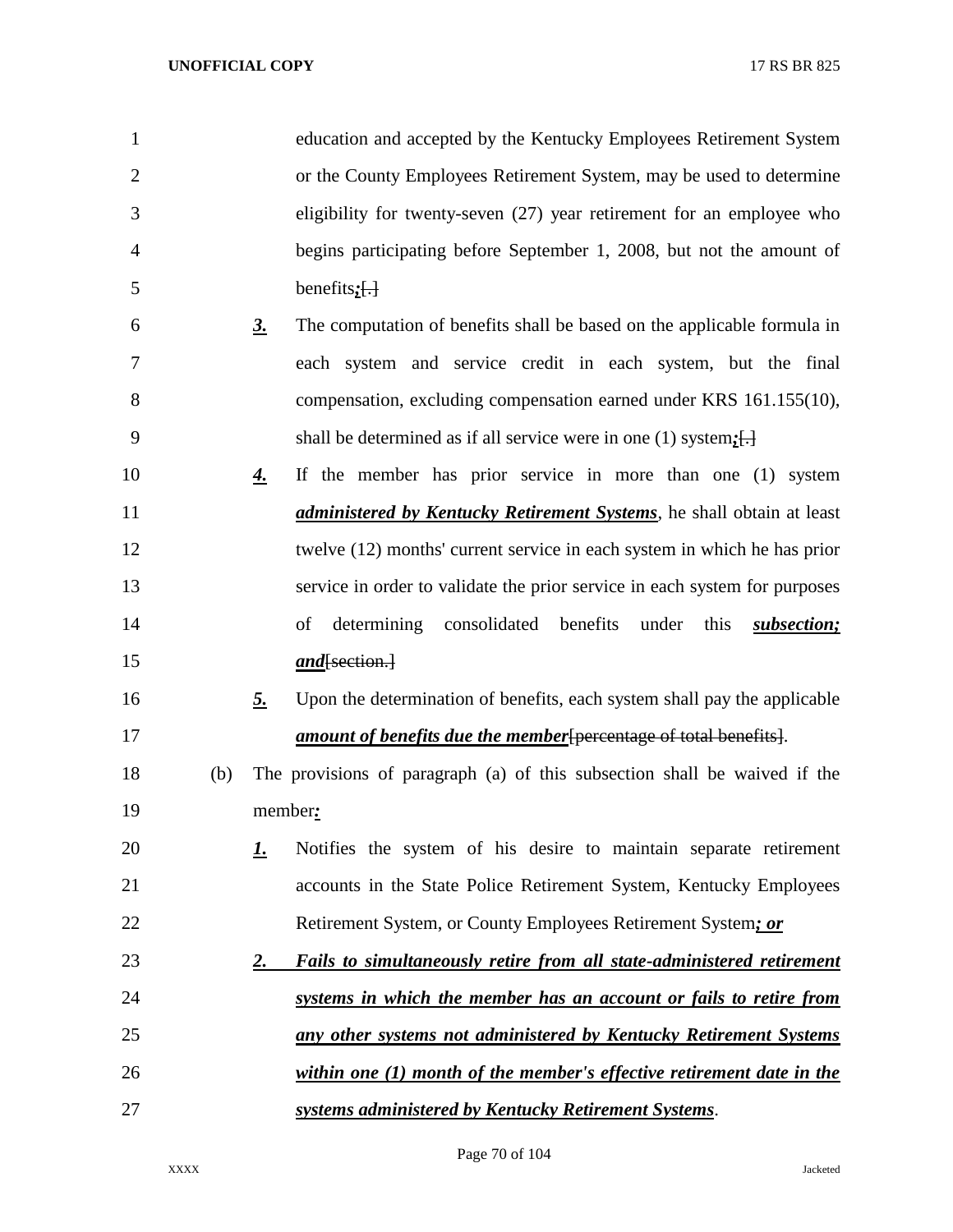- 
- (c) If the member has not contributed at least one (1) year in a system in which he has prior service, his current service in the system shall be valid for purposes of determining eligibility and in computation of benefits on a consolidated basis.
- (3) *(a)* A member with service credit in the Kentucky Employees Retirement System, State Police Retirement System, or the County Employees Retirement System who becomes the holder of an office entitling him to membership in the Judicial Retirement Plan or the Legislators' Retirement Plan, but who does not elect within thirty (30) days after taking office in such service to participate in 10 the plan, in accordance with KRS 6.505 or 21.360, shall be deemed to have elected to retain membership in the system in which he is a member, either the Kentucky Employees Retirement System, State Police Retirement System, or the County Employees Retirement System. In that event, the agency employing the member shall withhold employee contributions, or picked-up employee contributions after August 2, 1982, make employer contributions and remit these contributions to the system in which the member retained his membership.
- *(b)* Any person entitled to membership in the Judicial Retirement Plan or the Legislators' Retirement Plan, who does not elect within thirty (30) days after taking office to participate in the plan, in accordance with KRS 6.505 or 21.360, and who at the time of taking office is not a contributing member of, or does not have service credit in, any of the retirement systems mentioned in this section, or the Teachers' Retirement System, shall participate in the Kentucky Employees Retirement System.
- *(c)* A member of one (1) of the state-administered retirement plans who ceases to contribute to the plan as provided in KRS 21.360 and who is employed in a nonelected position by an agency participating in the Kentucky Retirement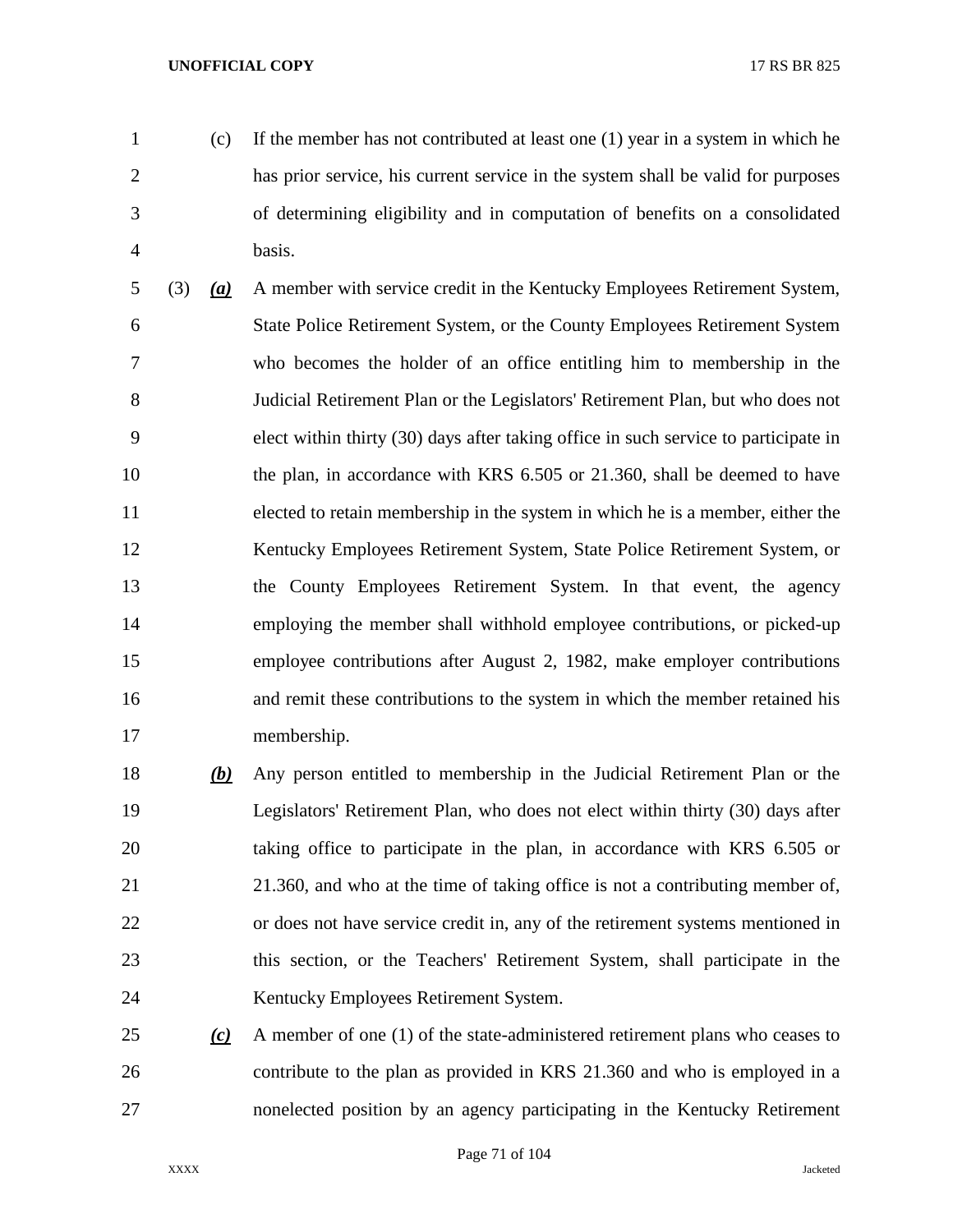Systems or Kentucky Teachers' Retirement System shall be deemed to have elected membership in the system in which the employer of the nonelected position participates. A member of one (1) of the state-administered retirement plans who ceases to contribute to the plan as provided in KRS 21.360 and who is not employed in a nonelected position by an agency participating in the Kentucky Retirement Systems shall be deemed to have elected membership in the Kentucky Employees Retirement System.

 (4) (a) Prior to July 1, 1976, a person entering the service of an employer participating in the Kentucky Employees Retirement System or the County Employees Retirement System with service credit in the Teachers' Retirement System and who desires to retain membership in the Teachers' Retirement System, and who is permitted by that system to continue, shall be exempt from participating in the Kentucky Employees Retirement System or the County Employees Retirement System.

 (b) Any person who has elected to retain membership in the Teachers' Retirement System as provided in paragraph (a) of this subsection may cancel his election and participate in the system under which his position would normally 18 participate, if he elects to cancel his option prior to January 1, 1977.

 (c) Any member of the General Assembly who upon election is a contributing member of the Teachers' Retirement System and who does not elect within thirty (30) days after taking office to participate in the Legislators' Retirement Plan, in accordance with KRS 6.505, shall during his term of office participate in the Kentucky Employees Retirement System unless an election to retain membership in the Teachers' Retirement System is filed in writing within ninety (90) days after his term of office begins. No contributions may be made to the Teachers' Retirement System for the same period of service under the Legislators' Retirement Plan or the Kentucky Employees Retirement System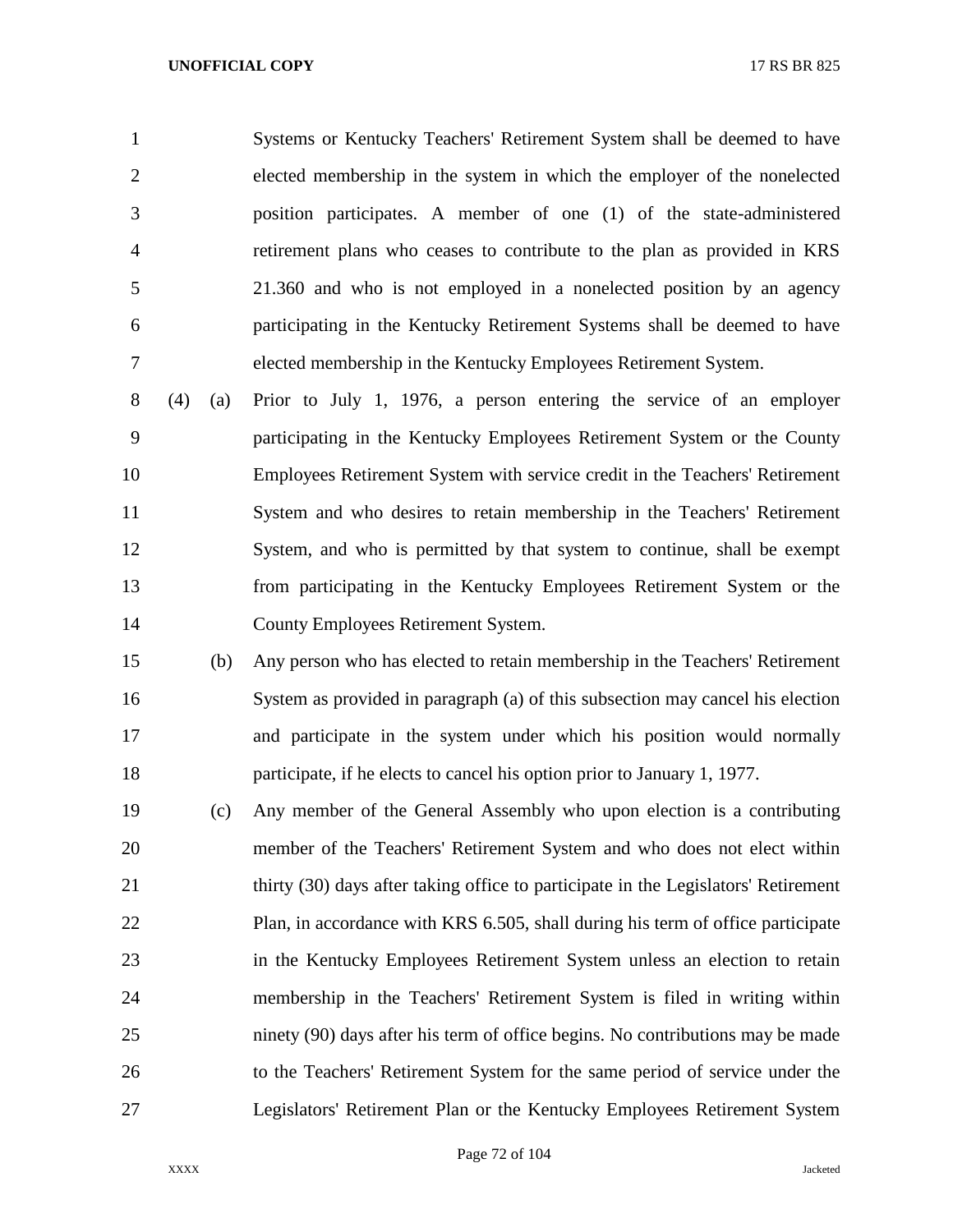as a member of the General Assembly, but contributions made to the Teachers' Retirement System while a member of the General Assembly shall be transferred to the Legislators' Retirement Plan, as provided for in KRS 6.535, when the member elects to join the Legislators' Retirement Plan, and service credit in the Legislators' Retirement Plan shall be granted as provided for in KRS 6.505(5).

 (5) [Effective July 1, 1974, ]Any member of the Kentucky Employees Retirement System or County Employees Retirement System who is working in a position covered by one (1) of these retirement systems and his employee contributions, service credit and employer contributions made on his behalf are being transferred to the other retirement system shall contribute to the system in which his employer participates, or after August 1, 1982, the employer shall pick up the employee contributions, and no further contributions or service credit shall be transferred to the system in which he elected to retain membership, as subsection (2) of this section eliminates the necessity of the transfers.

 (6) Any member of the Kentucky Employees Retirement System or County Employees Retirement System who is working in more than one (1) position covered by the same retirement system, shall have his wages and contributions consolidated and his retirement account administered as a single account. If part-time positions are involved, an accumulation of all hours worked within the same retirement system 21 shall be used to determine eligibility under KRS 61.510(21).

 (7) *(a)* Notwithstanding the provisions of subsection (2) of this section, a person who does not have the amount of service required for service retirement in the State Police Retirement System, Kentucky Employees Retirement System, County Employees Retirement System, Legislators' Retirement Plan, or Teachers' Retirement System, but who is a member of one (1) of the systems or is a former member of one (1) or more of the systems with valid service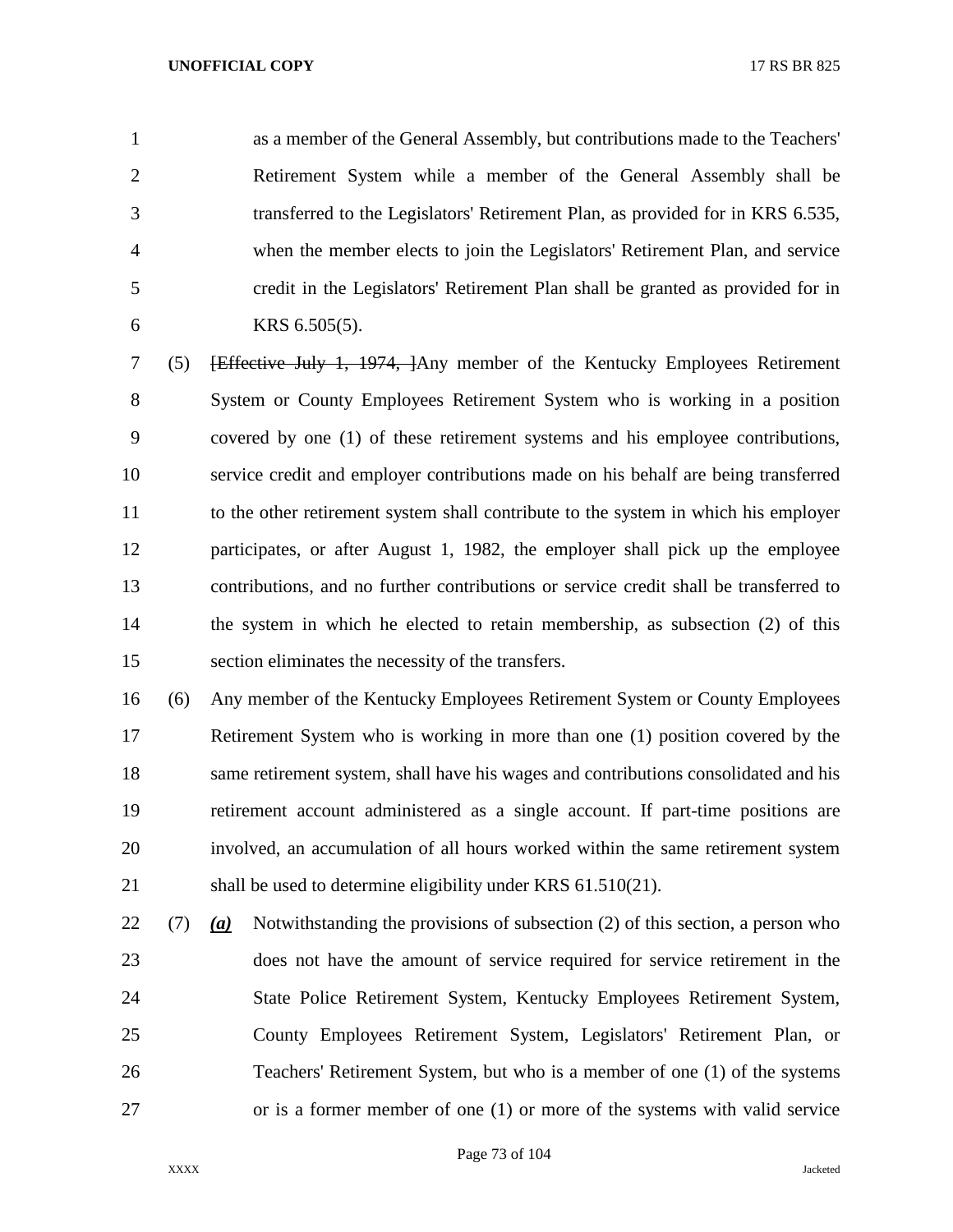| $\mathbf{1}$   | credit therein, shall become eligible for service retirement benefits attributable |
|----------------|------------------------------------------------------------------------------------|
| $\overline{2}$ | to the amount of his actual service credit in each system in which he has          |
| 3              | service credit when his combined service credit in all the systems, plus any       |
| $\overline{4}$ | service credit he has in the Judicial Retirement Plan, is equal to that required   |
| 5              | for service retirement in each respective system. The computation of benefits      |
| 6              | shall be based on the applicable formula in each system and service credit in      |
| 7              | each system, except that total service in all systems, unless prohibited by KRS    |
| 8              | $161.623(2)$ , shall be used to determine the reduction for early retirement, if   |
| 9              | any. Except as provided in KRS 21.360, the final compensation shall be             |
| 10             | determined by using the creditable compensation reported to the State Police       |
| 11             | Retirement System, Kentucky Employees Retirement System, County                    |
| 12             | Employees Retirement System, Legislators' Retirement Plan, or Teachers'            |
| 13             | Retirement System and only as much of the compensation earned in the               |
| 14             | Judicial Retirement Plan as is needed to satisfy the final compensation            |
| 15             | requirement applicable in the respective retirement systems.                       |
|                |                                                                                    |

 *(b) Paragraph (a) of this subsection shall be waived if the member fails to simultaneously retire from all state-administered retirement systems in which the member has an account or fails to retire from any other systems not administered by Kentucky Retirement Systems within one (1) month of the member's effective retirement date in the systems administered by the Kentucky Retirement Systems.*

 (8) Each retirement system from which the member retires shall pay a retirement allowance upon receipt of required forms and documents, except that no retirement system shall pay a retirement allowance or annuity until all forms and documents are filed at all retirement systems in compliance with each system's requirements.

- 26 Section 17. KRS 78.510 is amended to read as follows:
- As used in KRS 78.510 to 78.852, unless the context otherwise requires: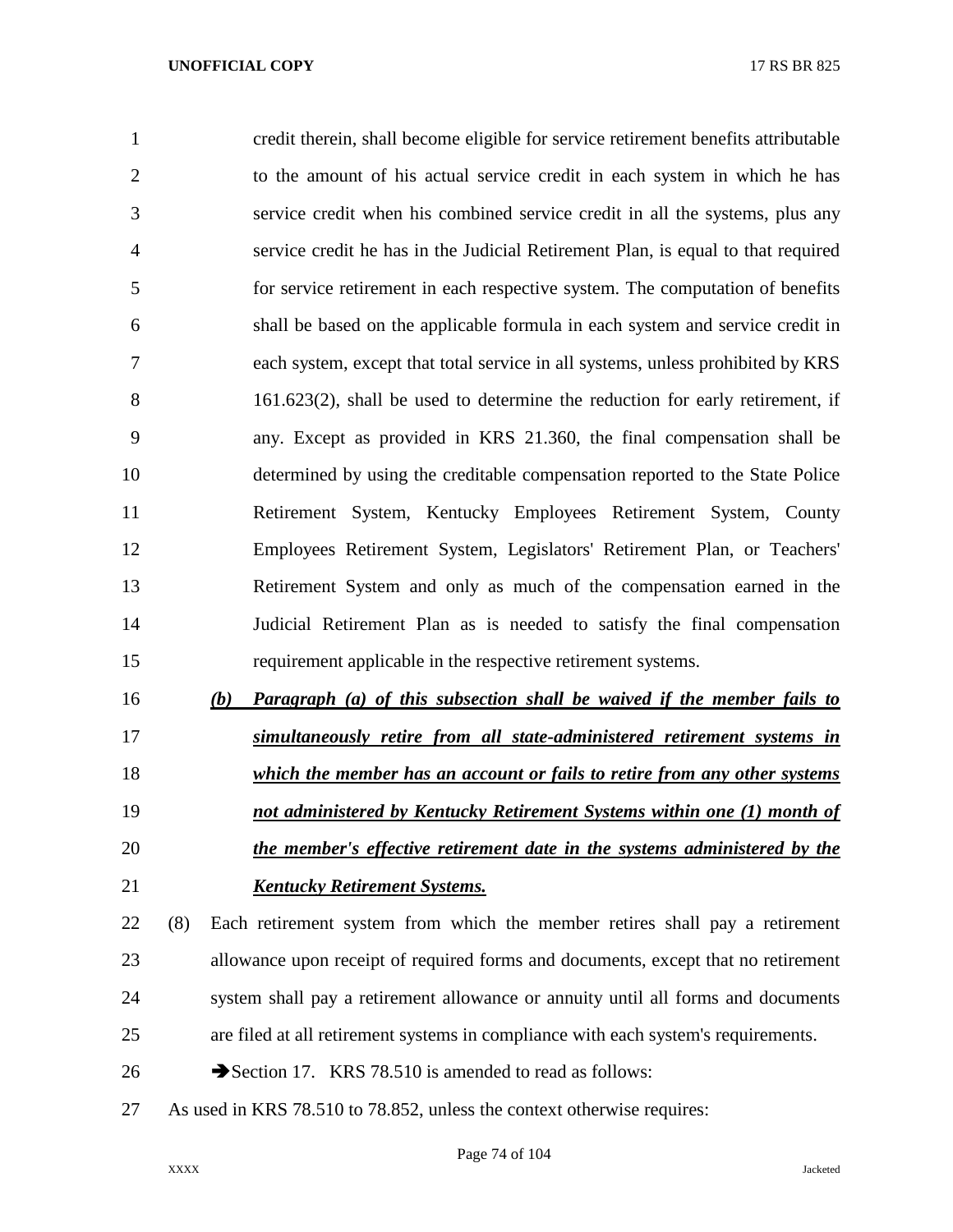- (1) "System" means the County Employees Retirement System;
- (2) "Board" means the board of trustees of the system as provided in KRS 78.780;

 (3) "County" means any county, or nonprofit organization created and governed by a county, counties, or elected county officers, sheriff and his employees, county clerk and his employees, circuit clerk and his deputies, former circuit clerks or former circuit clerk deputies, or political subdivision or instrumentality, including school boards, charter county government, or urban-county government participating in the system by order appropriate to its governmental structure, as provided in KRS 78.530, and if the board is willing to accept the agency, organization, or corporation, the board being hereby granted the authority to determine the eligibility of the agency to participate;

 (4) "School board" means any board of education participating in the system by order appropriate to its governmental structure, as provided in KRS 78.530, and if the 14 board is willing to accept the agency or corporation, the board being hereby granted the authority to determine the eligibility of the agency to participate;

(5) "Examiner" means the medical examiners as provided in KRS 61.665;

 (6) "Employee" means every regular full-time appointed or elective officer or employee of a participating county and the coroner of a participating county, whether or not he qualifies as a regular full-time officer. The term shall not include persons engaged as independent contractors, seasonal, emergency, temporary, and part-time workers. In case of any doubt, the board shall determine if a person is an employee within the meaning of KRS 78.510 to 78.852;

 (7) "Employer" means a county, as defined in subsection (3) of this section, the elected officials of a county, or any authority of the county having the power to appoint or elect an employee to office or employment in the county;

 (8) "Member" means any employee who is included in the membership of the system or any former employee whose membership has not been terminated under KRS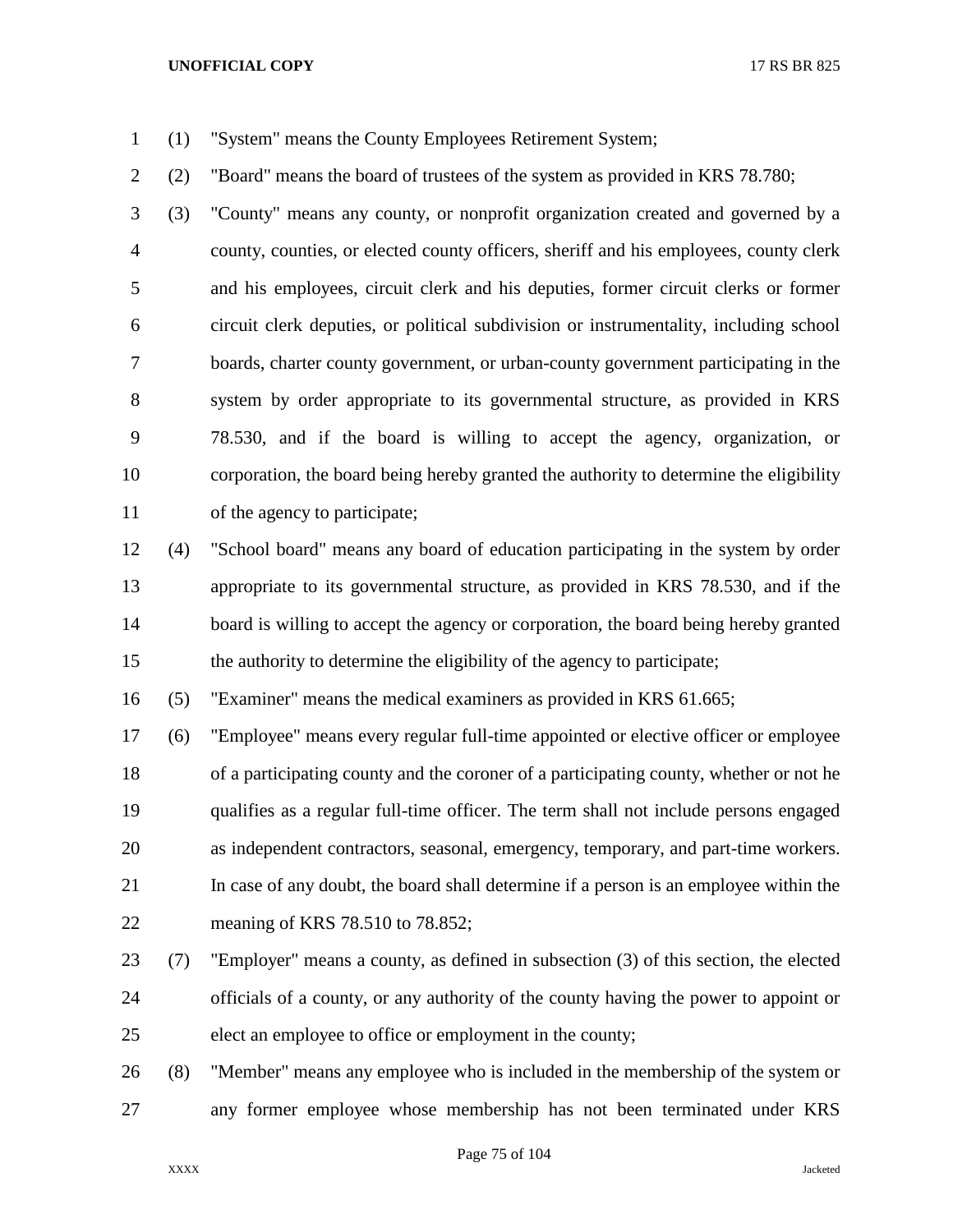- 61.535;
- (9) "Service" means the total of current service and prior service as defined in this section;
- (10) "Current service" means the number of years and months of employment as an employee, on and after July 1, 1958, for which creditable compensation is paid and employee contributions deducted, except as otherwise provided;
- (11) "Prior service" means the number of years and completed months, expressed as a fraction of a year, of employment as an employee, prior to July 1, 1958, for which creditable compensation was paid. An employee shall be credited with one (1) month of prior service only in those months he received compensation for at least one hundred (100) hours of work. Twelve (12) months of current service in the system shall be required to validate prior service;
- (12) "Accumulated contributions" means the sum of all amounts deducted from the compensation of a member and credited to his individual account in the members' account, including employee contributions picked up after August 1, 1982, pursuant to KRS 78.610(4), together with interest credited on the amounts, and any other amounts the member shall have contributed thereto, including interest credited thereon. For members who begin participating on or after September 1, 2008, "accumulated contributions" shall not include employee contributions that are deposited into accounts established pursuant to 26 U.S.C. sec. 401(h) within the funds established in KRS 16.510, 61.515, and 78.520, as prescribed by KRS 22  $61.702(2)(b)$ ;
- (13) "Creditable compensation"*:*

 *(a)* Means all salary, wages, and fees, including payments for compensatory time, paid to the employee as a result of services performed for the employer or for time during which the member is on paid leave, which are includable on the member's federal form W-2 wage and tax statement under the heading "wages,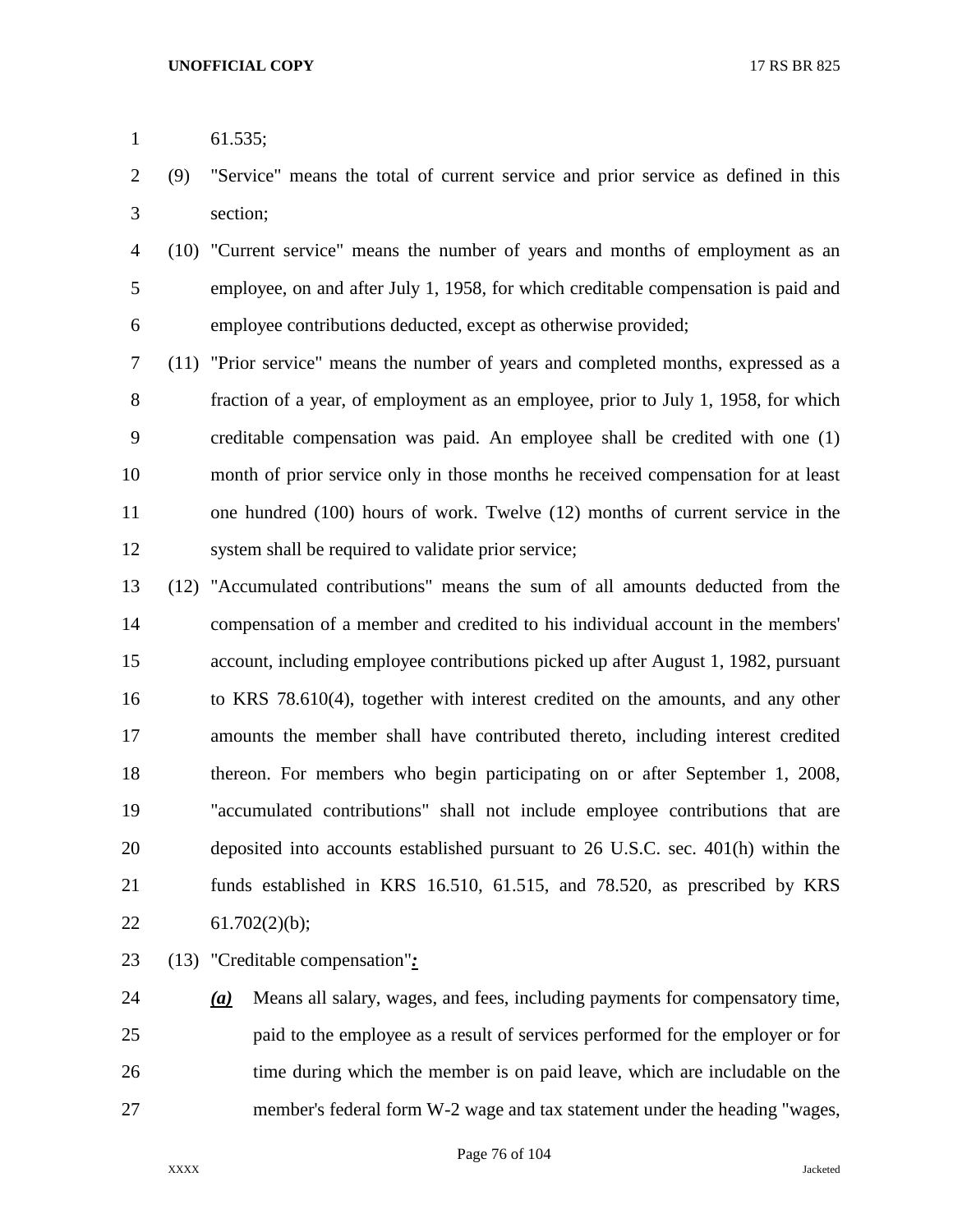| $\mathbf{1}$ |     |           | tips, other compensation", including employee contributions picked up after                    |
|--------------|-----|-----------|------------------------------------------------------------------------------------------------|
| 2            |     |           | August 1, 1982, pursuant to KRS 78.610(4):[-]                                                  |
| 3            | (b) |           | <b>Includes:</b> [A]                                                                           |
| 4            |     | <u>1.</u> | Lump-sum <b>bonuses</b> [bonus], severance pay, or employer-provided                           |
| 5            |     |           | <i>payments</i> [payment] for purchase of service credit, <i>which</i> [shall be               |
| 6            |     |           | included as creditable compensation but] shall be averaged over the                            |
| 7            |     |           | employee's service with the system in which it is recorded if it is equal                      |
| 8            |     |           | to or greater than one thousand dollars $(\$1,000)$ ; []                                       |
| 9            |     | 2.        | <b>Cases</b> where $\left\{ \text{If} \right\}$ compensation includes maintenance<br>and other |
| 10           |     |           | perquisites, but the board shall fix the value of that part of the                             |
| 11           |     |           | compensation not paid in money; $\left\{\cdot\right\}$                                         |
| 12           |     | 3.        | Lump-sum payments or nonrecurring payments, which shall, as                                    |
| 13           |     |           | determined by the board, be credited when earned or be classified as a                         |
| 14           |     |           | <u>lump-sum bonus and credited as provided by subparagraph 1. of this</u>                      |
| 15           |     |           | <u>paragraph;</u>                                                                              |
| 16           |     | 4.        | Amounts which are not includable in the member's gross income by                               |
| 17           |     |           | virtue of the member having taken a voluntary salary reduction                                 |
| 18           |     |           | provided for under applicable provisions of the Internal Revenue                               |
| 19           |     |           | Code; and                                                                                      |
| 20           |     | 5.        | Elective amounts for qualified transportation fringes paid or made                             |
| 21           |     |           | available on or after January 1, 2001, for calendar years on or after                          |
| 22           |     |           | January 1, 2001, that are not includable in the gross income of the                            |
| 23           |     |           | employee by reason of 26 U.S.C. sec. $132(f)(4)$ ; and                                         |
| 24           | (c) | Excludes: |                                                                                                |
| 25           |     | <u>1.</u> | Living allowances, expense reimbursements, lump-sum payments for                               |
| 26           |     |           | accrued vacation leave, sick leave except as provided in KRS 78.616(5),                        |
| 27           |     |           | and other items determined by the board: [ shall be excluded. Creditable                       |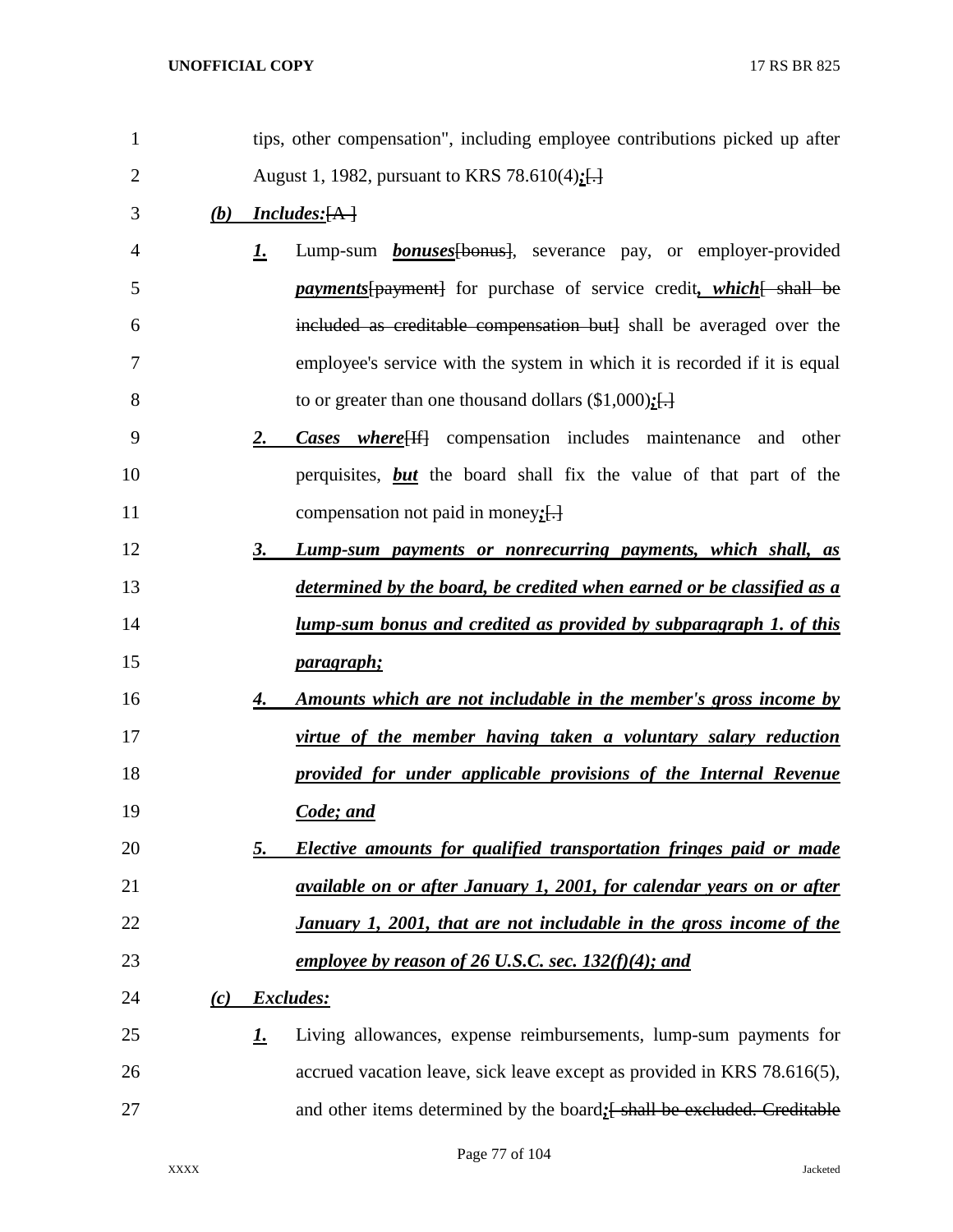| 1              |     | compensation shall also include amounts that are not includable in the                       |
|----------------|-----|----------------------------------------------------------------------------------------------|
| $\overline{2}$ |     | member's gross income by virtue of the member having taken a                                 |
| 3              |     | voluntary salary reduction provided for under applicable provisions of                       |
| $\overline{4}$ |     | the Internal Revenue Code. Creditable compensation shall also include                        |
| 5              |     | elective amounts for qualified transportation fringes paid or made                           |
| 6              |     | available on or after January 1, 2001, for calendar years on or after                        |
| 7              |     | January 1, 2001, that are not includable in the gross income of the                          |
| 8              |     | employee by reason of 26 U.S.C. sec. 132(f)(4).                                              |
| 9              |     | 2.<br>For employees who begin participating on or after September 1, 2008,                   |
| 10             |     | <i>lump-sum</i> [creditable compensation shall not include ] payments for                    |
| 11             |     | compensatory time; and.                                                                      |
| 12             |     | [Creditable compensation shall not include ]Training incentive payments<br>$\underline{3}$ . |
| 13             |     | for city officers paid as set out in KRS 64.5277 to 64.5279. For                             |
| 14             |     | employees who begin participating on or after August 1, 2016,                                |
| 15             |     | creditable compensation shall exclude nominal fees paid for services as                      |
| 16             |     | a volunteer;                                                                                 |
| 17             |     | (14) "Final compensation" means:                                                             |
| 18             | (a) | For a member who begins participating before September 1, 2008, who is not                   |
| 19             |     | employed in a hazardous position, as provided in KRS 61.592, the creditable                  |
| 20             |     | compensation of the member during the five (5) fiscal years he was paid at the               |
| 21             |     | highest average monthly rate divided by the number of months of service                      |
| 22             |     | credit during that five $(5)$ year period multiplied by twelve $(12)$ . The five $(5)$       |
| 23             |     | years may be fractional and need not be consecutive. If the number of months                 |
| 24             |     | of service credit during the five $(5)$ year period is less than forty-eight $(48)$ ,        |
| 25             |     | one (1) or more additional fiscal years shall be used;                                       |
| 26             | (b) | For a member who is not employed in a hazardous position, as provided in                     |
| 27             |     | KRS 61.592, whose effective retirement date is between August 1, 2001, and                   |

Page 78 of 104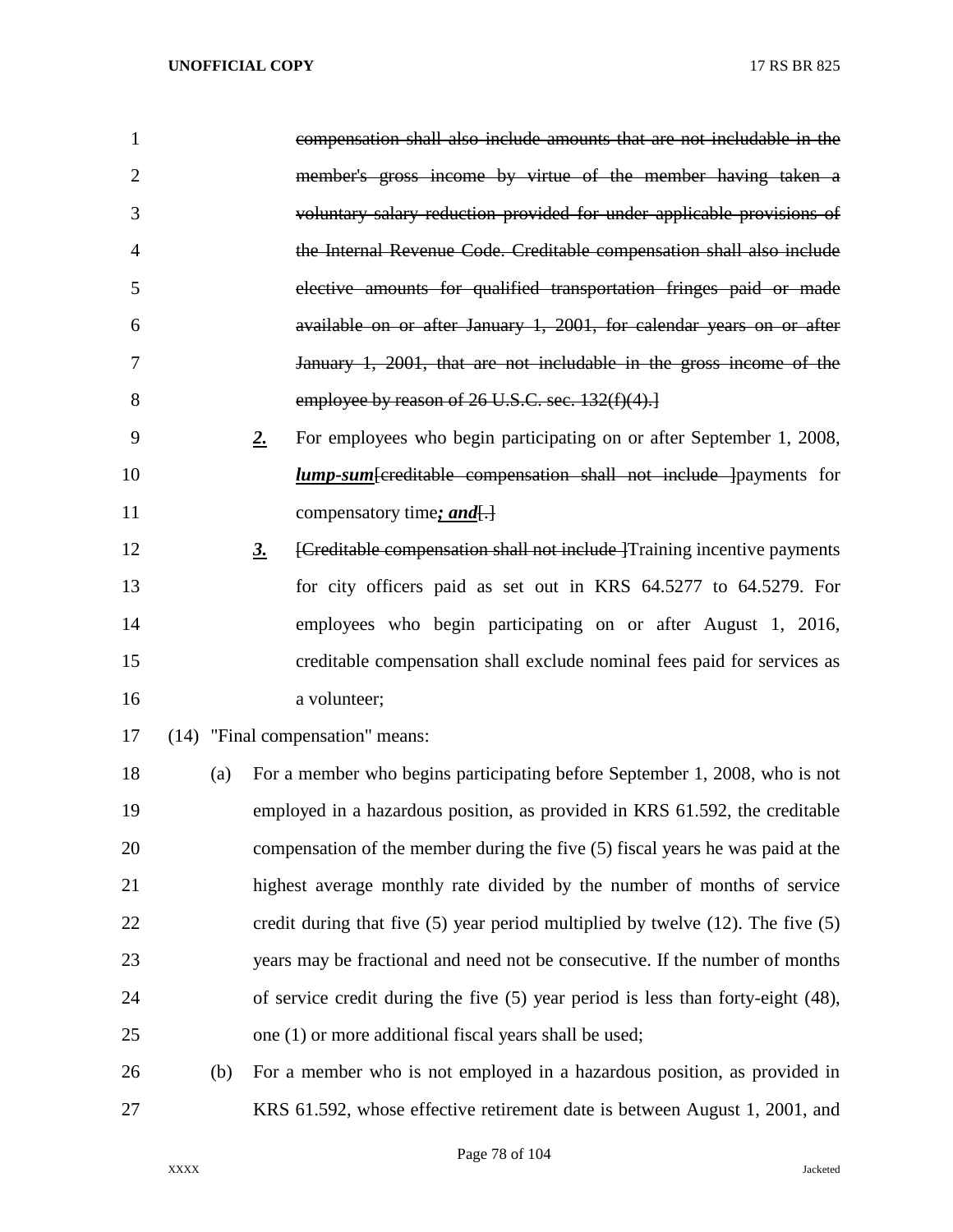January 1, 2009, and whose total service credit is at least twenty-seven (27) years and whose age and years of service total at least seventy-five (75), final compensation means the creditable compensation of the member during the three (3) fiscal years the member was paid at the highest average monthly rate divided by the number of months of service credit during that three (3) year period multiplied by twelve (12). The three (3) years may be fractional and need not be consecutive. If the number of months of service credit during the three (3) year period is less than twenty-four (24), one (1) or more additional fiscal years shall be used. Notwithstanding the provision of KRS 61.565, the funding for this paragraph shall be provided from existing funds of the 11 retirement allowance;

 (c) For a member who begins participating before September 1, 2008, who is employed in a hazardous position, as provided in KRS 61.592, the creditable compensation of the member during the three (3) fiscal years he was paid at the highest average monthly rate divided by the number of months of service credit during that three (3) year period multiplied by twelve (12). The three (3) years may be fractional and need not be consecutive. If the number of months of service credit during the three (3) year period is less than twenty-four (24), one (1) or more additional fiscal years shall be used;

 (d) For a member who begins participating on or after September 1, 2008, but prior to January 1, 2014, who is not employed in a hazardous position, as provided in KRS 61.592, the creditable compensation of the member during 23 the five (5) complete fiscal years immediately preceding retirement divided by five (5). Each fiscal year used to determine final compensation must contain twelve (12) months of service credit. If the member does not have five (5) complete fiscal years that each contain twelve (12) months of service credit, 27 then one (1) or more additional fiscal years shall be used; or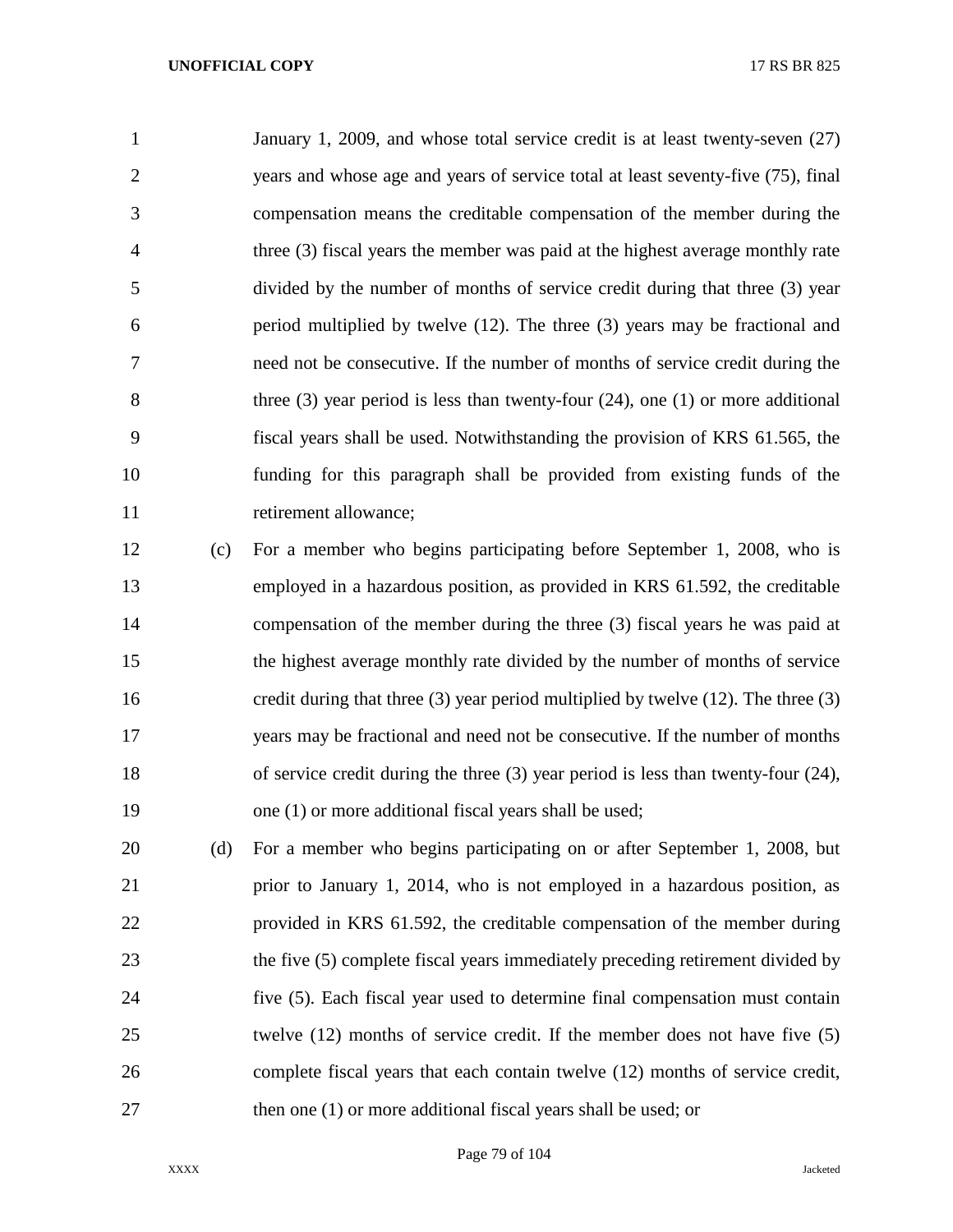(e) For a member who begins participating on or after September 1, 2008, but prior to January 1, 2014, who is employed in a hazardous position, as provided in KRS 61.592, the creditable compensation of the member during the three (3) complete fiscal years he was paid at the highest average monthly rate divided by three (3). Each fiscal year used to determine final compensation must contain twelve (12) months of service credit;

 (15) "Final rate of pay" means the actual rate upon which earnings of an employee were calculated during the twelve (12) month period immediately preceding the member's effective retirement date, and shall include employee contributions picked up after August 1, 1982, pursuant to KRS 78.610(4). The rate shall be certified to the system by the employer and the following equivalents shall be used to convert the rate to an annual rate: two thousand eighty (2,080) hours for eight (8) hour workdays, one thousand nine hundred fifty (1,950) hours for seven and one-half (7.5) hour workdays, two hundred sixty (260) days, fifty-two (52) weeks, twelve (12) months, one (1) year;

# (16) "Retirement allowance" means the retirement payments to which a member is entitled;

 (17) "Actuarial equivalent" means a benefit of equal value when computed upon the basis of the actuarial tables adopted by the board. In cases of disability retirement, the options authorized by KRS 61.635 shall be computed by adding ten (10) years to the age of the member, unless the member has chosen the Social Security 22 adjustment option as provided for in KRS 61.635(8), in which case the member's actual age shall be used. For members who begin participating in the system prior to January 1, 2014, no disability retirement option shall be less than the same option computed under early retirement;

 (18) "Normal retirement date" means the sixty-fifth birthday of a member unless otherwise provided in KRS 78.510 to 78.852;

Page 80 of 104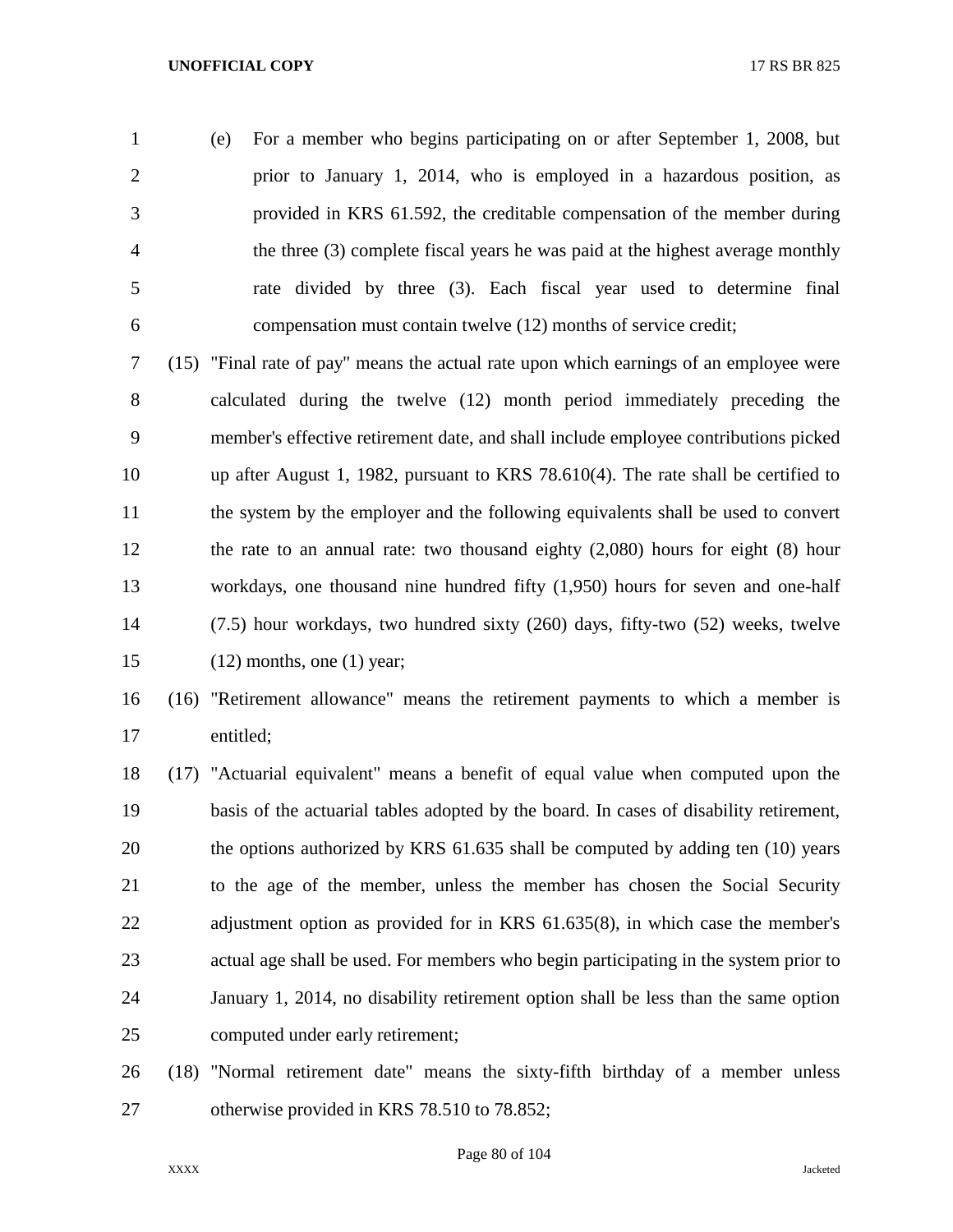| $\mathbf{1}$   |      |     | (19) "Fiscal year" of the system means the twelve (12) months from July 1 through the    |
|----------------|------|-----|------------------------------------------------------------------------------------------|
| $\overline{2}$ |      |     | following June 30, which shall also be the plan year. The "fiscal year" shall be the     |
| 3              |      |     | limitation year used to determine contribution and benefits limits as set out in 26      |
| $\overline{4}$ |      |     | U.S.C. sec. 415;                                                                         |
| 5              |      |     | (20) "Agency reporting official" means the person designated by the participating agency |
| 6              |      |     | who shall be responsible for forwarding all employer and employee contributions          |
| 7              |      |     | and a record of the contributions to the system and for performing other                 |
| 8              |      |     | administrative duties pursuant to the provisions of KRS 78.510 to 78.852;                |
| 9              | (21) |     | "Regular full-time positions," as used in subsection (6) of this section, shall mean     |
| 10             |      |     | all positions that average one hundred (100) or more hours per month, determined         |
| 11             |      |     | by using the number of hours actually worked in a calendar or fiscal year, or eighty     |
| 12             |      |     | (80) or more hours per month in the case of noncertified employees of school             |
| 13             |      |     | boards, determined by using the number of hours actually worked in a calendar or         |
| 14             |      |     | school year, unless otherwise specified, except:                                         |
| 15             |      | (a) | Seasonal positions, which although temporary in duration, are positions which            |
| 16             |      |     | coincide in duration with a particular season or seasons of the year and that            |
| 17             |      |     | may recur regularly from year to year, in which case the period of time shall            |
| 18             |      |     | not exceed nine (9) months, except for employees of school boards, in which              |
| 19             |      |     | case the period of time shall not exceed six (6) months;                                 |
| 20             |      | (b) | Emergency positions that are positions that do not exceed thirty (30) working            |
| 21             |      |     | days and are nonrenewable;                                                               |
| 22             |      | (c) | Temporary, also referred to as probationary, positions that are positions of             |
| 23             |      |     | employment with a participating agency for a period of time not to exceed                |
| 24             |      |     | twelve $(12)$ months and not renewable; $\frac{1}{2}$                                    |
| 25             |      | (d) | <b>Probationary</b><br>positions which are positions of employment with a                |
| 26             |      |     | participating employer that do not exceed twelve (12) months and that are                |
| 27             |      |     | used uniformly by the participating agency on new employees who would                    |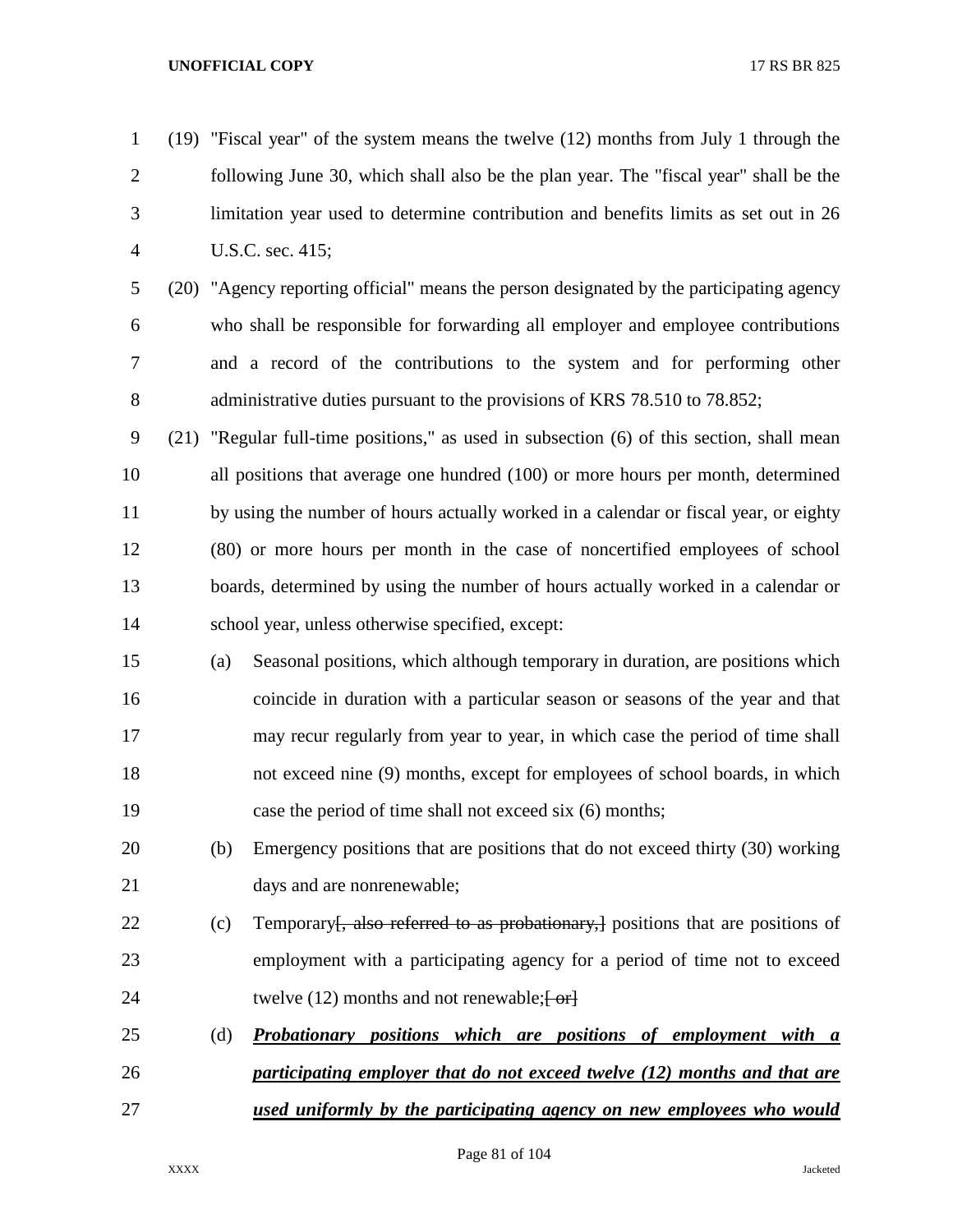| 1              |                           | otherwise be eligible for participation in the system. Probationary positions             |
|----------------|---------------------------|-------------------------------------------------------------------------------------------|
| $\overline{2}$ |                           | shall not be renewable by the participating employer for the same employee,               |
| 3              |                           | unless the employee has not been employed with the participating employer                 |
| $\overline{4}$ |                           | for a period of at least twelve (12) months; or                                           |
| 5              | $\left(\mathbf{e}\right)$ | Part-time positions that are positions that may be permanent in duration, but             |
| 6              |                           | that require less than a calendar or fiscal year average of one hundred (100)             |
| 7              |                           | hours of work per month, determined by using the number of months actually                |
| 8              |                           | worked within a calendar or fiscal year, in the performance of duty, except in            |
| 9              |                           | case of noncertified employees of school boards, the school term average shall            |
| 10             |                           | be eighty (80) hours of work per month, determined by using the number of                 |
| 11             |                           | months actually worked in a calendar or school year, in the performance of                |
| 12             |                           | duty;                                                                                     |
| 13             |                           | (22) "Alternate participation plan" means a method of participation in the system as      |
| 14             |                           | provided for by KRS $78.530(3)$ ;                                                         |
| 15             |                           | (23) "Retired member" means any former member receiving a retirement allowance or         |
| 16             |                           | any former member who has on file at the retirement office the necessary                  |
| 17             |                           | documents for retirement benefits and is no longer contributing to the system;            |
| 18             |                           | (24) "Current rate of pay" means the member's actual hourly, daily, weekly, biweekly,     |
| 19             |                           | monthly, or yearly rate of pay converted to an annual rate as defined in final rate of    |
| 20             |                           | pay. The rate shall be certified by the employer;                                         |
| 21             |                           | (25) "Beneficiary" means the person, persons, estate, trust, or trustee designated by the |
| 22             |                           | member in accordance with KRS 61.542 or 61.705 to receive any available benefits          |
| 23             |                           | in the event of the member's death. As used in KRS 61.702, beneficiary shall not          |
| 24             |                           | mean an estate, trust, or trustee;                                                        |
| 25             |                           | (26) "Recipient" means the retired member, the person or persons designated as            |
| 26             |                           | beneficiary by the member and drawing a retirement allowance as a result of the           |
| 27             |                           | member's death, or a dependent child drawing a retirement allowance. An alternate         |

Page 82 of 104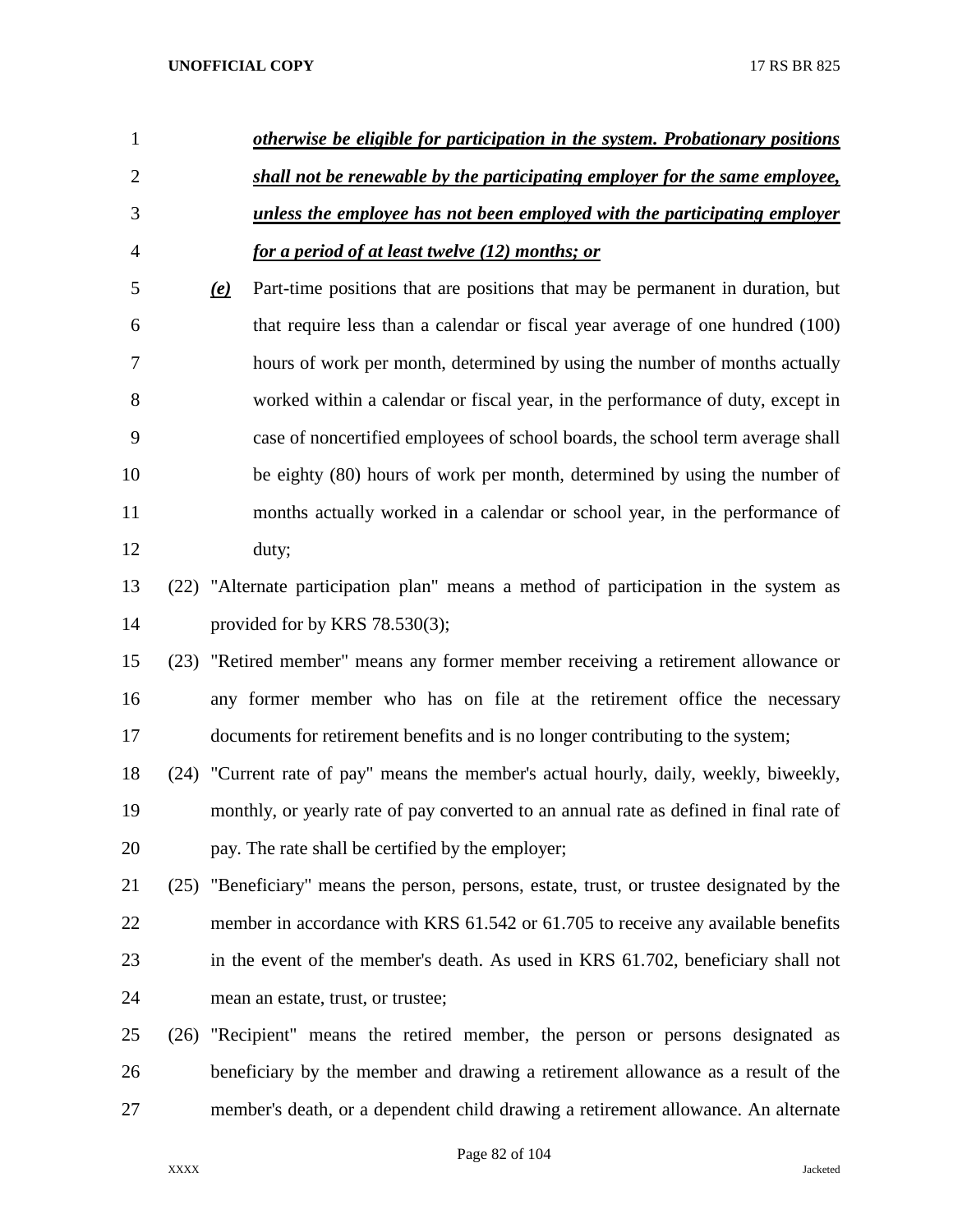| $\mathbf{1}$   |      | payee of a qualified domestic relations order shall not be considered a recipient,       |
|----------------|------|------------------------------------------------------------------------------------------|
| $\overline{2}$ |      | except for purposes of KRS 61.623;                                                       |
| 3              |      | (27) "Person" means a natural person;                                                    |
| $\overline{4}$ |      | (28) "School term or year" means the twelve (12) months from July 1 through the          |
| 5              |      | following June 30;                                                                       |
| 6              | (29) | "Retirement office" means the Kentucky Retirement Systems office building in             |
| 7              |      | Frankfort;                                                                               |
| 8              | (30) | "Delayed contribution payment" means an amount paid by an employee for current           |
| 9              |      | service obtained under KRS 61.552. The amount shall be determined using the              |
| 10             |      | same formula in KRS 61.5525, except the determination of the actuarial cost for          |
| 11             |      | classified employees of a school board shall be based on their final compensation,       |
| 12             |      | and the payment shall not be picked up by the employer. A delayed contribution           |
| 13             |      | payment shall be deposited to the member's account and considered as accumulated         |
| 14             |      | contributions of the individual member. In determining payments under this               |
| 15             |      | subsection, the formula found in this subsection shall prevail over the one found in     |
| 16             |      | KRS 212.434;                                                                             |
| 17             |      | (31) "Participating" means an employee is currently earning service credit in the system |
| 18             |      | as provided in KRS 78.615;                                                               |
| 19             |      | (32) "Month" means a calendar month;                                                     |
| 20             |      | (33) "Membership date" means the date upon which the member began participating in       |
| 21             |      | the system as provided in KRS 78.615;                                                    |
| 22             |      | (34) "Participant" means a member, as defined by subsection (8) of this section, or a    |
| 23             |      | retired member, as defined by subsection (23) of this section;                           |
| 24             |      | (35) "Qualified domestic relations order" means any judgment, decree, or order,          |
| 25             |      | including approval of a property settlement agreement, that:                             |
| 26             |      | Is issued by a court or administrative agency; and<br>(a)                                |
| 27             |      | Relates to the provision of child support, alimony payments, or marital<br>(b)           |
|                |      |                                                                                          |

Page 83 of 104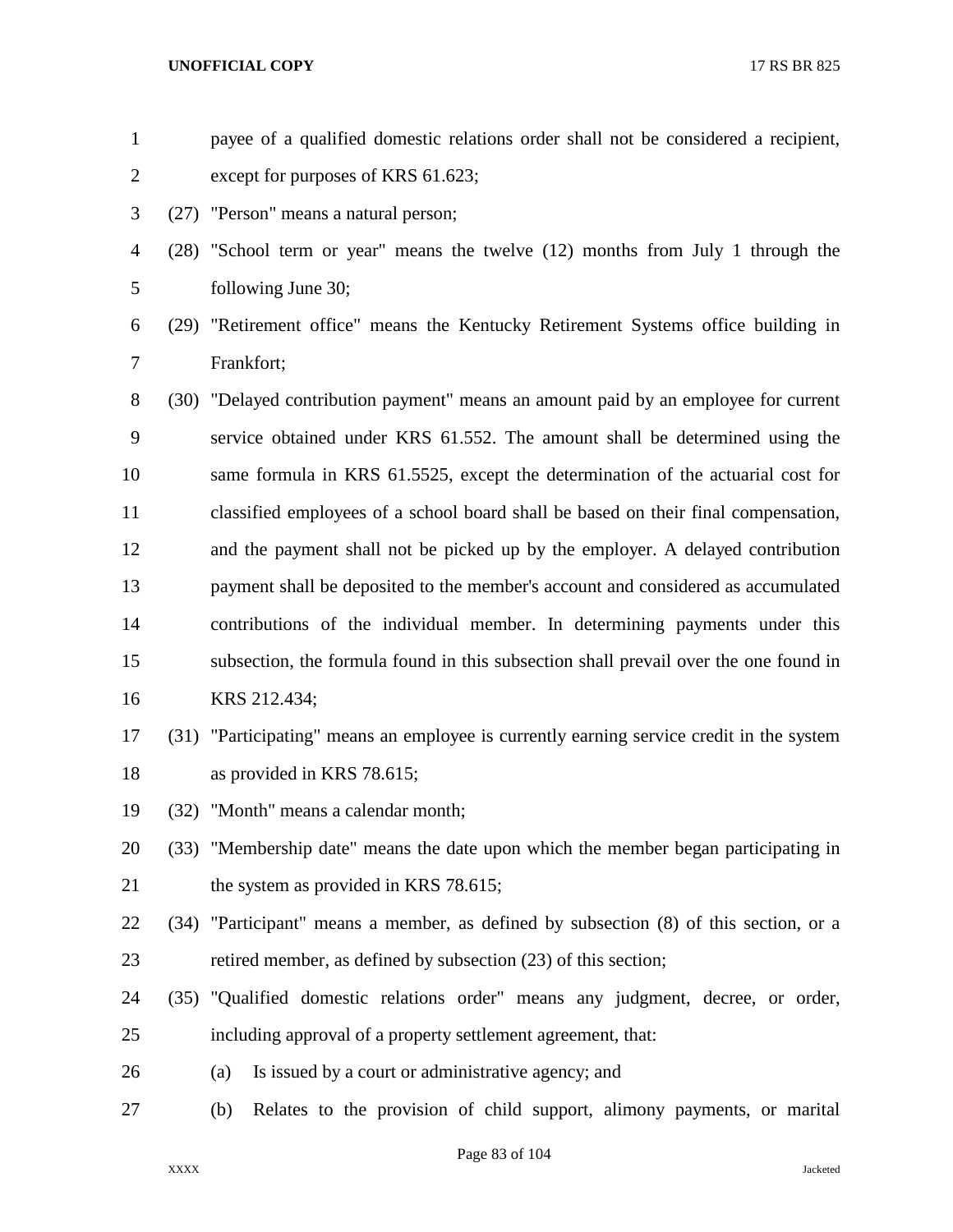| $\mathbf{1}$   |                                                                                      | property rights to an alternate payee;                                                 |  |  |
|----------------|--------------------------------------------------------------------------------------|----------------------------------------------------------------------------------------|--|--|
| $\overline{2}$ | (36) "Alternate payee" means a spouse, former spouse, child, or other dependent of a |                                                                                        |  |  |
| 3              |                                                                                      | participant, who is designated to be paid retirement benefits in a qualified domestic  |  |  |
| $\overline{4}$ |                                                                                      | relations order;                                                                       |  |  |
| 5              |                                                                                      | (37) "Accumulated employer credit" means the employer pay credit deposited to the      |  |  |
| 6              |                                                                                      | member's account and interest credited on such amounts as provided by KRS              |  |  |
| 7              |                                                                                      | 16.583 and 61.597;                                                                     |  |  |
| 8              |                                                                                      | (38) "Accumulated account balance" means:                                              |  |  |
| 9              | (a)                                                                                  | For members who began participating in the system prior to January 1, 2014,            |  |  |
| 10             |                                                                                      | the member's accumulated contributions; or                                             |  |  |
| 11             | (b)                                                                                  | For members who began participating in the system on or after January 1,               |  |  |
| 12             |                                                                                      | 2014, in the hybrid cash balance plan as provided by KRS 16.583 and 61.597,            |  |  |
| 13             |                                                                                      | the combined sum of the member's accumulated contributions and the                     |  |  |
| 14             |                                                                                      | member's accumulated employer credit;                                                  |  |  |
| 15             |                                                                                      | (39) "Volunteer" means an individual who:                                              |  |  |
| 16             | (a)                                                                                  | Freely and without pressure or coercion performs hours of service for an               |  |  |
| 17             |                                                                                      | employer participating in one (1) of the systems administered by Kentucky              |  |  |
| 18             |                                                                                      | Retirement Systems without receipt of compensation for services rendered,              |  |  |
| 19             |                                                                                      | except for reimbursement of actual expenses, payment of a nominal fee to               |  |  |
| 20             |                                                                                      | offset the costs of performing the voluntary services, or both; and                    |  |  |
| 21             | (b)                                                                                  | If a retired member, does not become an employee, leased employee, or                  |  |  |
| 22             |                                                                                      | independent contractor of the employer for which he or she is performing               |  |  |
| 23             |                                                                                      | volunteer services for a period of at least twenty-four (24) months following          |  |  |
| 24             |                                                                                      | the retired member's most recent retirement date; and                                  |  |  |
| 25             |                                                                                      | (40) "Nominal fee" means compensation earned for services as a volunteer that does not |  |  |
| 26             |                                                                                      | exceed five hundred dollars (\$500) per month. Compensation earned for services as     |  |  |
| 27             |                                                                                      | a volunteer from more than one (1) participating employer during a month shall be      |  |  |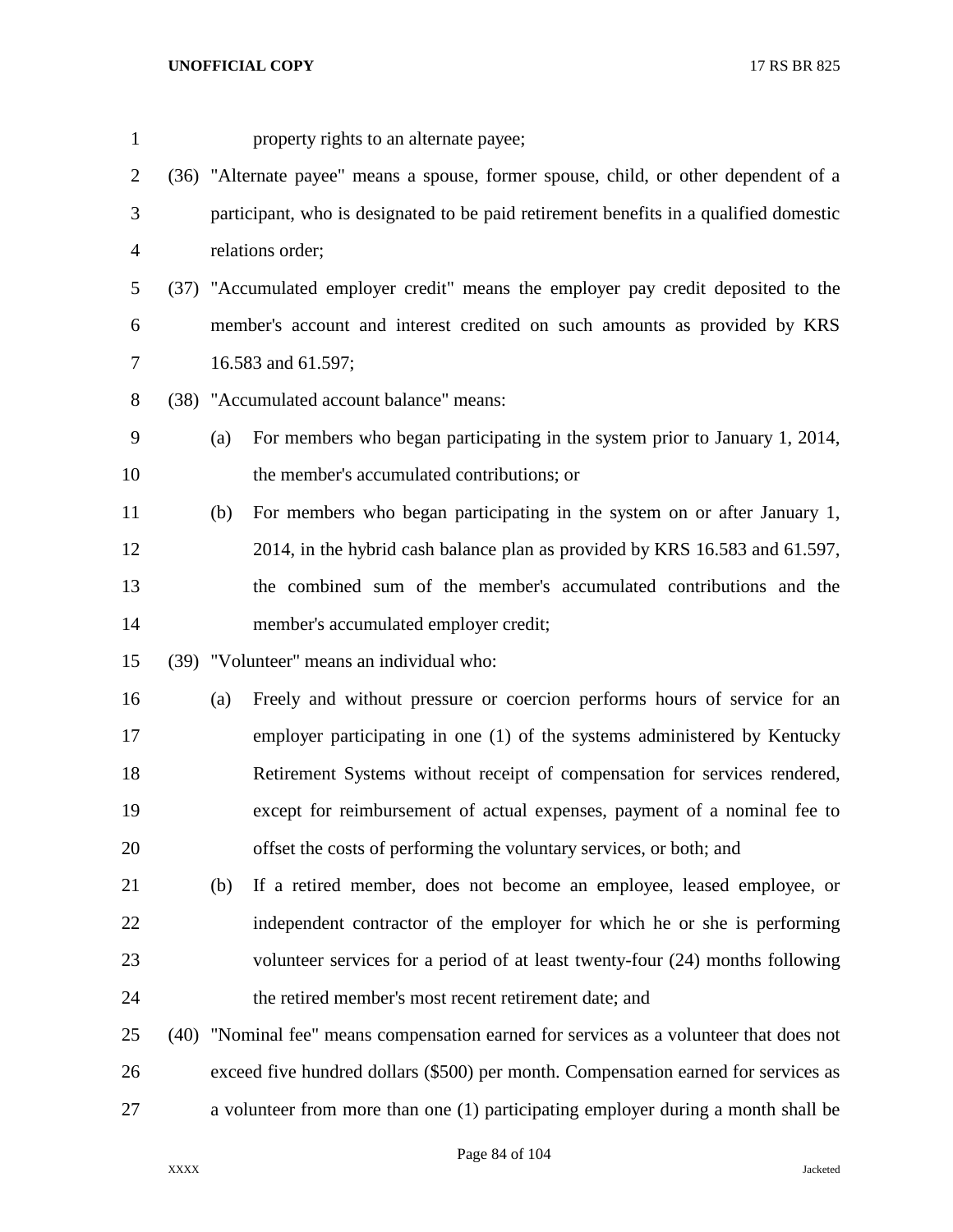- aggregated to determine whether the compensation exceeds the five hundred dollars (\$500) per month maximum provided by this subsection. 3 Section 18. KRS 78.540 is amended to read as follows: Membership in the system shall consist of the following: (1) All persons who become employees of a participating county after the date the county first participates in the system,[ except a person who did not elect 7 membership pursuant to KRS 61.545(3), and except that mayors and members of city legislative bodies may decline prior to their participation in the system and city managers or other appointed local government executives who participate in a retirement system, other than Social Security, may decline prior to their participation in the system; (2) (a) All persons who are employees of a county on the date the county first participates in the system, either in service or on authorized leave from
- service, and who elect within thirty (30) days next following the county's participation, or in the case of persons on authorized leave, within thirty (30) days of their return to active service, to become members and thereby agree to 17 make contributions as provided in KRS 78.520 to 78.852;
- (b) All persons who are employees of a county who did not elect to participate within thirty (30) days of the date the county first participated in the system or within thirty (30) days of their return to active service and who subsequently elect to participate the first day of a month after the county's date of participation;
- (3) All persons who declined participation in subsection (1) of this section and who later elect to participate. Persons who elect to participate under this subsection may purchase service credit for any prior years by paying a delayed contribution payment, provided the person began participating in the system prior to January 1, 2014. The service shall not be included in the member's total service for purposes of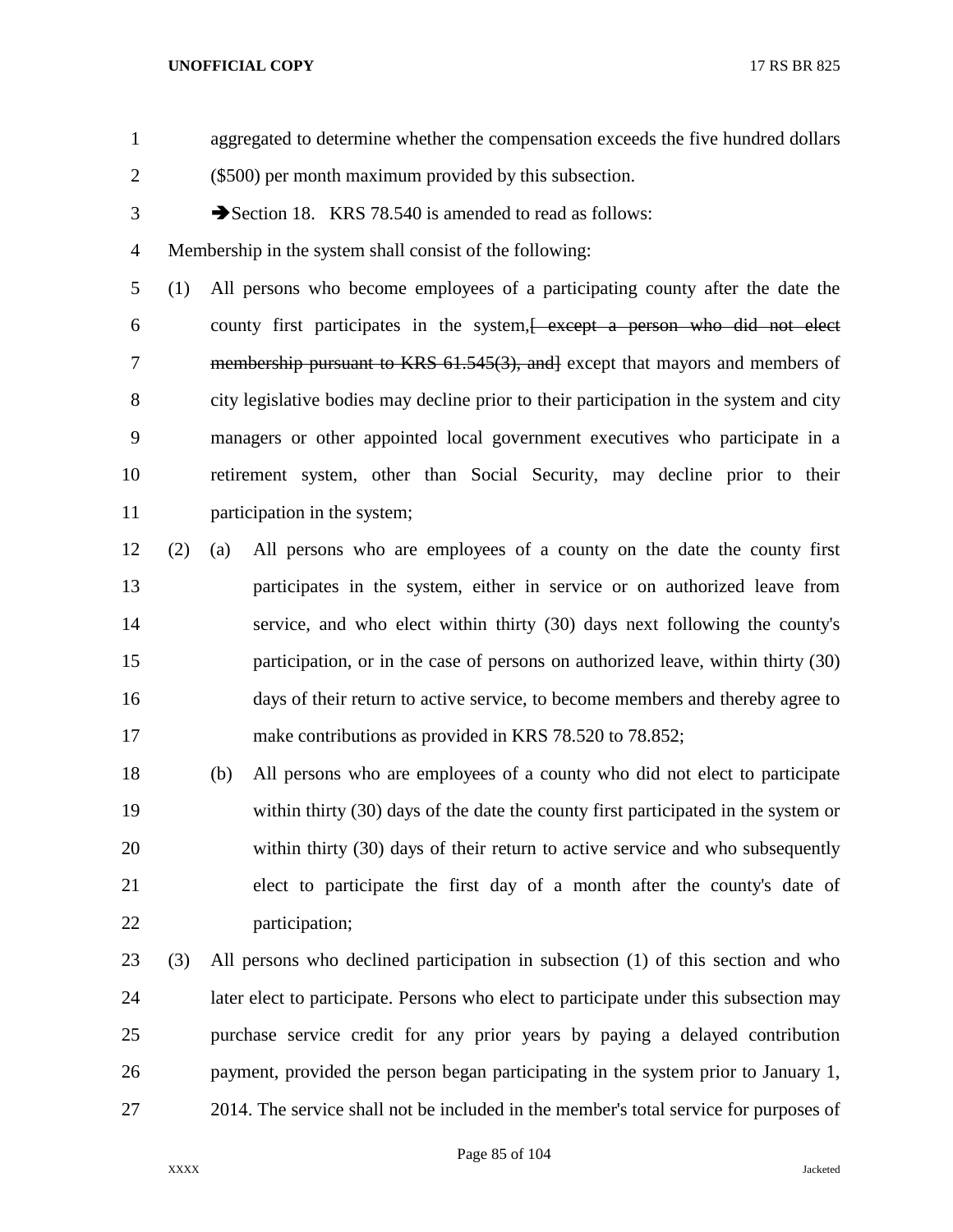- determining benefits under KRS 61.702; and
- (4) All persons electing coverage in the system under KRS 78.530(3)(d).

 (5) The provisions of subsections (1) and (2) of this section notwithstanding, cities which participate in the CERS and close existing local pension systems to new, or all members pursuant to the provisions of KRS 78.530, 95.520, 95.621, or 95.852 shall not be required to provide membership in the County Employees Retirement System to employees in any employee category not covered by a city pension system at the date of participation.

 (6) Membership in the system shall not include persons who are not eligible to 10 participate in the system as provided by KRS 61.522 or those employees who are simultaneously participating in another state-administered defined benefit plan within Kentucky other than those administered by the Kentucky Retirement Systems, except for employees who have ceased to contribute to one (1) of the state-administered retirement plans as provided in KRS 21.360.

15 Section 19. KRS 78.610 is amended to read as follows:

 (1) Each employee shall, commencing on August 1, 1990, contribute, for each pay period for which he receives compensation, five percent (5%) of his creditable 18 compensation<del>[unless he did not elect membership pursuant to KRS 61.545(3)]</del>.

 (2) The agency reporting official of a participating county shall cause to be deducted from the "creditable compensation" of each employee for each and every payroll period subsequent to the date the county participated in the system the contribution payable by the member as provided in KRS 78.510 to 78.852. The agency reporting official shall promptly pay the deducted employee contributions to the system in accordance with KRS 78.625.

 (3) The deductions provided for in subsection (2) of this section shall be made notwithstanding that the minimum compensation provided by law for any employee shall be reduced thereby. Every employee shall be deemed to consent and agree to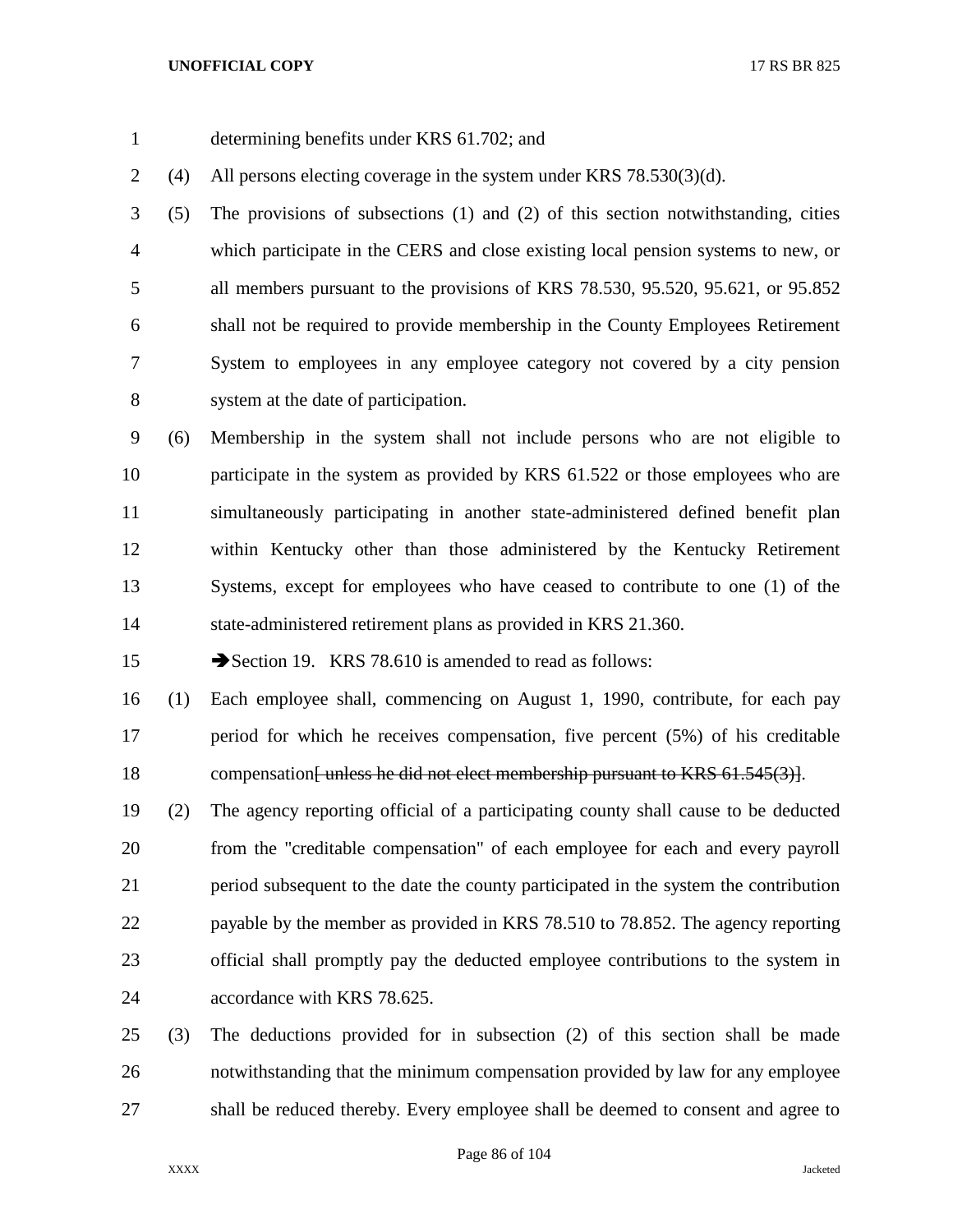the deductions made as provided in subsection (2) of this section; and payment of salary or compensation less the deductions shall be a full and complete discharge of all claims for services rendered by the person during the period covered by the payment, except as to any benefits provided by KRS 78.510 to 78.852.

 (4) Each employer shall, solely for the purpose of compliance with Section 414(h) of the United States Internal Revenue Code, pick up the employee contributions required by this section for all compensation earned after August 1, 1982, and the contributions picked up shall be treated as employer contributions in determining tax treatment under the United States Internal Revenue Code and KRS 141.010(10). These contributions shall not be included as gross income of the employee until the contributions are distributed or made available to the employee. The picked-up employee contribution shall satisfy all obligations to the retirement system satisfied prior to August 1, 1982, by the employee contribution, and the picked-up employee contribution shall be in lieu of an employee contribution. Each employer shall pay these picked-up employee contributions from the same source of funds which is used to pay earnings to the employee. The employee shall have no option to receive the contributed amounts directly instead of having them paid by the employer to the system. Employee contributions picked up after August 1, 1982, shall be treated for all purposes of KRS 78.510 to 78.852 in the same manner and to the same extent as employee contributions made prior to August 1, 1982.

 (5) The provisions of this section shall not apply to individuals who are not eligible for membership as provided by KRS 61.522.

23 Section 20. KRS 78.615 is amended to read as follows:

 (1) Employee contributions shall be deducted each payroll period from the creditable compensation of each employee of an agency participating in the system while he is classified as regular full-time as defined in KRS 78.510 unless the person did not 27 elect to become a member as provided by  $\{\text{KRS } 61.545(3) \text{ or by } \{\text{KRS } 78.540(2) \text{ or } \text{Cov } 20\}$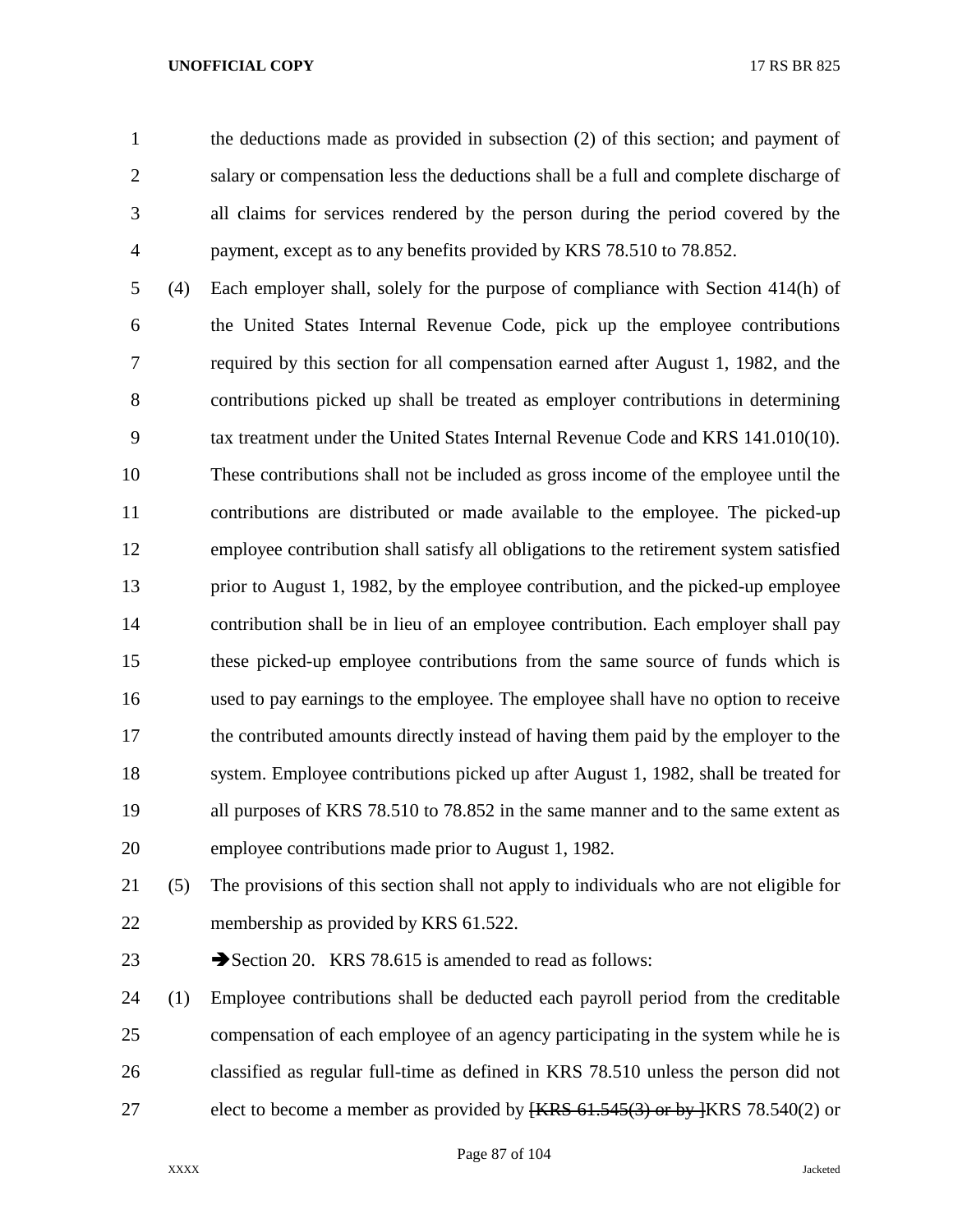- is not eligible to participate in the system as provided by KRS 61.522. After August 1, 1982, employee contributions shall be picked up by the employer pursuant to KRS 78.610(4).
- (a) For employees who are not employed by a school board, service credit shall be allowed for each month contributions are deducted or picked up during a fiscal or calendar year, if the employee receives creditable compensation for an average of one hundred (100) hours or more of work per month based on the actual hours worked in a calendar or fiscal year. If the average number of hours of work is less than one hundred (100) hours per month, the employee shall be allowed credit only for those months he receives creditable compensation for one hundred (100) hours of work.
- (b) For noncertified employees of school boards, for service prior to July 1, 2000, service credit shall be allowed for each month contributions are deducted or picked up under the employee's employment contract during a school year determined by dividing the actual number of contracted calendar days worked by twenty (20) and rounded to the nearest whole month if the employee receives creditable compensation for an average of eighty (80) or more hours 18 of work per month based on the employee's employment contract. The school board shall certify the number of calendar days worked, the rate of pay, and the hours in a work day for each employee monthly or annually. The employer shall file at the retirement office the final monthly report or the annual report for a fiscal year no later than twenty (20) days following the completion of the fiscal year. The retirement system shall impose a penalty on the employer of one thousand dollars (\$1,000) if the information is not submitted by the date required with an additional two hundred and fifty dollars (\$250) for each additional thirty (30) day period the information is reported late.
- 

27 1. If the employee works fewer than the number of contracted calendar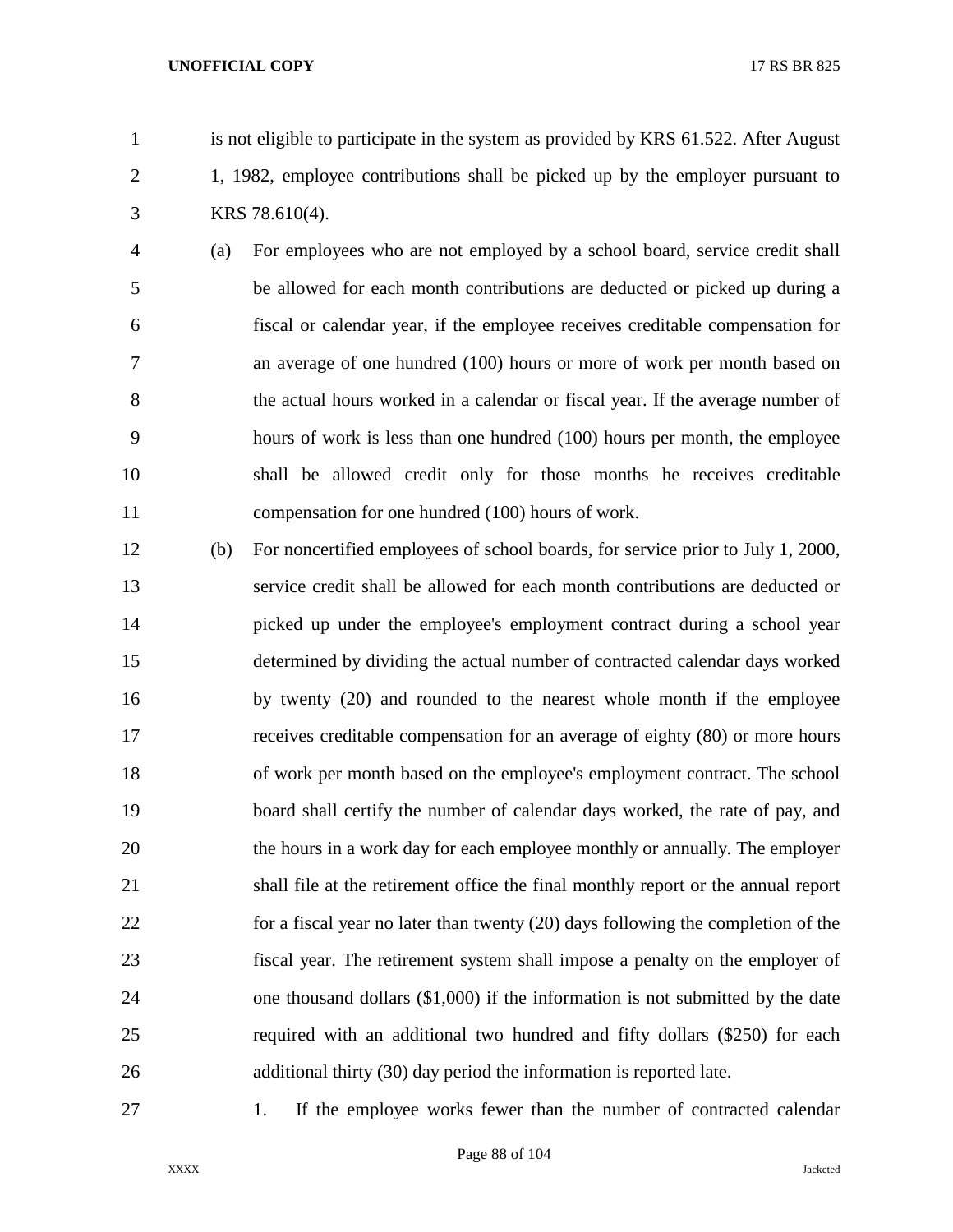| $\mathbf{1}$   |     | days, the employee shall receive service credit determined by dividing             |
|----------------|-----|------------------------------------------------------------------------------------|
| $\overline{2}$ |     | the actual number of contracted calendar days worked by twenty (20)                |
| 3              |     | and rounded to the nearest whole month, provided that the number of                |
| 4              |     | hours worked during the period averages eighty (80) or more hours.                 |
| 5              |     | 2.<br>If the employee works fewer than the number of contracted calendar           |
| 6              |     | days and the average number of hours worked is less than eighty (80) per           |
| 7              |     | month, then the employee shall receive service credit for each calendar            |
| 8              |     | month in which he worked eighty (80) or more hours.                                |
| 9              |     | 3.<br>The retirement system shall refund contributions and service credit for      |
| 10             |     | any period for which the employee is not given credit under this                   |
| 11             |     | subsection.                                                                        |
| 12             | (c) | For noncertified employees of school boards, for service on and after July 1,      |
| 13             |     | 2000, at the close of each fiscal year, the retirement system shall add service    |
| 14             |     | credit to the account of each employee who made contributions to his or her        |
| 15             |     | account during the year. Employees shall be entitled to a full year of service     |
| 16             |     | credit if their total paid calendar days were not less than one hundred eighty     |
| 17             |     | (180) calendar days for a regular school or fiscal year. In the event an           |
| 18             |     | employee is paid for less than one hundred eighty (180) calendar days, the         |
| 19             |     | employee may purchase credit according to administrative regulations               |
| 20             |     | promulgated by the system. In no case shall more than one (1) year of service      |
| 21             |     | be credited for all service performed in one (1) fiscal year. Employees who        |
| 22             |     | complete their employment contract prior to the close of a fiscal year and elect   |
| 23             |     | to retire prior to the close of a fiscal year shall have their service credit      |
| 24             |     | reduced by eight percent (8%) for each calendar month that the retirement          |
| 25             |     | becomes effective prior to July 1. Employees who are employed and paid for         |
| 26             |     | less than the number of calendar days required in their normal employment          |
| 27             |     | year shall be entitled to pro rata service credit for the fractional service. This |

Page 89 of 104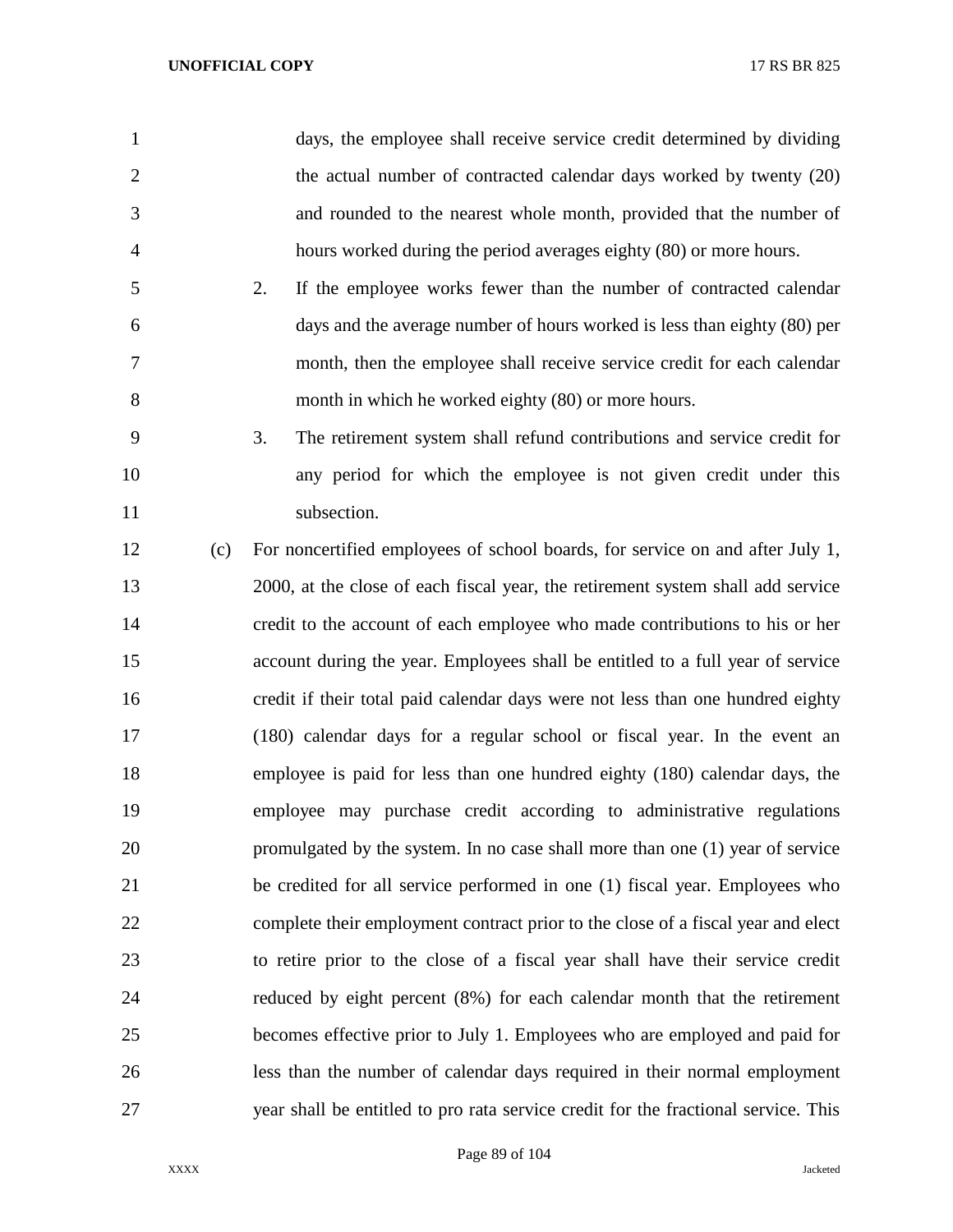| $\mathbf{1}$   |     |     | credit shall be based upon the number of calendar days employed and the            |
|----------------|-----|-----|------------------------------------------------------------------------------------|
| $\overline{2}$ |     |     | number of calendar days in the employee's annual employment agreement or           |
| 3              |     |     | normal employment year. Service credit may not exceed the ratio between the        |
| $\overline{4}$ |     |     | school or fiscal year and the number of months or fraction of a month the          |
| 5              |     |     | employee is employed during that year.                                             |
| 6              |     | (d) | Notwithstanding paragraph (c) of this subsection, a noncertified employee of a     |
| 7              |     |     | school board who retires between July 1, 2000, and August 1, 2001, may             |
| 8              |     |     | choose to have service earned between July 1, 2000, and August 1, 2001,            |
| 9              |     |     | credited as described in paragraph (b) of this subsection, if the employee or      |
| 10             |     |     | retired member notifies the retirement system within one (1) year of his initial   |
| 11             |     |     | retirement. The decision once made shall be irrevocable.                           |
| 12             | (2) |     | Employee contributions shall not be deducted from the creditable compensation of   |
| 13             |     |     | any employee or picked up by the employer while he is seasonal, emergency,         |
| 14             |     |     | temporary, or part-time. No service credit shall be earned.                        |
| 15             | (3) |     | Contributions shall not be made or picked up by the employer and no service credit |
| 16             |     |     | shall be earned by a member while on leave except:                                 |
| 17             |     | (a) | A member on military leave shall be entitled to service credit in accordance       |
| 18             |     |     | with KRS $61.555$ ; and                                                            |
| 19             |     | (b) | A member on educational leave who meets the criteria established by the state      |
| 20             |     |     | Personnel Cabinet for approved educational leave, who is receiving seventy-        |
| 21             |     |     | five percent (75%) or more of full salary, shall receive service credit and shall  |
| 22             |     |     | pay member contributions in accordance with KRS 78.610, and his employer           |
| 23             |     |     | shall pay employer contributions or the contributions shall be picked up in        |
| 24             |     |     | accordance with KRS 61.565. If a tuition agreement is broken by the member,        |
| 25             |     |     | the member and employer contributions paid or picked up during the period of       |
| 26             |     |     | educational leave shall be refunded.                                               |
|                |     |     |                                                                                    |

(4) The retirement office, upon detection, shall refund any erroneous employer and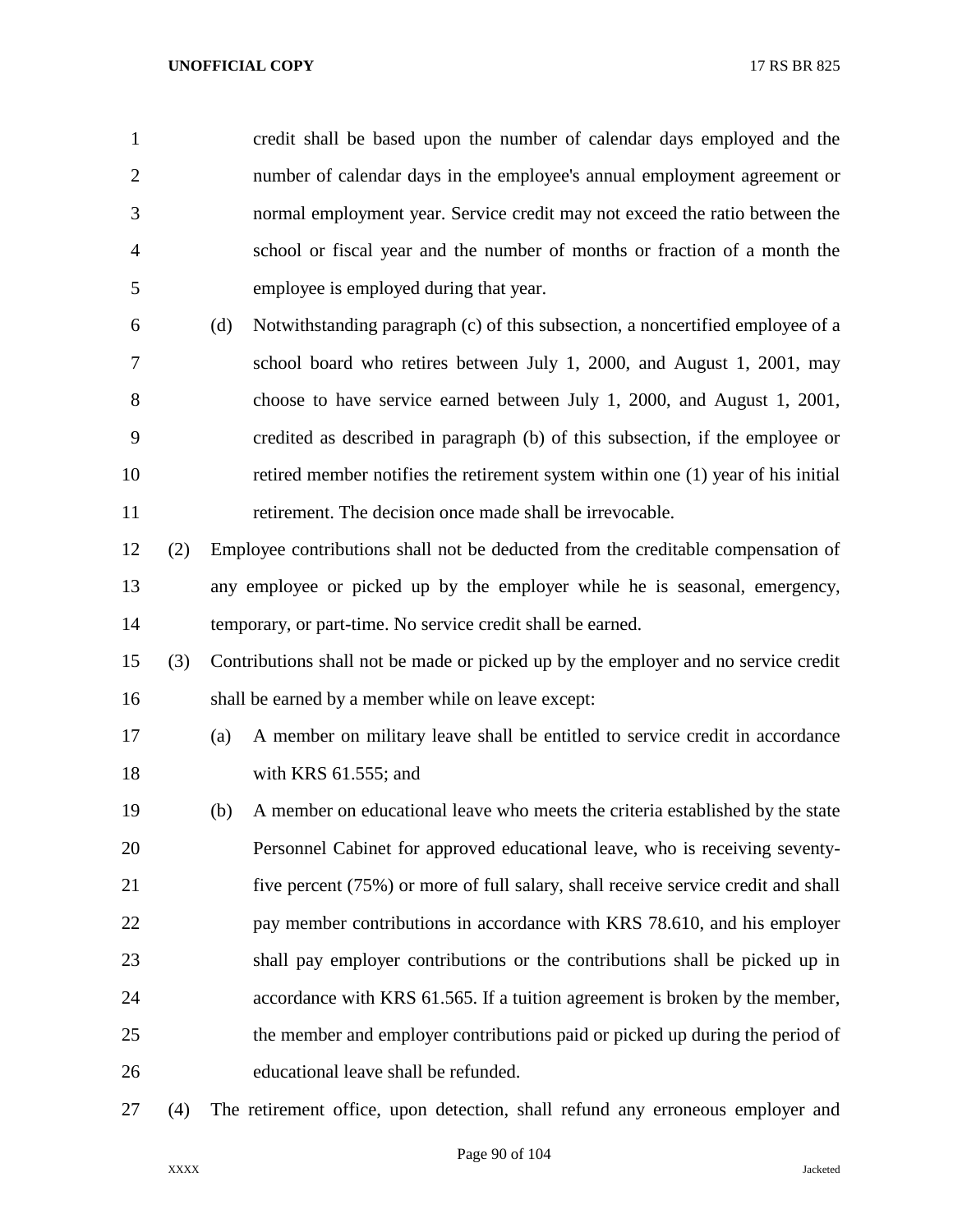employee contributions made to the retirement system and any interest credited in accordance with KRS 78.640.

- 3 Section 21. KRS 61.702 is amended to read as follows:
- (1) (a) 1. The board of trustees of Kentucky Retirement Systems shall arrange by appropriate contract or on a self-insured basis to provide a group hospital and medical insurance plan for present and future recipients of a retirement allowance from the Kentucky Employees Retirement System, County Employees Retirement System, and State Police Retirement System, except as provided in subsection (8) of this section. The board shall also arrange to provide health care coverage through an insurer 11 licensed pursuant to Subtitle 38 of KRS Chapter 304 and offering a managed care plan as defined in KRS 304.17A-500, as an alternative to group hospital and medical insurance for any person eligible for hospital and medical benefits under this section.
- 2. Any person who chooses coverage under a hospital and medical insurance plan shall pay, by payroll deduction from the retirement allowance or by another method, the difference in premium between the cost of the hospital and medical insurance plan coverage and the benefits to which he would be entitled under this section.
- 3. For purposes of this section, "hospital and medical insurance plan" may include, at the board's discretion, any one (1) or more of the following:
- a. Any hospital and medical expense policy or certificate, provider- sponsored integrated health delivery network, self-insured medical plan, health maintenance organization contract, or other health benefit plan;
- b. Any health savings account as permitted by 26 U.S.C. sec. 223 or health reimbursement arrangement or a similar account as may be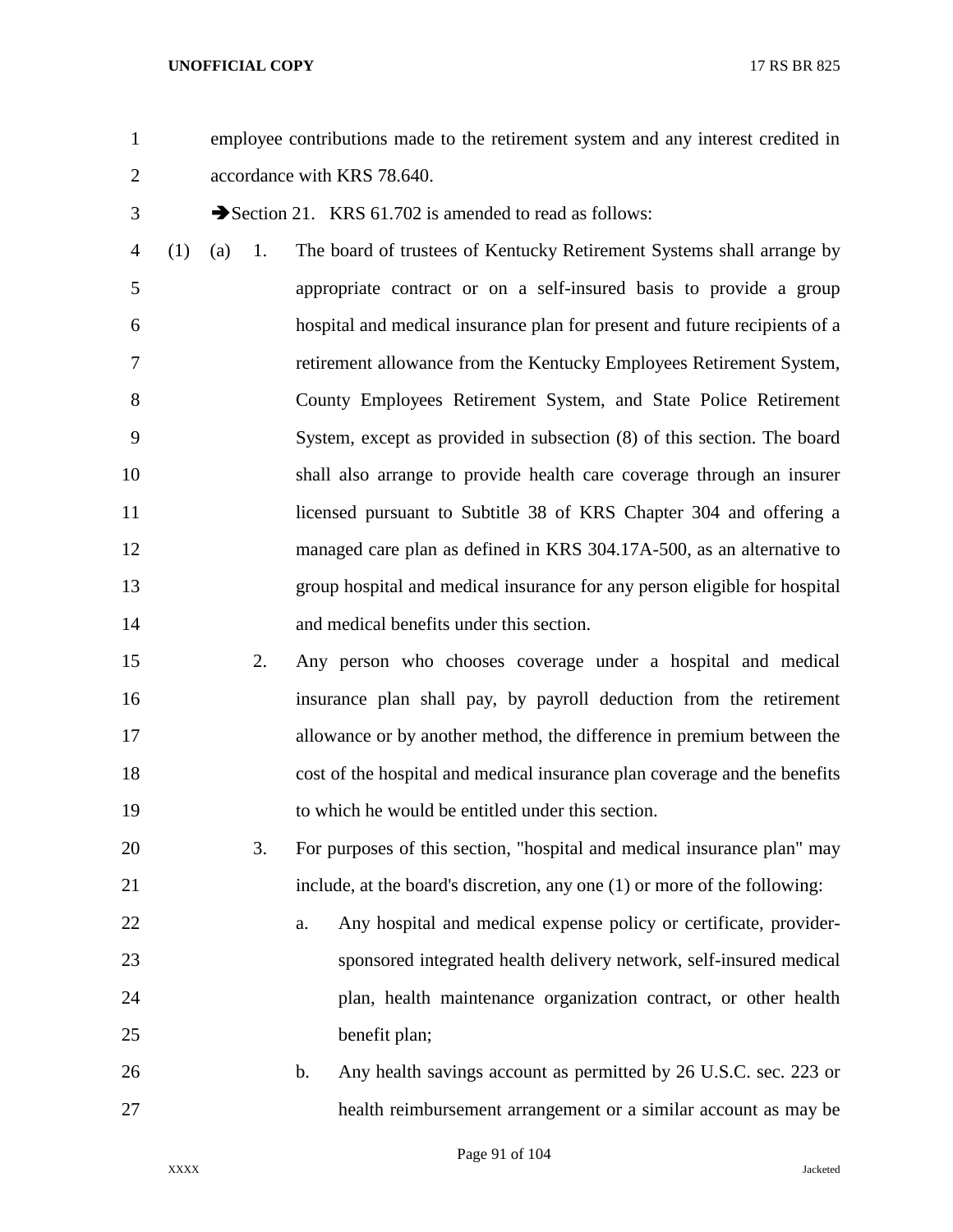|               | permitted by 26 U.S.C. sec. 105 or 106. Such arrangement or   |
|---------------|---------------------------------------------------------------|
|               | account, in the board's discretion, may reimburse any medical |
| $\mathcal{R}$ | expense permissible under 26 U.S.C. sec. 213; or              |

- c. A medical insurance reimbursement program established by the board through the promulgation of administrative regulation under which members purchase individual health insurance coverage through a health insurance exchange established under 42 U.S.C. sec. 18031 or 18041.
- (b) The board may authorize present and future recipients of a retirement allowance from any of the three (3) retirement systems to be included in the state employees' group for hospital and medical insurance and shall provide benefits for recipients equal to those provided to state employees having the same Medicare hospital and medical insurance eligibility status, except as provided in subsection (8) of this section. Notwithstanding the provisions of any other statute, recipients shall be included in the same class as current state employees in determining medical insurance policies and premiums.
- (c) For recipients of a retirement allowance who are not eligible for the same level of hospital and medical benefits as recipients living in Kentucky having the same Medicare hospital and medical insurance eligibility status, the board shall provide a medical insurance reimbursement plan as described in 21 subsection (7) of this section.
- (d) Notwithstanding anything in KRS Chapter 61 to the contrary, the board of trustees, in its discretion, may take necessary steps to ensure compliance with 42 U.S.C. secs. 300bb-1 et seq., including but not limited to receiving contributions and premiums from, and providing benefits pursuant to this section to, persons entitled to continuation coverage under 42 U.S.C. secs. 300bb-1 et seq., regardless of whether such persons are recipients of a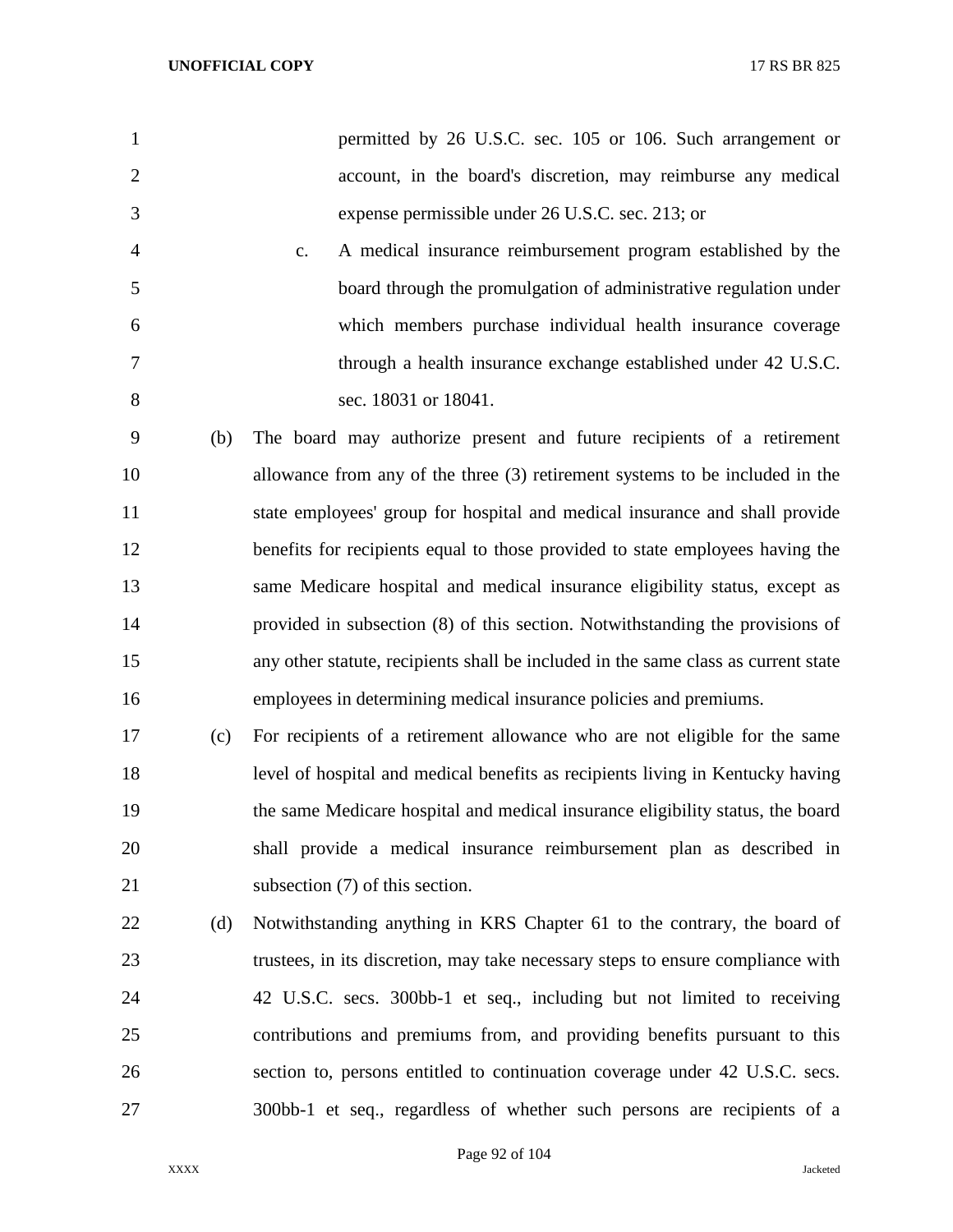retirement allowance.

 (2) (a) Each employer participating in the State Police Retirement System as provided for in KRS 16.505 to 16.652, each employer participating in the County Employees Retirement System as provided in KRS 78.510 to 78.852, and each employer participating in the Kentucky Employees Retirement System as provided for in KRS 61.510 to 61.705 shall contribute to the Kentucky Retirement Systems insurance trust fund the amount necessary to provide hospital and medical insurance as provided for under this section. Such employer contribution rate shall be developed by appropriate actuarial method as a part of the determination of each respective employer contribution rate to each respective retirement system determined under KRS 61.565.

 (b) 1. Each employer described in paragraph (a) of this subsection shall deduct from the creditable compensation of each member having a membership 15 date on or after September 1, 2008, an amount equal to one percent (1%) of the member's creditable compensation. The deducted amounts shall 17 be credited to accounts established pursuant to 26 U.S.C. sec. 401(h), within the funds established in KRS 16.510, 61.515, and 78.520.

 2. The employer shall file the contributions as provided by subparagraph 1. 20 of this paragraph at the retirement office in accordance with KRS 61.675 and 78.625. Any interest or penalties paid on any delinquent contributions shall be credited to accounts established pursuant to 26 U.S.C. sec. 401(h), within the funds established in KRS 16.510, 61.515, and 78.520. Notwithstanding any minimum compensation requirements provided by law, the deductions provided by this paragraph shall be made, and the compensation of the member shall be reduced 27 accordingly.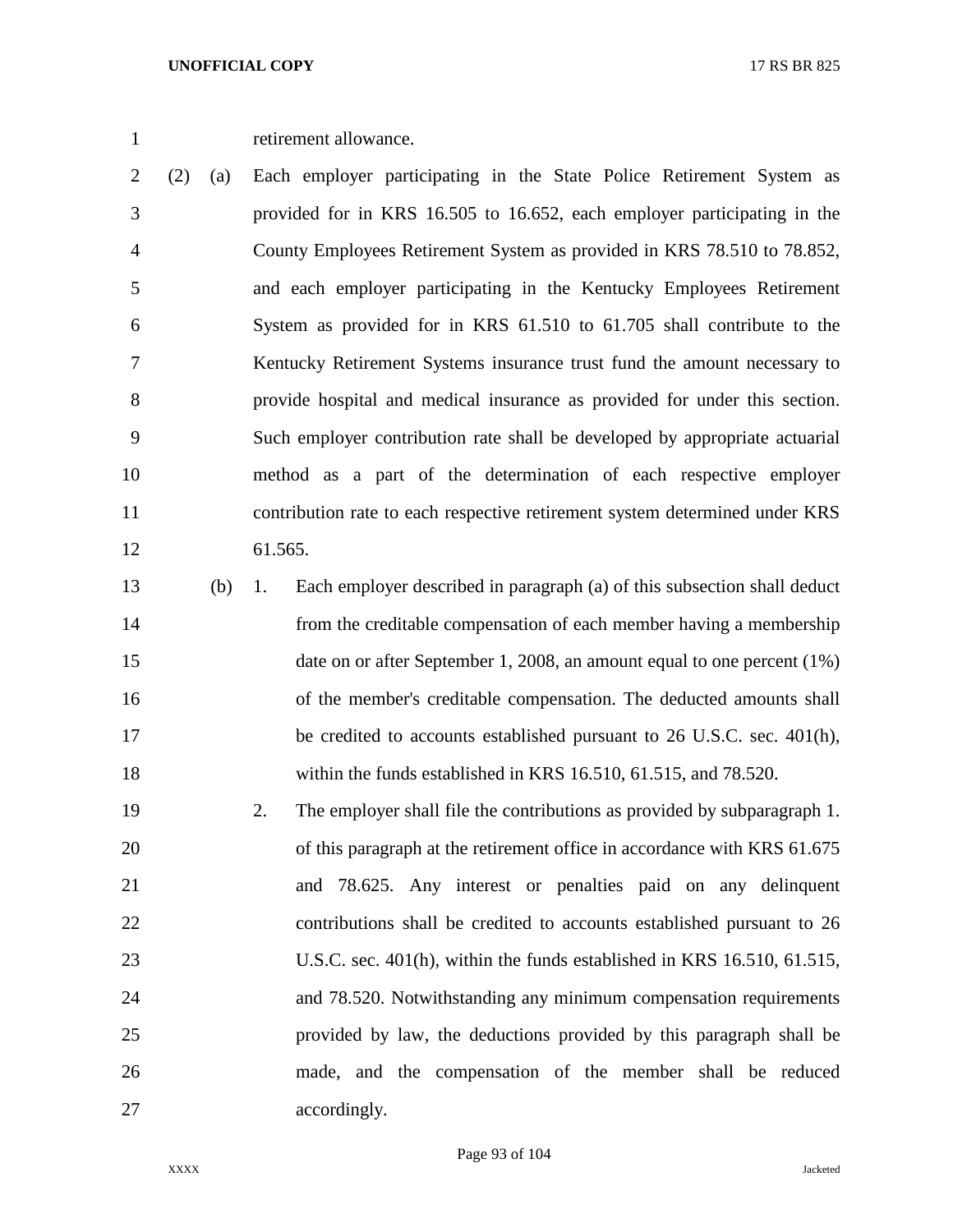- 
- 3. Each employer shall submit payroll reports, contributions lists, and other 2 data as may be required by administrative regulation promulgated by the board of trustees pursuant to KRS Chapter 13A.
- 4. Every member shall be deemed to consent and agree to the deductions made pursuant to this paragraph, and the payment of salary or compensation less the deductions shall be a full and complete discharge of all claims for services rendered by the person during the period covered by the payment, except as to any benefits provided by KRS 16.505 to 16.652, 61.510 to 61.705, and 78.510 to 78.852. No member may elect whether to participate in, or choose the contribution amount to 11 accounts established pursuant to 26 U.S.C. sec. 401(h) within the funds established in KRS 16.510, 61.515, and 78.520. The member shall have no option to receive the contribution required by this paragraph directly instead of having the contribution paid to accounts established pursuant to 26 U.S.C. sec. 401(h) within the funds established in KRS 16.510, 61.515, and 78.520. No member may receive a rebate or refund of contributions. If a member establishes a membership date prior to September 1, 2008, pursuant to KRS 61.552(1) or 61.552*(20)*[(23)], then this paragraph shall not apply to the member and all contributions previously deducted in accordance with this paragraph shall be refunded 21 to the member without interest. The contribution made pursuant to this paragraph shall not act as a reduction or offset to any other contribution required of a member or recipient under KRS 16.505 to 16.652, 61.510 to 61.705, and 78.510 to 78.852.
- 5. The board of trustees, at its discretion, may direct that the contributions required by this paragraph be accounted for within accounts established pursuant to 26 U.S.C. sec. 401(h) within the funds established in KRS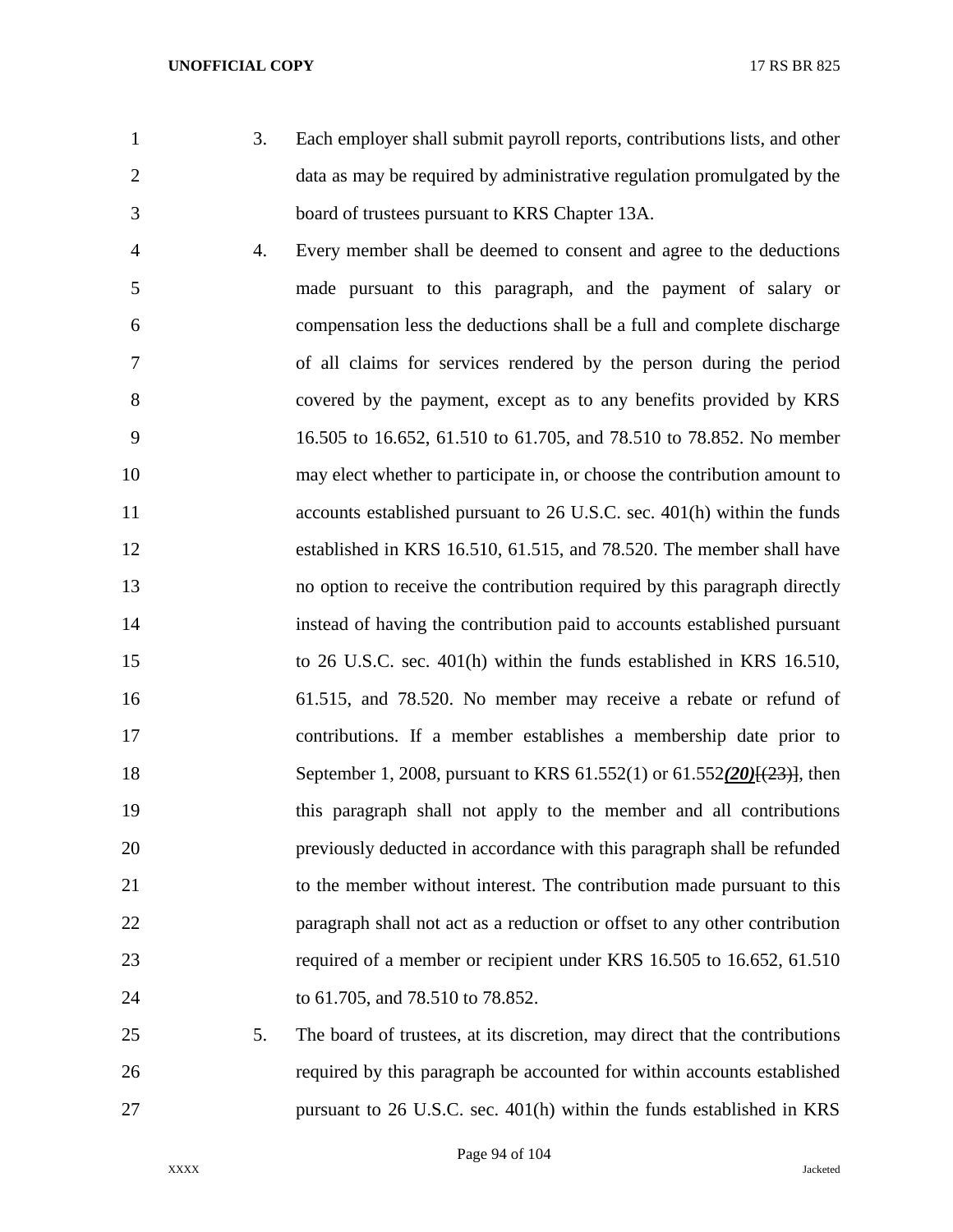| $\mathbf{1}$   |     |     |    | 16.510, 61.515, and 78.520 through the use of separate accounts.           |
|----------------|-----|-----|----|----------------------------------------------------------------------------|
| $\overline{2}$ | (3) | (a) |    | The premium required to provide hospital and medical benefits under this   |
| 3              |     |     |    | section shall be paid:                                                     |
| $\overline{4}$ |     |     | 1. | Wholly or partly from funds contributed by the recipient of a retirement   |
| 5              |     |     |    | allowance, by payroll deduction, or otherwise;                             |
| 6              |     |     | 2. | Wholly or partly from funds contributed by the Kentucky Retirement         |
| 7              |     |     |    | Systems insurance trust fund;                                              |
| 8              |     |     | 3. | Wholly or partly from funds contributed to accounts established            |
| 9              |     |     |    | pursuant to 26 U.S.C. sec. 401(h) within the funds established in KRS      |
| 10             |     |     |    | 16.510, 61.515, and 78.520;                                                |
| 11             |     |     | 4. | Wholly or partly from funds contributed by another state-administered      |
| 12             |     |     |    | retirement system under a reciprocal arrangement, except that any          |
| 13             |     |     |    | portion of the premium paid from the Kentucky Retirement Systems           |
| 14             |     |     |    | insurance trust fund or accounts established pursuant to 26 U.S.C. sec.    |
| 15             |     |     |    | 401(h) within the funds established in KRS 16.510, 61.515, and 78.520      |
| 16             |     |     |    | under a reciprocal agreement shall not exceed the amount that would be     |
| 17             |     |     |    | payable under this section if all the member's service were in one (1) of  |
| 18             |     |     |    | the systems administered by the Kentucky Retirement Systems;               |
| 19             |     |     | 5. | Partly from subparagraphs 1. to 4. of this paragraph, except that any      |
| 20             |     |     |    | premium for hospital and medical insurance over the amount contributed     |
| 21             |     |     |    | by the Kentucky Retirement Systems insurance trust fund; accounts          |
| 22             |     |     |    | established pursuant to 26 U.S.C. sec. 401(h) within the funds             |
| 23             |     |     |    | established in KRS 16.510, 61.515, and 78.520; or another state-           |
| 24             |     |     |    | administered retirement system under a reciprocal agreement shall be       |
| 25             |     |     |    | paid by the recipient by an automatic electronic transfer of funds. If the |
| 26             |     |     |    | board provides for cross-referencing of insurance premiums, the            |
| 27             |     |     |    | employer's contribution for the working member or spouse shall be          |

Page 95 of 104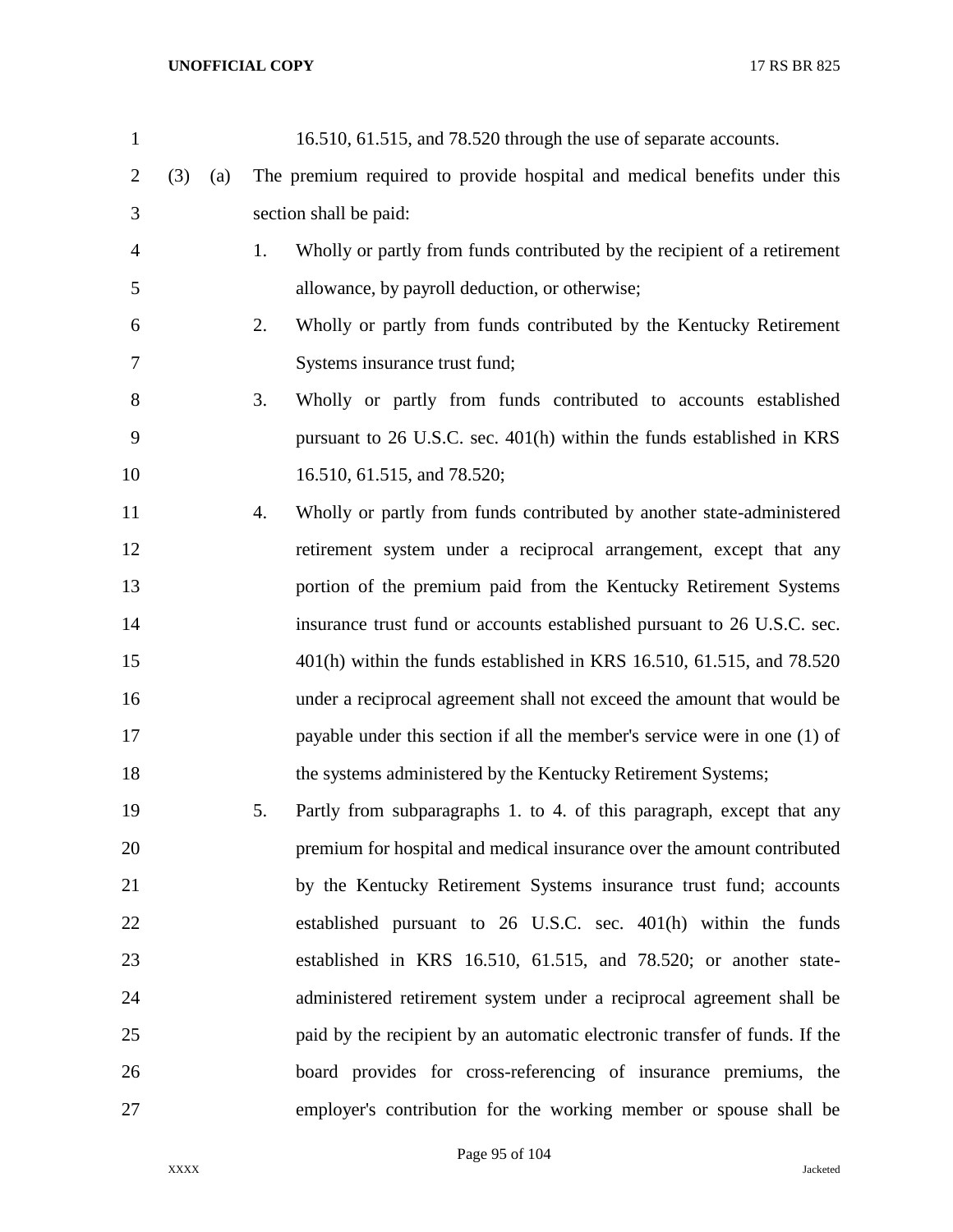| $\mathbf{1}$   |    | applied toward the premium, and the Kentucky Retirement Systems           |
|----------------|----|---------------------------------------------------------------------------|
| $\overline{2}$ |    | insurance trust fund or accounts established pursuant to 26 U.S.C. sec.   |
| 3              |    | 401(h) within the funds established in KRS 16.510, 61.515, and 78.520     |
| $\overline{4}$ |    | shall pay the balance, not to exceed the monthly contribution; or         |
| 5              | 6. | In full from the Kentucky Retirement Systems insurance trust fund or      |
| 6              |    | accounts established pursuant to 26 U.S.C. sec. 401(h) within the funds   |
| 7              |    | established in KRS 16.510, 61.515, and 78.520 for all recipients of a     |
| 8              |    | retirement allowance from any of the three (3) retirement systems where   |
| 9              |    | such recipient is a retired former member of one (1) or more of the three |
| 10             |    | (3) retirement systems (not a beneficiary or dependent child receiving    |
| 11             |    | benefits) and had two hundred and forty (240) months or more of service   |
| 12             |    | upon retirement. Should such recipient have less than two hundred forty   |
| 13             |    | (240) months of service but have at least one hundred eighty (180)        |
| 14             |    | months of service, seventy-five percent (75%) of such premium shall be    |
| 15             |    | paid from the insurance trust fund or accounts established pursuant to 26 |
| 16             |    | U.S.C. sec. 401(h) within the funds established in KRS 16.510, 61.515,    |
| 17             |    | and 78.520, provided such recipient agrees to pay the remaining twenty-   |
| 18             |    | five percent (25%) by payroll deduction from his retirement allowance     |
| 19             |    | or by another method. Should such recipient have less than one hundred    |
| 20             |    | eighty (180) months of service but have at least one hundred twenty       |
| 21             |    | $(120)$ months of service, fifty percent $(50%)$ of such premium shall be |
| 22             |    | paid from the insurance trust fund or accounts established pursuant to 26 |
| 23             |    | U.S.C. sec. 401(h) within the funds established in KRS 16.510, 61.515,    |
| 24             |    | and 78.520, provided such recipient agrees to pay the remaining fifty     |
| 25             |    | percent (50%) by payroll deduction from his retirement allowance or by    |
| 26             |    | another method. Should such recipient have less than one hundred          |
| 27             |    | twenty (120) months of service but have at least forty-eight (48) months  |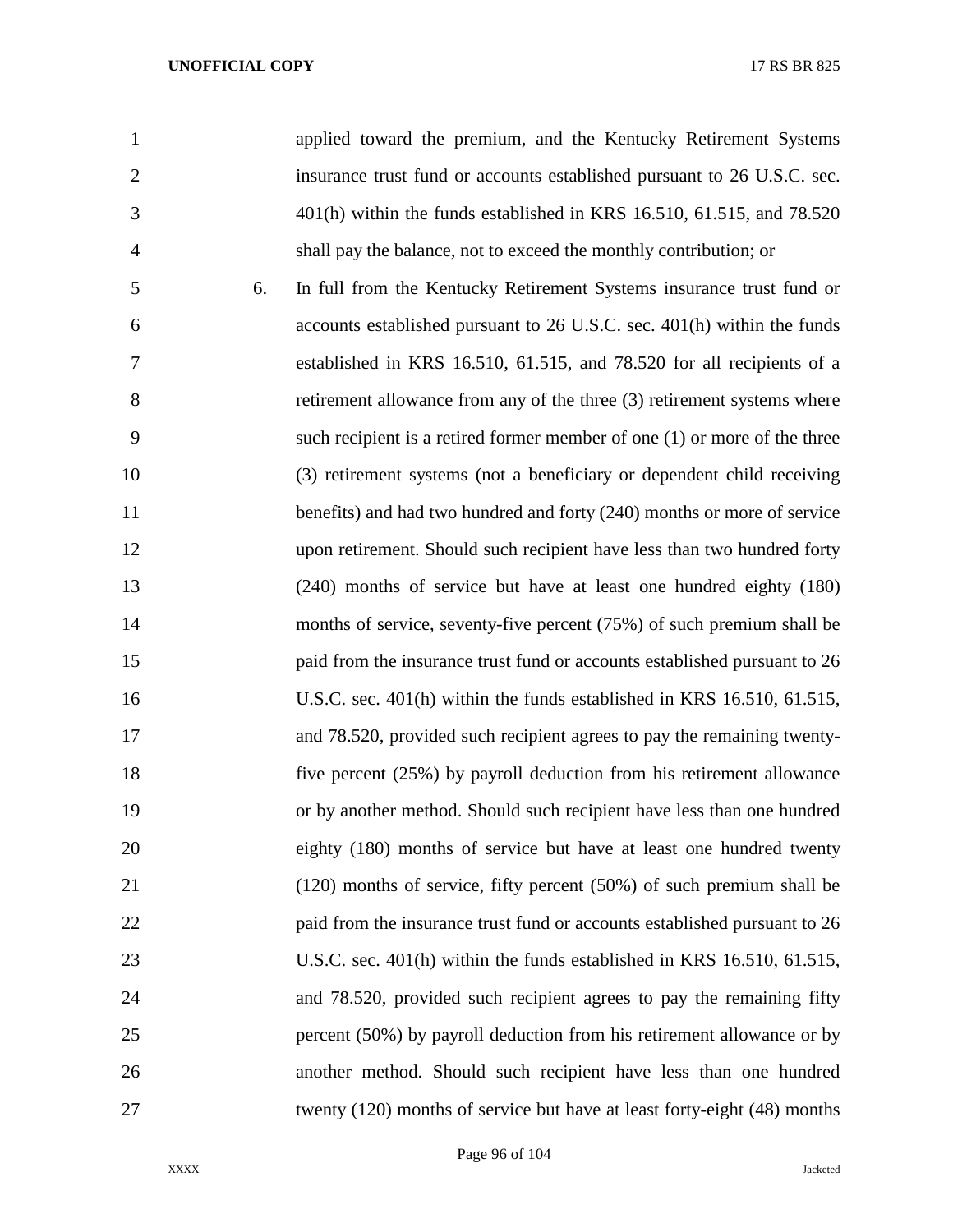| $\mathbf{1}$   | of service, twenty-five percent (25%) of such premium shall be paid      |
|----------------|--------------------------------------------------------------------------|
| $\overline{2}$ | from the insurance trust fund or accounts established pursuant to 26     |
| 3              | U.S.C. sec. 401(h) within the funds established in KRS 16.510, 61.515,   |
| $\overline{4}$ | and 78.520, provided such recipient agrees to pay the remaining seventy- |
| 5              | five percent (75%) by payroll deduction from his retirement allowance    |
| 6              | or by another method. Notwithstanding the foregoing provisions of this   |
| 7              | subsection, an employee participating in one (1) of the retirement       |
| 8              | systems administered by the Kentucky Retirement Systems who              |
| 9              | becomes disabled in the line of duty as defined in KRS 16.505(19) or     |
| 10             | 61.621, shall have his premium paid in full as if he had two hundred     |
| 11             | forty (240) months or more of service. Further, an employee              |
| 12             | participating in one (1) of the retirement systems administered by the   |
| 13             | Kentucky Retirement Systems who is killed in the line of duty as         |
| 14             | defined in KRS $16.505(19)$ or $61.621$ , shall have the premium for the |
| 15             | beneficiary, if the beneficiary is the member's spouse, and for each     |
| 16             | dependent child paid so long as they individually remain eligible for a  |
| 17             | monthly retirement benefit. "Months of service" as used in this section  |
| 18             | shall mean the total months of combined service used to determine        |
| 19             | benefits under any or all of the three (3) retirement systems, except    |
| 20             | service added to determine disability benefits shall not be counted as   |
| 21             | "months of service." For current and former employees of the Council     |
| 22             | on Postsecondary Education who were employed prior to January 1,         |
| 23             | 1993, and who earn at least fifteen (15) years of service credit in the  |
| 24             | Kentucky Employees Retirement System, "months of service" shall also     |
| 25             | include vested service in another retirement system other than the       |
| 26             | Kentucky Teachers' Retirement System sponsored by the Council on         |
| 27             | Postsecondary Education.                                                 |

Page 97 of 104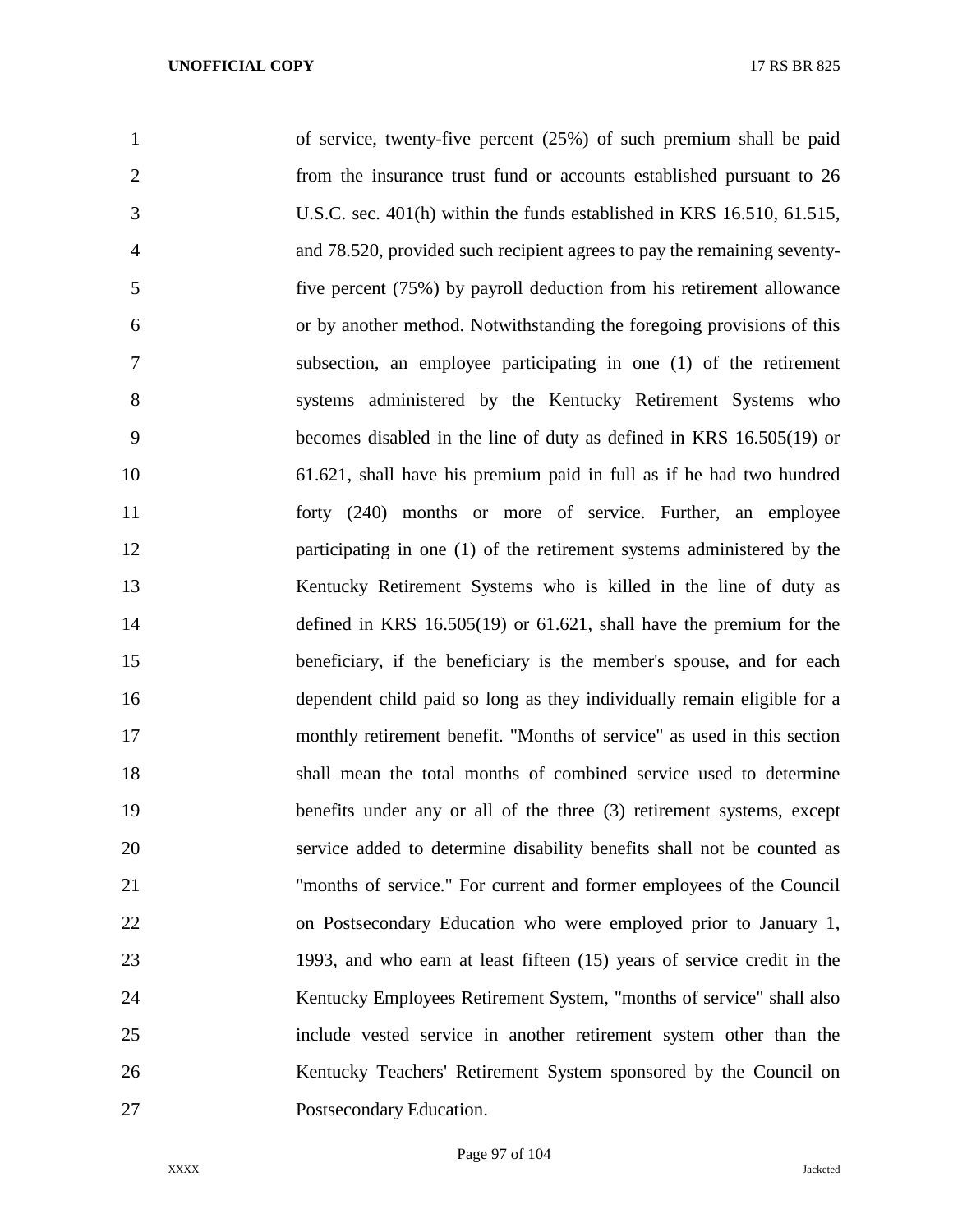- (b) 1. For a member electing insurance coverage through the Kentucky Retirement Systems, "months of service" shall include, in addition to service as described in paragraph (a) of this subsection, service credit in one (1) of the other state-administered retirement plans.
- 2. Effective August 1, 1998, the Kentucky Retirement Systems shall compute the member's combined service, including service credit in another state-administered retirement plan, and calculate the portion of the member's premium to be paid by the insurance trust fund accounts established pursuant to 26 U.S.C. sec. 401(h) within the funds established in KRS 16.510, 61.515, and 78.520, according to the criteria established in paragraph (a) of this subsection. Each state-administered retirement plan annually shall pay to the insurance trust fund the percentage of the system's cost of the retiree's monthly contribution for single coverage for hospital and medical insurance which shall be equal to the percentage of the member's number of months of service in the other state-administered retirement plan divided by his total combined service. The amounts paid by the other state-administered retirement plans and the insurance trust fund or accounts established pursuant to 26 U.S.C. sec. 401(h) within the funds established in KRS 16.510, 61.515, and 78.520 shall not be more than one hundred percent (100%) of the monthly contribution adopted by the respective boards of trustees.
- 3. A member may not elect coverage for hospital and medical benefits under this subsection through more than one (1) of the state-administered retirement plans.
- 4. A state-administered retirement plan shall not pay any portion of a member's monthly contribution for medical insurance unless the member is a recipient or annuitant of the plan.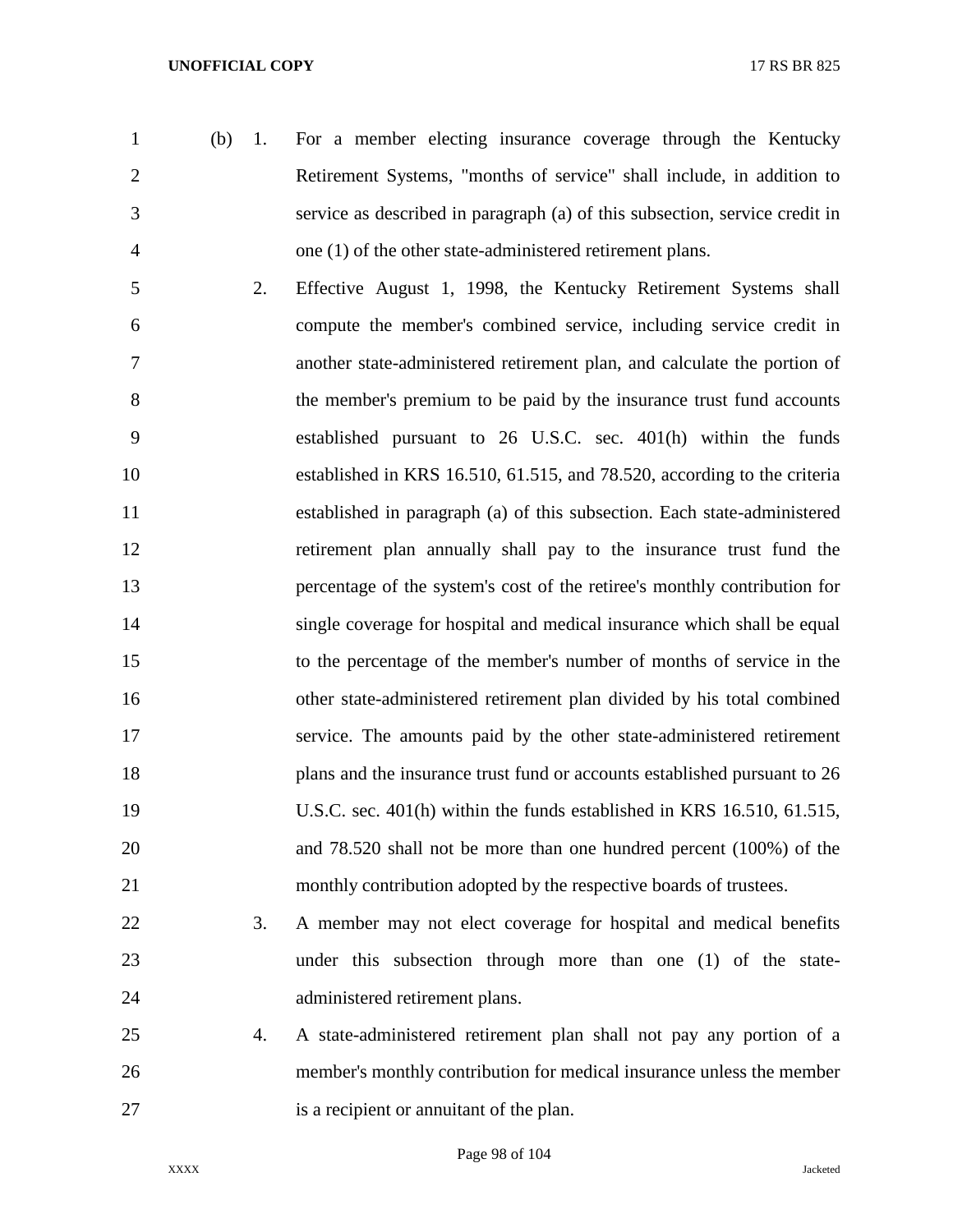- 5. The premium paid by the Kentucky Retirement Systems insurance trust fund or accounts established pursuant to 26 U.S.C. sec. 401(h) within the funds established in KRS 16.510, 61.515, and 78.520 shall not exceed one hundred percent (100%) of the monthly contribution rate toward hospital and medical insurance coverage approved by the board of trustees of the Kentucky Retirement Systems.
- (4) (a) Group rates under the hospital and medical insurance plan shall be made available to the spouse, each dependent child, and each disabled child, regardless of the disabled child's age, of a recipient who is a former member or the beneficiary, if the premium for the hospital and medical insurance for the spouse, each dependent child, and each disabled child, or beneficiary is paid by payroll deduction from the retirement allowance or by another method. For purposes of this subsection only, a child shall be considered disabled if he has been determined to be eligible for federal Social Security disability benefits or meets the dependent disability standard established by the Department of Employee Insurance in the Personnel Cabinet.
- (b) The other provisions of this section notwithstanding, the insurance trust fund or accounts established pursuant to 26 U.S.C. sec. 401(h) within the funds established in KRS 16.510, 61.515, and 78.520 shall pay a percentage of the monthly contribution for the spouse and for each dependent child of a recipient who was a member of the General Assembly and is receiving a retirement allowance based on General Assembly service, of the Kentucky Employees Retirement System and determined to be in a hazardous position, of the County Employees Retirement System, and determined to be in a hazardous position or of the State Police Retirement System. The percentage of the monthly contribution paid for the spouse and each dependent child of a recipient who was in a hazardous position shall be based solely on the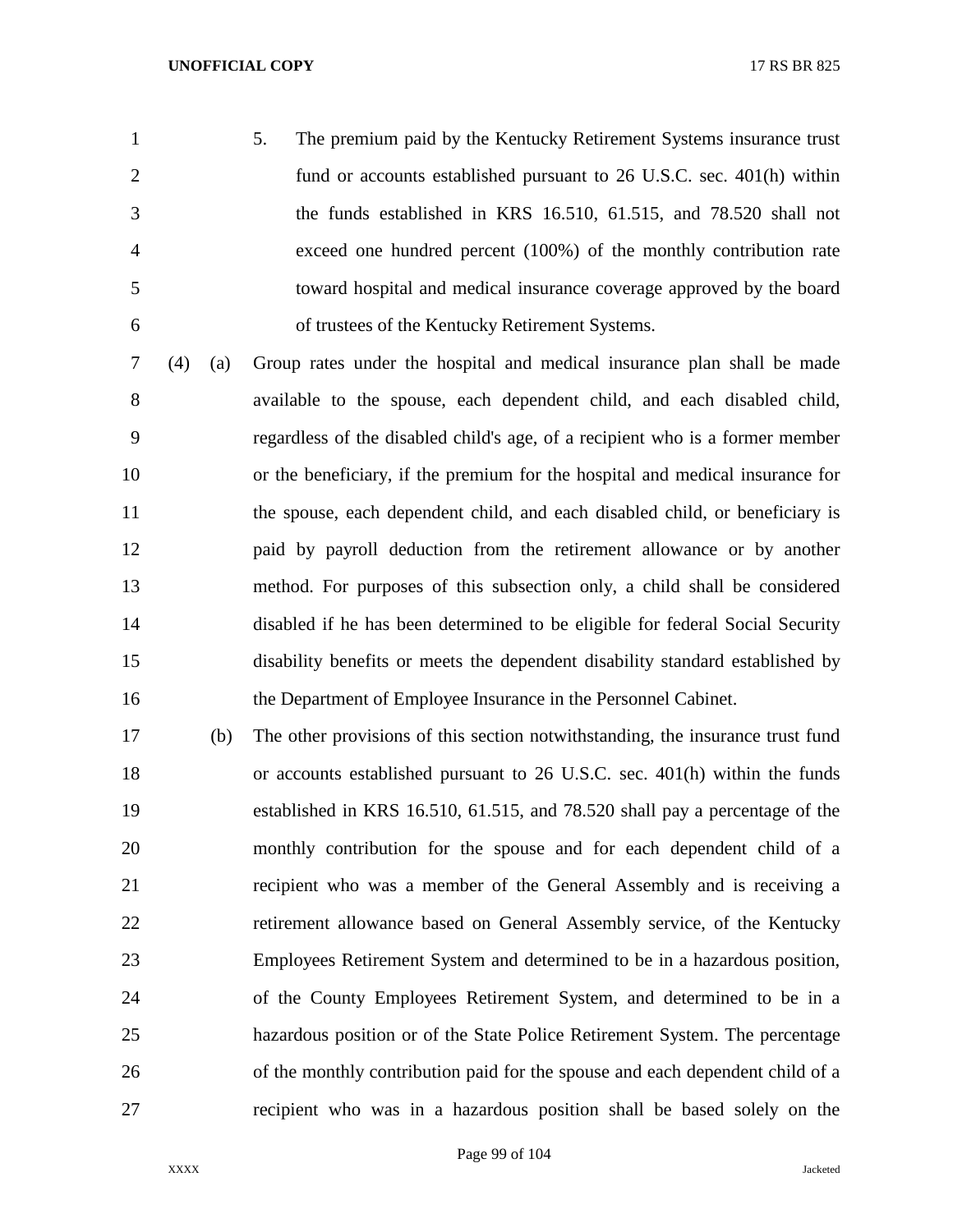member's service with the State Police Retirement System or service in a hazardous position using the formula in subsection (3)(a) of this section, except that for any recipient of a retirement allowance from the County Employees Retirement System who was contributing to the system on January 1, 1998, for service in a hazardous position, the percentage of the monthly contribution shall be based on the total of hazardous service and any nonhazardous service as a police or firefighter with the same agency, if that agency was participating in the County Employees Retirement System but did not offer hazardous duty coverage for its police and firefighters at the time of 10 initial participation.

 (c) The insurance trust fund or accounts established pursuant to 26 U.S.C. sec. 401(h) within the funds established in KRS 16.510, KRS 61.515, and 78.520 shall continue the same level of coverage for a recipient who was a member of 14 the County Employees Retirement System after the age of sixty-five (65) as before the age of sixty-five (65), if the recipient is not eligible for Medicare coverage. If the insurance trust fund or accounts established pursuant to 26 U.S.C. sec. 401(h) within the funds established in KRS 16.510, 61.515, and 78.520 provides coverage for the spouse or each dependent child of a former member of the County Employees Retirement System, the insurance trust fund or accounts established pursuant to 26 U.S.C. sec. 401(h) within the funds established in KRS 16.510, 61.515, and 78.520 shall continue the same level of coverage for the spouse or each dependent child after the age of sixty-five (65) as before the age of sixty-five (65), if the spouse or dependent child is not eligible for Medicare coverage.

 (5) After July 1, 1998, notwithstanding any other provision to the contrary, a member who holds a judicial office but did not elect to participate in the Judicial Retirement Plan and is participating instead in the Kentucky Employees Retirement System, the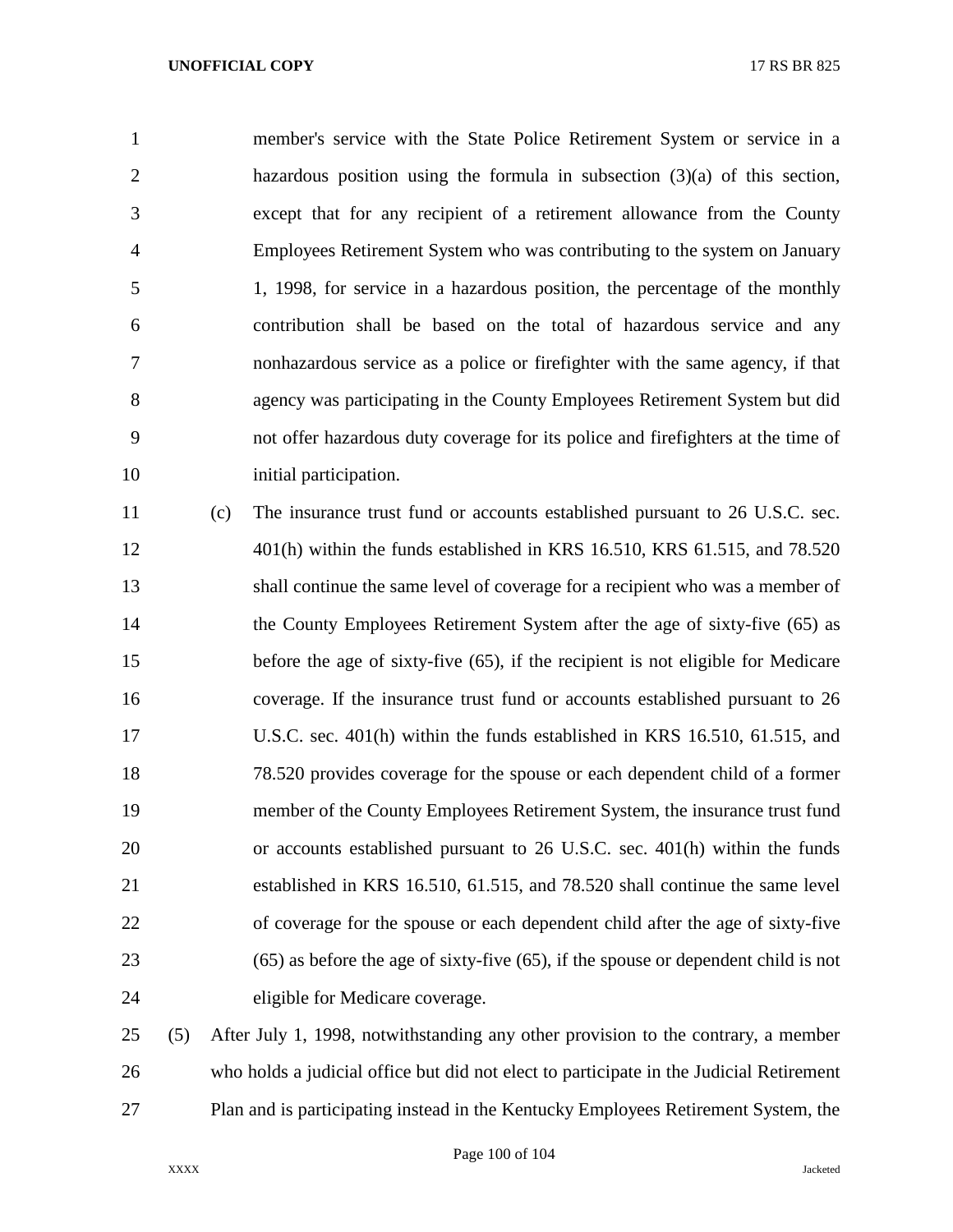County Employees Retirement System, or the State Police Retirement System, as provided in KRS 61.680, and who has at least twenty (20) years of total service, one-half (1/2) of which is in a judicial office, shall receive the same hospital and medical insurance benefits, including paid benefits for spouse and dependents, as provided to persons retiring under the provisions of KRS 21.427. The Administrative Office of the Courts shall pay the cost of the medical insurance benefits provided by this subsection.

 (6) Premiums paid for hospital and medical insurance coverage procured under authority of this section shall be exempt from any premium tax which might otherwise be required under KRS Chapter 136. The payment of premiums by the insurance trust fund or accounts established pursuant to 26 U.S.C. sec. 401(h) within the funds established in KRS 16.510, 61.515, and 78.520 shall not constitute taxable income to an insured recipient. No commission shall be paid for hospital and medical insurance procured under authority of this section.

 (7) The board shall promulgate an administrative regulation to establish a medical insurance reimbursement plan to provide reimbursement for hospital and medical insurance premiums of recipients of a retirement allowance who are not eligible for the same level of hospital and medical benefits as recipients living in Kentucky and having the same Medicare hospital and medical insurance eligibility status. An eligible recipient shall file proof of payment for hospital and medical insurance at the retirement office. Reimbursement to eligible recipients shall be made on a quarterly basis. The recipient shall be eligible for reimbursement of substantiated medical insurance premiums for an amount not to exceed the total monthly premium determined under subsection (3) of this section. The plan shall not be made available if all recipients are eligible for the same coverage as recipients living in Kentucky.

(8) (a) 1. For employees having a membership date on or after July 1, 2003, and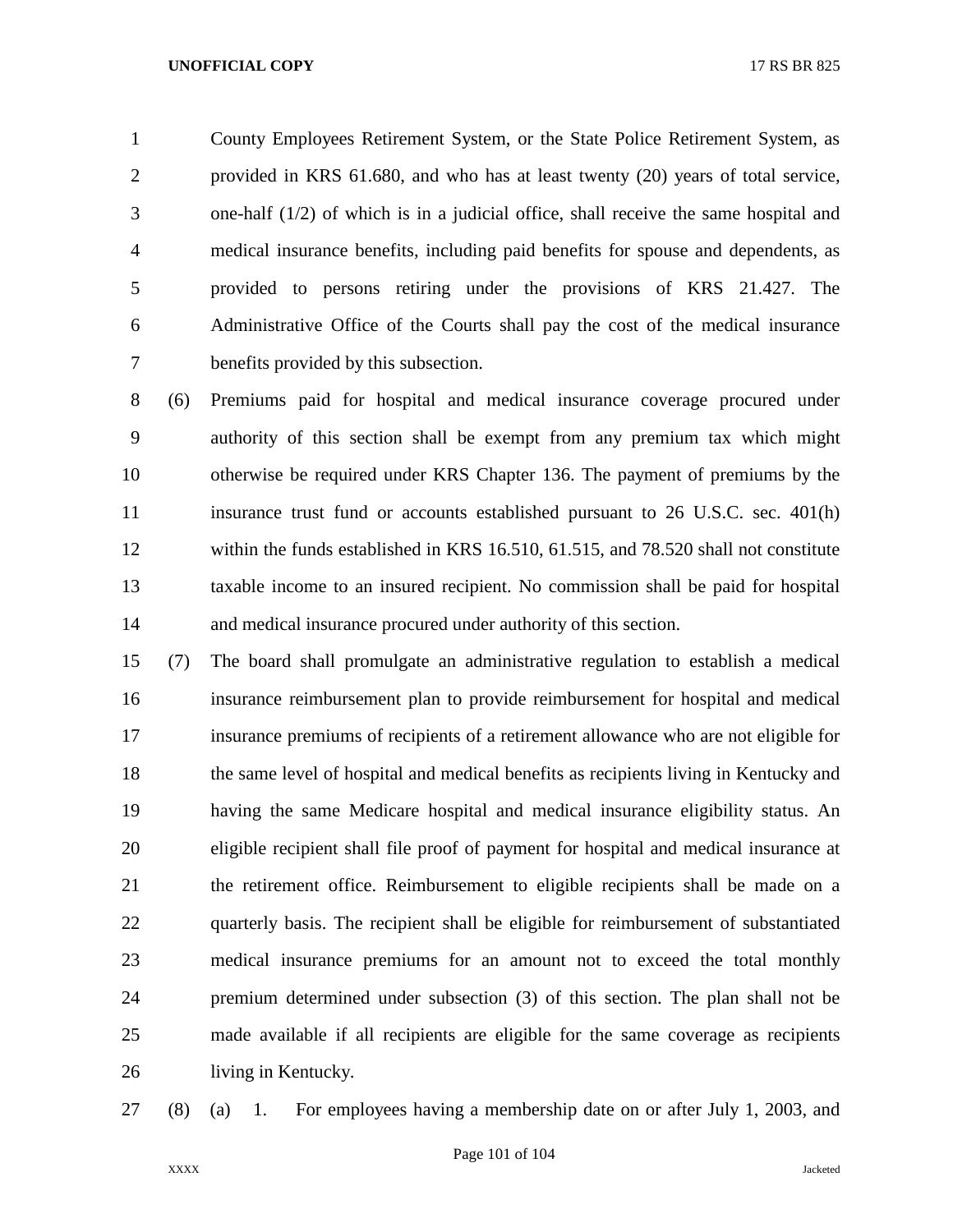| $\mathbf{1}$   | before September 1, 2008, participation in the insurance benefits             |
|----------------|-------------------------------------------------------------------------------|
| $\overline{2}$ | provided under this section shall not be allowed until the employee has       |
| 3              | earned at least one hundred twenty (120) months of service in the state-      |
| $\overline{4}$ | administered retirement systems.                                              |
| 5              | 2.<br>For an employee having a membership date on or after September 1,       |
| 6              | 2008, participation in the insurance benefits provided under this section     |
| 7              | shall not be allowed until the employee has earned at least one hundred       |
| 8              | eighty (180) months of service credited under KRS 16.543(1),                  |
| 9              | $61.543(1)$ , or $78.615(1)$ or another state-administered retirement system. |
| 10<br>(b)      | An employee who meets the minimum service requirements as provided by         |
| 11             | paragraph (a) of this subsection shall be eligible for benefits as follows:   |
| 12             | 1.<br>For employees who are not in a hazardous position, a monthly insurance  |
| 13             | contribution of ten dollars (\$10) for each year of service as a              |
| 14             | participating employee.                                                       |
| 15             | 2.<br>For employees who are in a hazardous position or who participate in the |
| 16             | State Police Retirement System, a monthly insurance contribution of           |
| 17             | fifteen dollars (\$15) for each year of service as a participating employee   |
| 18             | in a hazardous position or as a participating member of the State Police      |
| 19             | Retirement System. Upon the death of the retired member, the                  |
| 20             | beneficiary, if the beneficiary is the member's spouse, shall be entitled to  |
| 21             | a monthly insurance contribution of ten dollars (\$10) for each year of       |
| 22             | service the member attained as a participating employee in a hazardous        |
| 23             | position or as a participating member of the State Police Retirement          |
| 24             | System.                                                                       |
| 25<br>(c)      | The minimum service requirement to participate in benefits as provided<br>1.  |
| 26             | by paragraph (a) of this subsection shall be waived for a member who is       |
| 27             | disabled or killed in the line of duty as defined in KRS 16.505(19), and      |

Page 102 of 104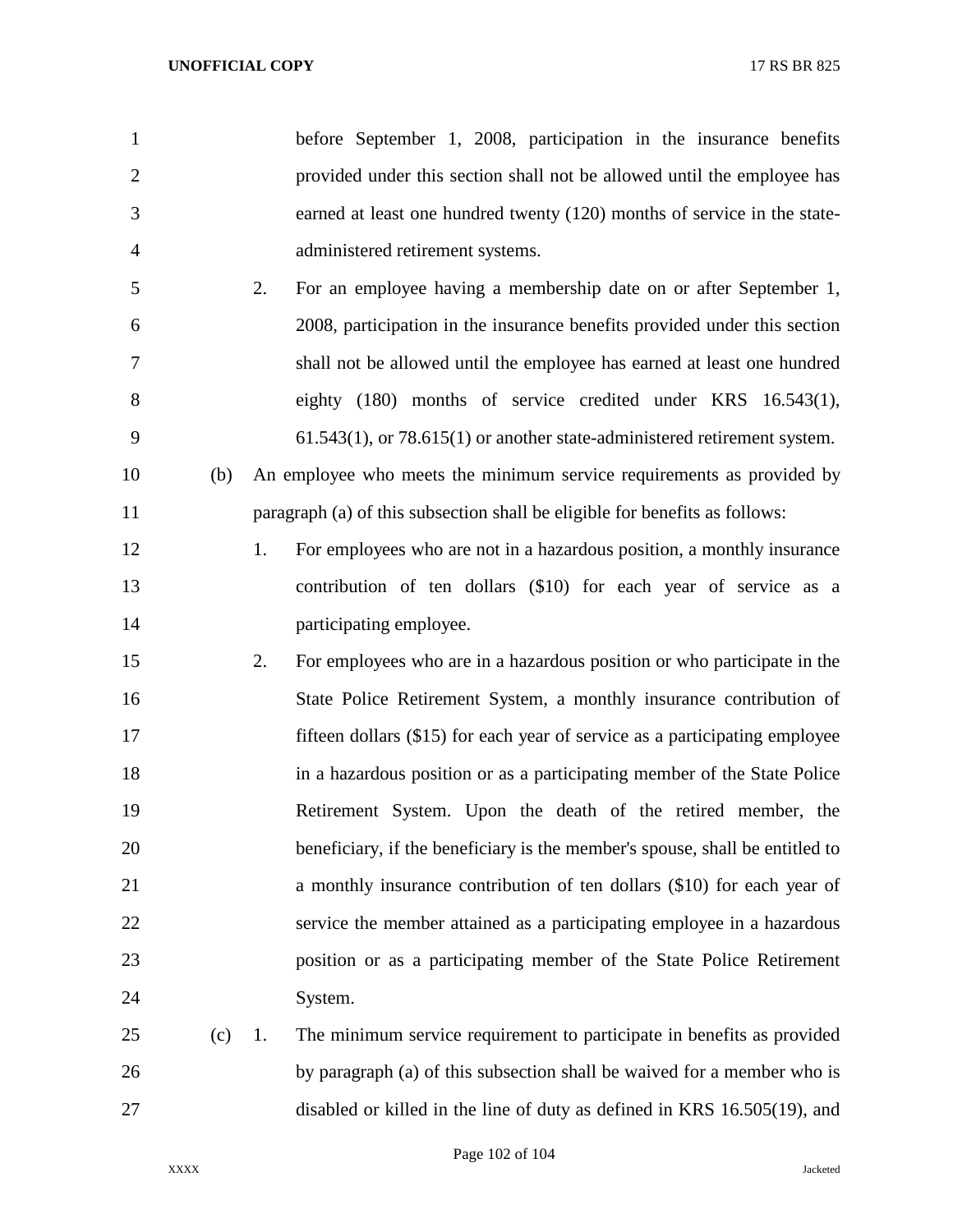| $\mathbf{1}$   |     | the member or his spouse and eligible dependents shall be entitled to the         |
|----------------|-----|-----------------------------------------------------------------------------------|
| $\overline{2}$ |     | benefits payable under this subsection as though the member had twenty            |
| 3              |     | (20) years of service in a hazardous position.                                    |
| 4              |     | 2.<br>The minimum service required to participate in benefits as provided by      |
| 5              |     | paragraph (a) of this subsection shall be waived for a member who is              |
| 6              |     | disabled in the line of duty as defined in KRS 61.621, and the member             |
| 7              |     | shall be entitled to the benefits payable under this subsection as though         |
| 8              |     | the member has twenty (20) years of service in a nonhazardous position.           |
| 9              |     | 3.<br>The minimum service required to participate in benefits as provided by      |
| 10             |     | paragraph (a) of this subsection shall be waived for a member who is              |
| 11             |     | killed in the line of duty as described in KRS 61.621, and the member's           |
| 12             |     | spouse and eligible dependents shall be entitled to the benefits payable          |
| 13             |     | under this subsection as though the member has twenty $(20)$ years of             |
| 14             |     | service in a hazardous position.                                                  |
| 15             | (d) | The monthly insurance contribution amount shall be increased July 1 of each       |
| 16             |     | year by one and one-half percent (1.5%). The increase shall be cumulative and     |
| 17             |     | shall continue to accrue after the member's retirement for as long as a monthly   |
| 18             |     | insurance contribution is payable to the retired member or beneficiary.           |
| 19             | (e) | The benefits of this subsection provided to a member whose participation          |
| 20             |     | begins on or after July 1, 2003, shall not be considered as benefits protected    |
| 21             |     | by the inviolable contract provisions of KRS 61.692, 16.652, and 78.852. The      |
| 22             |     | General Assembly reserves the right to suspend or reduce the benefits             |
| 23             |     | conferred in this subsection if in its judgment the welfare of the                |
| 24             |     | Commonwealth so demands.                                                          |
| 25             | (f) | An employee whose membership date is on or after September 1, 2008, who           |
| 26             |     | retires and is reemployed in a regular full-time position required to participate |
| 27             |     | in one (1) of the systems administered by Kentucky Retirement Systems shall       |

Page 103 of 104